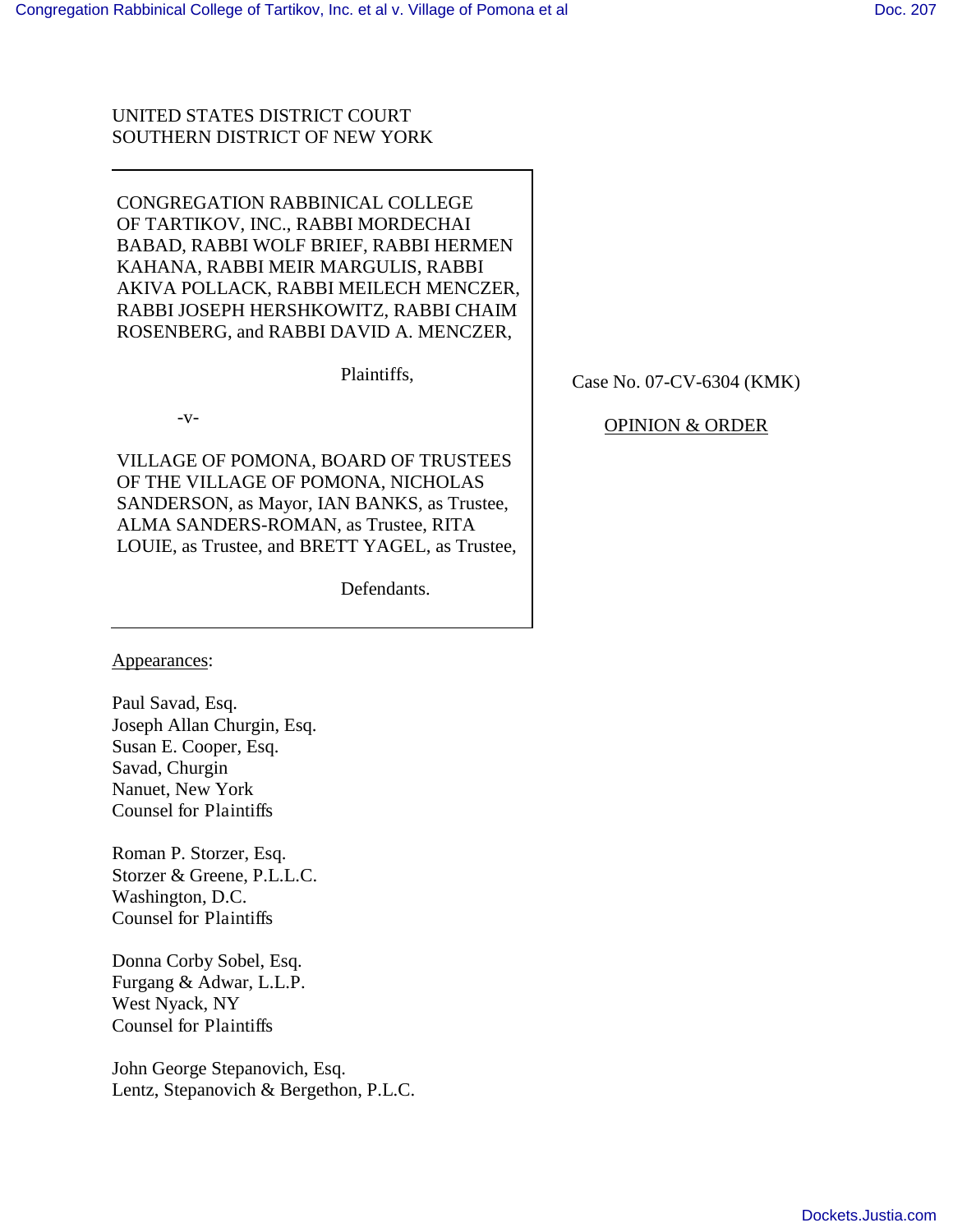Virginia Beach, Virginia Counsel for Plaintiffs

Robert Leo Greene, Esq. Law Office of Robert L. Greene New York, NY Counsel for Plaintiffs

Andrea Donovan Napp, Esq. Amanda E. Gordon, Esq. James A. Wade, Esq. Robinson & Cole LLP Hartford, CT Counsel for Defendants

John Francis Xavier Peloso, Jr., Esq. Robinson & Cole LLP Stamford, CT Counsel for Defendants

Joseph L. Clasen, Esq. Robinson & Cole LLP New York, NY Counsel for Defendants

Marci A. Hamilton, Esq. The Law Office of Marci Hamilton Washington Crossing, PA Counsel for Defendants

KENNETH M. KARAS, District Judge:

 Plaintiffs bring challenges to certain zoning and environmental ordinances enacted by Defendant Village of Pomona (the "Village"), alleging they are unlawful under the First and Fourteenth Amendments of the United States Constitution, the Religious Land Use and Institutionalized Persons Act of 2000 ("RLUIPA"), 42 U.S.C. § 2000cc et seq., the Fair Housing Act ("FHA"), 42 U.S.C. § 3601 et seq., New York Civil Rights Law § 40-c(1) and (2), §§ 3, 8, 9 and 11 of the New York State Constitution, and New York common law. Specifically, Plaintiffs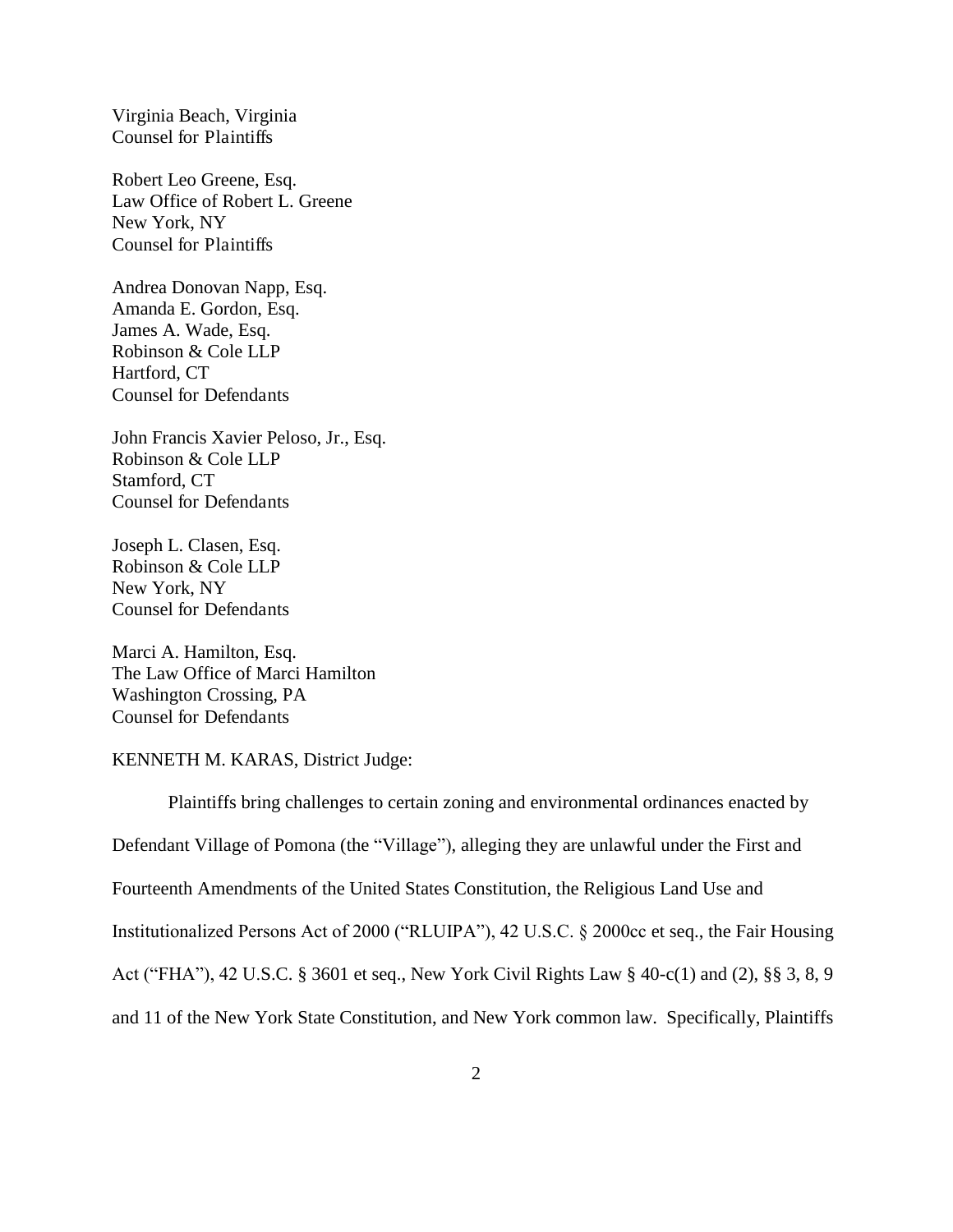challenge the enactment and enforcement of portions of the Village of Pomona, New York Code ("Village Code") §§ 130–4 (defining educational institutions and dormitories) ("Accreditation Law"), 130-10(F)(12) (limiting the size of dormitories) (together with the definition of "dormitory" in § 130–4, the "Dormitory Law"), and 126 (establishing wetlands protections) ("Wetlands Law") (together, the "Challenged Laws").<sup>1</sup> Plaintiffs move for Summary Judgment on several of their claims and Defendants' affirmative defenses, and for sanctions due to the spoliation of evidence. Defendants cross-move for Summary Judgment on all of Plaintiffs' claims, and for certain evidence to be stricken from the record. For the reasons discussed below, the Court grants summary judgment to Defendants on Plaintiffs' Free Speech and New York Common law claims, grants summary judgment to Plaintiffs on Defendants' affirmative defenses, denies summary judgment to all Parties as to all other claims, grants Plaintiffs' Motion for Sanctions as discussed below, and grants Defendants' Motion to Strike in part.

#### I. Background

The Court assumes familiarity with the basic allegations of Plaintiffs' Second Amended Complaint, (Second Am. Compl. ("SAC") (Dkt. No. 27)), as discussed in the Court's January 7, 2013 Opinion and Order, (Dkt. No. 53.) See Congregation Rabbinical Coll. of Tartikov, Inc. v. Vill. of Pomona, 915 F. Supp. 2d 574, 607 (S.D.N.Y. 2013) ("2013 Opinion and Order"). In short, Plaintiffs bring this Action alleging that the Challenged Laws prohibit the owning, holding, building, and operation of a rabbinical college within the Village (the "Village"). (SAC

<sup>&</sup>lt;sup>1</sup> Full versions of the Challenged Laws can be found attached to the Ulman Affidavit. (Dkt. No. 145.) They can also be found online at http://www.ecode360.com/12718511 (Wetlands Law) and http://www.ecode360.com/12718574 (Accreditation Law and Dormitory Law).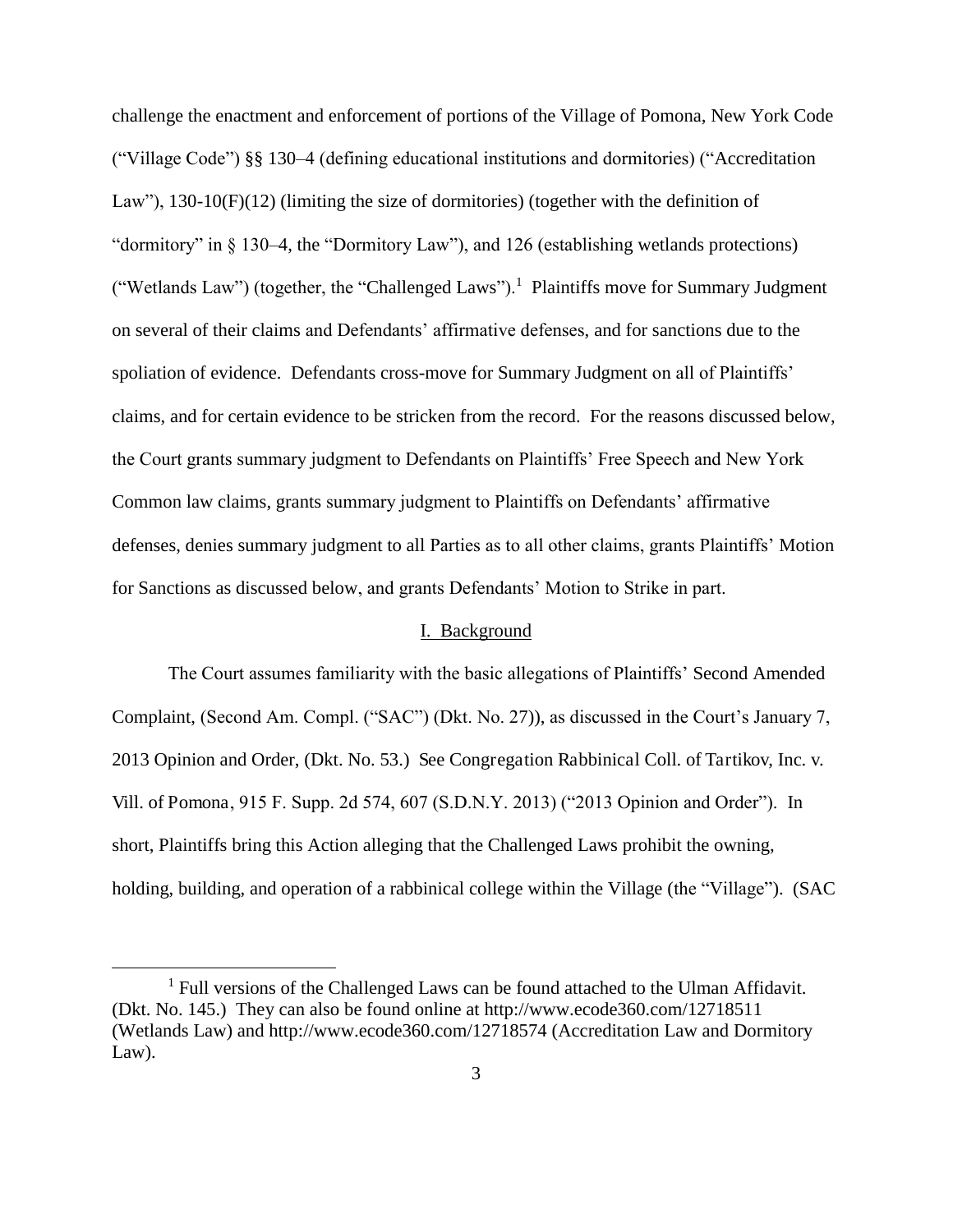¶ 1.) While Plaintiffs specifically claim that the Challenged Laws prohibit Plaintiff Congregation Rabbinical College of Tartikov (the "Congregation") from building its planned rabbinical college on a 100-acre tract (the "Subject Property") located in the Village and owned by the Congregation, the Court dismissed Plaintiffs' as-applied challenges, as well as their New York Civil Rights Law § 40–c claim, in its 2013 Opinion and Order. Congregation Tartikov, 915 F. Supp. 2d at 607. It is for this reason that Plaintiffs now proceed based solely on facial challenges to the Challenged Laws. The Court briefly reviews the salient factual background below.

## A. Factual Background<sup>2</sup>

 $\overline{a}$ 

#### 1. The Parties

 Plaintiffs are a corporation and individuals affiliated with the Orthodox Jewish community, including various sects of the Hasidic community, all of whom allege an interest in the construction of a rabbinical college on the Subject Property. (Pls.' Rule 56.1 Statement of Material Facts in Supp. of Pls.' Mot. for Summ. J. ("Pls.' 56.1")  $\P$  1, 88, 90, 92, 94–95, 97, 525 (Dkt. No. 139).) The Congregation, officially "the Rabbinical College of Tartikov, Inc.," the owner of the Subject Property, is a religious corporation that was formed on August 1, 2004. (Id. ¶¶ 1, 69–70, 101; Defs.' Response Pursuant to Local Rule 56.1(b) to Pls.' Statement of Material Facts ("Defs.' Counter 56.1") ¶ 121 (Dkt. No. 175) (citing Aff. of Amanda E. Gordon ("Gordon Aff.") Ex. 18 (Certificate of Incorporation) (Dkt. No. 150); see also Defs.' Local Rule 56.1(a) Statement in Supp. of their Mot. for Summ. J. ("Defs.' 56.1) ¶ 5 (Dkt. No. 142).) At the time of

 $2$  The following facts are derived from undisputed portions of the Parties' Rule 56.1 Statements, unless otherwise noted. The Court has reviewed the evidence offered in support of certain disputed statements, as noted, where applicable, below.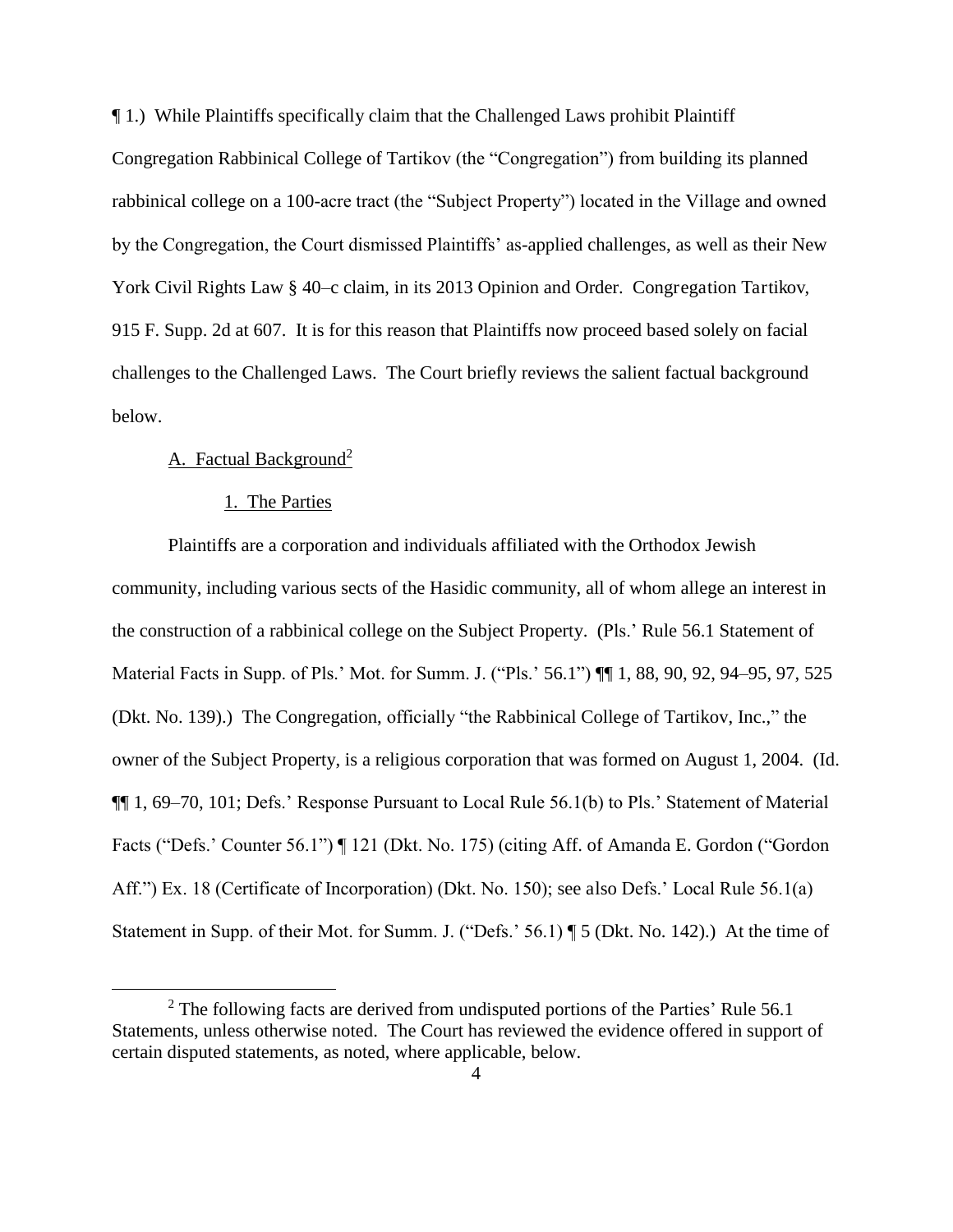incorporation, the Congregation's trustees included Chaim Babad ("C. Babad"), who indirectly financed the Congregation at least in part, Abraham Halberstam, Naftali Babad, Samuel Chimmel, Michael Tauber ("Tauber"), and Asher Mandel. (Defs.' 56.1 ¶¶ 6, 10; Pls.' Opp'n to Defs.' Local Rule 56.1 Statement of Facts ("Pls.' Counter 56.1") ¶ 6 (Dkt. No. 176) (citing Gordon Aff. Ex. 18).) Plaintiffs Rabbi Mordechai Babad ("M. Babad"), Rabbi Wolf Brief ("W. Brief"), Rabbi Hermen Kahana ("H. Kahana"), Rabbi Meir Margulis ("M. Margulis"), Rabbi Akiva Pollack ("A. Pollack"), Rabbi Meilech Menczer ("M. Menczer"), Rabbi Jacob Hershkowitz ("J. Hershkowitz"), Rabbi Chaim Rosenberg ("C. Rosenbenberg"), and Rabbi David A. Menczer ("D. Menczer") (collectively, the "Individual Plaintiffs") are rabbis who seek to live, teach, and/or study at the Congregation's proposed rabbinical college. (Defs.' 56.1 ¶ 14; see also Pls.' 56.1 ¶¶ 88, 90, 92, 94–95, 97.) Defendants consist of the Village, its Board of Trustees, its current Mayor Brett Yagel ("Mayor Yagel"), its former mayor and Trustee Nicholas Sanderson ("Former Mayor Sanderson"), and other members of its Board of Trustees—Ian Banks ("Banks"), Alma Sanders Roman ("Roman"), and Rita Louie ("Louie")—each sued in his or her official capacity. (Defs.'  $56.1$  ¶[ 1, 3–4.)

#### 2. Rabbinical Colleges

 According to Orthodox Jewish belief, Orthodox Jews are not permitted to resolve conflicts in the secular court system, but rather must have their conflicts adjudicated in rabbinical courts, before rabbinical judges applying Jewish law. (Pls.' 56.1 ¶¶ 49, 52.) For this reason, Orthodox Jews require rabbinical courts sufficiently proximate to their homes. (See id. ¶ 51.) However, there are very few rabbinical judges, and very few rabbinical courts, in the United States today, and those courts are overburdened. (See id.  $\P$  50–51, 59–61.)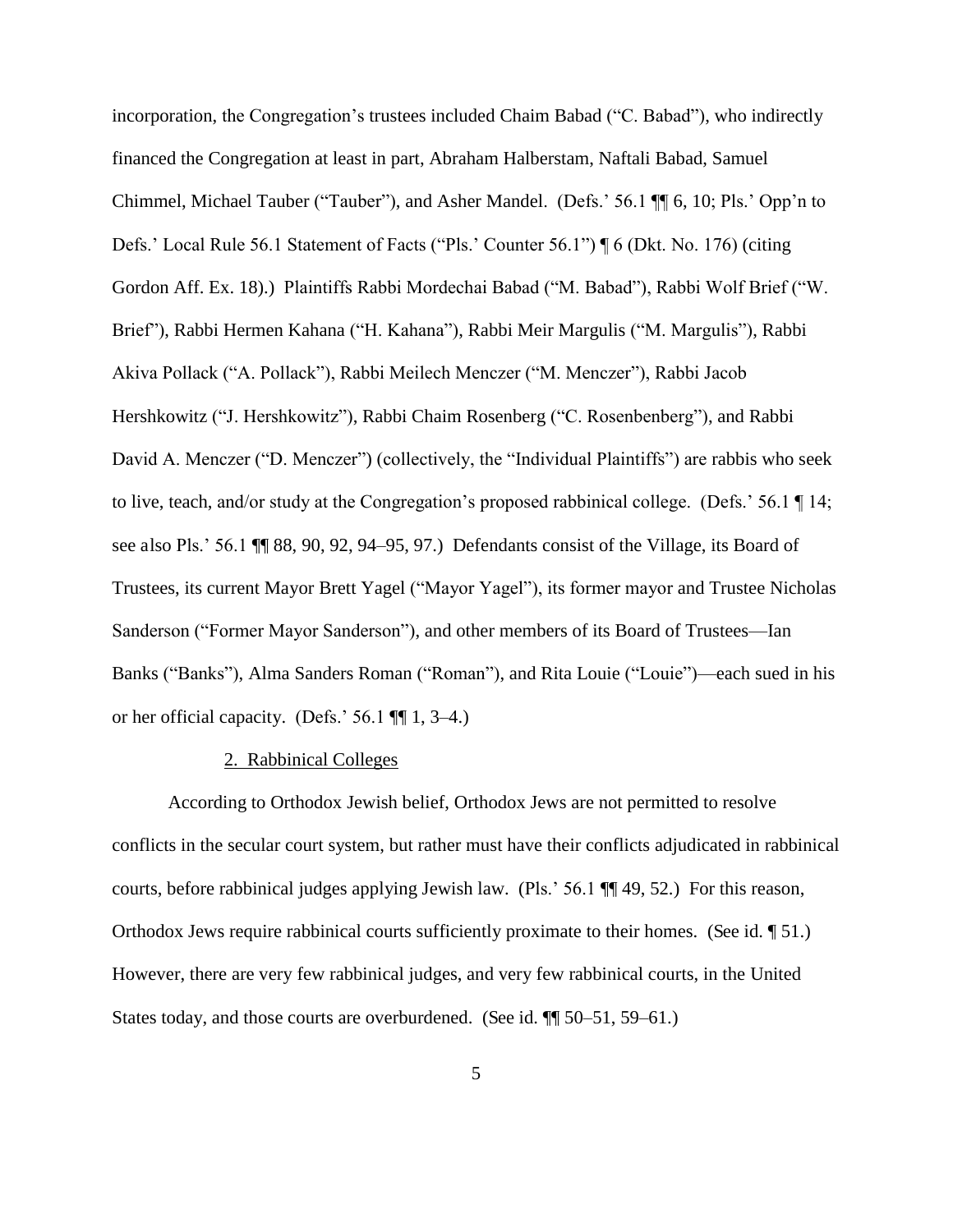In response to this growing need, the Congregation's proposed rabbinical college would enroll students, at no charge, who have completed a "high school level program in the Talmud" and who are deemed qualified by M. Babad, some of whom have already received offers of admission. (Id. ¶¶ 550, 552–53, 555, 558; Defs.' Counter 56.1 ¶ 555 (citing Decl. of Paul Savad in Supp. of Pls.' Mot. for Summ. J. ("Savad Decl.") Ex. 29 (M. Babad Tr.) 133 (Dkt. No. 155)); Defs.' 56.1 ¶ 51). The rabbinical college would therefore have no entrance examination, written examination, or written criteria for admission. (Pls.' 56.1 ¶ 551; Defs.' 56.1 ¶¶ 37, 39–40.) For 13 to 15 years, between 6:00 a.m. and 10:30 p.m. on Sunday through Thursday and in study sessions on Friday and Saturday, the students would study the four books, or "divisions," of the Shulchan Aruch, a compellation of Jewish laws of the Orthodox Hasidic tradition. (See Pls.' 56.1 ¶¶ 36–37, 65–66, 68, 528, 531, 537.) Of central importance here, Plaintiffs "believe that Jewish men are religiously obligated to marry at a young age and have large families," (id. ¶ 38), that "Judaism . . . directs [them] to dwell among a community that is directed to the Torah," (id. ¶ 44), and that "Jewish males [must] . . . learn the Torah day and night," (id. ¶ 46). Accordingly, Plaintiffs believe that students of the proposed rabbinical college must live, study, and pray in the same place, full-time, in a "Torah Community" separated from the outside world, which in turn requires that their education be free and that multi-family housing be available such that students can live with their families. (Id. ¶¶ 71–74; 450 (citing, inter alia, Decl. of Meilech Menczer ¶ 55 (Dkt. No. 147), 499 (citing, inter alia, Savad Decl. Ex. 27 (M. Tauber Tr.) 84), 539–540, 559, 562.) The proposed rabbinical college would therefore include "somewhere between 50 and 250 units of housing, which will be apartments that have 3 or 4 bedrooms, ranging in size from 1800-2000 square feet." (Defs.' 56.1 ¶ 44.) The rabbinical college would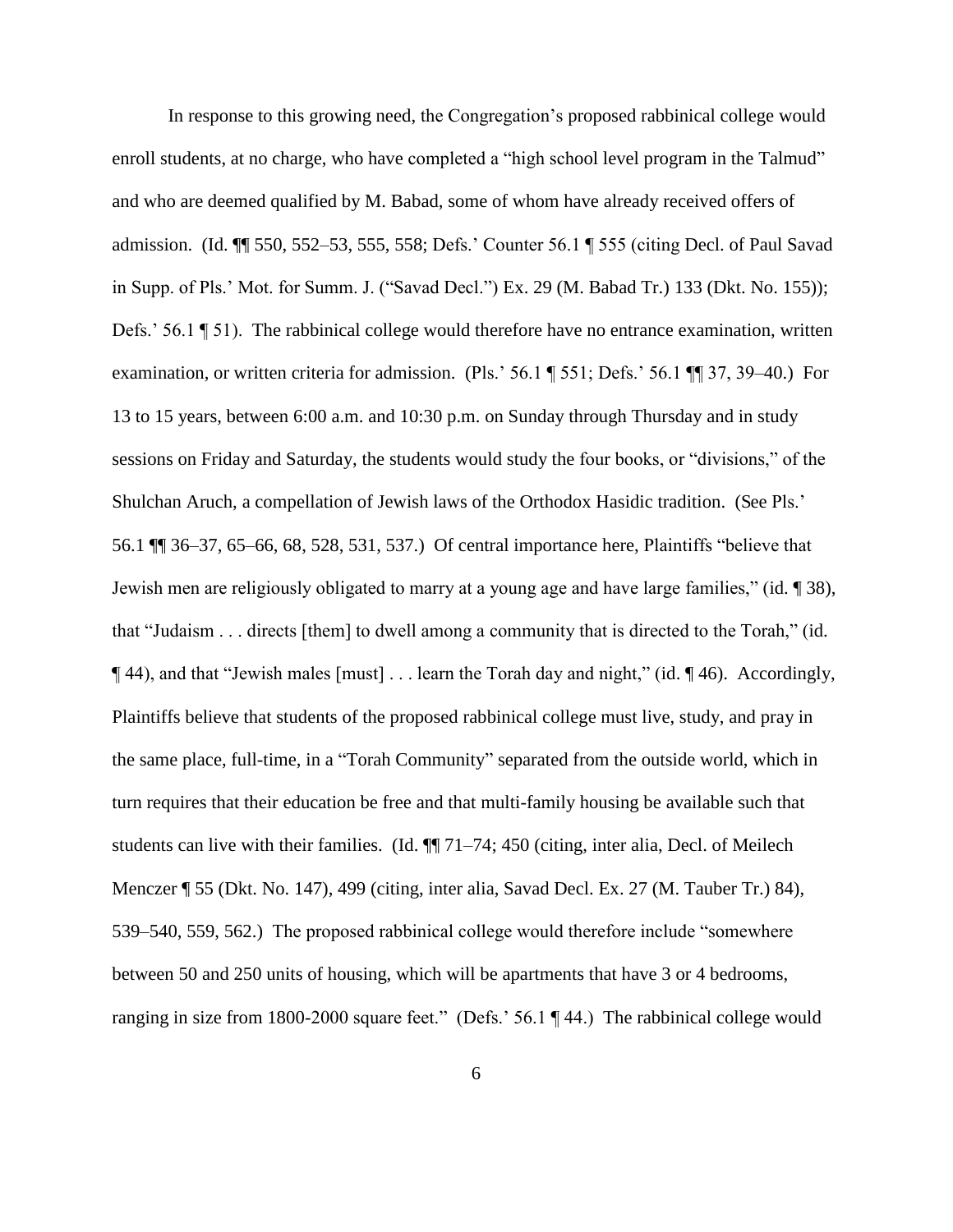also include at least four rabbinical courtrooms, ritual baths ("mikvahs"), synagogues, and multiple libraries. (Pls.' 56.1  $\P$  513, 518.)<sup>3</sup>

While there are three other schools that currently train rabbinical judges in the area, namely Kollel Belz and Mechon L' Horoya near Monsey, NY and Kollel Beth Yechiel Mechil of Tartikov in Brooklyn, NY, the Congregation's proposed rabbinical college is the only one that offers an immersive Torah Community, which enables the college to train full-time rabbinical judges. (See id. ¶¶ 565, (citing, inter alia, Savad Ex. 34 (Steven Resnicoff Dep. Tr.) 19–22), 568–71; Defs.' Counter 56.1 ¶ 570–71.) Plaintiffs also contend that Kollel Belz and Mechon L'Horoya "only teach certain sections of the Shulchan Aruch," that Kollel Beth Yechiel Mechil of Tartikov "does not have the same program" as the proposed rabbinical college, and that none of the three schools has on-campus housing essential to "the Torah Community environment that Plaintiffs believe" is necessary for the course of study to be offered and "essential to [the] exercise their religious belief[s]." (See Pls.' 56.1 ¶¶ 563, 568–571; Pls.' Counter 56.1 ¶¶ 55, 58.) $^{4}$ 

 $\overline{a}$ 

<sup>4</sup> Kollell Beth Yechiel Mechil of Tartikov also has no synagogue, libraries, or mikvah on campus. (Defs.' 56.1 ¶¶ 62–64.) Moreover, J. Hershkowitz and C. Rosenberg aver that their studies at Kollel Belz "will not allow [them] to become a full-time rabbinical judge[s]" because they cannot "learn the entire four categories of Jewish Law" at Kollel Belz. (Decl. of Jacob Hershkowitz ¶¶ 42, 44 (Dkt. No. 146); Decl. of Chaim Rosenberg ¶¶ 44–46 (Dkt. No. 149).)

<sup>&</sup>lt;sup>3</sup> Beyond the Torah Community being part of Plaintiffs' "religious belief," (Pls.' 56.1 ¶ 539), Plaintiffs allege a variety of benefits attendant to studying in a Torah Community, including the ability to study day and night, to isolate oneself from outside influences, and to study all four books of the Shulchan Aruch. (See, e.g., Pls.' 56.1 ¶¶ 449–457, 459–469, 473, 529–30, 655; Defs.' 56.1 ¶ 49.) Defendants dispute the necessity of a Torah community, as well as the purported need for libraries and mikvahs on campus. (Defs.' Counter 56.1 ¶¶ 449–457, 459–469, 473, 516, 520; Defs.' 56.1 ¶ 46.)

It is not clear from the record how different the programs at these other schools are from the putative rabbinical college in this case. Tauber, for example, characterized Mechon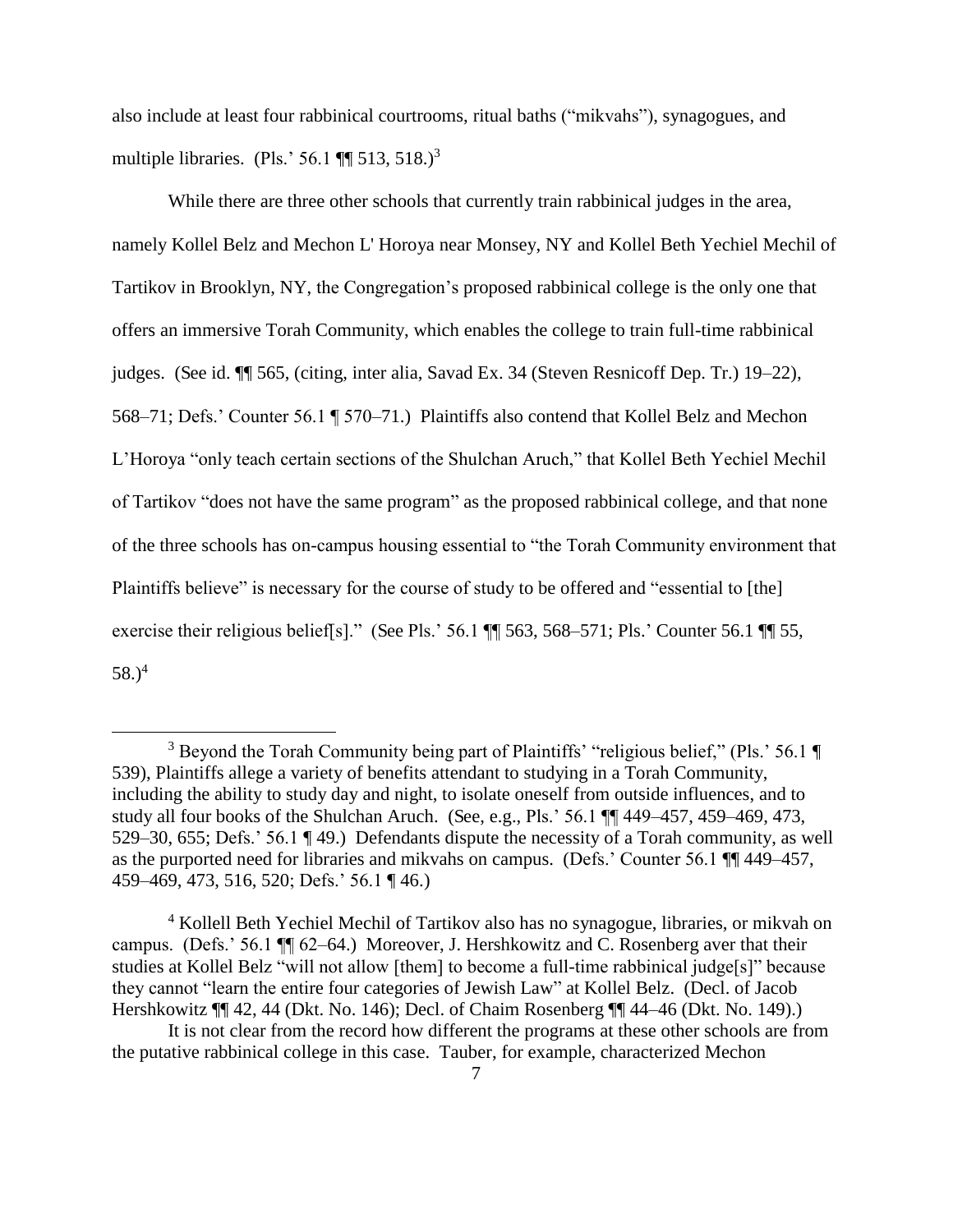As of the date of this Opinion and Order, the Congregation has not yet provided a formal plan for, or submitted an application to the Village seeking to construct, their proposed rabbinical college; only a "preliminary concept plan" exists. (Defs.' 56.1 ¶¶ 19, 22; Pls.' Counter 56.1 ¶ 22.) Additionally, the proposed curriculum at this point consists only of a document prepared at Tauber's request (he thought that his "'counsel wanted to see [the curriculum] in writing,'") by M. Menczer, which only includes class names and "reflects the religious source of the studies," namely the four "divisions" of the Shulchan Aruch. (Defs.' 56.1 ¶ 26–28; Gordon Aff. Ex. 10 (M. Tauber Dep. Tr.) 22–23 (explaining that M. Tauber asked M. Menczer to prepare the curriculum, and that there is no other document describing "what a specialized kollel" is); Gordon Aff. Ex. 21 (proposed curriculum).) Additionally, the Congregation has not hired any teachers, the would-be dean has done "[n]othing" thus far, and the Congregation does not yet know how many students will attend the rabbinical college. (Defs.' 56.1  $\P$  34–35 (citing Gordon Aff. Ex. 2 (M. Babad Depo.) 83), 66.)

## 3. Chronology of the Challenged Laws

 $\overline{a}$ 

 The Village, incorporated in 1967, adopted a master plan in 1974 which it updated in 1997 "to maintain the low density residential character of the Village" in response to rapid growth. (Defs.' 56.1 ¶¶ 1, 73–76 (internal quotation marks omitted) (quoting Aff. of Doris Ulman ("Ulman Aff.") Ex. 17 (1997 Master Plan Update) 17 (Dkt. No. 145).) Around the same

L'Horoya Kollel Beth Yechiel Mechil of Tartikov as providing "the same course of study" as that of the proposed rabbinical college and noted that a student at Kollel Beth Yechiel Mechil of Tartikov can "get the same studies done" as a student at the proposed rabbinical college. (Savad Decl. Ex. 27 (Tauber Dep. Tr.) 44, 46.)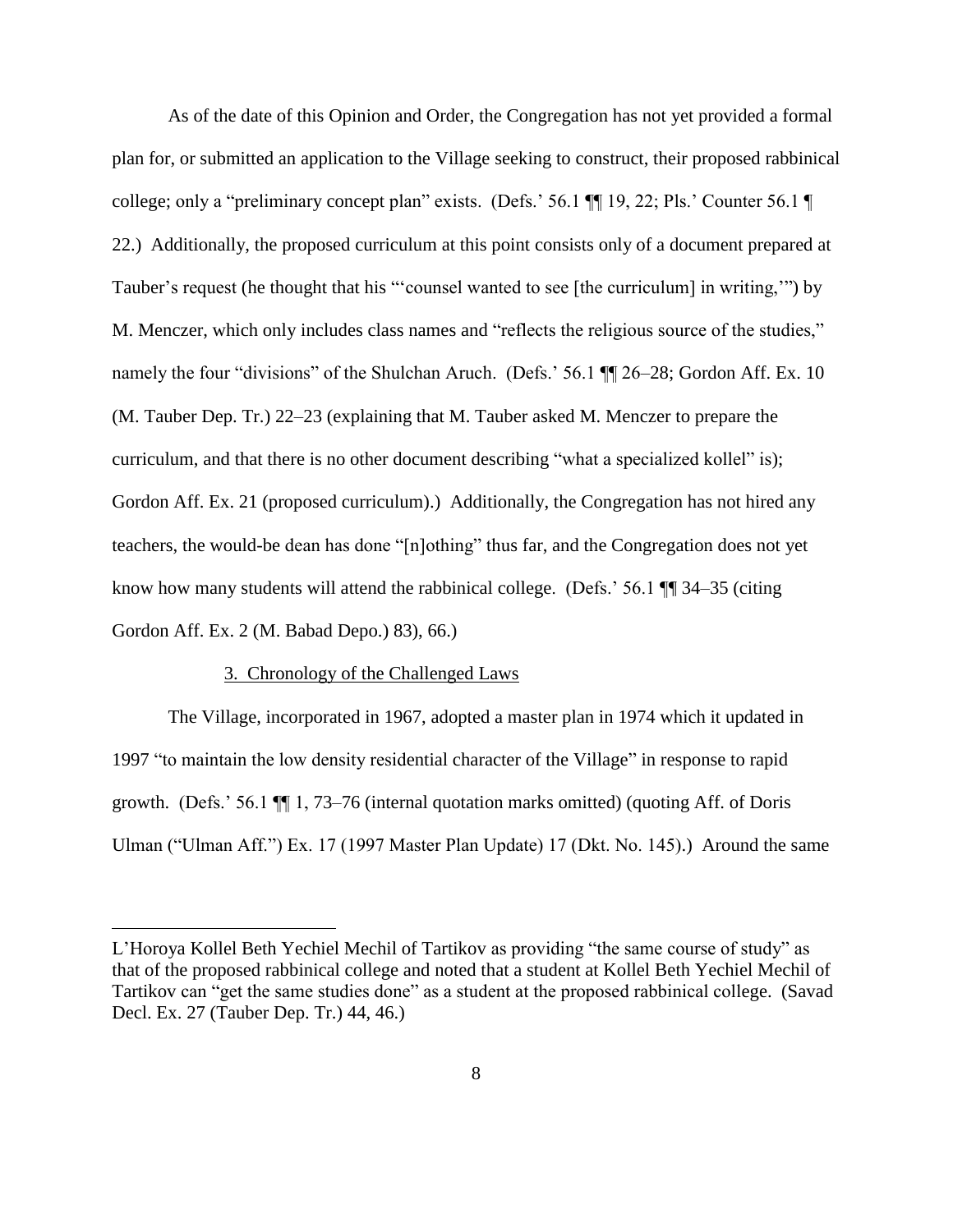time, in May 1996, the Village Attorney, then Ruben Ortenberg, advised residents to contact the Town of Ramapo to object to the expansion of an Orthodox Hasidic school, whose development the Village had challenged in court and had been "involved [with] for two years" at the time. (See Pls.' 56.1 ¶ 376; Savad Decl. Ex. 187 (May 20, 1996 Board of Trustees meeting minutes), at  $7-8.$ 

At a December 1999 Village Planning Board meeting, Yeshiva Spring Valley, in an "informal appearance," laid out plans to build a Yeshiva on the Subject Property. (Id. ¶ 121; Defs.' Counter 56.1  $\P$  121.)<sup>5</sup> That same month, the Village's planning consultant, Mark A. Haley ("Haley"), reviewed the zoning provisions of the Village Code "in conjunction with" Yeshiva Spring Valley's appearance. (Defs.' 56.1 ¶ 92.) Subsequently, in January 2000, he circulated a memorandum entitled "Proposed Primary School and Pre-School ([Yeshiva Spring Valley] Pomona) and the Village Zoning Regulations regarding schools," noting the existence of only "scant" regulations on schools and recommending that the Village amend the pertinent laws. (Pls.' 56.1 ¶ 123; Defs.' 56.1 ¶ 94; Pls.' Counter 56.1 ¶ 94 (citing Ulman Aff. Ex. 28 (memorandum)).) Haley and the Village Attorney subsequently drafted Local Law 1 of 2001 and "included many of the recommendations from the January[] 2000 memos by the Village Planner." (Pls.' 56.1 ¶ 124.)<sup>6</sup>

<sup>&</sup>lt;sup>5</sup> Yeshiva Spring Valley had been granted tax exempt status that year, and in subsequent years through 2003. (Pls.' 56.1 ¶ 324; Defs' Counter 56.1 ¶ 324.)

Yeshiva Spring Valley only filed a formal application for a "25-lot single-family residential development," together with a Yeshiva, in June 2001. (Defs.' 56.1 ¶ 104.) It subsequently failed to submit an environmental study required for a New York State Environmental Equality Review Act determination. (Id.)

<sup>&</sup>lt;sup>6</sup> It bears noting that there were no schools in the Village at the time. (See Pls.' 56.1  $\P$ 129.)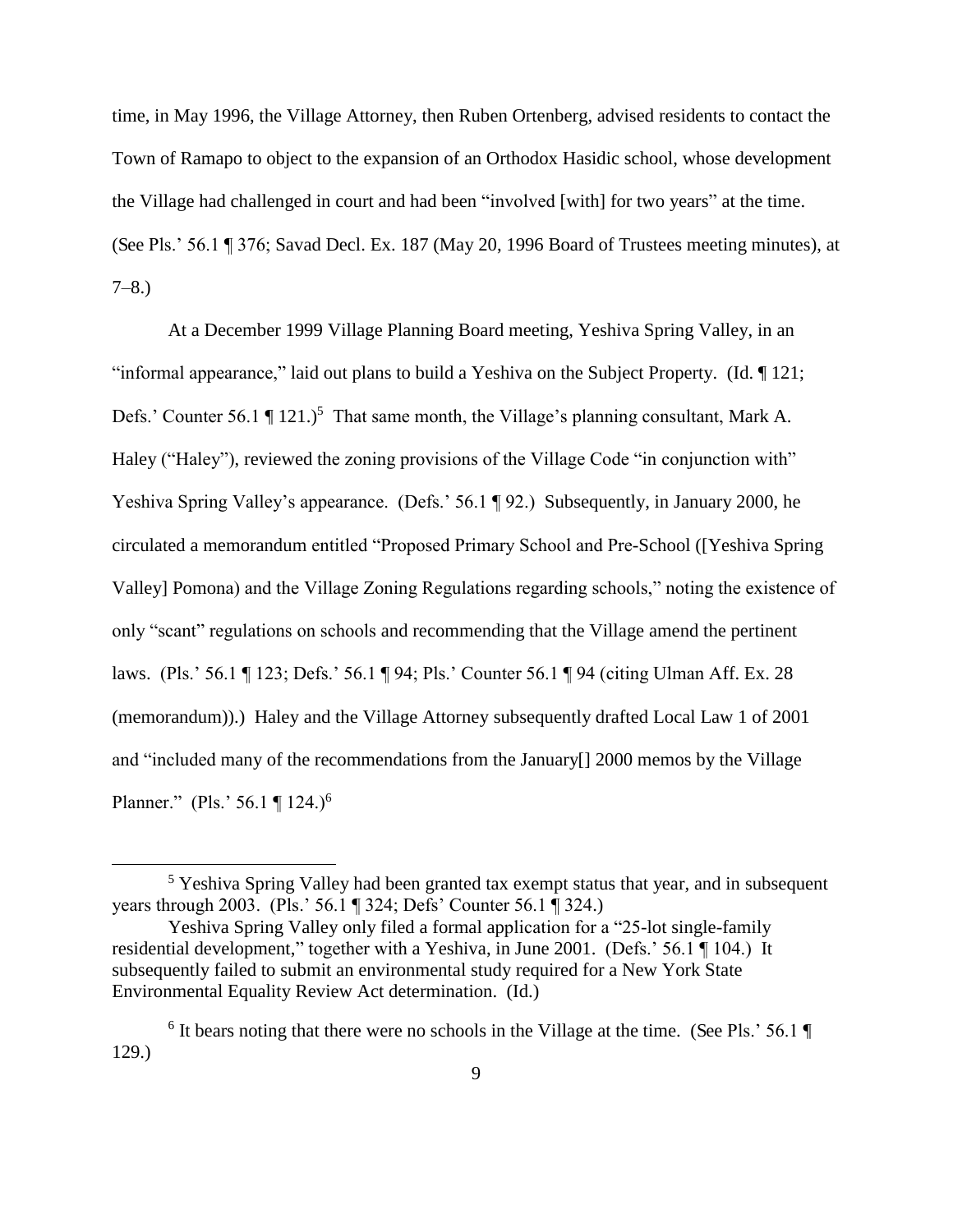On January 22, 2001, following a public hearing, the Board of Trustees adopted Local Law 1 of 2001. (Defs.' 56.1  $\P$  96, 98.) Local Law 1, in relevant part, defined educational institution, for the first time, as "[a]ny school or other organization or institution conducting a regularly scheduled comprehensive curriculum of academic and/or alternative vocational instruction similar to that furnished by kindergartens, primary[,] or second schools and operating under the Education Law of New York State, and duly licensed by the State of New York," and subjected such institutions to certain restrictions under the special permit approval process, including minimum net lot area, maximum development intensity, frontage, access, set back, parking, and noise guidelines. Local Law 1 of 2001, as codified at Village Code §§ 130-4, 130– 10. (See also Defs.' 56.1 ¶¶ 88–90; Ulman Aff. Exs. 1 (Local Law 1 of 2001), 7 (Village Code § 130-4), 10 (Village Code § 130-10).)

In March of the same year, then-Mayor Herbert Marshall ("Mayor Marshall") emphasized in a letter that nothing could be done to prevent the construction of a group home facility in the Village and that it "must be treated no different[ly] than any other residences or planned residences within the community" because residents "simply do not have the right to choose who [their] neighbors will be." (Savad Decl. Ex. 184 (Open Letter from Mayor Marshall (March 5, 2001).) Additionally, in May 2002, all but one Village Trustee expressed no objection to the concept of Barr Laboratories' constructing an office building with parking in the Village. (Savad Decl. Ex. 176 (May 21, 2002 Board of Trustees meeting minutes) 3.)

Starting in 2003, Village Attorney Doris Ulman ("Ulman"), who was appointed in July of that year, "began to review the Village laws" and recommended that further amendments be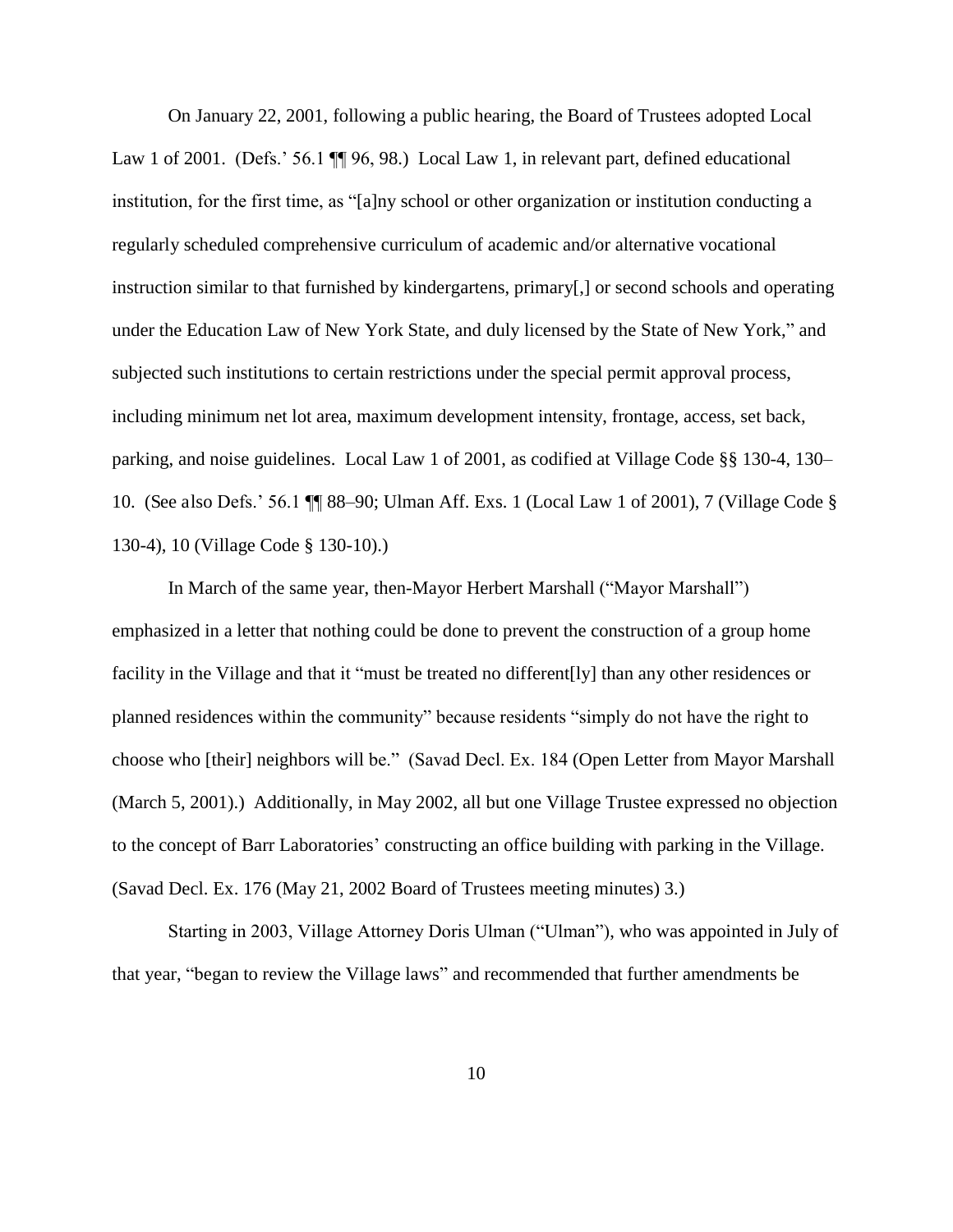made due to "deficiencies or inaccuracies in the laws." (Defs.' 56.1  $\parallel$  106–07.)<sup>7</sup> That same year, at a February 17, 2003 Board of Trustees Meeting, the Board of Trustees determined not to weigh in on a neighboring municipality's open space proposal because it "could not tell another municipality how to spend [its] money or what to do with [its] property." (Savad Decl. Ex. 188 (Feb. 17, 2003 Board of Trustees meeting minutes) 4.)

Subsequently, on August 17, 2004, the same year in which the Village denied Yeshiva Spring Valley tax exempt status for the first time, (Pls.' 56.1 ¶ 324), the Congregation purchased the Subject Property from Yeshiva Spring Valley, (Defs.'  $56.1 \text{ T}$  17.)<sup>8</sup> The Subject Property is a 100-acre parcel located in the Village at the intersection of Route 202 and Route 306, and zoned, like the rest of the Village, as an R-40 district (40,000 square feet per lot for the development of single-family homes), (id. ¶¶ 4, 99.) It is the only property that the Congregation owns, (Pls.' 56.1 ¶ 106 (citing Savad Ex. Ex. 31 (C. Babad Dep. Tr.) 76–78)), and appears to be the only available parcel suitable for Plaintiffs' proposed rabbinical college under Village law, (id. ¶ 616 (citing Decl. of Barbara B. Beall ("Beall Decl.") ¶ 16 (Dkt. No. 153)).) In June of that same

 $<sup>7</sup>$  In the interim, namely from December 2002 through 2004, the Parties dispute whether</sup> the Board of Trustees actively supported the incorporation of Ladentown, which Plaintiffs contend was a response to the proposed development of adult student housing for the Orthodox Hasidic Jewish community at a site called Patrick Farms, (see Pls.' 56.1 ¶¶ 136, 313, 368–72; Defs.' Counter 56.1 ¶¶ 136, 313, 368–72), though the Parties agree that Ulman "performed free legal work for the appeal regarding the efforts to incorporate Ladentown," (Pls.' 56.1 ¶ 373.)

<sup>&</sup>lt;sup>8</sup> The Parties dispute the exact day on which the Subject Property was purchased in August. Plaintiffs' claim it was purchased on August 4, 2004, (Pls.' 56.1 ¶ 101), while Defendants contend it was purchased on August 17, 2004, (Defs.' Counter 56.1 ¶ 101 (citing Savad Decl. Ex. 291).) Plaintiffs admit their error in their Counter Rule 56.1 Statement. (Pls.' Counter 56.1 ¶ 17.)

Additionally, while the Village denied Yeshiva Spring Valley tax exempt status in 2004, the local Humane Society did receive a tax exemption despite not having "timely filed its application for exemption." (Pls.' 56.1 ¶ 380.)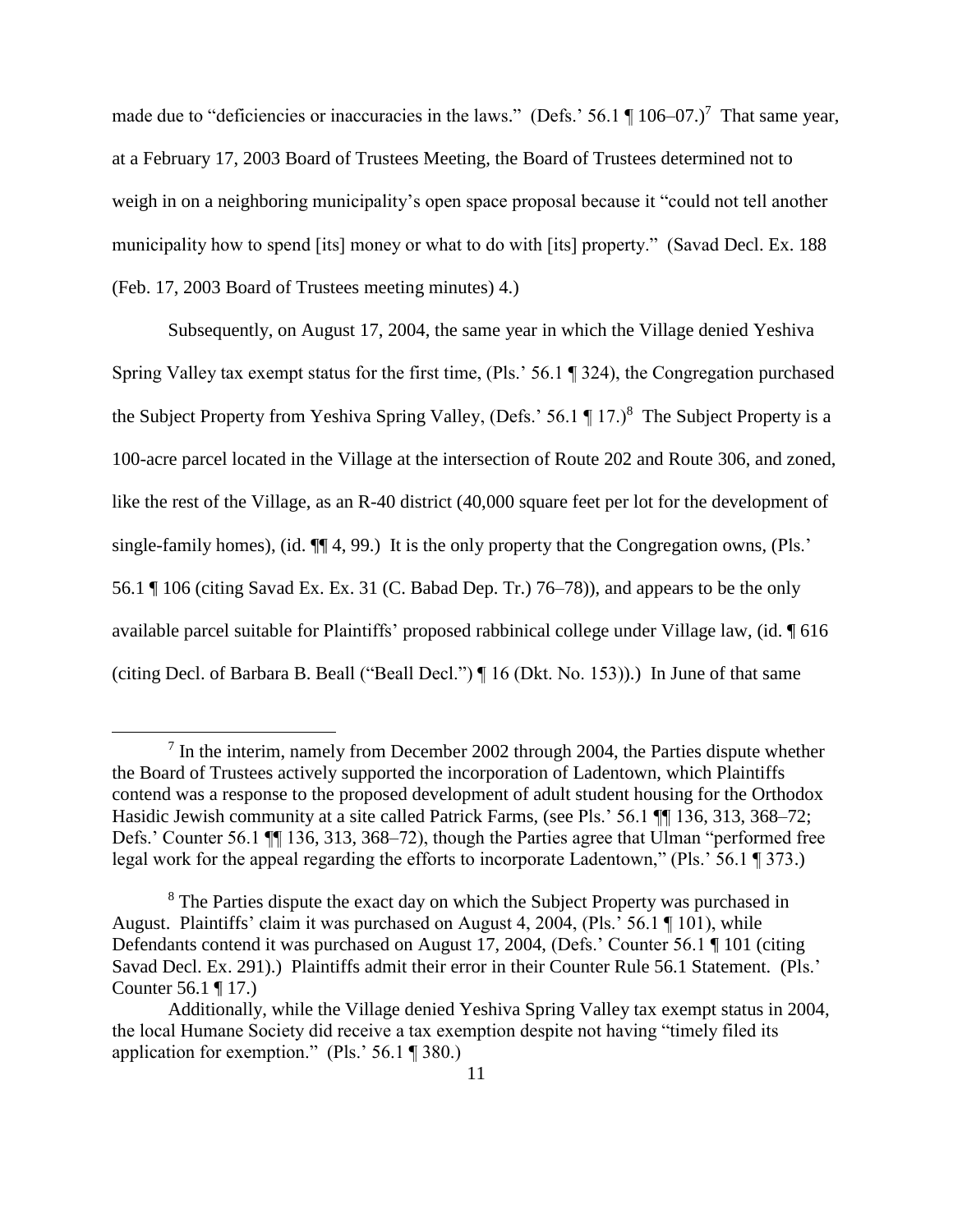year, the Village filed suit to challenge the Town of Ramapo's Adult Student Housing Law ("ASHL"). (Pls.' 56.1  $\P$  138, 360.)<sup>9</sup>

On September 7, 2004, Ulman presented the Board of Trustees with her recommendations for amendments to the zoning law pertaining to educational institutions, which addressed removing the half-acre-per-student lot area requirement, adding a provision allowing dormitories, clarifying the definition of educational institution, and removing the requirement that educational institutions be on a state or county road. (Defs.' 56.1 ¶¶ 110, 112; Pls.' Counter 56.1 ¶ 113.) Subsequently, on September 27, 2004, following a public hearing, the Board of Trustees adopted Local Law 5 of 2004, (Defs.' 56.1 ¶¶ 114, 116), which, in relevant part, redefined "educational institution" as "[a]ny private or religious elementary, junior high or high school, college, graduate[,] or post-graduate school conducting a full-time curriculum of instruction . . . accredited by the New York State Education Department or similar recognized accrediting agency," and amended the minimum lot area, frontage, access, setback, and screening guidelines, Local Law 5 of 2004, as codified at Village Code § 130-4. (See also Defs' 56.1 ¶¶ 105, 122; Ulman Aff. Exs. 2 (Local Law 5 of 2004), 7 (Village Code § 130–4).)

Local Law 5 also addressed dormitories, providing that "[a] dormitory is permitted as an accessory use to an educational use and that there shall be not more than one dormitory building on a lot," Local Law 5 of 2004, as codified at Village Code § 130-10(F)(12). (See also Defs.' 56.1 ¶ 117; Ulman Aff. Exs. 2, 10). It further defined a dormitory as "a building . . . [which

<sup>&</sup>lt;sup>9</sup> The Adult Student Housing Law "permits married, adult, student, multi-family, highdensity housing in single-family residential zones . . . in the unincorporated portion of Ramapo." Vill. of Chestnut Ridge v. Town of Ramapo, No. 07-CV-9278, 2008 WL 4525753, at \*1 (S.D.N.Y. Sept. 30, 2008).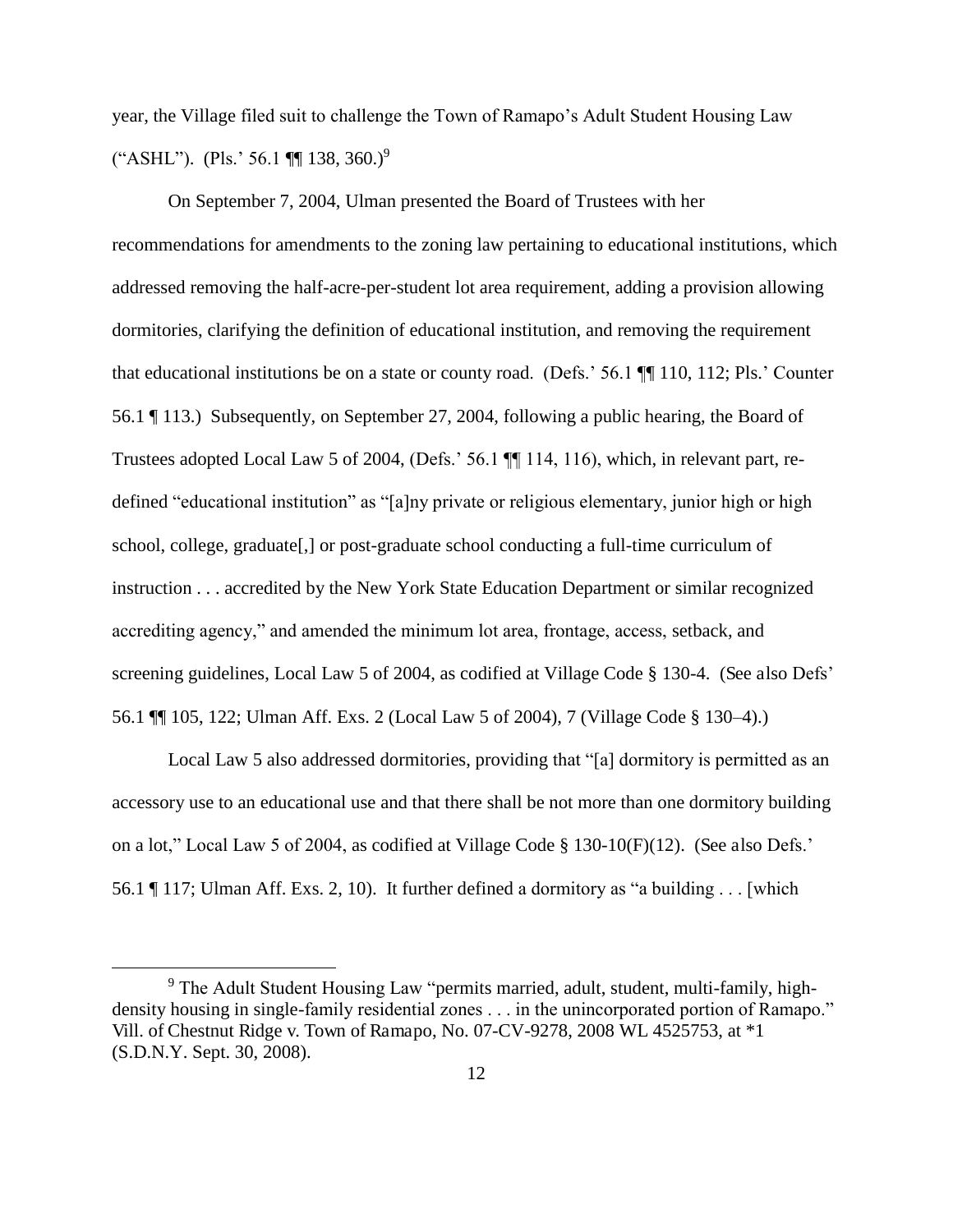contains] sleeping quarters for administrative staff, faculty[,] or students," and provided that "[d]ormitory rooms shall not contain separate cooking, dining[,] or housekeeping facilities except that one dwelling unit with completed housekeeping facilities may be provided for a use of a Superintendent or supervisory staff for every fifty dormitory rooms." Local Law 5 of 2004, as codified at Village Code § 130–4. (See also Ulman Aff. Exs. 2, 10.) Local Law 5 also explicitly provided that "[s]ingle-family, two-family, and/or multi-family dwelling units other than as described above shall not be considered to be dormitories or part of dormitories." Local Law 5 of 2004, as codified at Village Code § 130–4. (See also Defs.' 56.1 ¶ 118; Ulman Aff. Exs. 2, 10.)

The Village learned that the Congregation had purchased the subject property, and, in general, that it would be used as a rabbinical college in November 2004. (Pls.' 56.1 ¶¶ 148–49; Defs.' 56.1  $\P$  17.)<sup>10</sup> The Village subsequently, in late 2005 or 2006, learned of the Congregation's actual development plans for the Subject Property. (See Pls.' 56.1 ¶¶ 152–53.) Nonetheless, the Village approved the Congregation's tax exemption applications in both years. (Id. ¶ 322.)

 On December 11, 2006, Ulman, after reviewing the wetlands laws of Chestnut Ridge, New Hempstead, and South Nyack, and the New York State Environmental Conservation Law, distributed a memo to Mayor Marshall discussing a proposed Wetlands law. (Id. ¶ 183; Defs.' 56.1 ¶ 151.) On December 18, 2006, the Board of Trustees held a public hearing entitled

 $10$  On November 8 of that year, the Village resolved not to oppose an agricultural project outside the Village because it was the "policy of the village" not to comment on projects that did "not directly affect the Village." (Pls.' 56.1 ¶ 37; Savad Decl. Ex. 185 (Board of Trustees Meeting Agenda) 2.)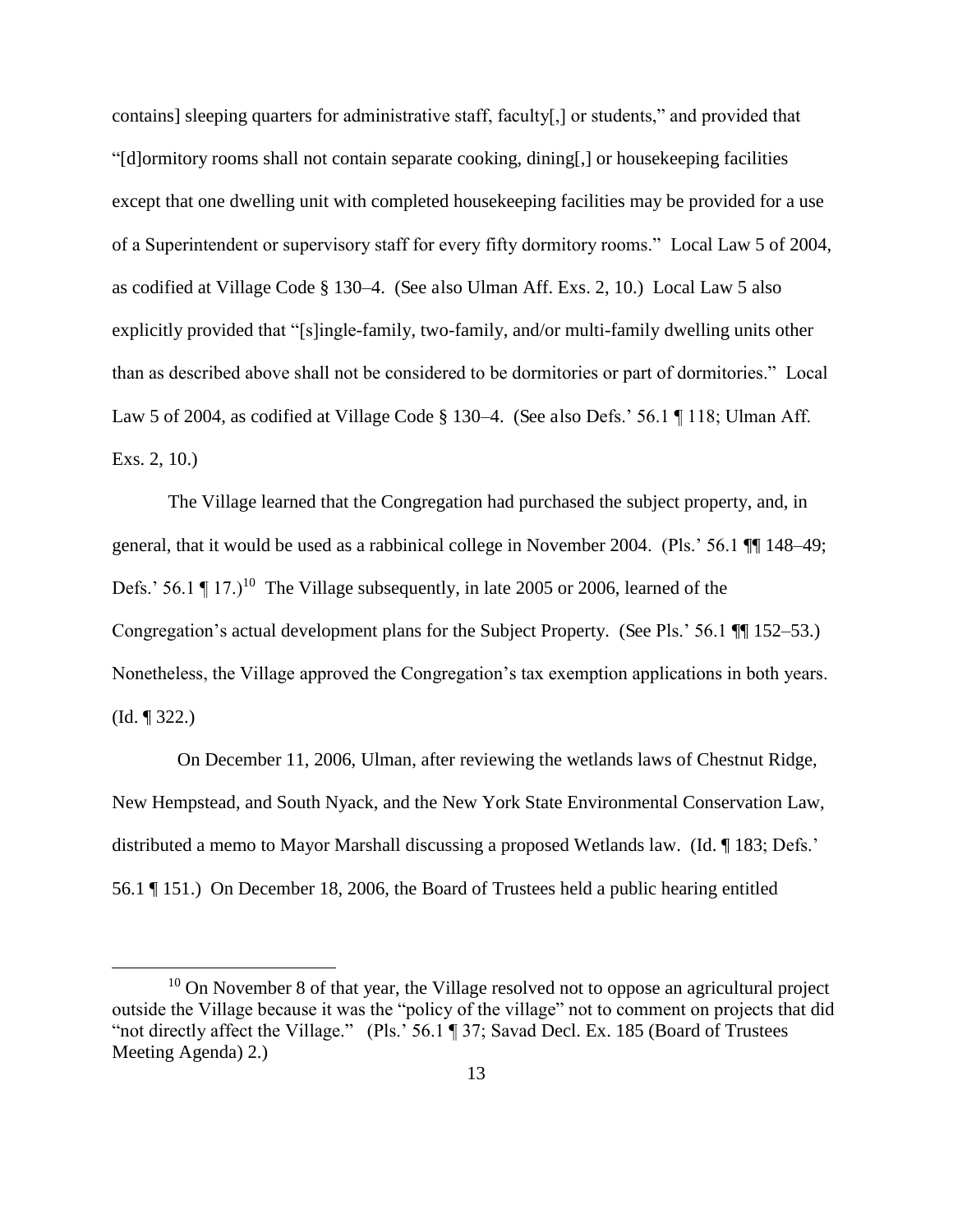"Amending the Zoning Law of the Village of Pomona in Relation to Dormitory Buildings," at which a proposed law regarding dormitories was to be discussed. (Pls.' 56.1 ¶ 157; Defs.' Counter 56.1 ¶ 157; Defs.' 56.1 ¶ 133.) The Board of Trustees adjourned discussion of the proposed local law, at the request of Plaintiffs' counsel, to the next board meeting. (Defs.' 56.1 ¶ 134.) Early the next year, on January 9, 2007, Preserve Ramapo, a political action group in the region, leaked tentative plans for the Congregation's proposed rabbinical college to the public. (See Defs.' 56.1 ¶ 135; Pls.' Counter 56.1 ¶ 135; see also Pls.' 56.1 ¶ 158; Defs.' Counter 56.1 ¶ 158.). A week later, on January 14, 2007, an article in The Journal News reported that the proposed rabbinical college would bring 4,500 additional residents to the Village. (Defs.' 56.1 ¶ 137.)

Subsequently, on January 22, 2007, the Board of Trustees held another hearing on the proposed law regulating dormitories and on the proposed law regarding wetlands, but most public comments "were aimed at the plans for the proposed rabbinical college." (Pls.' 56.1 ¶ 159; Defs.' 56.1 ¶ 140.) For the first time, the Congregation had a videographer and court reporter record and transcribe the meeting. (Defs.' 56.1  $\P$  141.)<sup>11</sup>

After the hearing, the Village adopted Local Law 1 of 2007, (Defs.' 56.1 ¶ 142), which provided, in relevant part, that "[a] dormitory building shall not occupy more than twenty (20) percent of the total square footage of all buildings on the lot," Local Law 1 of 2007, as codified at Village Code § 130-10(F)(12). (See also Defs.' 56.1 ¶ 143; Ulman Aff. Exs. 3, 16.)<sup>12</sup> The

<sup>&</sup>lt;sup>11</sup> The Village also denied the Congregation's application for tax exempt status that year. (Id. ¶ 323.)

<sup>&</sup>lt;sup>12</sup> There remained no schools in the Village at the time. (Pls.' 56.1  $\P$  172.)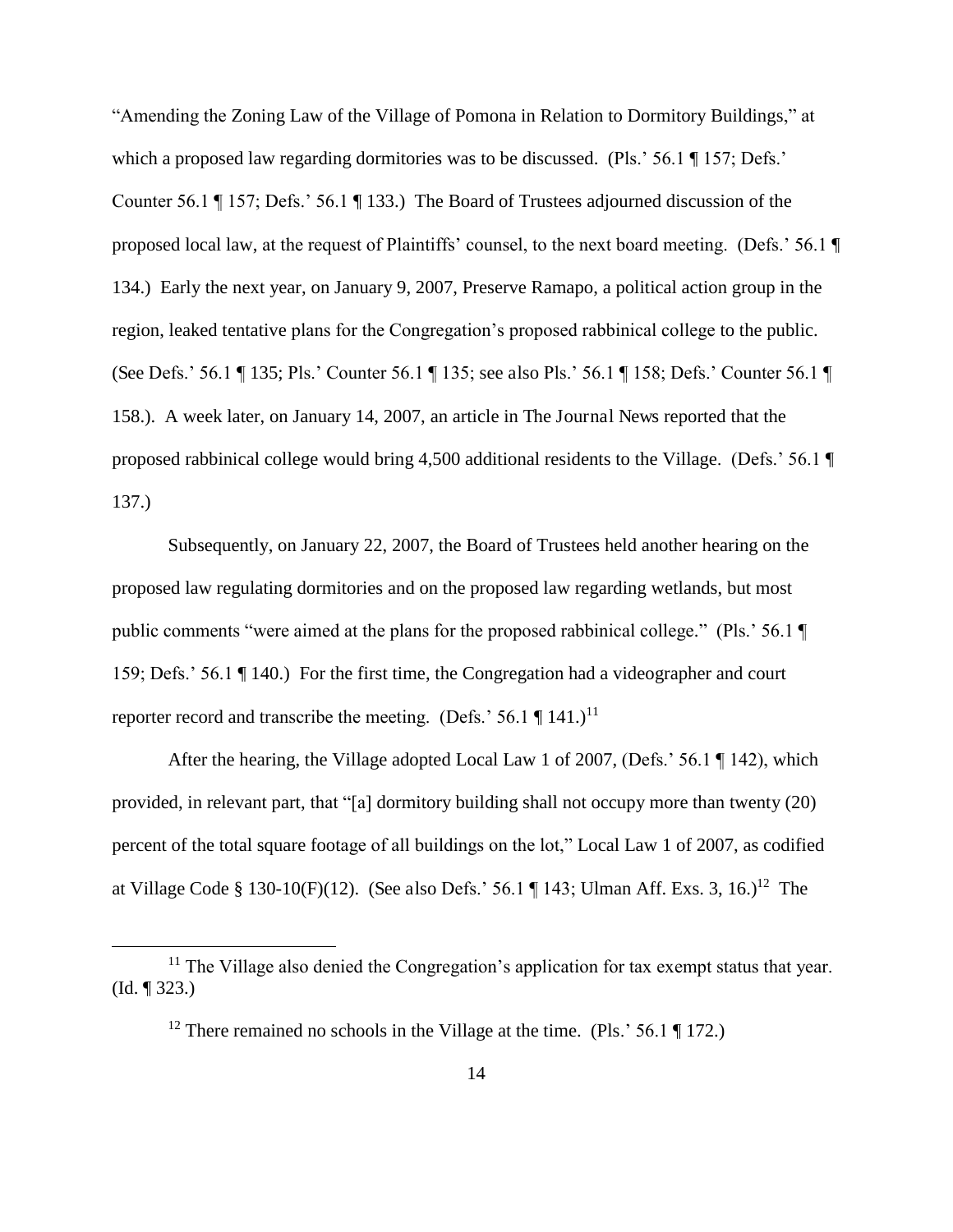Board of Trustees extended the public hearing on the proposed wetlands law because it "had not yet received a response from [the] Rockland County Planning Department." (Defs.' 56.1 ¶ 153.) In the interim, from January 2007 through March 2007, Plaintiffs allege that Mayor Marshall campaigned for reelection as Mayor on a slate with Alan Lamer, who ran for reelection as Trustee, and Former Mayor Sanderson ran for Mayor on a slate with Yagel and Louie, who were running for election as Trustees. (Pl.'s 56.1  $\P$  269.)<sup>13</sup> The proposed rabbinical college "was a significant issue" during the campaign, and Sanderson, Yagel, and Louie promised "they would fight the rabbinical college." (Id. ¶¶ 273, 276.)

On February 26, 2007, the Board of Trustees continued its public hearing on the proposed wetlands law, which was attended by Plaintiffs' attorney, Susan Cooper, who requested that the public be given "further opportunity" to comment. (Defs.' 56.1 ¶¶ 154–55.) In response, the Board of Trustees held another public hearing on the proposed wetlands law on March 26, 2007. (Id. ¶¶ 156–57.) On April 23, 2007, the Board of Trustees adopted Local Law 5 of 2007, (id. ¶ 158), which added a chapter to Village Law pertaining to wetlands and provided, in relevant part, and except for certain exceptions that are inapplicable here, that

it shall be unlawful to conduct, directly or indirectly, any of the following activities upon any wetland . . . or within 100 feet of the boundary of any wetland  $\ldots$  unless a permit is issued therefor  $\ldots$  (A) [a]ny form of draining dredging, excavation[,] or removal of material, except removal of debris or refuse[;] (B) [a]ny form of depositing of any material such as but not limited to soil, rock, debris, concrete, garbage, chemicals, etc.[;] (C) [e]recting any building or structure of any kind, roads, driveways, the driving of pilings or placing of any other restrictions, whether or not they change the ebb and flow of water[;] (D)

<sup>&</sup>lt;sup>13</sup> While Plaintiffs fail, pursuant to Local Rule 56.1, to support this statement with admissible evidence, Defendants admit its contents in its responses to subsequent statements. (See Defs.' Counter 56.1 ¶¶ 273 (admitting timing of campaign), 270 (admitting that Mayor Marshall served as Mayor, and Alan Lamer as Trustee, during the campaign), 274 (admitting that Sanderson, Louie, and Yagel ran on a ticket together).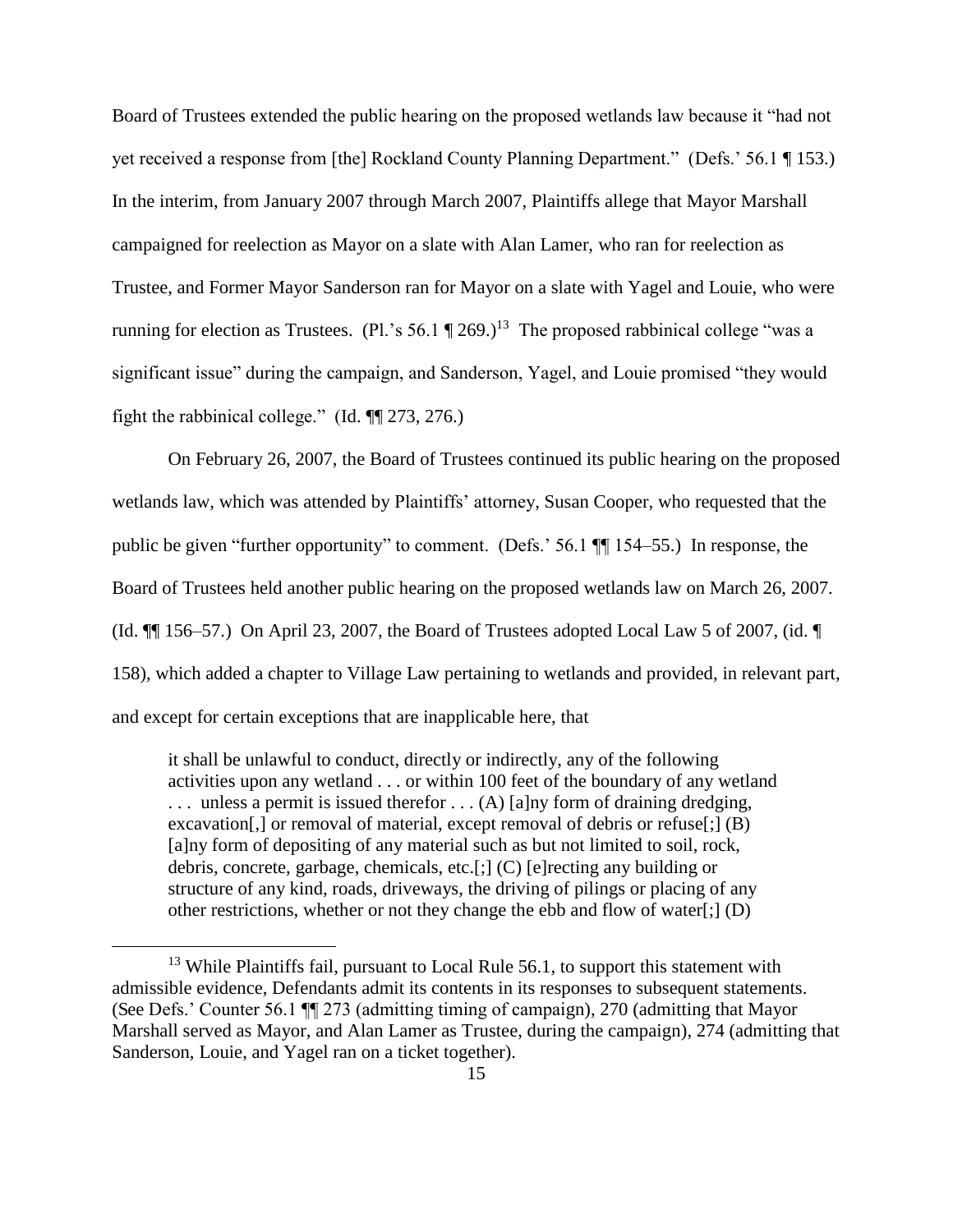[i]nstalling a septic tank, running a sewer outfall, discharging sewage treatment effluent or other liquid waste into or so as to drain into any wetland, water body[,] or watercourse[;] (E) [a]ny other activity which substantially impairs any of the several functions served by wetlands . . . .

Local Law 5 of 2007, codified at Village Code § 126-3(A). (See also Defs.' 56.1 ¶ 159; Ulman Aff. Exs. 4–5.) The law further provided that "[t]he aforesaid one-hundred-foot buffer . . . shall not apply to lots that are improved with single-family residences." Local Law 5 of 2007, codified at Village Code § 126-3(D). (See also Defs.' 56.1 ¶ 160; Ulman Aff. Exs. 4–5.) Soon thereafter, in a May 9, 2007 email, Former Mayor Sanderson indicated her opposition to an Orthodox middle school proposed to be constructed near the Village, noting that it did "not sound good" and encouraging others to attend public hearings on the matter. (Pls.' 56.1 ¶ 375 (citing Savad Decl. Ex. 11 (Sanderson Dep. Tr.) 224–26)); Savad Ex. 170 (May 9, 2007 email).)

Both prior to and after the passage of the Wetlands Law, the Congregation sent letters to the Village regarding its plans for the proposed rabbinical college, specifically on March 28, April 25, and June 22, 2007, and Susan Cooper spoke about the Congregation's plans at a Board of Trustees meeting on April 12, 2007. (Pls.' 56.1 ¶ 409.) While what requests those letters and statements contained, and whether they constituted a proper application for a meeting, is in dispute, (see Defs.' Counter 56.1 ¶ 409–10), the Parties agree that the Congregation was never granted any type of meeting to discuss its proposal, (Pls.' 56.1 ¶ 411). Nonetheless, in May 2007, the Congregation held a meeting "to present information to the public about the proposed rabbinical college," and Village officials appear to have, on a few occasions, encouraged residents not to attend. (Pls.' 56.1 ¶¶ 429–30, 432–34; Defs.' Counter 56.1 ¶¶ 432–33.)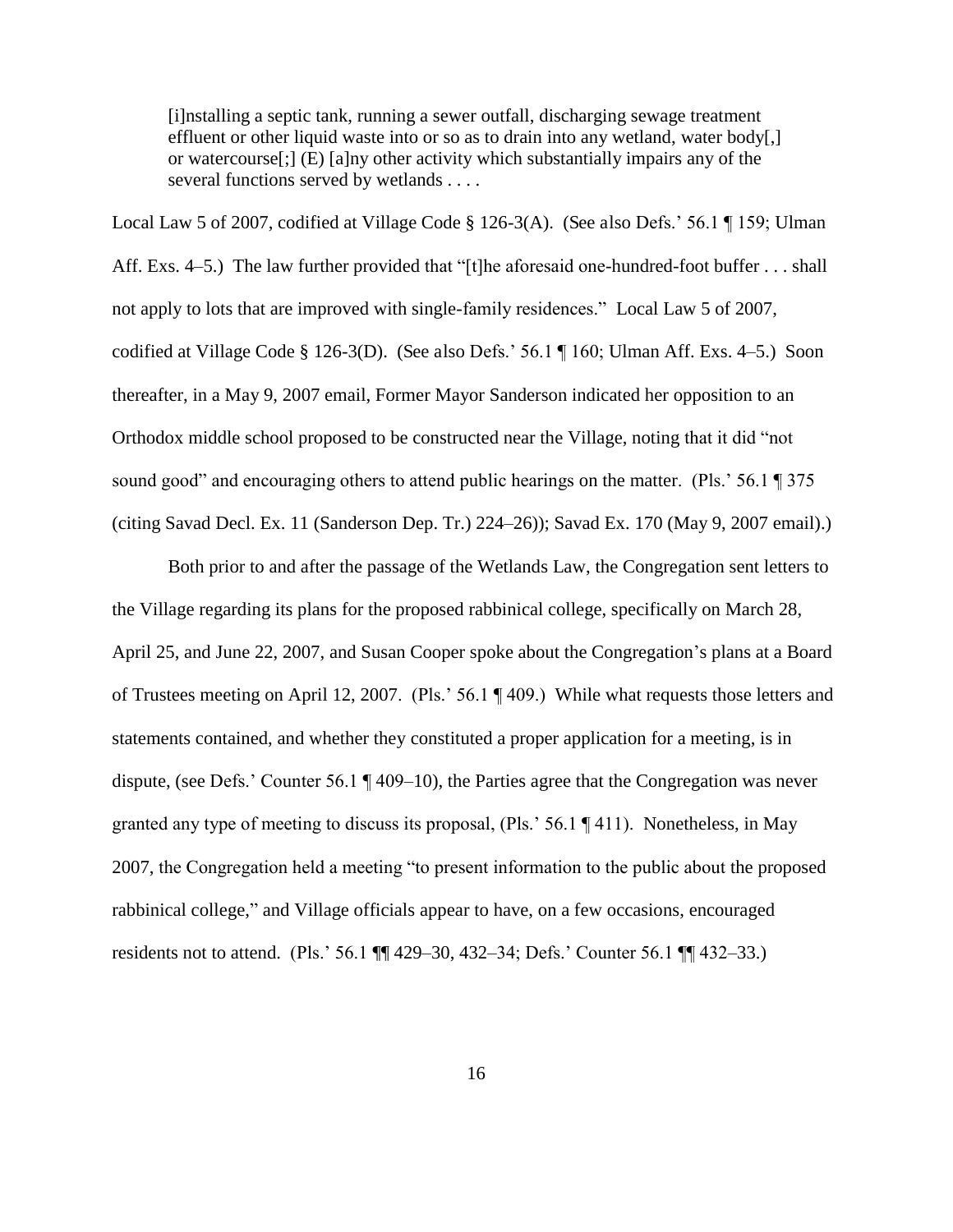# 4. The Impact of the Challenged Laws

Plaintiffs allege that, collectively, the Challenged Laws prevent the construction of the rabbinical college in the Village. Because the entire Village, as noted, is zoned R-40, the Village Code permits only a limited number of land uses in the normal course, namely houses, libraries, museums, public parks, and playgrounds, see Village Code § 130-9, and, by special use permit, some other developments, including educational institutions, see Village Code § 130-10(F), and houses of worship, see Village Code §130-10(G).<sup>14</sup> Plaintiffs contend that their rabbinical college is foreclosed by the Challenged Laws because (1) the Accreditation Law requires that educational institutions be "accredited by the New York State Education Department or similar recognized accreditation agency" and Plaintiffs' rabbinical college allegedly cannot be accredited, (2) the Dormitory Law excludes rooms that "contain separate cooking, dining or housekeeping facilities" as well as "single-family, two-family, and/or multifamily dwelling units," constrains dormitory use to administrative staff, faculty, and students, and limits dormitory construction to 20% "of the total square footage of all buildings on the lot," which effectively bar Plaintiffs from building the housing they desire, and (3) the Wetlands Law requires a 100-foot buffer around wetlands of 2,000 square feet or more on properties not improved with single family homes, which renders it impossible for Plaintiffs' to build a suitable access road to the rabbinical college on the Subject Property, the only available property on which an educational institution can be built in the Village. (See Mem. of Law in Supp. of Pls.' Mot. for Summ. J. ("Pls.' Mem.") 4–9, 18 (Dkt. No. 138).) Plaintiffs also allege that the

<sup>&</sup>lt;sup>14</sup> As noted, R-40 refers to residential district zoning, requiring a minimum of  $40,000$ square feet per lot. (See Pls.' 56.1 ¶ 4.) See also Village Code § 130-5.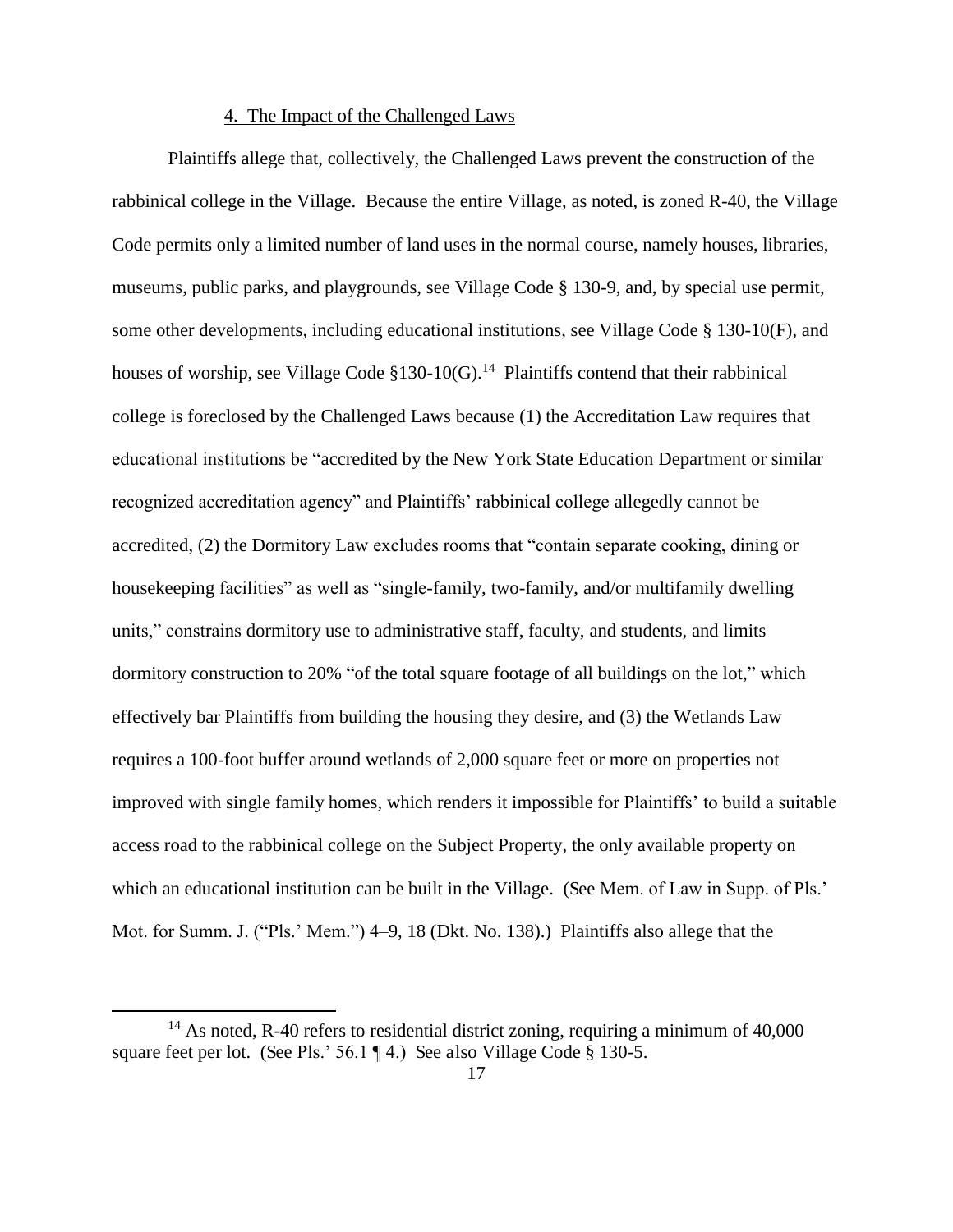Congregation cannot obtain a variance for its hoped-for use, (id. at 8), and that the Challenged Laws were motivated by discrimination, (id. at 4.) Accordingly, as limited by the Court's 2013 Opinion and Order, Plaintiffs seek a declaratory judgment finding the Challenged Laws unconstitutional and illegal. (SAC 64.)

### B. Procedural History

 $\overline{a}$ 

Plaintiffs' filed their first Complaint on July 10, 2007, (Dkt. No. 1), and then filed an Amended Complaint on July 30, 2007, (Dkt. No. 12). Plaintiffs filed a Second Amended Complaint on November 19, 2007, (Dkt. No. 27).<sup>15</sup> Defendants filed a Motion to Dismiss, (Dkt. No. 36), which the Court granted in part in an Opinion and Order dated January 7, 2013, (Dkt. No. 53).

 Following discovery, the Court held a pre-motion conference on October 27, 2014, (see Dkt. (minute entry for Oct. 27, 2014)), at which the Court adopted a Scheduling Order for summary judgment motions, (Dkt. No. 135). Pursuant to that Order, Plaintiffs filed their Motion for Partial Summary Judgment and associated documents, (Dkt. Nos. 137–139, 143–144, 146– 149, 151–155), and Defendants filed their Motion for Summary Judgment and associated documents, (Dkt. Nos. 140–142, 145, 150), on January 22, 2015. Pursuant to an extension of time granted by the Court, (see Dkt. Nos. 163, 187), the Parties filed opposition papers on April 2, 2015, (Dkt. Nos. 167–173, 175–76), and replies on May 21, 2015, (Dkt. Nos. 190, 193). Defendants also filed their Counter Statement to Plaintiffs' Supplemental Rule 56.1 Statement on May 21, 2015. (Dkt. No. 194.) Additionally, pursuant to an extension of time granted by the

<sup>&</sup>lt;sup>15</sup> Plaintiffs appear to have filed an identical version of their Second Amendment Complaint on two occasions. (See Dkt. Nos. 27, 28.)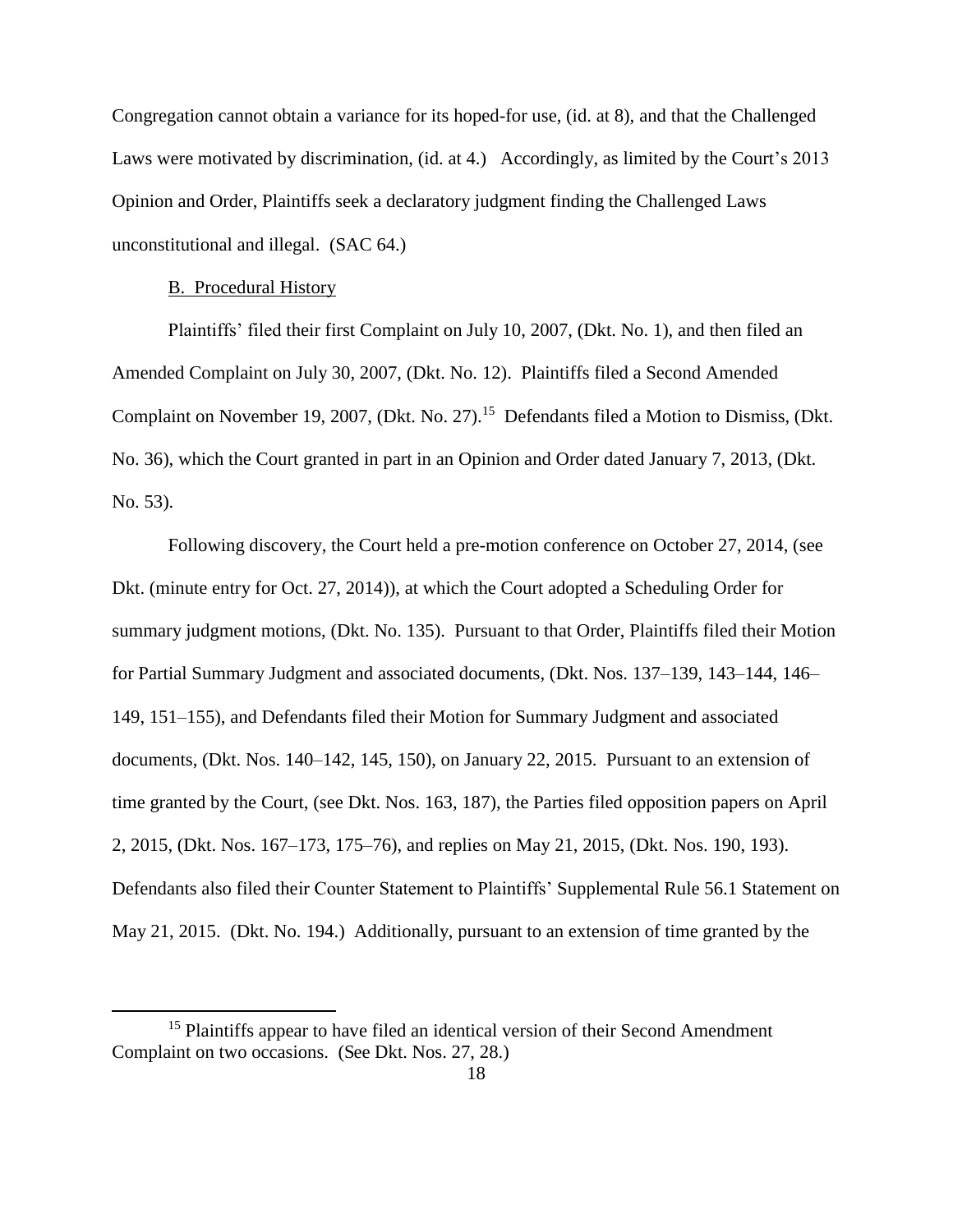Court, (Dkt. No. 166), the United States of America ("United States") filed a Motion to Intervene and a brief defending the constitutionality of RLUIPA on April 23, 2015, (Dkt. Nos. 182–183), which Motion the Court granted on April 24, 2015, (Dkt. No. 184).

 On April 27, 2015, the Court held a pre-motion conference on Plaintiffs' putative motion for sanctions for spoliation of evidence. (See Dkt. (minute entry for April, 27, 2015).) Pursuant to a Scheduling Order of the same date, (Dkt. No. 185), and an extension of time granted by the Court, (Dkt. No. 189), Plaintiffs filed their Motion for Sanctions and associated documents on June 3, 2015, (Dkt. Nos. 195–197). Defendants filed their Opposition and associated documents on July 1, 2015, (Dkt. Nos. 200–204), and Plaintiffs filed their Reply on July 15, 2015, (Dkt. No. 205). The Court held Oral Argument on the pending Summary Judgment Motions on July 8, 2015. (See Dkt. (minute entry for July 8, 2015).)

#### II. Discussion

#### A. Standard of Review

Summary judgment is appropriate where the movant shows that "there is no genuine dispute as to any material fact and the movant is entitled to judgment as a matter of law." Fed. R. Civ. P. 56(a); see also Psihoyos v. John Wiley & Sons, Inc., 748 F.3d 120, 123–24 (2d Cir. 2014) (same). "In determining whether summary judgment is appropriate," a court must "construe the facts in the light most favorable to the non-moving party and . . . resolve all ambiguities and draw all reasonable inferences against the movant." Brod v. Omya, Inc., 653 F.3d 156, 164 (2d Cir. 2011) (internal quotation marks omitted); see also Borough of Upper Saddle River. v. Rockland Cty. Sewer Dist. No. 1, 16 F. Supp. 3d 294, 314 (S.D.N.Y. 2014) (same). Additionally, "[i]t is the movant's burden to show that no genuine factual dispute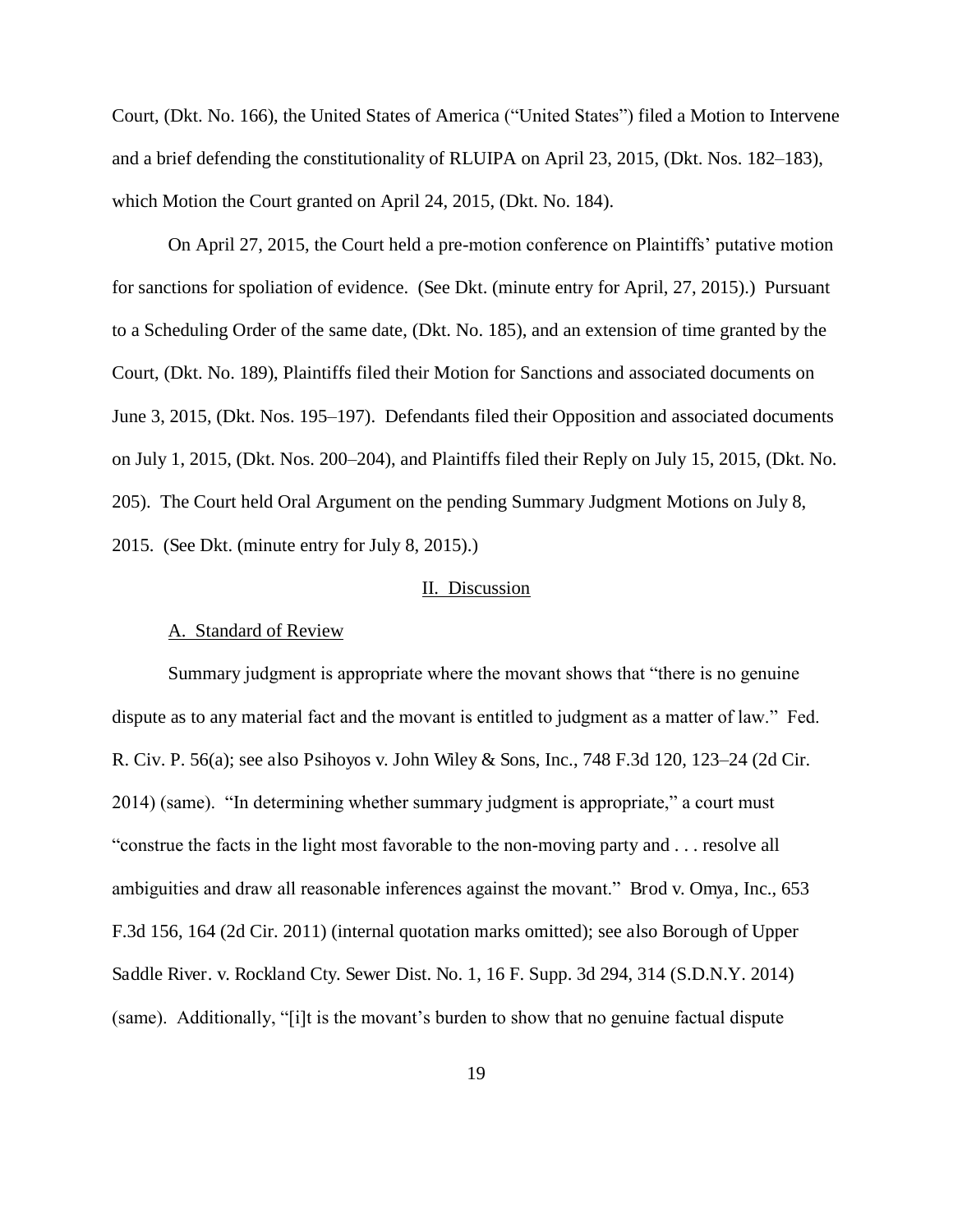exists." Vt. Teddy Bear Co.. v. 1-800 Beargram Co., 373 F.3d 241, 244 (2d Cir. 2004); see also Aurora Comm. Corp. v. Approved Funding Corp., No. 13-CV-230, 2014 WL 1386633, at \*2 (S.D.N.Y. Apr. 9, 2014) (same). "However, when the burden of proof at trial would fall on the nonmoving party, it ordinarily is sufficient for the movant to point to a lack of evidence to go to the trier of fact on an essential element of the nonmovant's claim," in which case "the nonmoving party must come forward with admissible evidence sufficient to raise a genuine issue of fact for trial in order to avoid summary judgment." CILP Assocs., L.P. v. PriceWaterhouse Coopers LLP, 735 F.3d 114, 123 (2d Cir. 2013) (alterations and internal quotation marks omitted). Further, "[t]o survive a [summary judgment] motion . . . , [a non-movant] need[s] to create more than a 'metaphysical' possibility that his allegations were correct; he need[s] to 'come forward with specific facts showing that there is a genuine issue for trial,'" Wrobel v. Cty. of Erie, 692 F.3d 22, 30 (2d Cir. 2012) (emphasis omitted) (quoting Matsushita Elec. Indus. Co.. v. Zenith Radio Corp., 475 U.S. 574, 586–87 (1986)), and "cannot rely on the mere allegations or denials contained in the pleadings," Walker v. City of N.Y., No. 11-CV-2941, 2014 WL 1244778, at \*5 (S.D.N.Y. Mar. 26, 2014) (internal quotation marks omitted).

"On a motion for summary judgment, a fact is material if it might affect the outcome of the suit under the governing law." Royal Crown Day Care, *LLC v. Dep't of Health & Mental*  Hygiene of City of N.Y., 746 F.3d 538, 544 (2d Cir. 2014) (internal quotation marks omitted). At summary judgment, "[t]he role of the court is not to resolve disputed issues of fact but to assess whether there are any factual issues to be tried." Brod, 653 F.3d at 164 (internal quotation marks omitted); *see also In re Methyl Tertiary Butyl Ether ("MTBE") Prods. Liab. Litig.*, MDL No. 1358, No. M21-88, 2014 WL 840955, at \*2 (S.D.N.Y. Mar. 3, 2014) (same). Accordingly, "[a]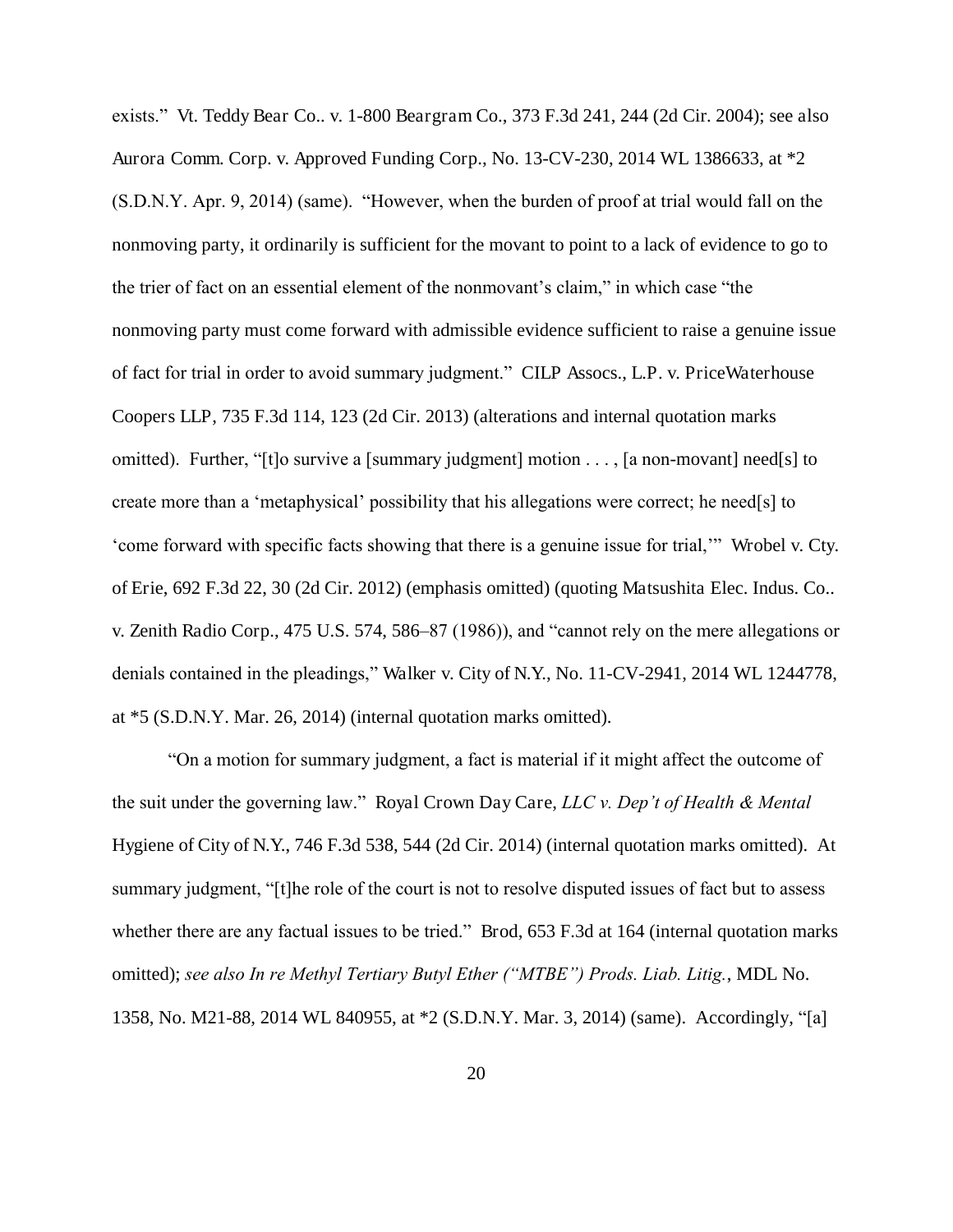[party] opposing a motion for summary judgment must lay bare his proof in evidentiary form and raise an issue of fact sufficient to send to the jury." *Weiss v. La Suisse, Société D'Assurances*  Sur La Vie, 293 F. Supp. 2d 397, 408 (S.D.N.Y. 2003) (internal quotation marks omitted). A court's goal should, therefore, be "'to isolate and dispose of factually unsupported claims.'" Geneva Pharm. Tech. Corp. v. Barr Labs., Inc., 386 F.3d 485, 495 (2d Cir. 2004) (quoting Celotex Corp. v. Catrett, 477 U.S. 317, 323–24 (1986)); see also Schatzki v. Weiser Capital Mgmt., LLC, No. 10-CV-4685, 2013 WL 6189465, at \*14 (S.D.N.Y. Nov. 26, 2013) (same).

# B. Analysis

#### 1. Standing

The Court begins, as it did in the 2013 Opinion and Order, with the threshold issue of standing. See Pettus v. Morgenthau, 554 F.3d 293, 298 (2d Cir. 2009) ("[S]tanding . . . is intended to be a threshold issue at least tentatively decided at the outset of the litigation."). Defendants argue that Plaintiffs lack standing to challenge two of the Challenged Laws: the Dormitory Law and the Wetlands Law. (See Defs.' Mem. of Law in Supp. of Their Mot. for Summ. J. ("Defs.' Mem.") 11–14 (Dkt. No. 141).)

 Generally, under Article III, to obtain retrospective relief, a plaintiff must show (1) that he or she suffered an injury in fact which is concrete and particularized and actual or imminent, (2) that the injury is fairly traceable to the alleged unlawful conduct of the defendant, and (3) that it is likely that the injury will be redressed by a favorable federal court decision. See Marcavage v. The City of N.Y., 689 F.3d 98, 103 (2d Cir. 2012) (citing Lujan v. Defs. of Wildlife, 504 U.S. 555, 560–61 (1992)); see also Pac. Capital Bank, N.A. v. Conn., 542 F.3d 341, 350 (2d Cir. 2008) ("[T]o satisfy Article III's standing requirements, a plaintiff must show (1) it has suffered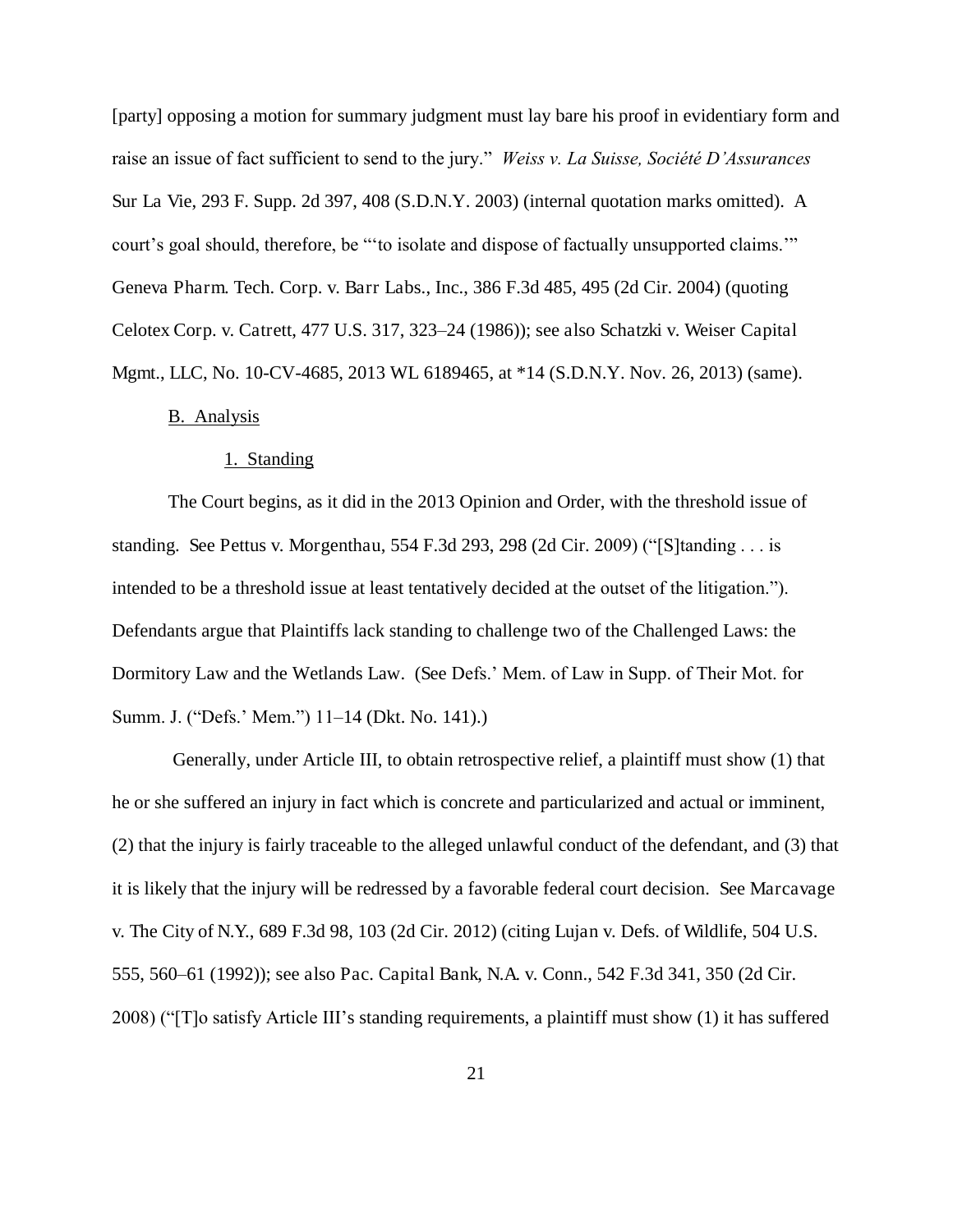an 'injury in fact' that is (a) concrete and particularized and (b) actual or imminent, not conjectural or hypothetical; (2) the injury is fairly traceable to the challenged action of the defendant; and (3) it is likely, as opposed to merely speculative, that the injury will be redressed by a favorable decision." (alteration in original) (quoting Friends of the Earth, Inc. v. Laidlaw *Envt'l. Servs.* (TOC), Inc., 528 U.S. 167, 180–81 (2000)). Additionally, "[t]o establish standing to obtain prospective relief," e.g., declaratory relief, "a plaintiff must show a likelihood that he will be injured in the future," Carver v. City of N.Y., 621 F.3d 221, 228 (2d Cir. 2010) (internal quotation marks omitted); see also Abidor v. Napolitano, 990 F. Supp. 2d 260, 272 (E.D.N.Y. 2013) ("An action for declaratory judgment does not provide an occasion for addressing a claim of alleged injury based on speculation as to conduct which may or may not occur at some unspecified future date."), "[t]hat is, a plaintiff must demonstrate a certainly impending future injury," and to do so, "a plaintiff cannot rely solely on past injuries; rather, the plaintiff must establish how he or she will be injured prospectively and that injury would be prevented by the equitable relief sought," Marcavage, 689 F.3d at 103. As indicated above, each of these factors "must be supported in the same way as any other matter on which . . . Plaintiff bears the burden of proof." Lujan, 504 U.S. at 561.

In addition to the requirements of Article III, there are also prudential limits on standing. See Lerman v. Bd. of Elections, 232 F.3d 135, 143 (2d Cir. 2000) ("The question of standing encompasses both constitutional and prudential considerations."). Generally, a plaintiff may not "rest his claim to relief on the legal rights or interest of third parties." Warth v. Seldin, 422 U.S. 490, 499 (1975). In the First Amendment context, however, "litigants . . . are permitted to challenge a statute not because their own rights . . . are violated, but because of a judicial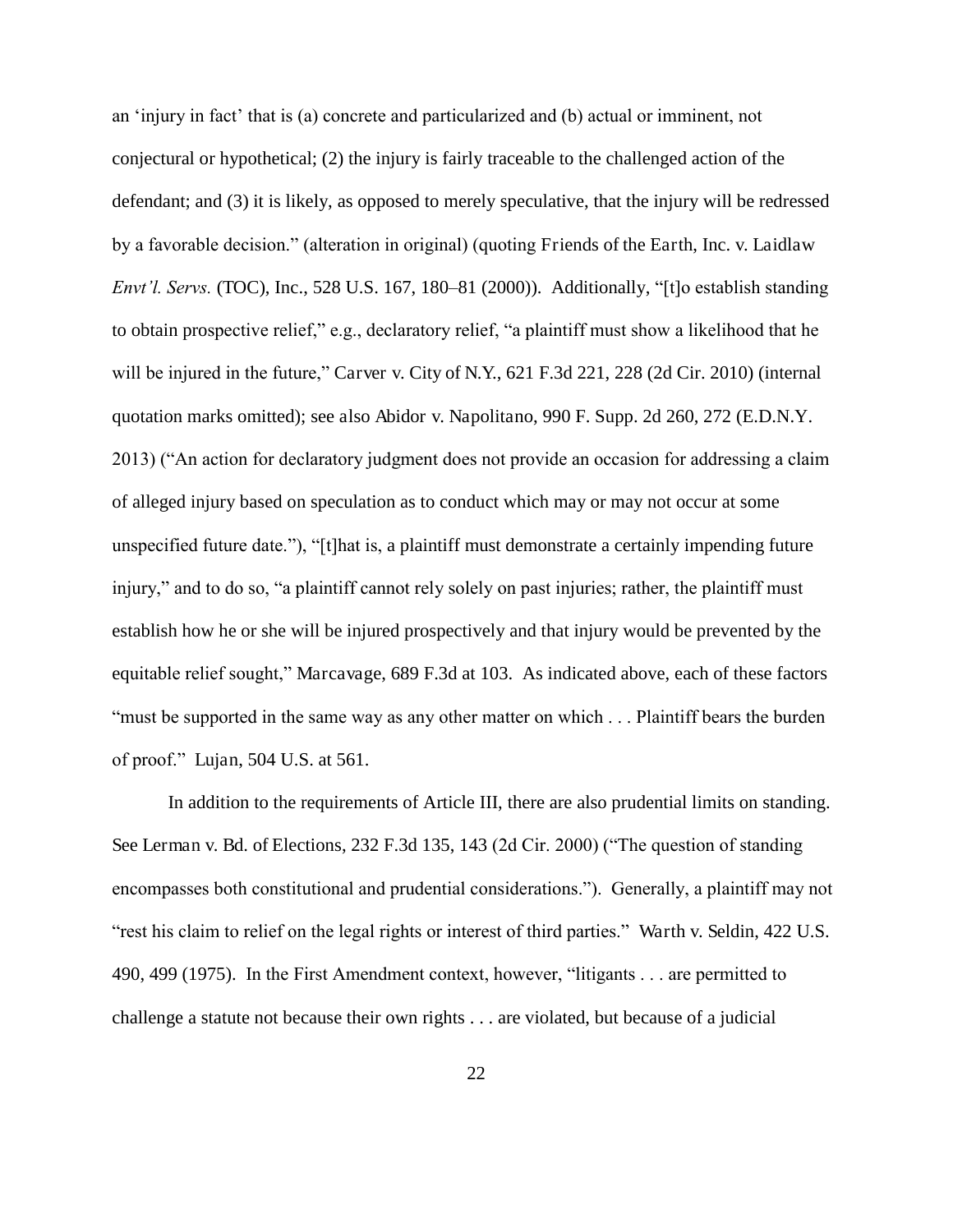prediction or assumption that the statute's very existence may cause others not before the court to refrain from constitutionally protected [conduct]." Va. v. Am. Booksellers Assn., 484 U.S. 383, 392–93 (1988) (internal quotation marks omitted). More specifically, while "[t]he issue of whether a facial challenge may be entertained is one prudential consideration . . . . ," Lerman, 232 F.3d at 143, in the First Amendment context a plaintiff "need only demonstrate a substantial risk that application of the provision will lead to the suppression" of First Amendment rights, id. at 144 (internal quotation marks omitted); see also Dickerson v. Napolitano, 604 F.3d 732, 742 (2d Cir. 2010) ("[T]he plaintiff is allowed to challenge a law that may be legitimately applied to his or her own expressive conduct if the law has the potential to infringe unconstitutionally on the expressive conduct of others."); Roman Catholic Archdiocese of N.Y. v. Sebelius, 907 F. Supp. 2d 310, 322 (E.D.N.Y. 2012) (noting, with respect to standing in a facial challenge to statute on free exercise grounds, that "'[a] plaintiff bringing a pre-enforcement facial challenge against a statute need not demonstrate a certainty that it will be prosecuted under the statute to show injury, but only that it has an actual and well-founded fear that the law will be enforced against it'") (some internal quotation marks omitted) (quoting Vt. Right to Life Comm., Inc. v. Sorrell, 221 F.3d 376, 382 (2d Cir. 2000)); Savago v. Vill. of New Paltz, 214 F. Supp. 2d 252, 254 (N.D.N.Y. 2002) ("Exceptions . . . in the First Amendment context allow a plaintiff to challenge a law on its face on the grounds that it is content-based [and] that it might chill the First Amendment rights not only of the plaintiff, but of others before the court.").

In its 2013 Opinion and Order, the Court held that the Congregation "ha[d] shown that it ha<sup>[d]</sup> standing to challenge the ordinances at issue because, accepting as true the allegations in the Second Amended Complaint, the Congregation ha[d] alleged a particularized injury that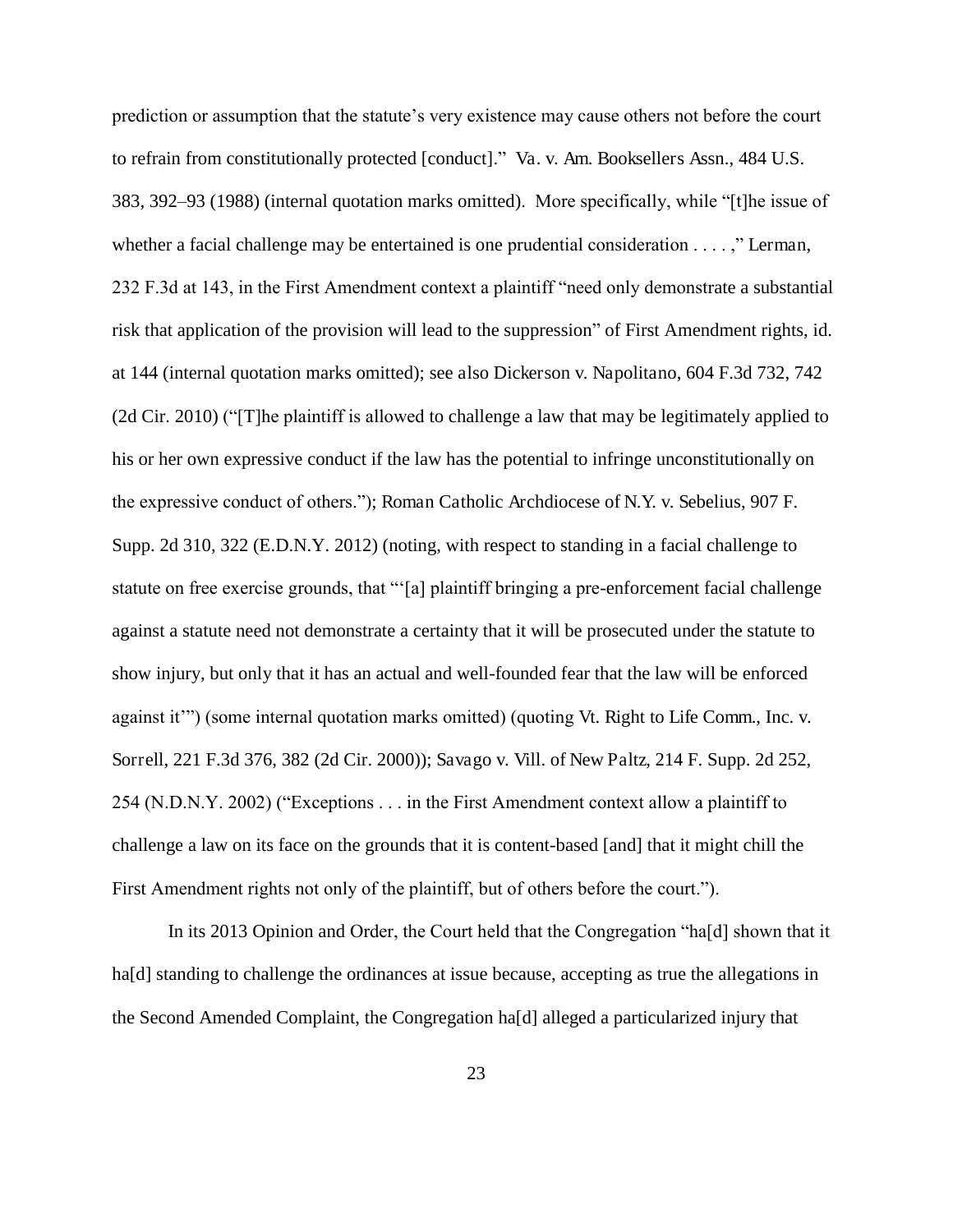would be redressed if the Court granted the requested relief." Tartikov, 915 F. Supp. 2d at 591.

While it remains "the burden of the party invoking federal jurisdiction to establish standing,"

Lujan, 504 U.S. at 561, the Court cannot merely rely on the allegations of the Second Amended

Complaint at this stage of the case. Rather, "[t]o defend against summary judgment for lack of

standing, . . . [P]laintiff must set forth by affidavit or other evidence specific facts supporting

standing . . . ." N. Res. Def. Council, Inc. v. U.S. Food and Drug Admin., 710 F.3d 71, 79 (2d

Cir. 2013) (internal quotation marks omitted).

The Court previously found standing on the basis of five separate allegations in the

Second Amended Complaint, namely:

(1) the Congregation owns the Subject Property; (2) it purchased the Subject Property with the intention of building a rabbinical college thereon; (3) it already has begun to develop plans to build the rabbinical college; (4) the Subject Property is subject to [§§] 130–4, 130–9, and 130–10 of the Village Zoning Code, as well as [§] 126 (the Village's wetlands ordinance), which on their face prohibit unaccredited educational institutions and some of the Congregation's planned accessory uses; and (5) those provisions were enacted unlawfully to prevent the Congregation from building its rabbinical college.

Tartikov, 915 F. Supp. 3d at 61. As outlined above, there is no dispute among the Parties as to the first and third allegations, that the Congregation owns the Subject Property and has at least begun to develop plans to build a rabbinical college, though the extent of that development is in dispute, (compare Defs.' 56.1 ¶¶ 26–27, with Pls.' Counter 56.1 ¶¶ 26–27 (discussing the state of the curriculum)), and Defendants have offered no evidence to rebut Plaintiffs' second allegation, which is supported by evidence, that the Congregation purchased the Subject Property to build a rabbinical college. (See Pls.' 56.1 ¶ 102 (citing Decl. of Michael Tauber ("Tauber Decl") ¶ 3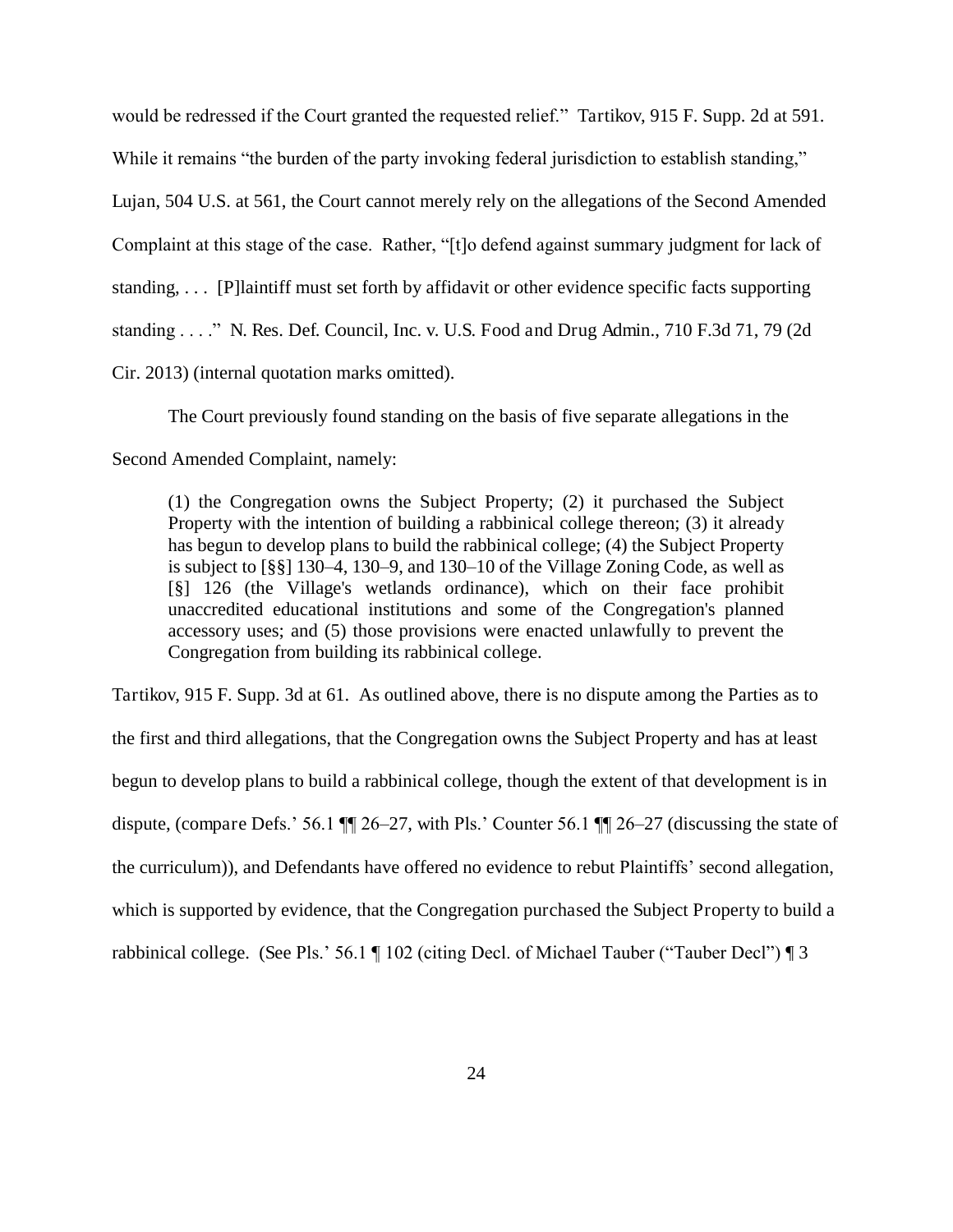$(Dkt, No. 148))$ .<sup>16</sup> Moreover, Plaintiffs need not prove the fifth allegation—that the provisions were enacted to prevent the rabbinical college from being built—in order to establish standing to challenge them. See Chabad Lubavitch v. Borough of Litchfield, 796 F. Supp. 2d 333, 338 (D. Conn. 2011) (holding that religious corporation which owned property had standing to challenge zoning ordinance); cf. Lamar Advert. of Penn, LLC v. Town of Orchard Park, 356 F.3d 365, 373–75 (2d Cir. 2004) (finding that standing requirements were satisfied where an ordinance prevented the plaintiff from building certain signs); *M.J. Entm'*t Enter. v. City of Mount Vernon, 234 F. Supp. 2d 306, 310 (S.D.N.Y. 2002) (determining that the plaintiff had established standing with respect to one claim where the challenged ordinance kept the plaintiff from "offer[ing] topless dancing as entertainment at its business establishment"). Accordingly, the central question is whether the Challenged Laws apply to, and foreclose, the Congregation's planned rabbinical college.

With regard to the Dormitory Law, Defendants argue that while the Challenged Laws permit dormitories as accessory uses to an educational use, (Defs.' Mem. 12 (citing Local Law 5 of 2014 and Local Law 1 of 2007)), "[a]s a matter of law, the housing aspect of Plaintiffs' hypothetical plan is not an accessory use, because it is so disproportionate to the educational use that it cannot be subordinate or incidental," (id. at 11.) In support, Defendants cite two dated cases in which state courts held that certain land uses were not accessory uses because they were not "naturally and normally incidental to the main use of the premises." (Id. at 12 (citing Ames

<sup>&</sup>lt;sup>16</sup> In response, (see Defs.' Counter 56.1 ¶102), Defendants cite only the Congregation's Certification of Incorporation, which does not mention the Subject Property but does indicate that the Congregation was incorporated "[t]o establish, maintain[,] and conduct a school . . . of the holy Torah and to maintain classes for the teachings of the customs, traditions[,] and mode of worship of the Jewish Orthodox faith," (Gordon Aff. Ex. 18, at unnumbered 2.)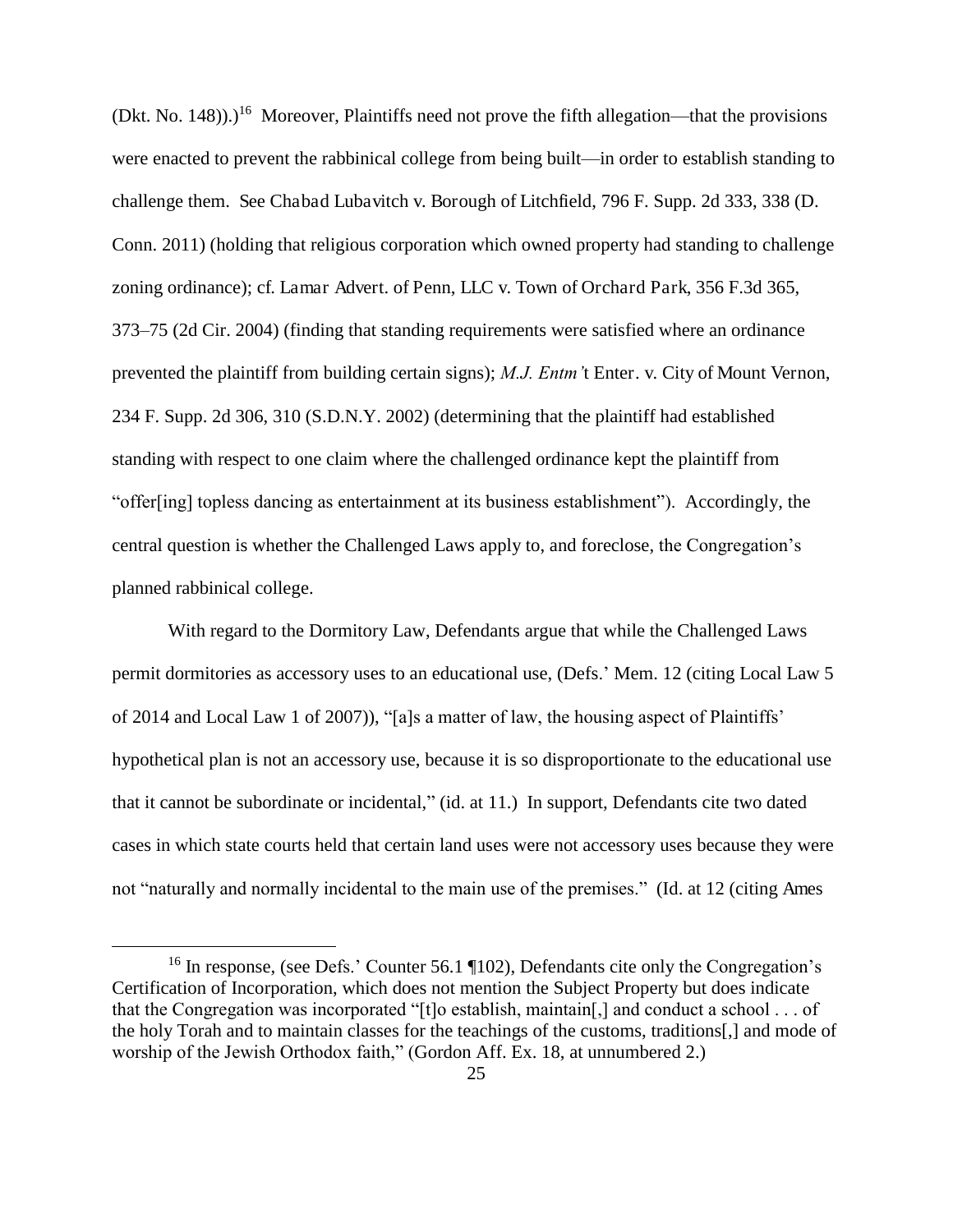v. Palma, 384 N.Y.S.2d 587, 587 (App Div. 1976) and *Town Hall, Inc. v. Tax Comm'n*, 234 N.Y.S.2d 760, 761 (App. Div. 1962).) Defendants also cite the deposition of C. Babad as evidence that housing, rather than education, was the primary purpose of the proposed residences. (Id. at 13 (citing Savad Decl. Ex. 31 (C. Babad Dep. Tr.) 102 ("Because if we come in with 250 families—and lucky they only can have one child a year, but can you imagine if they . . . have two a year? Probably in the next ten years we'll have several thousand of them over there.")).)

The Village Code contains no language proclaiming that certain uses cannot be because of their size, but rather defines accessory as "[a] use which is customarily incidental and subordinate to the principal permitted use on the lot and located on the same lot therewith . . . ." Village Code § 130–4. Defendants' cases likewise do not stand for the proposition that the mere size of a proposed use, either in absolute terms or in proportion to other uses, renders it nonaccessory. Rather, as the court in Ames put it, "[a]n accessory use that is too large for an *applicant's proven needs* ceases to be naturally and normally incidental to the main use of the premises," 384 N.Y.S.2d at 587 (emphasis added); *see also Town Hall, Inc. v. Tax Comm'n of*  City of N.Y., 234 N.Y.S.2d 760, 761 (App. Div. 1962) (finding that a clubhouse was not an accessory use to an educational institution not because of its size, but because "the exhibits which detailed the record of events held in the club [made] it manifestly clear that such use was the dominant one and that the use for educational purposes was merely incidental"). As Plaintiffs point out, there is ample case law indicating that the size of a development is not dispositive to whether it is accessory. See, e.g., Mamaroneck Beach & Yacht Club, Inc. v. Zoning Bd. of Appeals of Vill. of Mamaroneck, 862 N.Y.S.2d 81, 85 (App. Div. 2008) ("The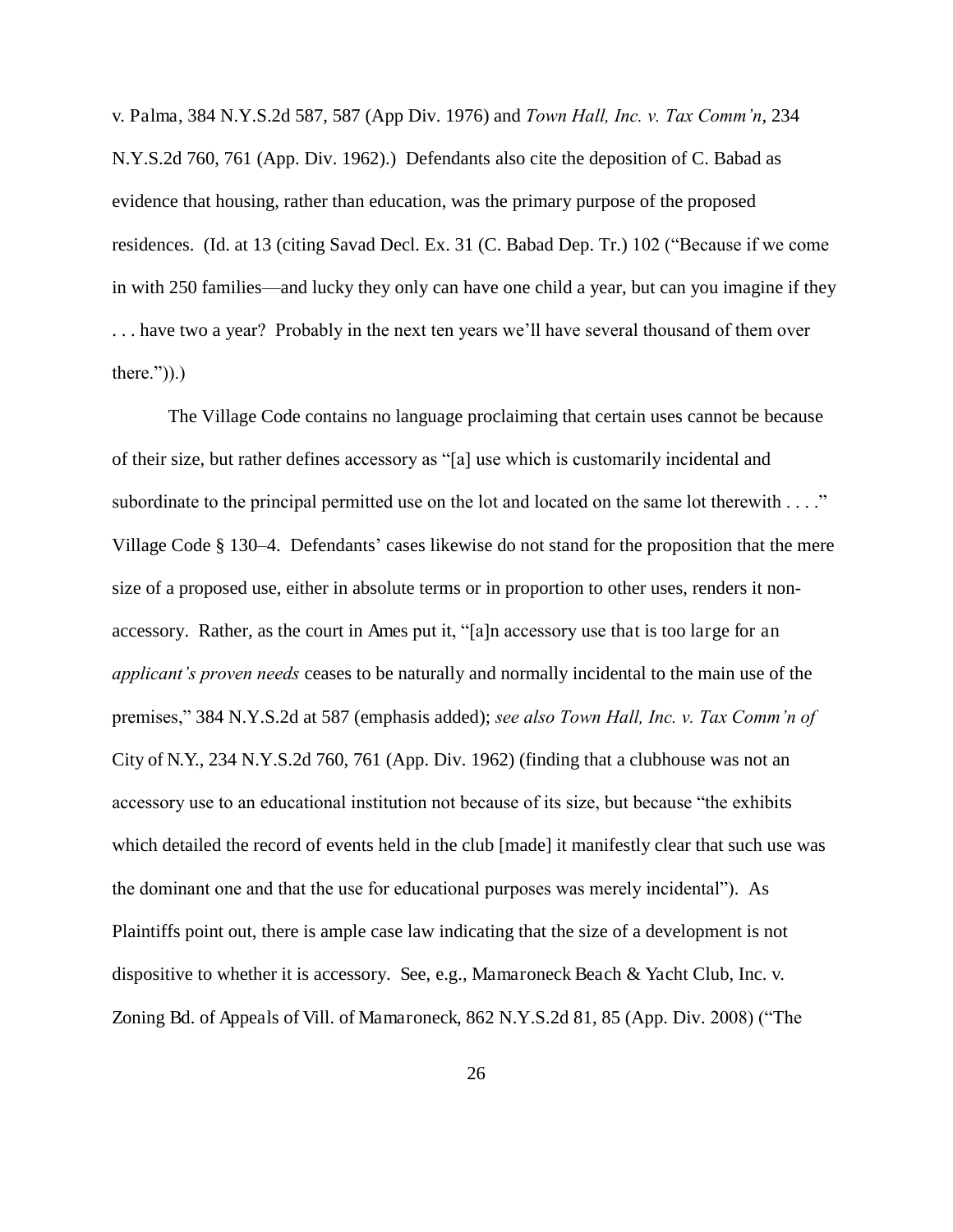[zoning board of appeals], in engrafting area requirements upon provisions defining a permissive accessory use, based upon the square footage of other building structures on the property," namely by ruling that a structure that constituted more than 50% of total building square footage on the property could not be an accessory use, "was irrational and unreasonable."). Rather, what matters is the size of the accessory use relative to the need for that use. See De Mott v. Notey, 143 N.E.2d 804, 806 (App. Div. 1957) (finding that use of two out of three buildings as dwellings was permissible accessory use to hospital because "[i]t is . . . generally known . . . that hospitals customarily provide living accommodations for at least some of their personnel").

The evidence in the record is sufficient to establish standing as to the Dormitory Law. Plaintiffs contend, repeatedly, that they intend, and need, to build family housing for students of the proposed rabbinical college, and that such housing will only be used by students, faculty, and their families. (See Pl.'s 56.1 ¶¶ 457, 459–62, 465–67, 471–73, 489–491 (discussing need for such housing); see also ¶ 486 ("The housing component of the rabbinical college is only for students (and teachers) who are committed to the full-time religious training program along with their families, as well as one or two caretakers of the subject property."); ¶ 497 (noting that, when the Congregation was formed, "the understanding was that the planned rabbinical college would be only for students (and teachers) committed to the full-time program, along with their families"); ¶¶ 493–495 (discussing need for family housing with housekeeping, cooking, and dining facilities); ¶¶ 603–614 (discussing how the Dormitory Law prohibits plaintiffs' desired housing).) While some of the families living in the proposed dormitories may be large, potentially requiring the construction of large facilities, that fact does not make their size disproportionate, as a matter of law, to their need. See Assoc. of Zone  $A \& B$  Homeowners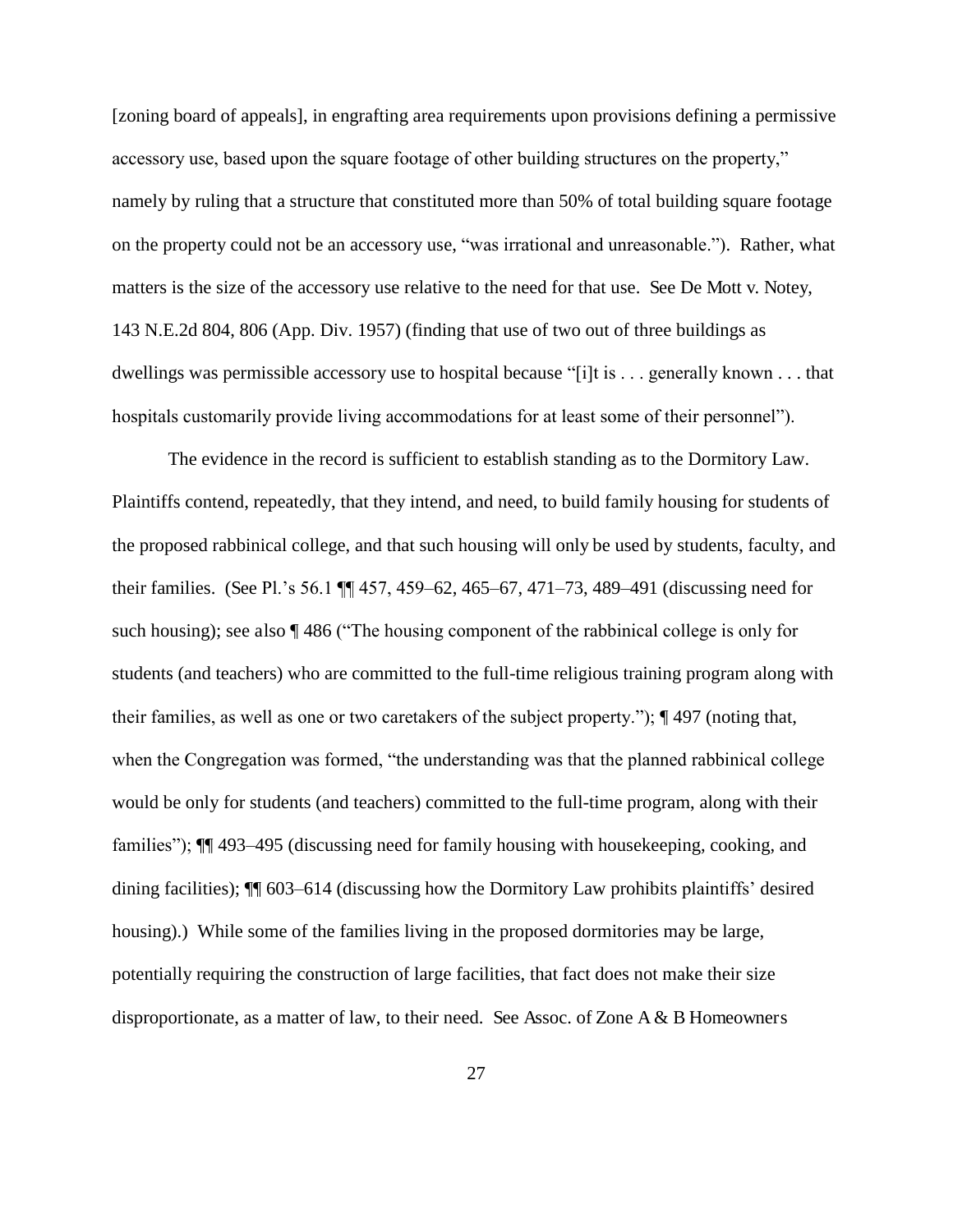Subsidiary, Inc. v. Zoning Bd. of App. of City of Long Beach, 749 N.Y.S.2d 68 (App. Div. 2002) ("Educational institutions are generally permitted to engage in activities and locate on their property facilities for such social, recreational, athletic, and other accessory uses as are reasonably associated with their educational purpose." (internal quotation marks omitted)). While Defendants may maintain that this is not Plaintiffs' true motive, the question of whether Plaintiffs intend the housing to serve only the rabbinical college, or the Orthodox Hasidic community generally, is, at most, a question of material fact for the jury. But, viewing the facts in favor of the Plaintiffs, as non-movants on this issue, Defendants' argument falls short.

 Additionally, the question of whether the housing at issue here is actually an accessory use is beside the point. The Dormitory Law, in concert with other Village laws, including the Challenged Laws, prevent Plaintiffs from building the family housing they seek as part of their rabbinical college. The Dormitory Law, specifically, prohibits any sort of housing as part of an educational institution that is not defined as a "dormitory" in that statute. See Village Code § 130-9. Because the Dormitory Law explicitly precludes housing for students with families, housing that comprises greater than 20% of building square footage on the property at issue, or the building of separate cooking or housekeeping facilities, it is an insurmountable barrier to Plaintiffs' rabbinical college as currently conceived, regardless of how "accessory use" is defined. (See Mem. of Law in Opp'n to Defs.' Mot. for Summ. J. ("Pls.' Opp'n") 5–6 (Dkt. No.  $167)$ .)<sup>17</sup> Thus, the merits of Plaintiffs' challenge to the Dormitory Law notwithstanding, Plaintiffs' have provided sufficient evidence to indicate that the Dormitory Law, on its face,

 $17$  In fact, Plaintiffs contend that the dormitories are not an "accessory" use at all, but rather a component of the primary use: the rabbinical college itself. (See Pls.' Mem. 6 n.7.)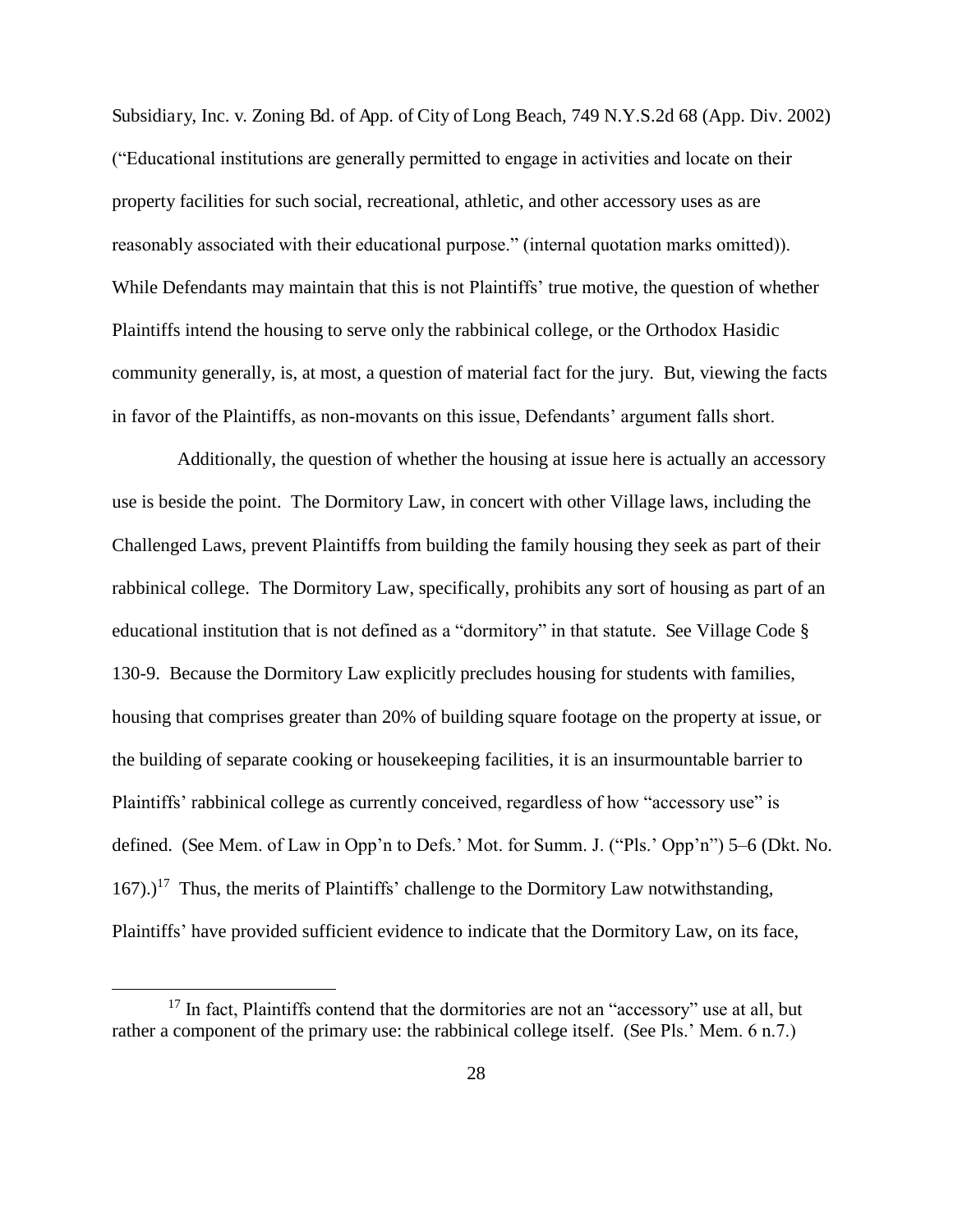forecloses Plaintiffs' proposed rabbinical college, or any educational institution that may seek include housing for families of students, and therefore Plaintiffs have standing to levy a facial challenge against it.

With regard to the Wetlands Law, Defendants argue that "[t]here is no evidence the wetlands local law applies to any or some of the wetlands on the Subject Property because Plaintiffs have provided no wetlands studies of this property that would identify wetlands covered by the local wetlands law." (Defs.' Mem. of Law in Opp'n to Pls.' Partial Mot. for Summ. J. ("Defs.' Opp'n") 27 (Dkt. No. 170).) Plaintiffs do, however, produce at least some evidence of wetlands on the Property, (see Beall Decl. ¶¶ 281–84, 287, 289 (discussing wetlands on property in the context of state and federal regulations), Ex. H (indicating the existence of wetlands on the east side of the property, and a stream on the west side of the property); Ex. I (same); Ex. T (property map identifying wetlands); see also Aff. of Amanda E. Gordon ("Second Gordon Aff.") Ex. A (Report of Charles J. Voorhis) at 63 (Dkt. No. 173) (indicating the existence of wetlands on the Subject Property)), which Defendants do not rebut.<sup>18</sup> Plaintiffs are therefore permitted to bring a facial challenge against the Wetlands Law, and there is therefore no basis to grant summary judgment to Defendants on standing grounds.

### 2. Ripeness

 $\overline{a}$ 

Defendants also contend that Plaintiffs' challenge is unripe because Plaintiffs never submitted a formal application related to the proposed rabbinical college. (See, e.g., Defs.' Mem. 14 ("Plaintiffs' claims are not ripe . . . because they never filed an application . . . .");

 $18$  The Court below addresses the question of whether the Wetlands Law changed the regulatory environment with respect to Subject Property.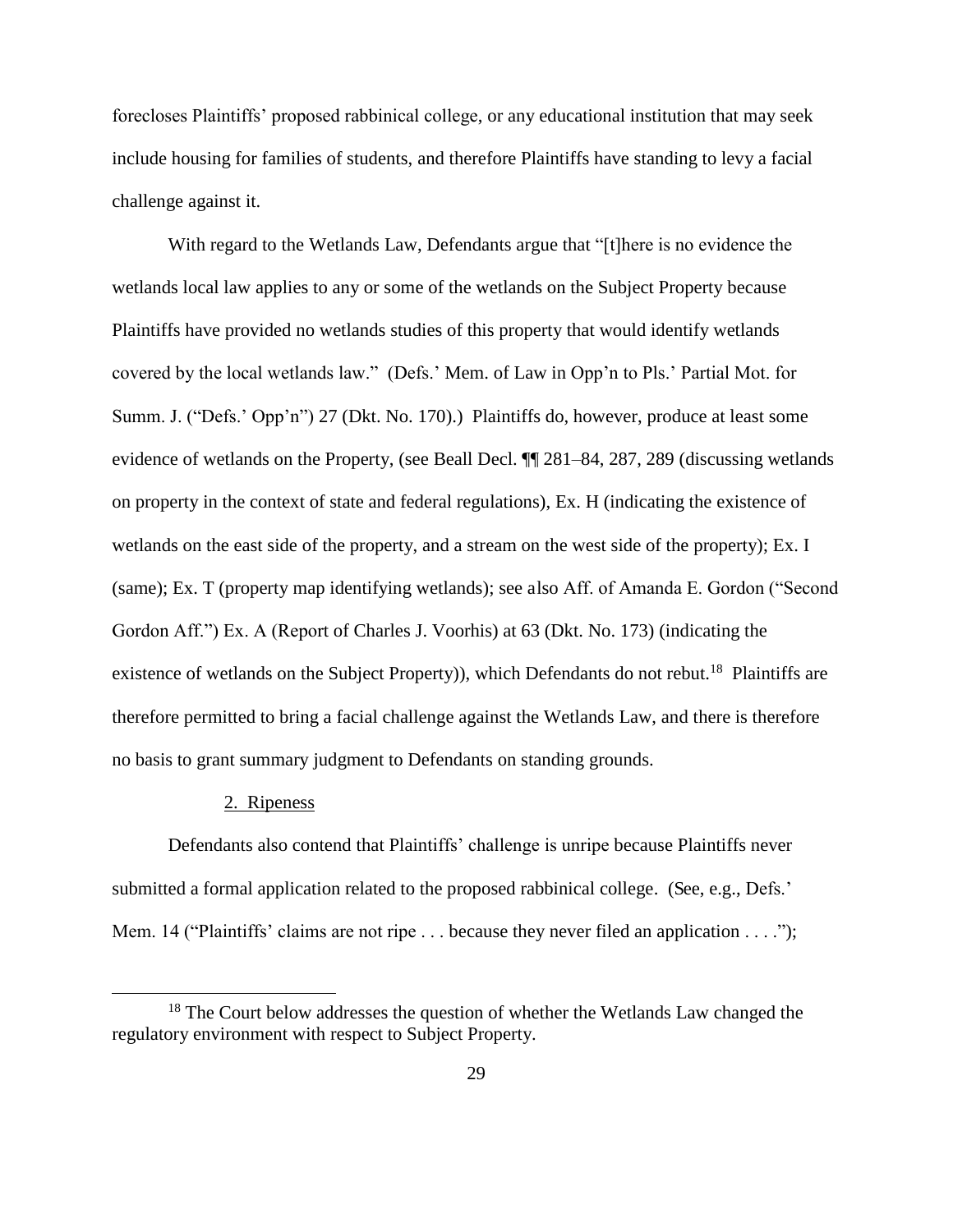Defs.' Opp'n 4 n.6 ("The dormitory regulations and wetlands regulations are beyond this Court's jurisdiction due to a lack of standing and ripeness."); id. at 26 ("Plaintiffs lack standing on the wetlands regulation, as discovery has shown that their attack on them is unripe and a claim at this point is merely speculative. Therefore, the Court lacks jurisdiction over the wetlands provisions, even as to a facial challenge.").) For the reasons stated in the Court's 2013 Opinion and Order, which is unaffected by the evidence adduced after that Opinion and Order was issued, Plaintiffs' facial challenges, by virtue of being facial challenges, are ripe and have been ripe from "'the moment the [Challenged laws] [were] passed.'" Tartikov, 915 F. Supp. 2d at 595 (quoting *Suitum v. Tahoe Reg'l Planning Agency,* 520 U.S. 725, 736 n.10 (1997)); see *also S. Lyme Prop. Owners Ass'n, Inc. v. Town of Old Lyme*, 539 F. Supp. 2d 524, 536 (D. Conn. 2008) ("[F]acial challenges are generally ripe the moment the challenged regulation or ordinance is passed." (internal quotation marks omitted)); Ecogen, LLC v. Town of Italy, 438 F. Supp. 2d 149, 155 (W.D.N.Y. 2006) ("[F]acial challenges to legislative acts are ripe by their very nature." (internal quotation marks omitted)).

In a similar vein, Defendants suggest that Plaintiffs' RLUIPA substantial burden claim is unripe because Plaintiffs have not filed an application, meaning the Village has not yet "impose[d]" the Challenged Laws on them. (See Defs.' Mem. 36–37.) Plaintiffs disagree, noting that the inclusion of "implement" in the statute suggests that "impose" has a different meaning and is analogous to "enact." (See Pls.' Mem. 10–11.) The Court agrees with Plaintiffs: a substantial burden can be imposed by the mere enactment of legislation. See Elijah Group, Inc. v. City of Leon Valley, 643 F.3d 419, 422 (5th Cir. 2011) ("When we focus on the text of the Clause, we read it as prohibiting the government from 'imposing,' i.e., enacting, a facially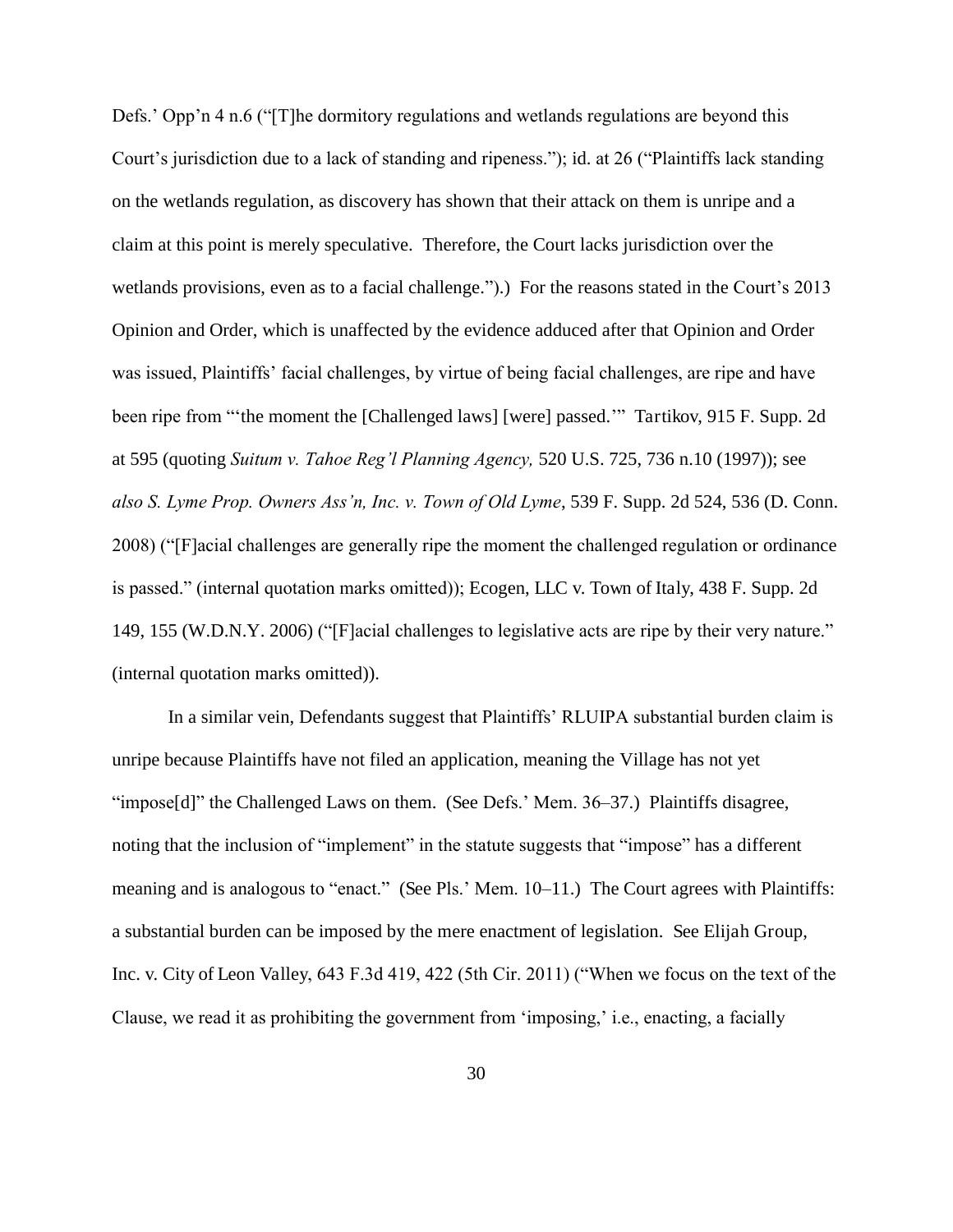discriminatory ordinance or 'implementing,' i.e. enforcing a[n ordinance]."); Roman Catholic Diocese, 2012 WL 1392365, at \*8 (upholding facial challenge to zoning law because the plaintiff had adequately alleged that the "conditions imposed by the [law] would significantly restrict the [plaintiff's] use of their [p]roperty for religious burial purposes"). Accordingly, Plaintiffs' facial challenges are ripe for adjudication.

# 3. Spoliation

 $\overline{a}$ 

# a. Factual Background

Plaintiffs, in their Motion for Sanctions, request that the Court sanction Defendants for destroying a Facebook post (the "Facebook Post") written by Louie and related text messages between Mayor Yagel and Louie, and for failing to produce "the non-destroyed portion of those texts," which Plaintiffs allege contained relevant evidence. (Pls.' Mem. of Law in Supp. of Pls.' Mot. for Sanctions Due to Spoliation of Evidence ("Pls.' Sanctions Mem.") 2 (Dkt. No. 196).)

In May 2013, Louie posted a comment on her personal Facebook page noting her disapproval of an all-male gathering of Hasidic/Orthodox Jews, though without directly referencing their religion. (Defs.' Mem. of Law in Opp'n to Pls.' Mot. for Sanctions Due to Spoliation of Evidence ("Defs.' Sanctions Opp'n")  $1-2$  (Dkt. No. 200).)<sup>19</sup> Thereafter, following an angry text message exchange between Mayor Yagel and Louie, Louie deleted the Facebook post. (Id. at 2; see also Decl. of Brett Yagel ("Yagel Sanctions Decl.") ¶ 19 (Dkt. No. 202)

<sup>&</sup>lt;sup>19</sup> Louie claims that, as a women's rights activist, she objected to an "all-male gathering" being held at a municipal facility, where women were not permitted to attend," and that she did not think it the Facebook post was relevant to the this Action. (See Decl. of Rita J. Louie ("Louie Sanctions Decl.") ¶¶ 14–17 (Dkt. No. 201); see also Defs.' Sanctions Opp'n 2.)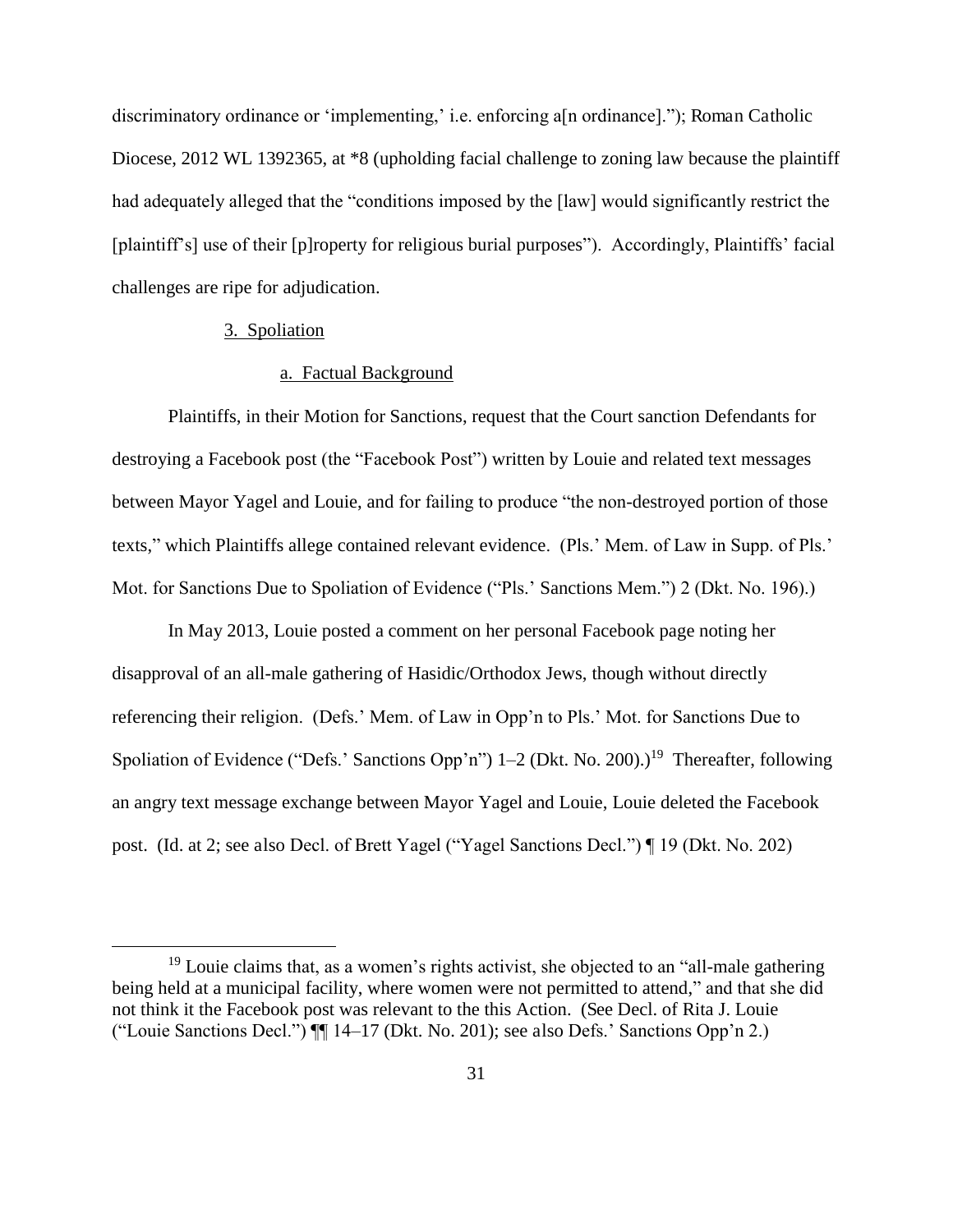(referencing "any text message").)<sup>20</sup> In March 2015, Mayor Yagel posted a comment on his personal Facebook page about a Rockland County Times newspaper article. (Pls.' Sanctions

Mem. 2.) Mayor Yagel's comment stated, in relevant part:

FACT: Rita Louie, while still a Trustee, posted on Facebook, inappropriately, about an 'ALL MALE gathering' at the Provident Bank Ballpark. Especially given the lawsuit which the Village of Pomona is involved with and the NATION [sic] IMPLICATIONS it could have. i.e., federal law potentially being struck down as unconstitutional, just as it's [sic] predecessor (RFA) was. Total lapse in reason and judgment. Here [sic] explanation (have the text still Rita), on medication and I've removed it. And if a vacancy should occur (post this village election), how could anyone in their right mind (i.e. New Mayor), consider this person as a viable candidate to fill an [sic] trustee unexpired (his), given their predisposition to making such blatant and inappropriate remarks.

(Decl. of Paul Savad in Supp. of Pls.' Mot. for Sanctions Due to Spoliation of Evidence ("Savad

Suppl. Decl.") Ex. 1 (Comment) (Dkt. No. 197).)

 $\overline{a}$ 

After learning that Louie had made such remarks, Plaintiffs requested "all responsive

social media posts and comments," including Louie's Facebook post and the text of the post the

Mayor Yagel indicated that he retained. (See Savad Suppl. Decl. Ex. 2 (Mar. 19, 2015 email

demanding production).) Defendants responded they were unable to produce the Facebook post

because Mayor Yagel did not have a copy and produced a partial copy of text messages

discussing the post. (Id. Ex. 3 (Mar. 25, 2015 letter from Andrea Donovan Napp to Donna

Sobel, Esq. describing disclosures).) The text messages contained the following exchange:

[Mayor Yagel]: Is it your position to cause damage to the village? Someone just sen[t] me a screenshot of your Facebook post! If it is your intent to jeopardize target . . . then you are succeeding and may cause us to loose! [sic] You should consider . . . .

<sup>&</sup>lt;sup>20</sup> Mayor Yagel avers that he did not believe the post "reflected a religious animus" or was relevant to the instant Action but that he was worried that the post would be mischaracterized as anti-Semitic by Plaintiffs. (Yagel Sanctions Decl. ¶¶ 16–17.)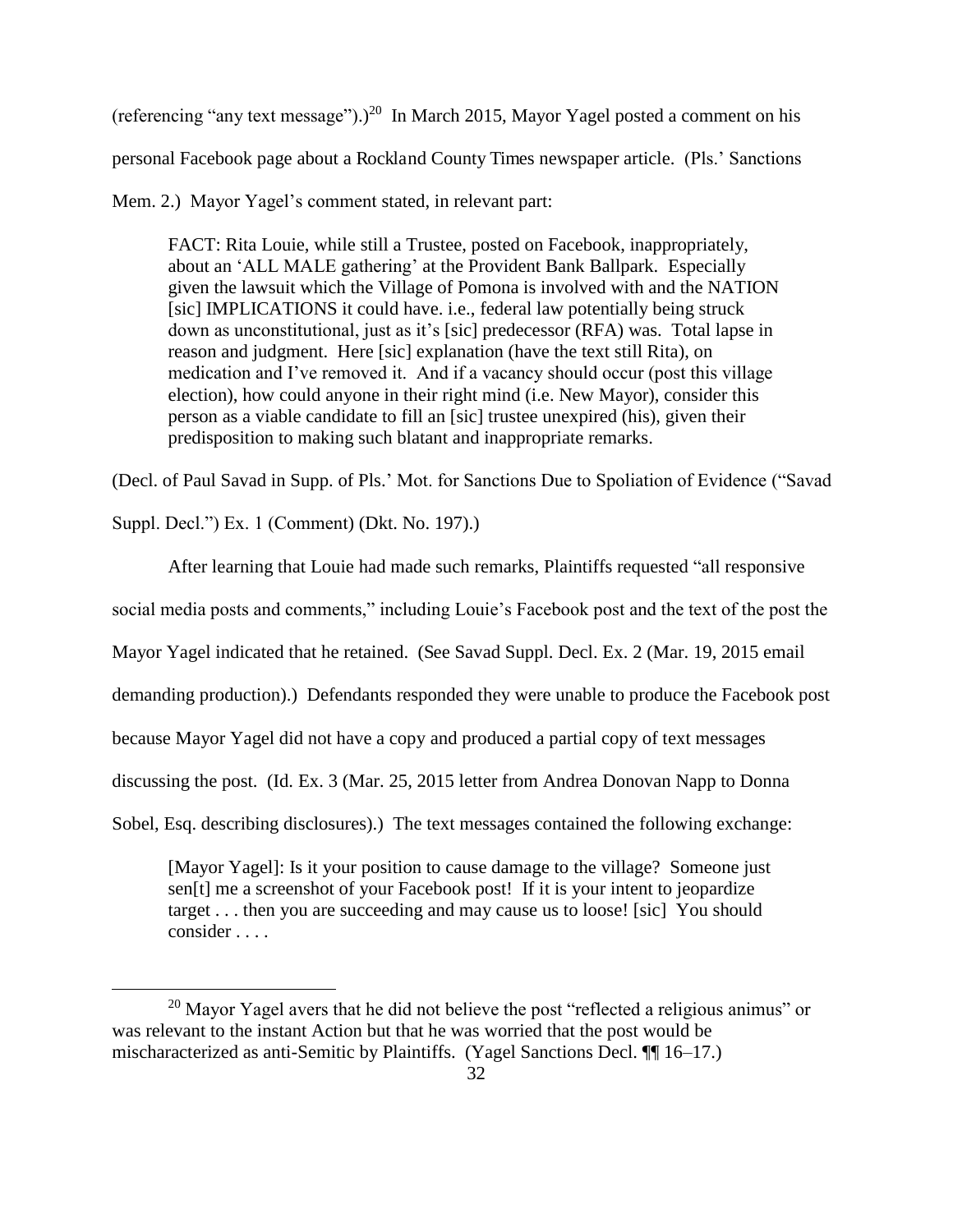[Louie]: A little over the top but I understand your anger. All taken down and I reviewed all my accounts to make sure there are no other unfortunate mistakes. But no, I don't think I should consider resigning. [Mayor Yagel]: I am so angry now that my heads [sic] about to pop. Their lawyers will use everything. Remember the case in NJ where the federal judge ruled that comments made by a public official in a non official [sic] setting led him to decide potential prejudice even though there was no final ruling but based on prior witness testimony. We have too much riding on this case for you to jeopardize it. Everything is fair game in the lawsuit. Judge Karas is watching this case . . . publicly commenting on an all male [sic] gathering when it's related to a religious entity, is not good!

(Savad Suppl. Decl. Ex. 4.) Plaintiffs allege that a portion of the text message is missing after Mayor Yagel writes "[y]ou should consider," (Pls.' Sanctions Mem. 4), though Louie's response at least suggests that Mayor Yagel encouraged Louie to consider resigning, (Savad Suppl. Decl. Ex. 4; see also Defs.' Sanctions Opp'n 10 n.11), as Mayor Yagel himself avers, (Yagel Sanctions Decl. ¶ 20). Plaintiffs nonetheless allege that Defendants intentionally destroyed the Facebook post, and failed to retain a complete set of the texts. (Pls.' Sanctions Mem.  $5.2^{21}$ )

 Plaintiffs further allege that Mayor Yagel lied about his preservation of this evidence when he certified, on July 3, 2013, only two months after the exchange at issue, and in response to Plaintiffs' interrogatories, that Defendants preserved "all potentially relevant" electronic screen images. (Pls.' Sanctions Mem. 5; Savad Suppl. Decl. Ex. 5 at 4 (interrogatory), 19 (verification).) In response, Yagel avers that he did not think the Facebook post was relevant to the instant action. (See Yagel Sanctions Decl.  $\sqrt{26}$ .)<sup>22</sup>

 $21$  Additionally, on the basis of these texts, and the fact that they were sent on Friday, May 10, Plaintiffs determined that the exchange occurred on Friday, May 10, 2013. (Pls.' Sanctions Mem 4 n.2.)

 $22$  The Court does not take a position on whether Yagel intentionally lied when making this certification. As discussed below, even if Yagel did not believe the evidence was relevant,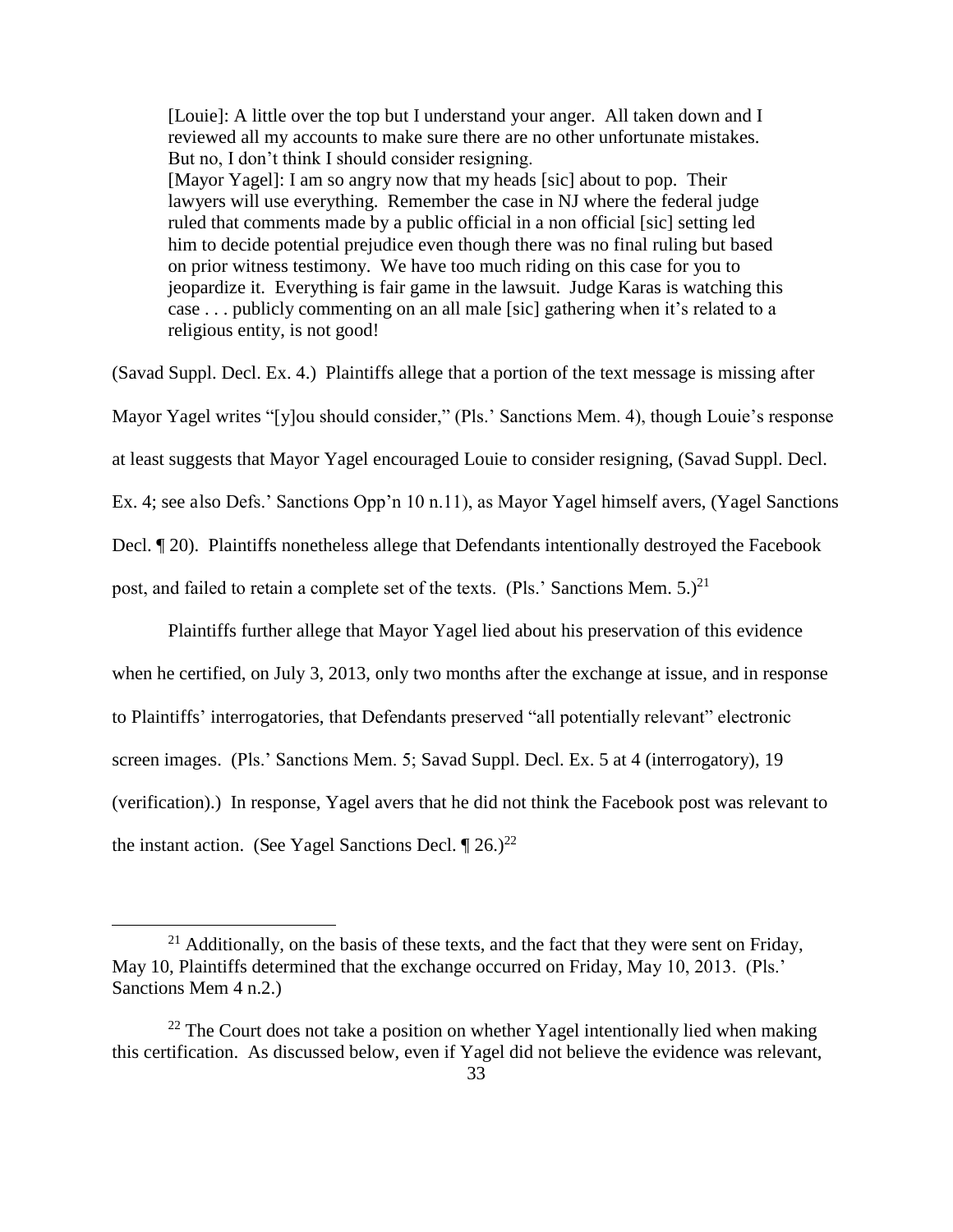# b. Applicable Law

"Spoliation is the destruction or significant alteration of evidence, or the failure to preserve property for another's use as evidence in pending or reasonably foreseeable litigation." Byrnie v. Town of Cromwell, Bd. of Educ., 243 F.3d 93, 107 (2d Cir. 2001) (internal quotation marks omitted). While "[c]ourts cannot and do not expect that a party can meet a standard of perfection," Pension Comm. of the Univ. of Montreal Pension Plan v. Bank of Am. Sec. LLC, 685 F. Supp. 2d 456, 461 (S.D.N.Y. 2010), abrogated on other grounds, Chin v. Port Auth., 685 F.3d 136 (2d Cir. 2012), sanctions serve to "(1) deter[] parties from destroying evidence; (2) plac[e] the risk of an erroneous evaluation of the content of the destroyed evidence on the party responsible for its destruction; and (3) restor[e] the party harmed by the loss of evidence helpful to its case to where the party would have been in the absence of spoliation." Id. at 469 (internal quotation marks omitted). A spoliation sanction is appropriate where " $(1)$ ... the party having control over the evidence had an obligation to preserve it at the time it was destroyed; (2) . . . the records were destroyed with a culpable state of mind; and (3) . . . the destroyed evidence was relevant to the party's claim or defense such that a reasonable trier of fact could find that it would support that claim or defense." Residential Funding Corp. v. DeGeorge Fin. Corp., 306 F.3d 99, 108 (2d Cir. 2002) (internal quotation marks omitted). "[D]etermining the proper sanction to impose for spoliation is 'confined to the sound discretion of the trial judge . . . and is assessed on a case-by-case basis.'" Adorno v. Port Auth., 258 F.R.D. 217, 227 (S.D.N.Y. 2009) (quoting Fujitsu Ltd. V. Fed. Exp. Corp., 247 F.3d 423, 436 (2d Cir. 2001)).

his bad faith is evidenced by the fact that, as he explained in his Facebook post, he still sought ensure that Plaintiffs did not discover it.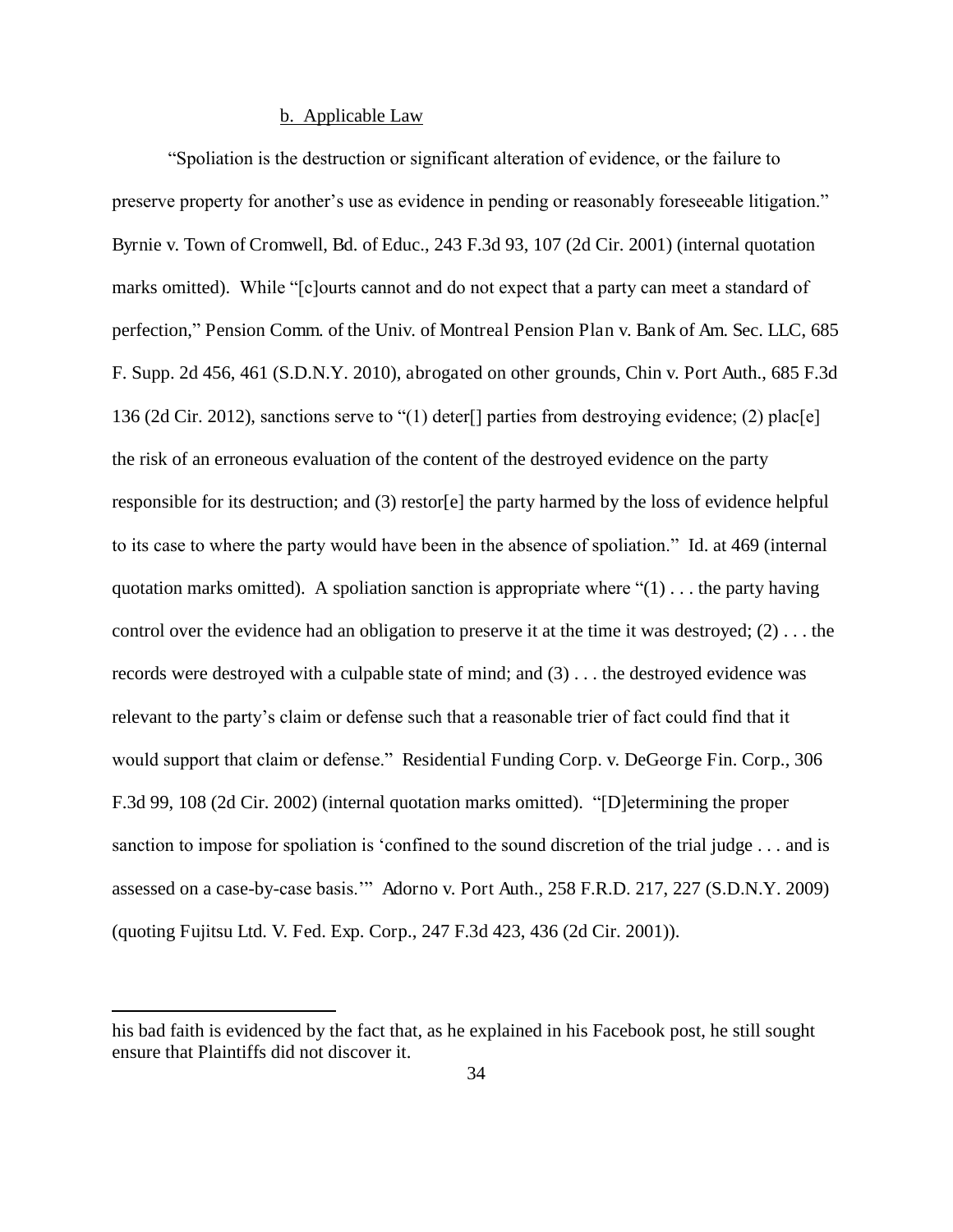### c. Application

As to the first element, the duty to preserve, an obligation to preserve evidence "usually arises when a party has notice that the evidence is relevant to litigation . . . but also on occasion in other circumstances, as for example when the party should have known that the evidence may be relevant to future litigation." Byrnie, 243 F.3d at 107 (internal quotation marks omitted); see also Kronisch v. United States, 150 F.3d 112, 126 (2d Cir. 1998) (same). Indeed, "[w]hile a litigant is under no duty to keep or retain every document in its possession, once a party reasonably anticipates litigation, it must suspend its routine document retention/destruction policy and put in place a litigation hold to ensure the preservation of relevant documents." Adorno, 258 F.R.D. at 227 (alterations and internal quotation marks omitted); see also Gren v. McClendon, 262 F.R.D. 284, 289 (S.D.N.Y. 2009) (describing this time as "the point where relevant individuals anticipate becoming parties in imminent litigation"); Zubulake v. UBS Warburg, LLC, 220 F.R.D. 212, 217 (S.D.N.Y. 2003) (noting that the duty to preserve evidence "attache[s] at the time that litigation was reasonably anticipated"). "Relevant documents are those that a party should reasonably know are relevant in the action, reasonably calculated to lead to the discovery of admissible evidence, reasonably likely to be requested during discovery and/or are the subject of a pending discovery request." Adorno, 258 F.R.D. at 217 (alterations and internal quotation marks omitted).

It is clear that Defendants were under an obligation to preserve the Facebook post and related text messages as of the date of the Facebook post: May 10, 2013. This action was filed in July 10, 2007, (see Dkt No.1), and there was a litigation hold in place as of August 29, 2007, nearly six years before the comment at issue was posted, (see Savad Suppl. Decl. Ex. 11 (Aug.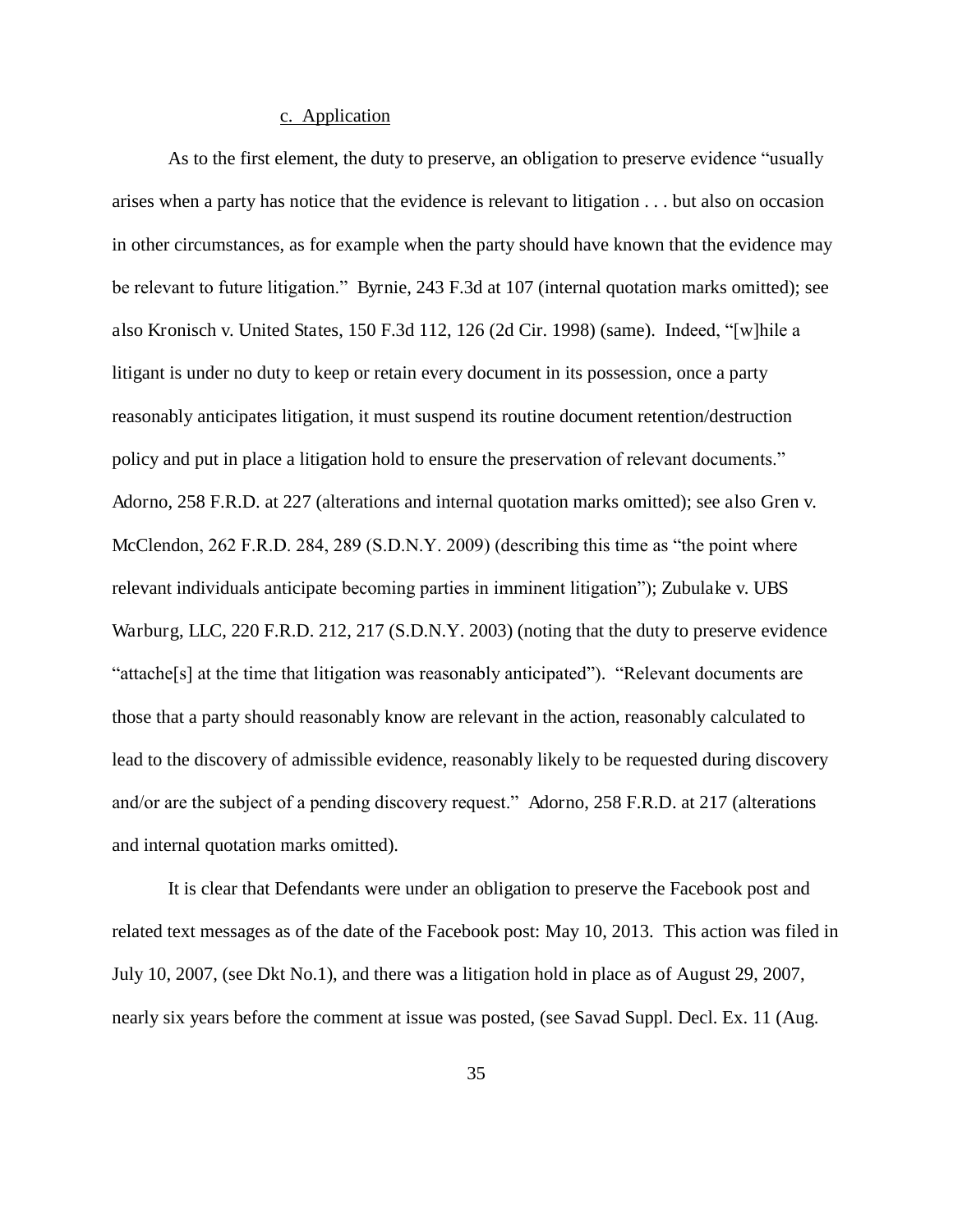29, 2007 letter from Former Mayor Sanderson to village officials re: litigation hold)). The Facebook post is also subject to the litigation hold because it appears to reference a gathering of individuals with the same religious observance as the Plaintiffs in this Action, who allege that Louie, among others, discriminated against them. Indeed, Mayor Yagel's strong reaction to the post is suggestive not only of the obligation to preserve the post and related text messages but also of their relevance.

As to the second element, culpable state of mind, "at times [the Second Circuit has] required a party to have intentionally destroyed evidence; at other times [the Second Circuit has] required action in bad faith; and at other times [the Second Circuit] has allowed an adverse inference based on gross negligence" and, accordingly, "a case by case approach [is] appropriate." Byrnie, 243 F.3d at 107–08; see also id. at 109 (noting that "intentional destruction of documents in the face of a duty to retain those documents is adequate" to show a "culpable state of mind"). In other words, "the culpable state of mind factor is satisfied by a showing that the evidence was destroyed knowingly, even without intent to breach a duty to preserve it, or negligently." Residential Funding, 306 F.3d at 108 (emphasis, alterations, and internal quotation marks omitted).<sup>23</sup> Gross negligence, in this context, is "the failure to exercise even that care

 $23$  The Court recognizes that a recent amendment to Federal Rule of Civil Procedure 37, subdivision (e) provides that

If electronically stored information that should have been preserved in the anticipation or conduct of litigation is lost because a party failed to take reasonable steps to preserve it, and it cannot be restored or replaced through additional discovery, the court:

<sup>(1)</sup> upon finding prejudice to another party from loss of the information, may order measures no greater than necessary to cure the prejudice; or (2) only upon finding that the party acted with the intent to deprive another party of the information's use in the litigation may: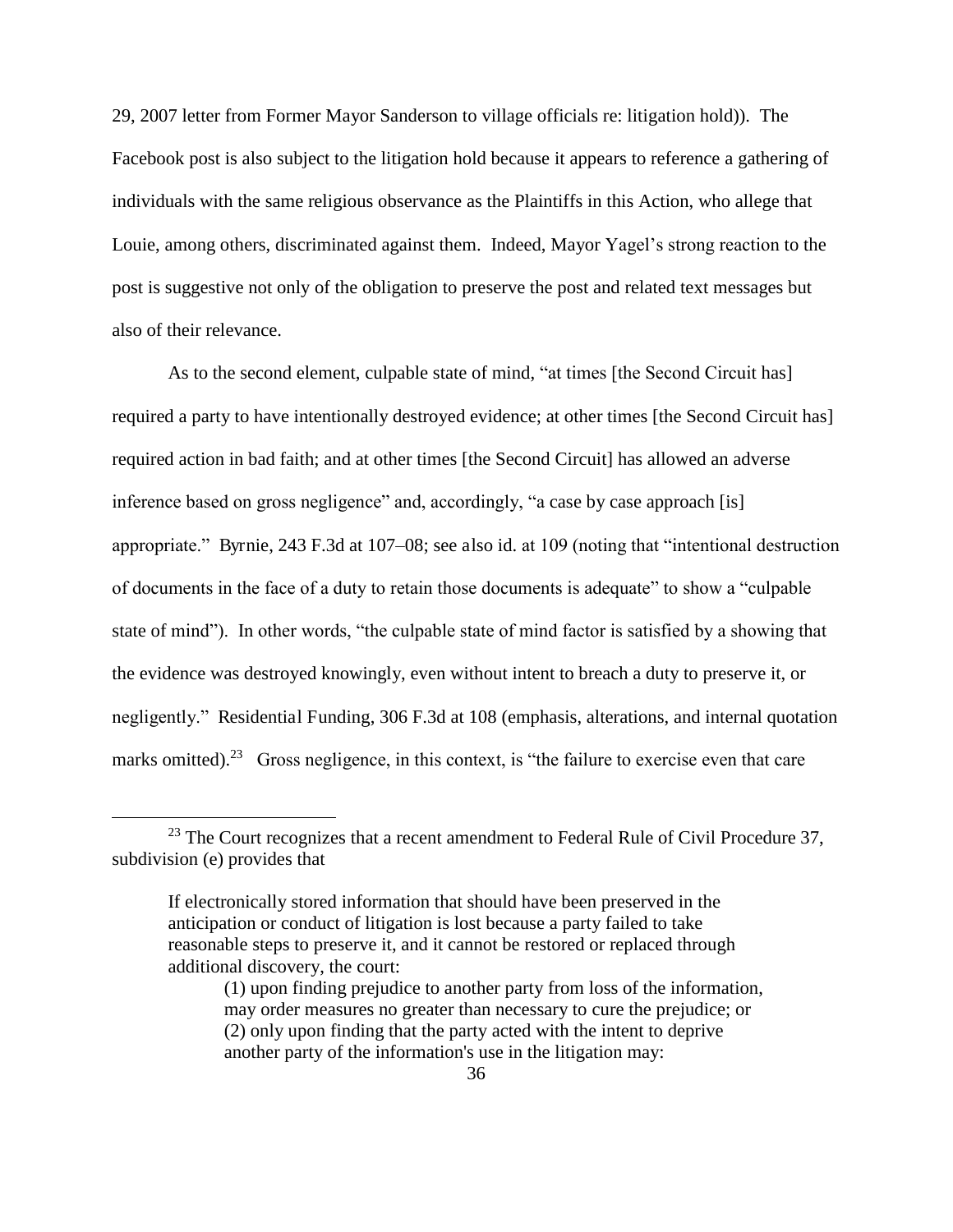which a careless person would use," Harkabi v. SanDisk Corp., 275 F.R.D. 414, 419 (S.D.N.Y. 2010) (internal quotation marks omitted), and "[o]nce the duty to preserve attaches, any destruction of documents is, at a minimum, negligent." Zubulake, 220 F.R.D. at 220; see also *Orbit One Comm'ns, Inc. v. Numerex Corp.*, 271 F.R.D. 429, 438 (S.D.N.Y. 2010) ("In this circuit, a culpable state of mind for purposes of spoliation inference includes ordinary negligence." (internal quotation marks omitted); see also Residential Funding, 306 F.3d at 108 ("[The] sanction [of an adverse inference] should be available even for the negligent destruction of documents if that is necessary to further the remedial purpose of the inference.").

Here, the culpable state of mind element is met. Mayor Yagel clearly stated his concern about the Court or Plaintiffs learning about Louie's Facebook post in his comment, and in response Louie deleted the post. Indeed, rather than seek to preserve the post or any other relevant social media, Louie assured Mayor Yagel that she had "reviewed all [her] accounts to make sure there [were] no other unfortunate mistakes." (Savad Suppl. Decl. Ex. 4.) While Defendants emphasize the fact that Mayor Yagel did not recognize the "significance" of Louie's

<sup>(</sup>A) presume that the lost information was unfavorable to the party; (B) instruct the jury that it may or must presume the information was unfavorable to the party; or

<sup>(</sup>C) dismiss the action or enter a default judgment.

While the amendment, as Defendants admit, does not take effect until December 1, 2015, (Defs.' Sanctions Opp'n 8 n.10), it would "abrogate Residential Funding insofar as it holds that sanctions may be appropriate in instances where evidence is negligently destroyed." Sekisui Am. Corp. v. Hart, 945 F. Supp. 2d 494, 503 n.51 (S.D.N.Y. 2013) (discussing an earlier version of the proposed amendment). Therefore, to impose any remedy beyond one that merely "cure[s]" any "prejudice," the Court would have to find an "intent to deprive." Because the amendment is not yet effective, the Court need not follow the rule here, but the Court notes that, as explained below, it nonetheless finds that Defendants had the requisite intent to deprive Plaintiffs of the evidence at issue.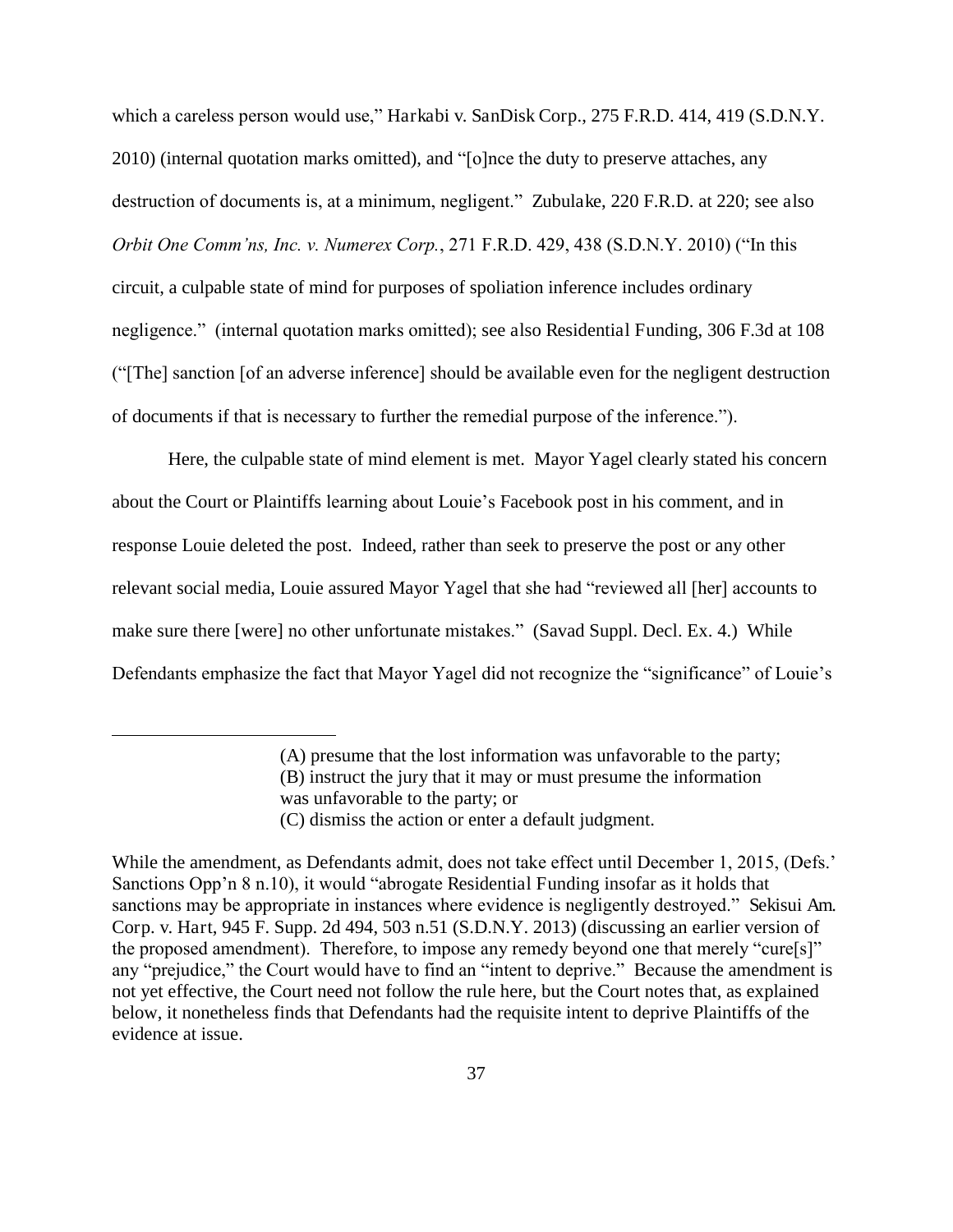statement that she had deleted the post, (see Defs.' Sanctions Opp'n 9), neither that detail nor the fact that Mayor Yagel "continued to castigate" Louie means that Mayor Yagel did not instigate the destruction of the evidence; his tirade may have been aimed at preventing Louie from posting similar comments in the future, (id. at 9). Assuming Mayor Yagel's concern about the post truly was rooted in his "perception that Plaintiffs would . . . have neglected any incidental reference to Orthodox/Hasidic Jews into something far more nefarious," that alone not only demonstrates that Mayor Yagel did not want Plaintiffs to obtain the Facebook post but also, as the text messages make clear, suggests that Mayor Yagel was concerned about the Court learning about the post as well. (Id. at 9–10; see also Reply Mem. of Law in Supp. of Pls.' Mot. for Sanctions Due to Spoliation of Evidence ("Pls.' Sanctions Reply") 3 (Dkt. No. 205).) Thus, regardless of whether there was actually a "conspiracy" between Mayor Yagel and Louie to destroy the Facebook post, (see Defs.' Sanctions Opp'n 10), this is the rare case where bad faith, and a clear intent to deprive Plaintiffs of the evidence at issue, is sufficiently clear from the face of the record.

As to the third element, "[t]he burden of proving that evidence would have been relevant to a party's claims or defense is proportional to the mens rea of the party who destroyed the evidence, and where the party destroyed the evidence due to ordinary negligence [as opposed to bad faith], the burden falls on the prejudiced party to produce some evidence suggesting that a document or documents relevant to substantiating his claim would have been included among the destroyed files." Williams v. N.Y.C. Transit Auth., No. 10-CV-882, 2011 WL 5024280, at \*8 (E.D.N.Y. Oct. 29, 2011) (emphasis and internal quotation marks omitted). "To satisfy this burden, the innocent party may provide sufficient evidence that would tend to show that the lost documents would have been favorable to [its] case." Id. (internal quotation marks omitted); see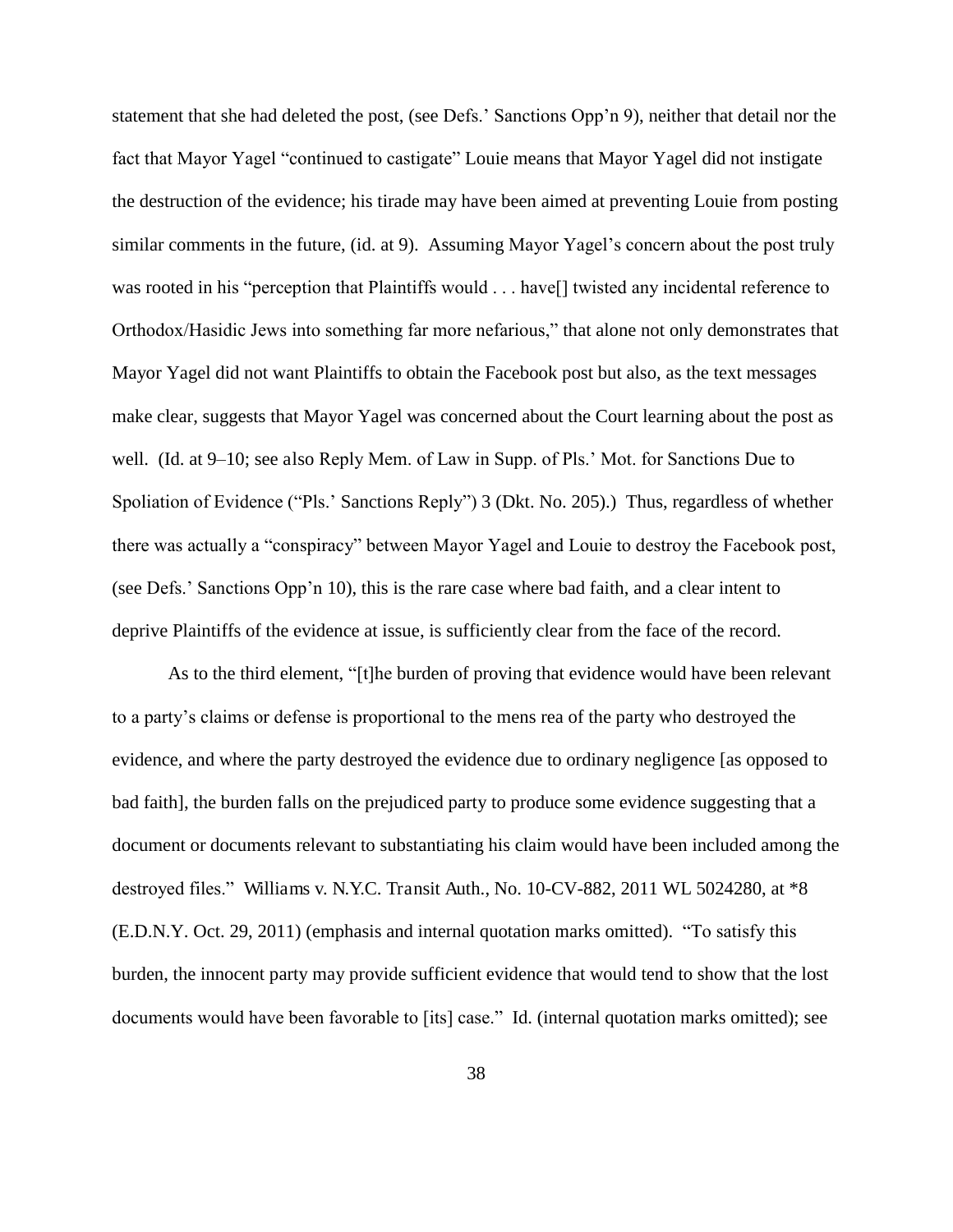also Adorno, 258 F.R.D. at 228 ("Although the burden placed on the moving party to show that the lost evidence would have been favorable to it ought not be too onerous, . . . when the culpable party was negligent, there must be extrinsic evidence to demonstrate that the destroyed evidence was relevant and would have been unfavorable to the destroying party." (citations and internal quotation marks omitted)).

Because the Court has found that Defendants' destruction of evidence was in bad faith, there is a presumption that the evidence was relevant. See Residential Funding 306 F.3d at 109 ("Where a party destroys evidence in bad faith, that bad faith alone is sufficient circumstantial evidence from which a reasonable fact finder could conclude that the missing evidence was unfavorable to that party."); Chan v. Triple 8 Palace, Inc., No. 03-CV-6048, 2005 WL 1925579, at \*8 (S.D.N.Y. Aug. 11, 2005) (same). However, even if the presumption of relevance did not apply, the Facebook post and text messages are plainly relevant to Plaintiffs' discrimination claims because any subsequent discriminatory animus may indicate a pattern of discrimination, cf. Arlington Heights, 429 U.S. at 266 (noting propriety of considering "circumstantial" evidence and the relevance of a "pattern" of discrimination), or whether seeking a text amendment to (or variance from) the Challenged Laws would be futile, see, e.g., Westchester Day Sch. v. Vill. of Mamaroneck ("WDS II"), 504 F.3d 288, 349, 352 (2d Cir. 2007) ("WDS II").<sup>24</sup>

Facebook posts are regularly produced in litigation as evidence of a party's thoughts and actions, see, e.g., Reid v. Ingerman Smith LLP, No. 12-CV-307, 2012 WL 6720752, at \*1

 $24$  Defendants assert that this argument "holds no sway in this case," but they do not explain why. (Defs.' Sanctions Opp'n 14.) As discussed below, and as explained by Plaintiffs in their Reply, (see Pls.' Sanctions Reply 7–8), whether Plaintiffs' efforts to obtain a text amendment would be futile is a material fact in this Action.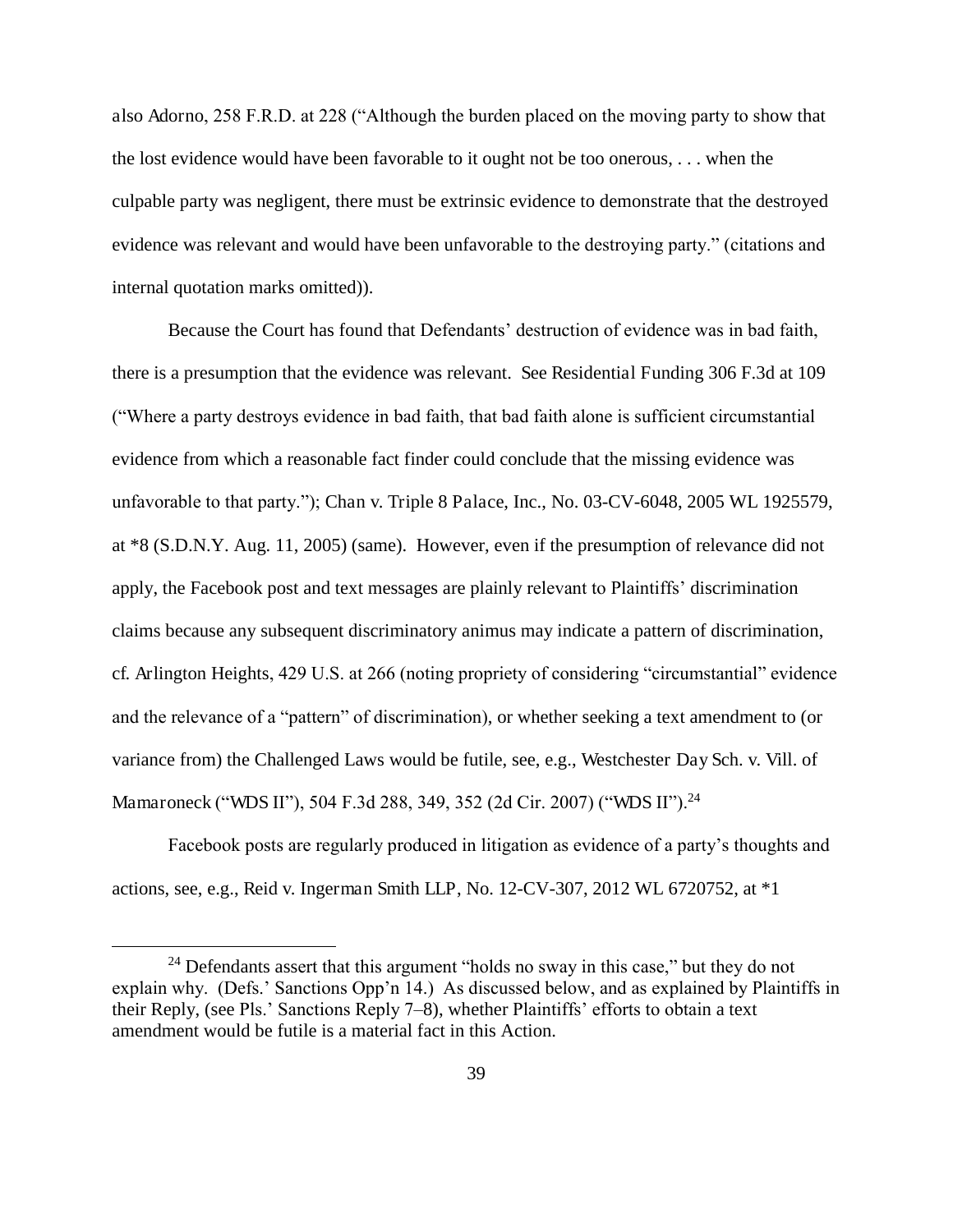(E.D.N.Y. Dec. 27, 2012) (ordering such posts produced), and, as Plaintiffs point out, (Pls.' Sanctions Mem. 9), the post at issue here is responsive to Plaintiffs' Document Request No. 53 which sought, among other things, all "documents concerning statements . . . concerning Jews, Hasidic Jews[,] and Orthodox Jews[] including, but not limited to, all blogs [and] on-line forums," (Savad Suppl. Decl. Ex. 13).<sup>25</sup> In fact, Defendants previously produced a Facebook post from the day after the offending post. (See id. Ex. 15 at unnumbered 1.)<sup>26</sup> Likewise, the texts are responsive to Plaintiff's Document Request No. 45, which sought, among other things "documents including . . . correspondence [and] notes . . . concerning communications by or with the Village Board and/or its Members . . . concerning the Subject Property and/or the proposed Rabbinical College." (Id. Ex. 13.) Moreover, as noted above, the relevance of the evidence is confirmed by Mayor Yagel's response to the Facebook Post, particularly given he noted that it "may cause [Defendants] to loose [sic]." (Id. Ex. 4.) Accordingly, the Court finds that sanctions of some type are warranted for Defendants destruction of—and failure to produce—this evidence.<sup>27</sup>

<sup>&</sup>lt;sup>25</sup> Defendants' assertion that the Facebook post is not covered by Plaintiffs' Document Request No. 53 is not credible. (See Defs.' Sanctions Opp'n 14–15.) The fact that the individuals at issue in Louie's post are Hasidic and/or Orthodox Jews does, by its very nature, render it a comment "concerning" Hasidic and/or Orthodox Jews.

<sup>&</sup>lt;sup>26</sup> Defendants' assertion that the text messages are not covered by Plaintiffs' Document Request No. 45 also is not credible. (See Defs.' Spoliation Opp'n 15.) By virtue of referencing how Plaintiffs may use the post to show discriminatory animus in the passage of the Challenged Laws to prevent the construction of the proposed rabbinical college, they clearly relate to the proposed rabbinical college.

 $27$  While Defendants suggest that Magistrate Judge George A. Yanthis limited production of post-2007 materials to those pertinent to the Village's interest in passing the Challenged Laws, (see Defs.' Sanctions Opp'n 15), the Court's reading of Judge Yanthis's Order is that it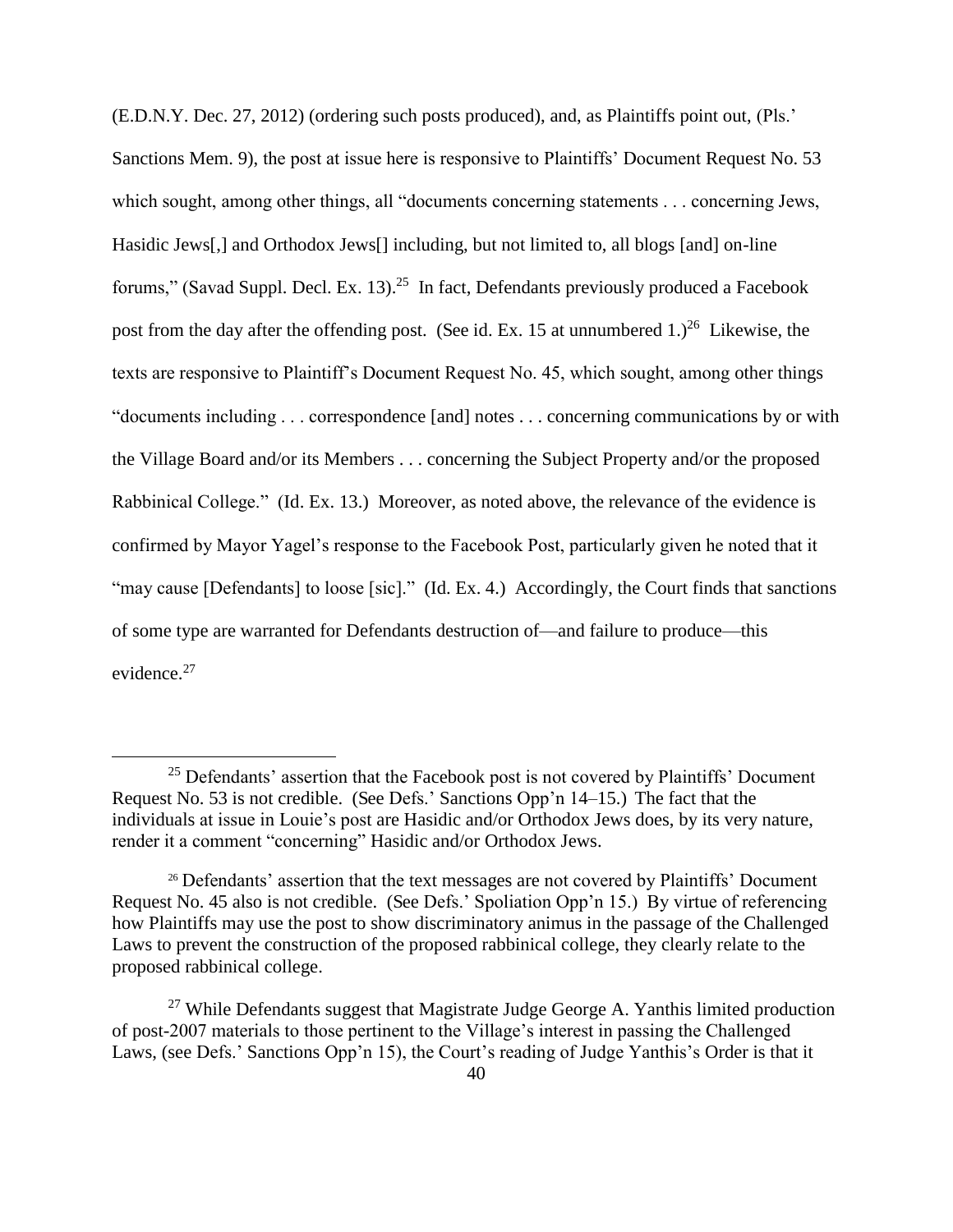## d. Appropriate Sanction

"[A] district court has broad discretion in crafting a proper sanction for spoliation," which should "serve the prophylactic, punitive, and remedial rationales underlying the spoliation doctrine." West v. Goodyear Tire and Rubber Co., 167 F.3d 776, 779 (2d Cir. 1999). In so doing, "[a] court should impose the least harsh sanction that can provide an adequate remedy." Hawley v. Msphasis Corp., 302 F.R.D. 37, 46 (S.D.N.Y. 2014) (internal quotation marks omitted); see also Regulatory Fundamentals Grp. v. Governance Risk Mgmt. Compliance, No. 13-CV-2493, 2014 WL 3844796, at \*15 (S.D.N.Y. Aug. 5, 2014) (noting that "a court should always impose the least harsh sanction that can provide an adequate remedy."). In other words, it "should be designed to: (1) deter parties from engaging in spoliation; (2) place the risk of an erroneous judgment on the party who wrongfully created the risk; and (3) restore the prejudiced party to the same position he would have been in absent the wrongful destruction of evidence by the opposing party." West, 167 F.3d at 776. "In determining whether to impose severe sanctions, such as the entry of a default judgment or an adverse inference instruction, the Court must assess whether the requesting party suffered prejudice as a result of the loss or withholding of evidence." F.D.I.C. v. Horn, No. 12-CV-5958, 2015 WL 1529824, at \*15 (E.D.N.Y. Mar. 31, 2015) (internal quotation marks omitted).

Plaintiffs contend that Defendants' behavior warrants "'severe disciplinary measures.'" (Pls.' Sanctions Mem. 14 (quoting Metro. *Opera Ass'n Inc. v. Local 100 Hotel employees &*  Rest. Emps. *Int'l Union*, 212 F.R.D. 178, 219 (S.D.N.Y. 2003)).) They argue that "[a]ny

did not place limits on document requests that were previously in place, (see generally Decl. of Andrea Donovan Napp ("Napp Sanctions Decl.") Ex. 2 (transcript) (Dkt. No. 204)).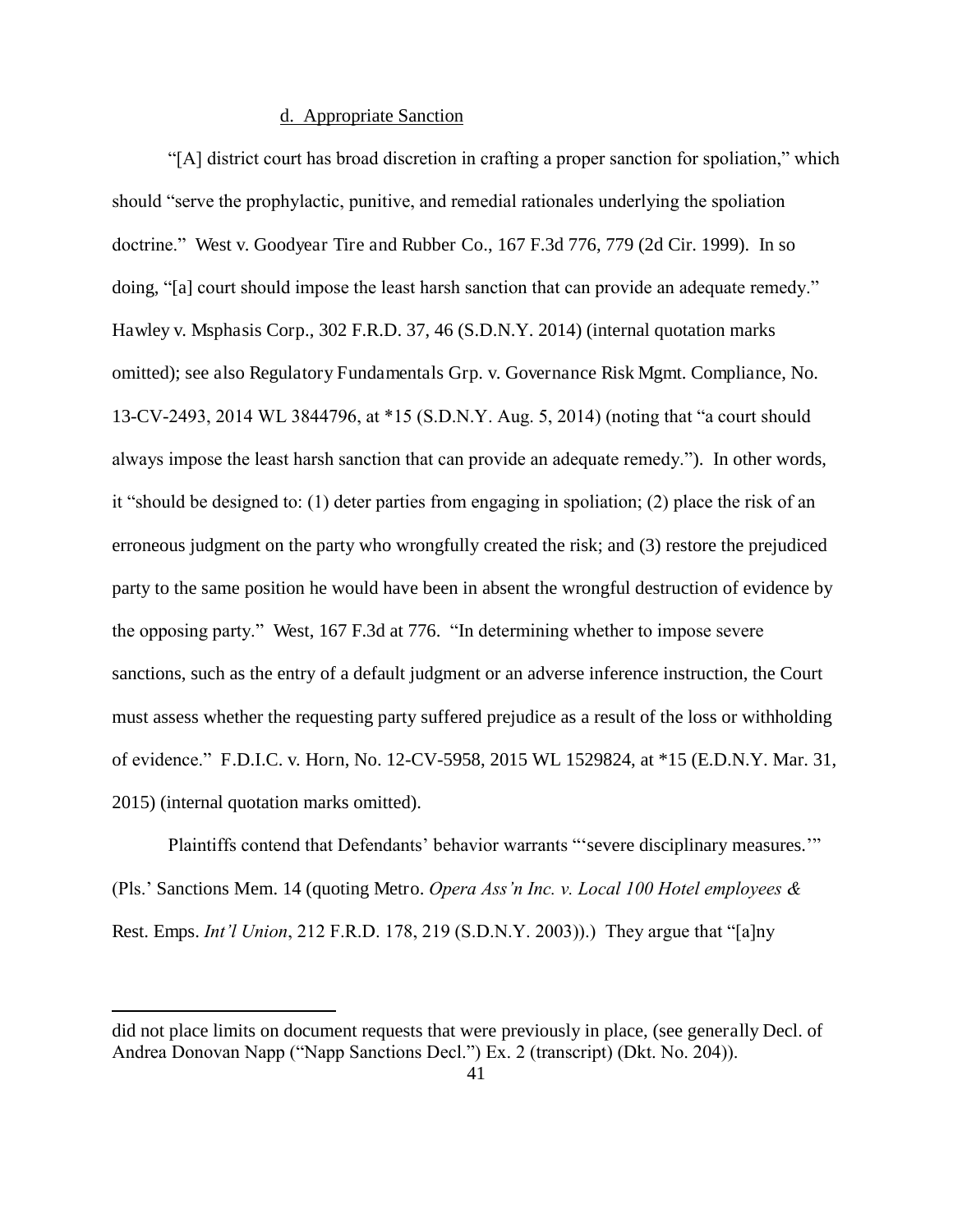sanction short of a terminating sanction would 'fail to account for the prejudice or to sufficiently penalize [Defendants] or deter others,'" (id. at 14 (quoting Regulatory Fundamental, 2014 WL 3844796, at \*16), and that striking Defendants' Answer and affirmative defenses, together with entering judgment for Plaintiffs, is "appropriate," (id.). Plaintiffs also maintain that even if this specific instance of Defendants' misconduct is insufficient to justify severe sanctions, considered together with Defendants' other acts of spoliation, severe sanctions are warranted. (See id. at 15.) Such misconduct allegedly includes failure to forensically image or preserve all electronically-stored information, failure to timely inform the individual Defendants of the litigation hold, and the deletion of comments from the minutes of a key meeting (and the failure to provide a copy of the minutes after those comments were restored). (Pls.' Sanctions Mem.  $15-20.$ )<sup>28</sup>

While the Court recognizes that terminating sanctions may be appropriate "if there is a showing of willfulness, bad faith, or fault on the part of the sanctioned party," West, 167 F.3d at 779, such sanctions are most appropriate in "extreme circumstances, usually after consideration of alternative, less drastic sanctions," id. The Court finds, therefore, that while there is bad faith here, the circumstances of the case are not sufficiently "extreme" to justify a terminating sanction, particularly in light of the fact that, as Defendants suggest, this is the only instance of

<sup>&</sup>lt;sup>28</sup> While the Court ultimately finds consideration of the alleged "pattern" of misconduct unnecessary in determining the appropriate sanction for the primary misconduct alleged in Plaintiffs' Motion, the other allegations Plaintiffs make are (a) not raised as independent grounds for sanctions, (b) suspect given, as Defendants point out, if Plaintiffs were concerned about Defendants' behavior, "they should have raised [the] concern in the spring of 2013 or, at the latest[,] in the summer of 2014," when they were first aware of these issues, (Defs.' Sanctions Opp'n 18), and (c) satisfactorily explained by Defendants, with the possible exception of Defendants' delay in issuing the litigation hold (which Plaintiffs have not demonstrated was prejudicial), (see id. at 19–23).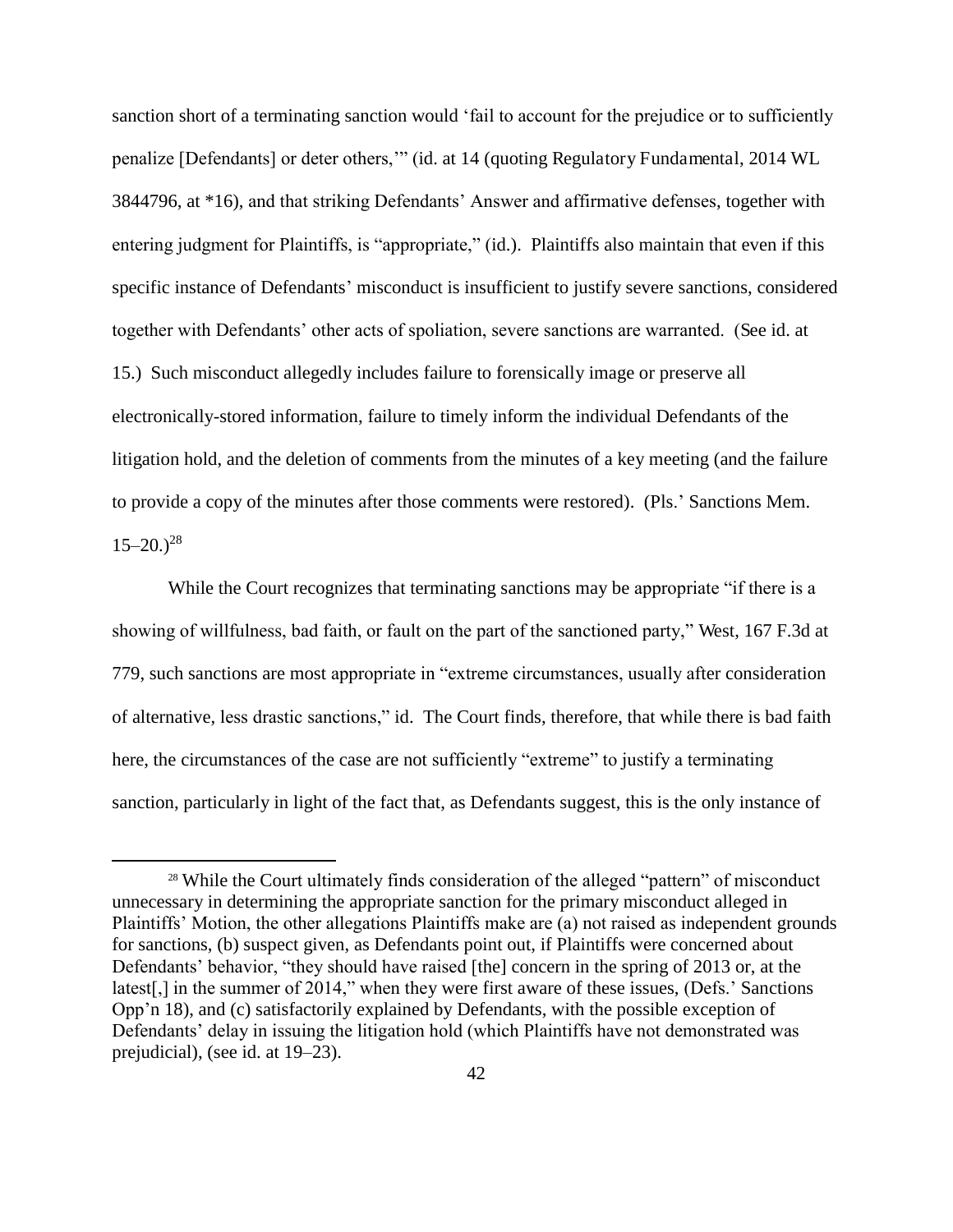clear bad faith in what has been a case involving voluminous discovery. (See Defs.' Sanctions Opp'n 24.) Less drastic sanctions are sufficient in this case, as discussed below. See West, 167 F.3d at 780 (finding terminating sanctions were inappropriate because the district judge could have instructed the jury to presume the conclusions the spoliated evidence would have been used to establish and precluded the guilty party from offering contrary evidence).

As an alternative to terminating sanctions, Plaintiffs argue that Defendants should "be precluded from offering any evidence that Local Law 1 of 2007 and Local Law 5 of 2007 were not passed with discriminatory animus" and that "the jury should be given an averse inference instruction" on this issue. (Pls.' Sanctions Mem. 20.) Plaintiffs also ask that Defendants be precluded from offering evidence that a text amendment would be considered or that the Defendants' interests were not pre-textual, and that the jury should be given an adverse inference instruction on this issue as well. (See id. at 21.) Plaintiffs maintain that any lesser sanction would be insufficient. (See id. at 22.)

An adverse inference is "an extreme sanction and should not be imposed lightly." Treppel v. Biovail Corp., 249 F.R.D. 111, 120 (S.D.N.Y. 2008); Zubulake, 220 F.R.D. at 219 ("In practice, an adverse inference instruction often ends litigation—it is too difficult a hurdle for the spoliator to overcome."). And because Plaintiffs are "free to explore at trial the issue of records being [lost], without an adverse inference charge, certainly during cross-examination or for impeachment purposes," Horn, 2015 WL 1529824, at \*16, Defendants are likely to "feel the impact of this issue at trial in any event, even without an adverse inference," id. Nonetheless, "[t]he sanction of an adverse inference may be appropriate in some cases involving the negligent destruction of evidence because each party should bear the risk of its own negligence."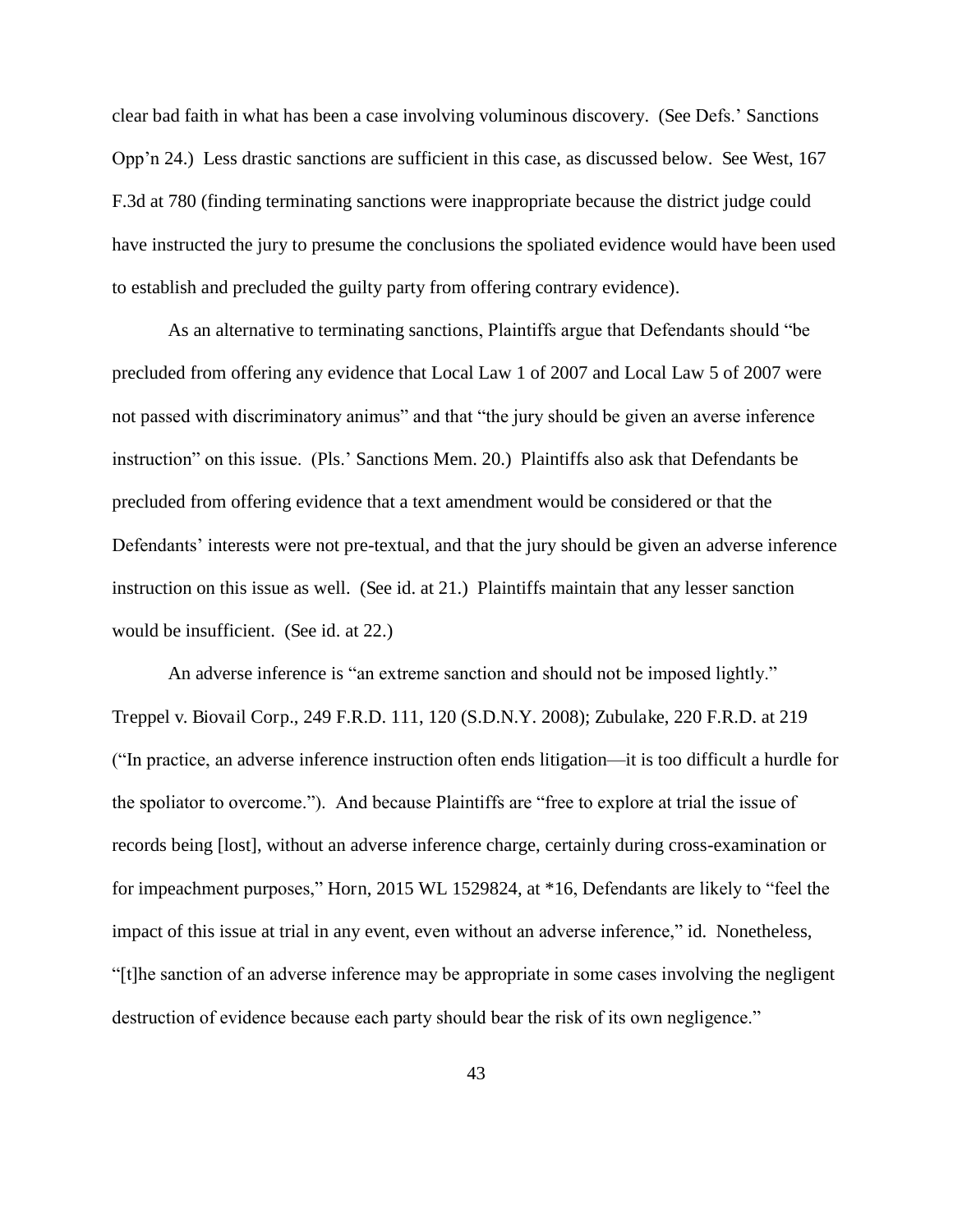Residential Funding Corp., 306 F.3d at 108; see also Linde v. Arab Bank, PLC, 269 F.R.D. 186, 204 (E.D.N.Y. 2010) (precluding evidence); Zubulake, 229 F.R.D. at 436–37 (giving an adverse inference instruction for willful destruction of emails).

The Court finds such a limited sanction justified here. While, as noted above, there is sufficient evidence of bad faith to justify an adverse inference sanction, even if Defendants were only grossly negligent, such conduct is sufficient for the imposition of an adverse inference sanction. See Reilly v. Natwest Markets Grp. Inc., 181 F.3d 253, 268–69 (2d Cir. 1999) (noting that adverse inference and issue preclusion are appropriate sanctions for gross negligence, even when there is no evidence of bad faith or willfulness); Augstein v. Leslie, No. 11-CV-7512, 2012 WL 4928914, at  $*5-6$  (S.D.N.Y. Oct. 17, 2012) (imposing adverse inference sanction due to "at least negligent" destruction of hard drive); Chan, 2005 WL 1925579, at  $*7$  ("A showing of gross negligence is plainly enough to justify sanctions at least as serious as an adverse inference."); Shaffer v. RWP Grp., Inc., 169 F.R.D. 19, 26 (E.D.N.Y. 1996) (providing adverse inference sanction where the defendants destroyed document without finding of willfulness or bad faith). Because Defendants concealed—and failed to disclose—the relevant Facebook post and potentially a portion of the accompanying text messages, the jury will be instructed that it may infer that the contents of the Facebook Post indicated discriminatory animus towards the Hasidic Jewish population. Defendants also will be precluded from offering evidence to rebut that specific inference, though they can still present evidence to indicate that the Challenged Laws were not adopted for discriminatory reasons.

These sanctions are sufficient, as they give Plaintiffs the most powerful inference the jury could draw from the spoliated evidence, without rebuttal, thereby serving the remedial, punitive,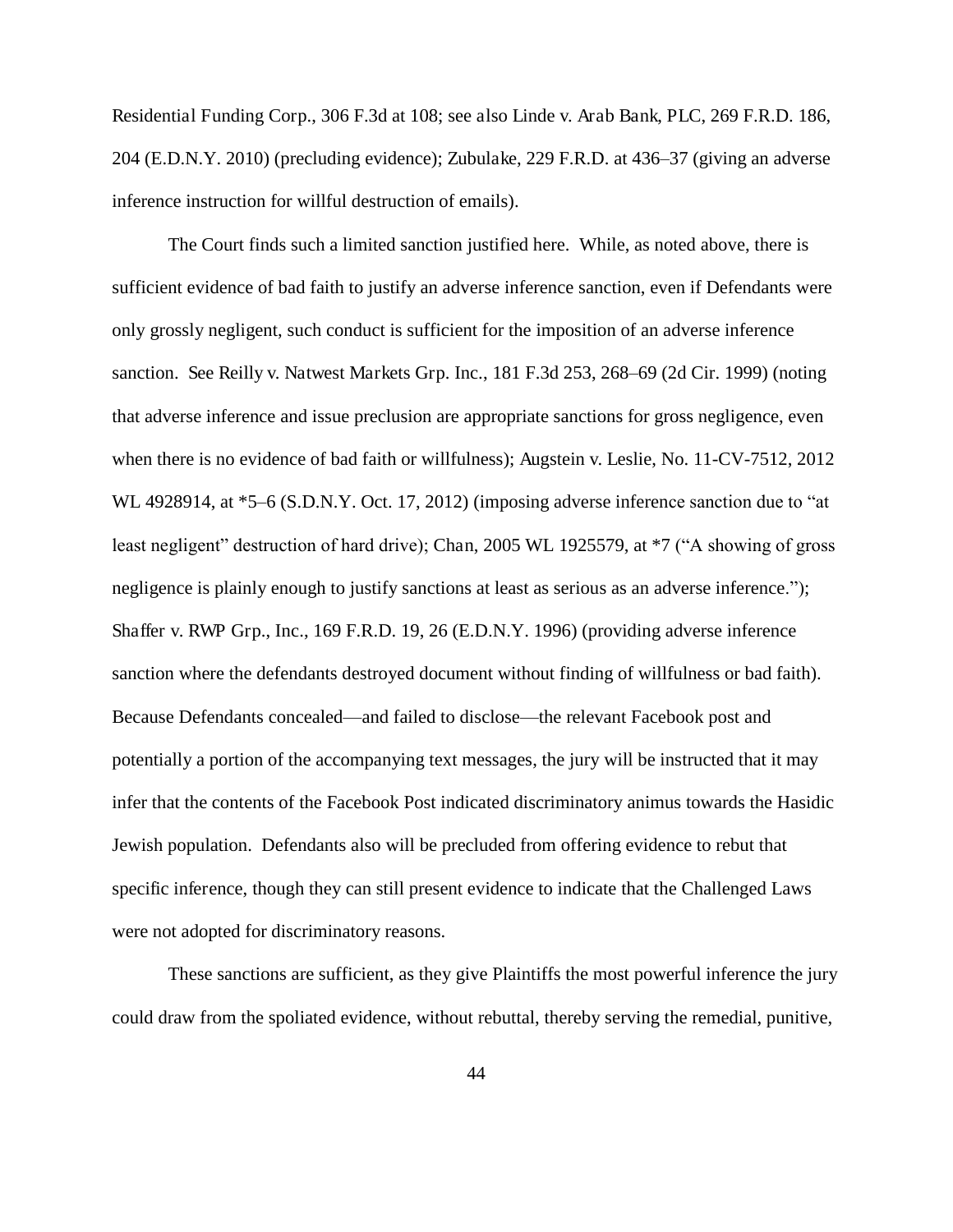and deterrent purposes of sanctions. See Kronisch, 150 F.3d at 126 (providing adverse presumption instruction); Daval Steel Prods. v M/V Fakredine, 951 F.2d 1357, 1366 (2d Cir. 1991) (barring party from presenting evidence opposing claim at issue). Any greater sanction (with the exception of an award of fees, as discussed below)—for example, precluding any evidence on discriminatory animus of the Challenged Laws at all—would be functionally equivalent to a terminating sanction in this case, as discriminatory animus is one of the critical factual contentions at issue, and therefore would be "[in]congruent with the [Defendants'] degree of culpability." See Richard Green (Fine Paintings) v. McClendon, 262 F.R.D. 284, 288 (S.D.N.Y. 2009); cf. West, 167 F.3d at 780 (suggesting sanctions but leaving their precise form "to the sound discretion" of the district judge on remand). Indeed, because the portions of the text messages have "permit[ted] [Plaintiffs] to determine the substance of the" deleted post, see Miller v. Time-*Warner Commc'ns. Inc.*, No. 07-CV-7286, 1999 WL 749528, at \*2 (S.D.N.Y. Sept. 22, 2009) (noting that the moving party was not prejudiced because it could determine the substance of an erased writing), an adverse inference instruction is sufficient to address any prejudice.

Plaintiffs' request for attorneys' fees and costs is also warranted. Attorneys' fees and costs "may be appropriate to punish the offending party for its actions or to deter the litigant's conduct, sending the message that egregious conduct will not be tolerated." Doe v. Norwalk Community Coll., 248 F.R.D. 372, 381 (D. Conn. 2007) (brackets and internal quotation marks omitted). Because Defendants appear to have acted in bad faith, the Court awards Plaintiffs the attorneys' fees incurred in connection with its Motion for Sanctions. See Dorchester Fin. Holdings Corp. v. Banco BRJ S.A., 304 F.R.D. 178, 185 (S.D.N.Y. 2014) ("To fully correct the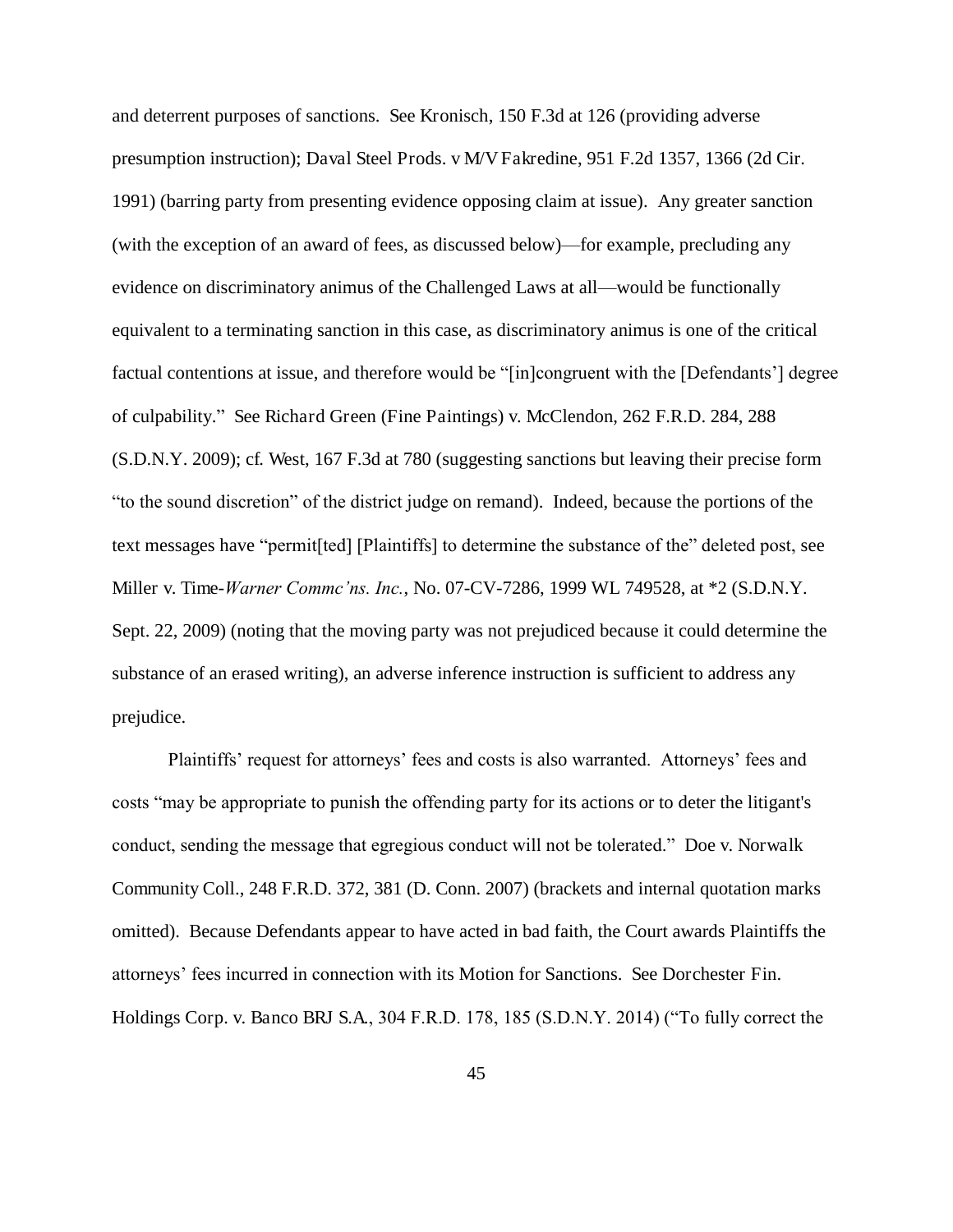prejudice to [the defendant] from [the plaintiff's] spoliation, the [c]ourt also orders [the defendant] to pay [the plaintiff's] reasonable attorney's fees and costs in connection with this spoliation dispute.").<sup>29</sup>

### 3. Plaintiffs' Rule 56.1 Statements

Local Rules 56.1(a) and (d) require that a moving party file "a separate, short. and concise statement . . . of the material facts to which the moving party contends there is no genuine issue to be tried," "followed by citation to evidence." The purpose of these rules is "to streamline the consideration of summary judgment motions by freeing district courts from the need to hunt through voluminous records without guidance from the parties." Holtz v. Rockefeller & Co., Inc., 258 F.3d 62, 74 (2d Cir. 2001). Accordingly, a Rule 56.1 statement "is not itself a vehicle for making factual assertions that are otherwise unsupported in the record." Id. For that reason, "where the record does not support the assertions in a Local 56.1 statement, those assertions [are] disregarded and the record reviewed independently." Id.; see also Baity v. Kralik, 51 F. Supp. 3d 414, 419 (S.D.N.Y. 2014) (finding statements "lack[ing] citations to admissible evidence" to violate Local Rule 56.1 and Federal Rule of Civil Procedure 56); id. at \*3 (disregarding facts "not supported by citations to admissible evidence in the record"). Similarly, the Court can also disregard legal conclusions or unsubstantiated opinions in a Local Rule 56.1 statement. See Am Gen. Life Ins. Co. v. Diana Spira 2005 Irrevocable Life Ins. Trust, No. 08-CV-6843, 2014 WL 6694502, at \*1 (S.D.N.Y. Nov. 25, 2014) ("The Court grants [the [plaintiff's] motion to strike as to argumentative statements in the [56.1 statement] and as to

 $29$  Plaintiffs have until October 31, 2015 to submit evidence of the attorneys' fees they seek. Defendants will have two weeks from the date of Plaintiffs' submission to respond.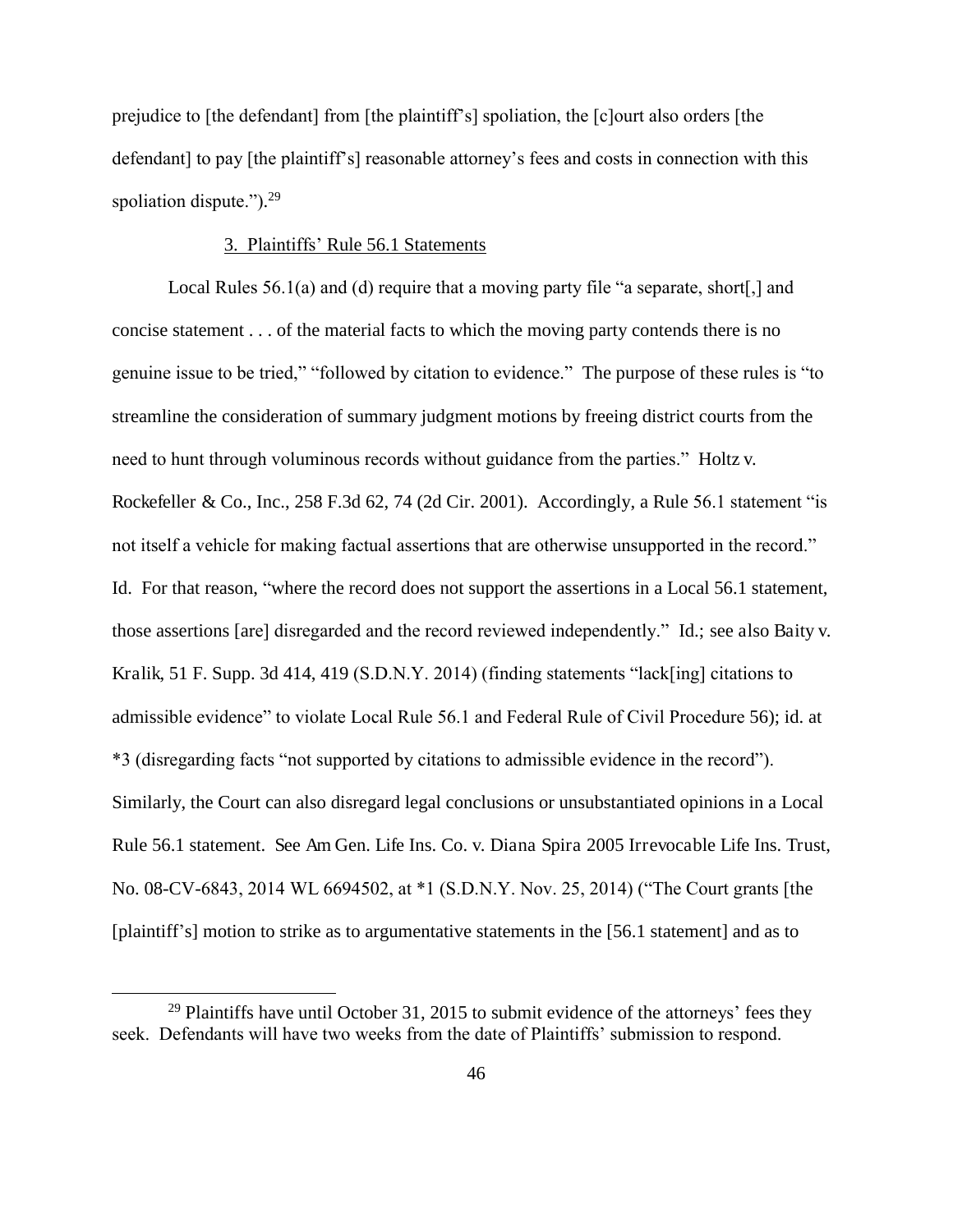purported factual statements which are unsupported by any citation to the record."); Epstein v. Kemper Ins. Co., 210 F. Supp. 2d 308, 314 (S.D.N.Y. 2012) ("Statements in an affidavit or Rule 56.1 statement are inappropriate if they are not based on personal knowledge, contain inadmissible hearsay, are conclusory or argumentative, or do not cite to supporting evidence."); Simmons v. Woodycrest Ctr. For Human Dev., Inc., No. 10-CV-5193, 2011 WL 855942, at \*1 n.1 (S.D.N.Y. Mar. 9, 2011) (disregarding portions of the defendants' Rule 56.1 statement consisting of legal conclusions or "gross distortions of the summary judgment record").

 Defendants devote nearly half of their Opposition to the contention that Plaintiffs' Rule 56.1 Statements should be stricken or disregarded. Among other things, Defendants contend that Plaintiffs' 56.1 Statements are "nothing short of abusive" and consist of a "voluminous compendium of assertions, accompanied by opinion-laden declarations, that read[] more like a complaint, containing allegations, mischaracterizations, opinions[,] and legal conclusions." (Defs.' Opp'n 3.) Indeed, Defendants suggest that Plaintiffs filed their lengthy Rule 56.1 Statements intentionally, using their allegedly deep coffers to "outlast" the Village. (See Defs.' Opp'n 4 (citing Savad Decl. Ex. 31(C. Babad Dep. Tr.) 107).) Defendants ask that the Court "us[e] its discretion to strike Plaintiffs' Statement[s] of Facts in [their] entirety or, alternatively, consider[] only those paragraphs containing truly undisputed facts, as contemplated by the Local Rules and the well-developed body of case law." (Id. at 5.) The Court will take up each of the flaws that Defendants identify in Plaintiffs' Rule 56.1 Statements in turn.

 First, Defendants are correct that Plaintiffs' Rule 56.1 Statements are certainly not "short and concise." As Defendants point out, Plaintiffs' main Rule 56.1 Statement is 998 paragraphs long and is supported by 11 declarations and 370 exhibits. (Id. at 1.) Plaintiffs also submitted a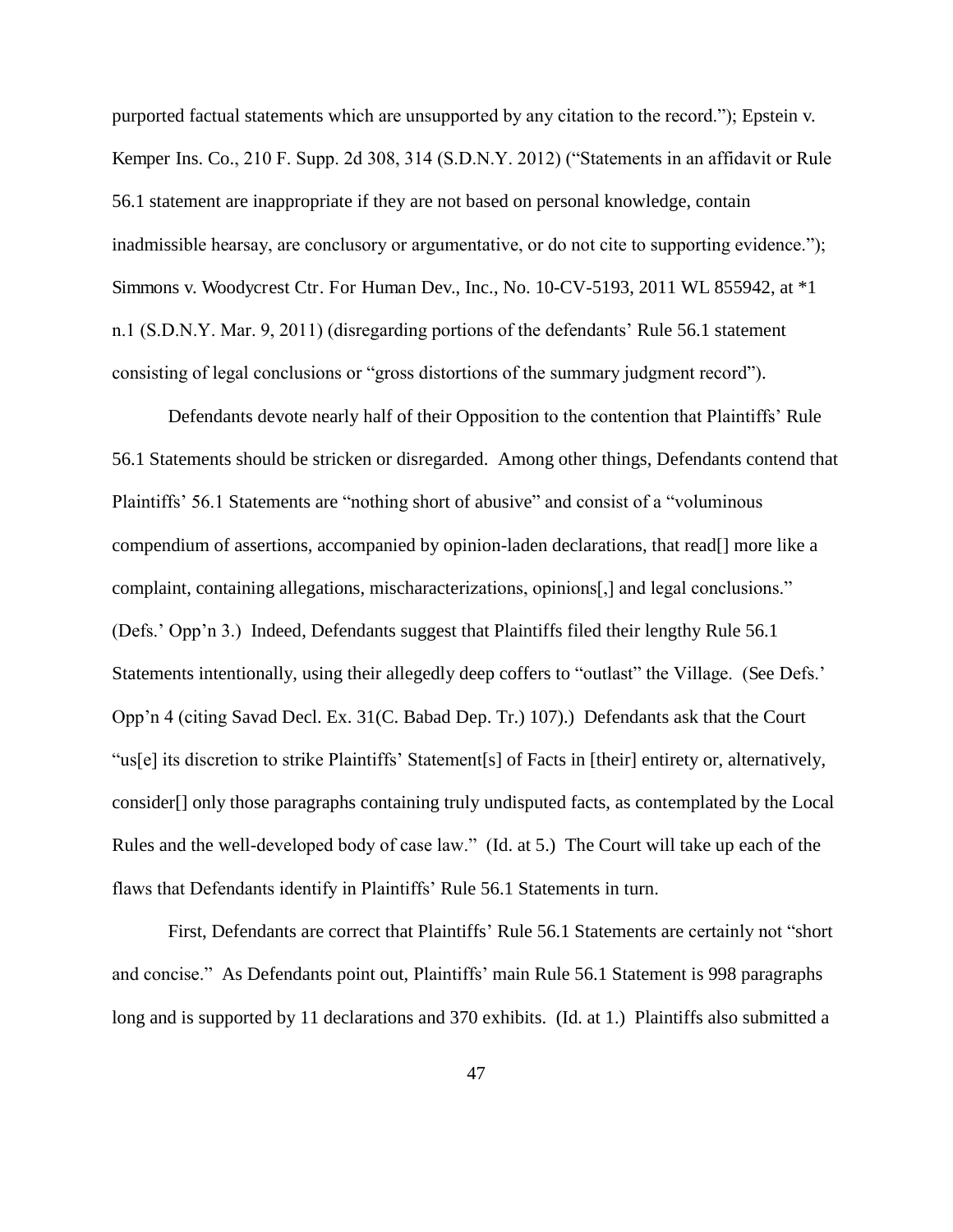Supplemental Rule 56.1 Statement at the end of their Counter Rule 56.1 Statement, sporting an additional 43 paragraphs (one of which contains 31 subparagraphs) and 88 additional exhibits. (See Pls.' Counter 56.1; Decl. of Paul Savad in Opp'n to Defs.' Mot. for Summ. J. (Dkt. No. 169).) Plaintiffs' prolixity is therefore pronounced, and worsened by redundancy; many of the paragraphs in Plaintiff's Rule 56.1 Statements are repetitive, some to the point that they are nearly identical to paragraphs that precede them. (Compare, e.g., Pls.' 56.1 ¶ 489 ("Housing is required for the rabbinical college use.") with id. ¶ 492 ("Providing housing on campus is critical to the success of the proposed rabbinical college program."); id. ¶ 50 ("A backlog of cases often forces Orthodox Jews involved in disputes to go to secular courts.") with id. ¶ 631 ("The backlog in religious courts forces Orthodox and Hasidic Jews to go to secular courts.")). Moreover, Plaintiffs' Rule 56.1 Statements should likely have included more paragraphs, as Defendants are correct that some paragraphs contain multiple factual assertions, which appears to violate the spirit, if not the explicit text, of Local Rule 56.1. (See, e.g., ¶ 140 ("The Village rushed Local Law 5 through the legislative process and failed to comply with many required formalities. The resolution passing Local Law 5 of 2004 did not contain a SEQRA resolution. There were no studies for Local Law 5 of 2004. The Village does not have any records to suggest that there was a New York General Municipal Law review of Local Law 5 of 2004." (citations omitted)).) Defendants are also correct that some of the statements appear malformed such that they are difficult to understand, (see, e.g., id. ¶¶ 342 ("Rita Louie, Nick Sanderson"), 384 ("This was done despite the Village's knowledge of RLUIPA, since at least 2004 and was proposed by the Village Board one month after Tartikov was first mentioned RLUIPA at January, 2007 meeting."), whereas others appear to still contain drafting notes, (see, e.g., ¶ 641 (containing, as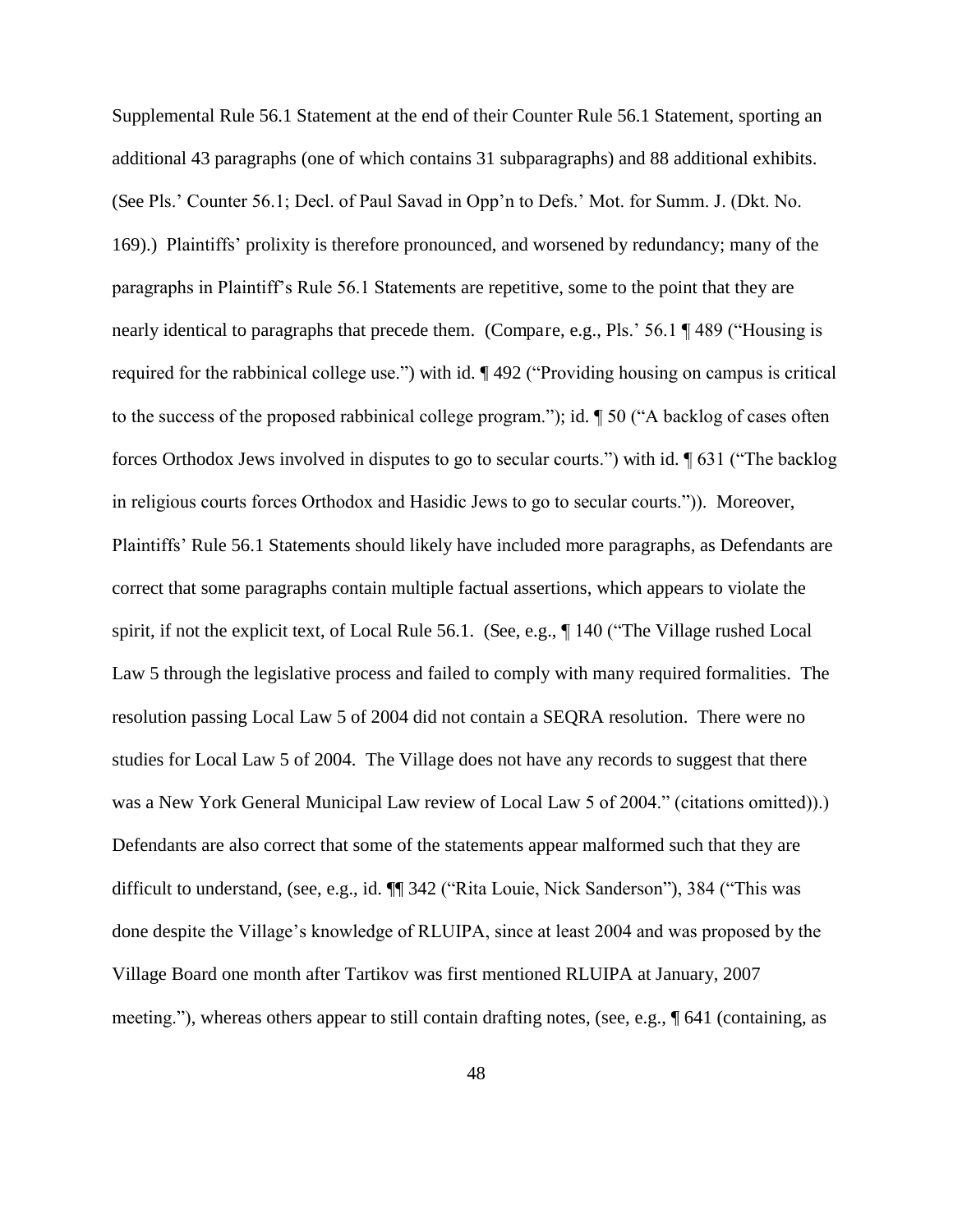explanatory parentheticals, "good quotes re: serving god," "would take 50 years currently," and "don't live forever")).

Of course, Plaintiffs are correct that the mere fact that a Local Rule 56.1 statement is lengthy does not render it in violation of the Rule, see, e.g., Capitol Records, LLC v. Vimeo, LLC, 972 F. Supp. 2d 500, 509 (S.D.N.Y. 2013) (denying motion to strike and finding that a "ninety-page, 403-paragraph 56.1 statement" was not "unduly lengthy in light of the numerous an complex issues raised . . . and the large body of evidence"), and they attempt to justify the length of their Rule 56.1 Statements on the basis of the volume of discovery and, in particular, "Defendants' 'kitchen sink' approach" represented by their summary judgment Motion on all fourteen of Plaintiffs' causes of action. (Reply Mem. of Law in Supp. of Pls.' Mot. for Summ. J. ("Pls.' Reply") 7 (Dkt. No. 190).) Even in light of those considerations, Plaintiffs' Rule 56.1 Statements are unnecessarily lengthy, due especially to the inclusion of redundant or incomprehensible facts, as discussed above. The Court will disregard all such repetitive or incomprehensible statements but notes that doing so does not alter the Court's evaluation of the pending Motions. Cf. UPS Store, Inc. v. Hagan, — F. Supp. 3d —, 2015 WL 1456654, at \*1–\*2 (S.D.N.Y. Mar. 24, 2015) (noting that Local Rule 56.1 is designed to "fashion a pragmatic solution aimed at advancing [the] litigation").

Second, Defendants contend that Plaintiffs' Rule 56.1 Statements are "composed primarily of assertions that are neither relevant nor material to Plaintiffs' summary judgment motion." (Defs. Opp'n 7.) Certainly, "[f]actual disputes which are irrelevant or unnecessary" to the claims at issue "will not be counted." Anderson v. Liberty Lobby, Inc., 477 U.S. 242, 248 (1986). Defendants contend that because Plaintiffs' facial challenges, by definition, do not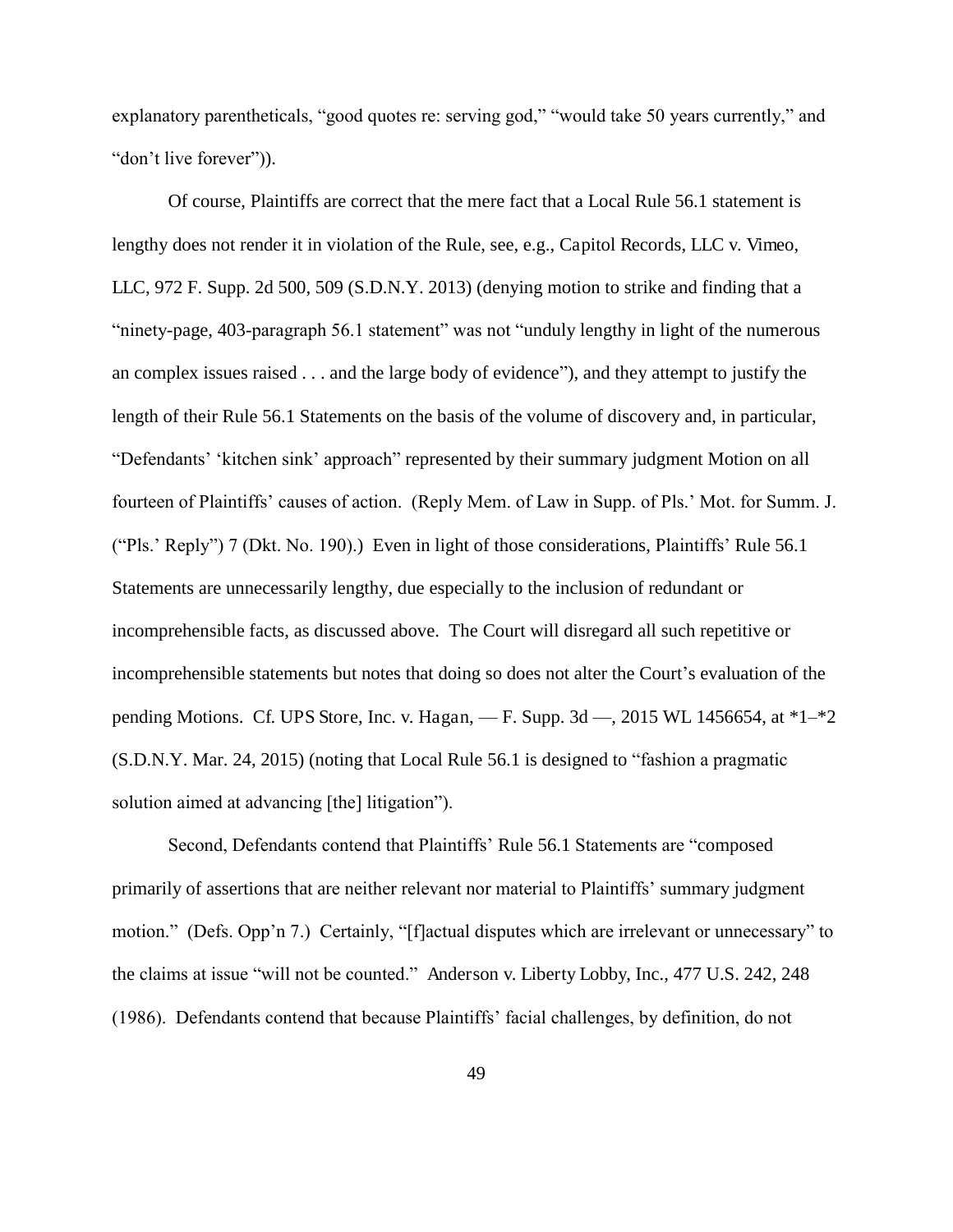address the application of the Challenged Laws to Plaintiffs specifically, but rather look to the legality of the local laws themselves, "[h]undreds of . . . paragraphs [that] contain statements that relate specifically to Plaintiffs' religious practices or the hypothetical development they have broadly outlined" should be disregarded. (Defs.' Opp'n 8–9.) As discussed in the next section, the Court finds that a least some of these factual statements—particularly as they relate to Plaintiffs' plans for the rabbinical college and its relationship to Plaintiffs' religious beliefs—are relevant to Plaintiffs' facial claims. The Court therefore declines to make a blanket ruling on the relevance of Plaintiffs' Rule 56.1 Statements, although it will, as a matter of course, not consider irrelevant facts because they are, by nature, not pertinent to the case.

Third, Defendants contend that Plaintiffs' Rule 56.1 Statements are "replete with argument, mischaracterizations[,] [and/]or opinions to which Plaintiffs cannot reasonably have expected Defendants to agree." (Id. at 9.) Defendants cite a list of facts Plaintiffs represented as undisputed, many of which, the Court agrees, are clearly in dispute. (See, e.g., Pls.' 56.1  $\P$  580 ("The Village prohibits Plaintiffs' religious land use . . . by right or by special permit within its jurisdiction."), 972 ("Existing Village regulations sufficiently protect the Village's interest in the water supply.").) The Court will not consider these facts as undisputed, though it declines to outline specifically which paragraphs are implicated because Defendants have indicated their opposition to them in their Counter Rule 56.1 Statements, meaning they are, for purposes of the instant motion, disputed.

Fourth, Defendants contend that Plaintiffs' Rule 56.1 Statements contain improper legal conclusions. The Court agrees. (See, e.g., Pls.' 56.1 ¶¶ 483 ("The Village is a 'jurisdiction,' and both the Village and the Board of Trustees are 'governments' under RLUIPA."); 526 ("Shuls,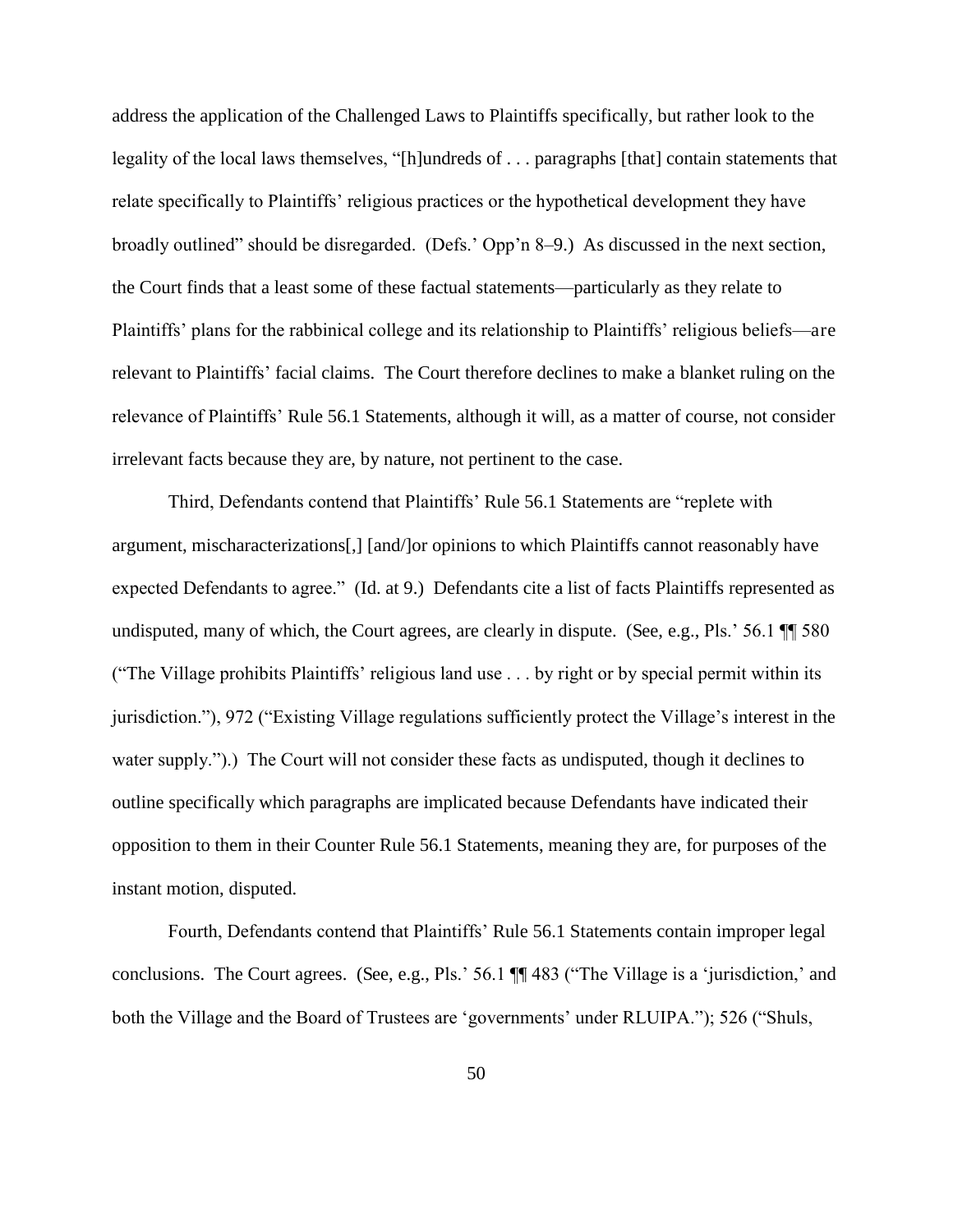libraries, courtrooms, and classrooms constitute religious exercise and religious land use." (italics omitted)).) Even some of the headings to sections of Plaintiffs' Rule 56.1 Statements contain impermissible argument or legal conclusion. (See, e.g., id. at 40 ("The Village's Targeting of Orthodox/Hasidic Jews and Their Property.").) As noted above, the Court will disregard such statements.

 Fifth, Defendants contend that certain statements do not support the propositions for which they are asserted. The Court agrees that, in some circumstances, Plaintiffs' claims are not supported by the evidence cited, (see, e.g., id. ¶ 501 (asserting that Defendants have "no facts to indicate that Plaintiffs' religious beliefs concerning the need to live with their families are not sincere," citing pages of an exhibit that do not exist); id. ¶ 793 (asserting that Defendants had "no studies or reports demonstrating a need for laws regulating educational institutions in order to protect its traffic interests" and incorrectly citing Savad Declaration Exhibit 312 rather than Exhibit 310 for this proposition, the latter of which only indicates that Defendant had no "formal studies or reports establishing a need for controlling traffic" at the time) (emphasis added)), or are not accompanied by citations to evidence at all, (see, e.g., id. ¶ 269 (containing no citation to the record to support assertions about the campaign for the Village Board of Trustees)). However, as noted above, and as with any other disputed statements of material fact, the Court will consider the sources for the claims made in dueling Rule 56.1 Statements when they are disputed, rather than rely on the Rule 56.1 Statements themselves, so there is no need to separately strike or disregard these statements.

 Overall, Defendants claim that the infirmities in Plaintiff's Rule 56.1 Statements have "prejudiced" them because they have had to "expend countless hours and considerable sums in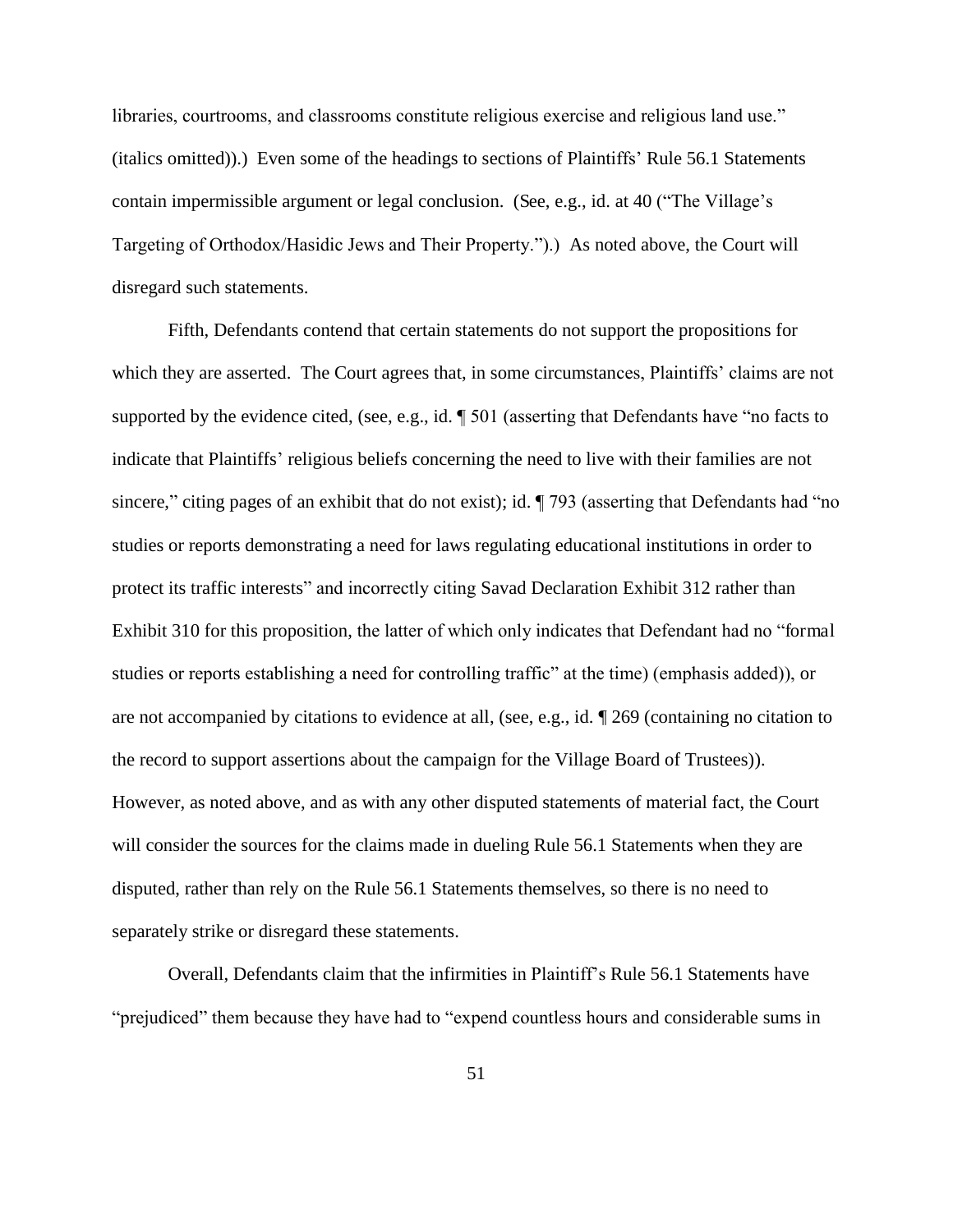order to fashion and appropriate response," including "verify[ing] each and every one of the 998 'facts' asserted." (Defs' Opp'n 11–12.) Defendants accordingly ask that the Court strike or disregard the entirety of Plaintiffs' Rule 56.1 Statements or, at least, "only consider those assertions that are properly included pursuant to Local Rule 56.1(a)." (Id. at 12.)

The Court is sympathetic to Defendants' concerns. Plaintiffs' Rule 56.1 Statements are redundant and contrary to the letter and spirit of Local Rule 56.1. Further, Plaintiffs make little attempt to justify the length of their Rule 56.1 Statements or to respond to the other infirmities Defendants identified, except as already explained above. (Pls.' Reply 6–9.) Rather, Plaintiffs argue that the remedy is "not . . . to strike the statement, but to simply disregard the faulty sections." (Pls.' Reply 18 (citing, inter alia, Ross Univ. Sch. of Med., Ltd. v. Brooklyn-Queens Health Care, Inc., No. 09-CV-1410, 2012 WL 6091570, at \*6 (E.D.N.Y. Dec. 7, 2012), adopted in part by 2013 WL 1334271 (E.D.N.Y. Mar. 28, 2013)).) The Court agrees that Defendants' proposed sanction is too severe. Accordingly, the Court will, as outlined above, disregard the portions of Plaintiffs' Rule 56.1 Statements that are not compliant with Local Rule 56.1. The Court also denies Defendants' request for attorneys' fees, which is only made in passing in a footnote, (see Defs.' Opp'n. 5 n.10), because the Court finds that Plaintiffs' transgressions are relatively minor.<sup>30</sup>

<sup>&</sup>lt;sup>30</sup> There is also a unique issue with Plaintiffs' Supplemental Rule 56.1 Statement, namely that it references a large number of statements posted anonymously on websites and blogs. (See Pls.' Counter 56.1 97–110 (Pls.' Suppl. Statement of Facts ("Pls.' Suppl. 56.1")) ¶ 4.) Because the speaker in each of those anonymous statements is unidentifiable, it is not clear if the statements at issue can be traced to anyone affiliated with the Village. The Court therefore finds them irrelevant and will disregard them.

Additionally, in their Reply, Plaintiffs argue that Defendants did not meet their "obligations" in opposing Plaintiffs' Rule 56.1 Statements, such that large portions of it should be deemed admitted. (Pls.' Reply 4.) Plaintiffs fault Defendants for "reciting verbatim the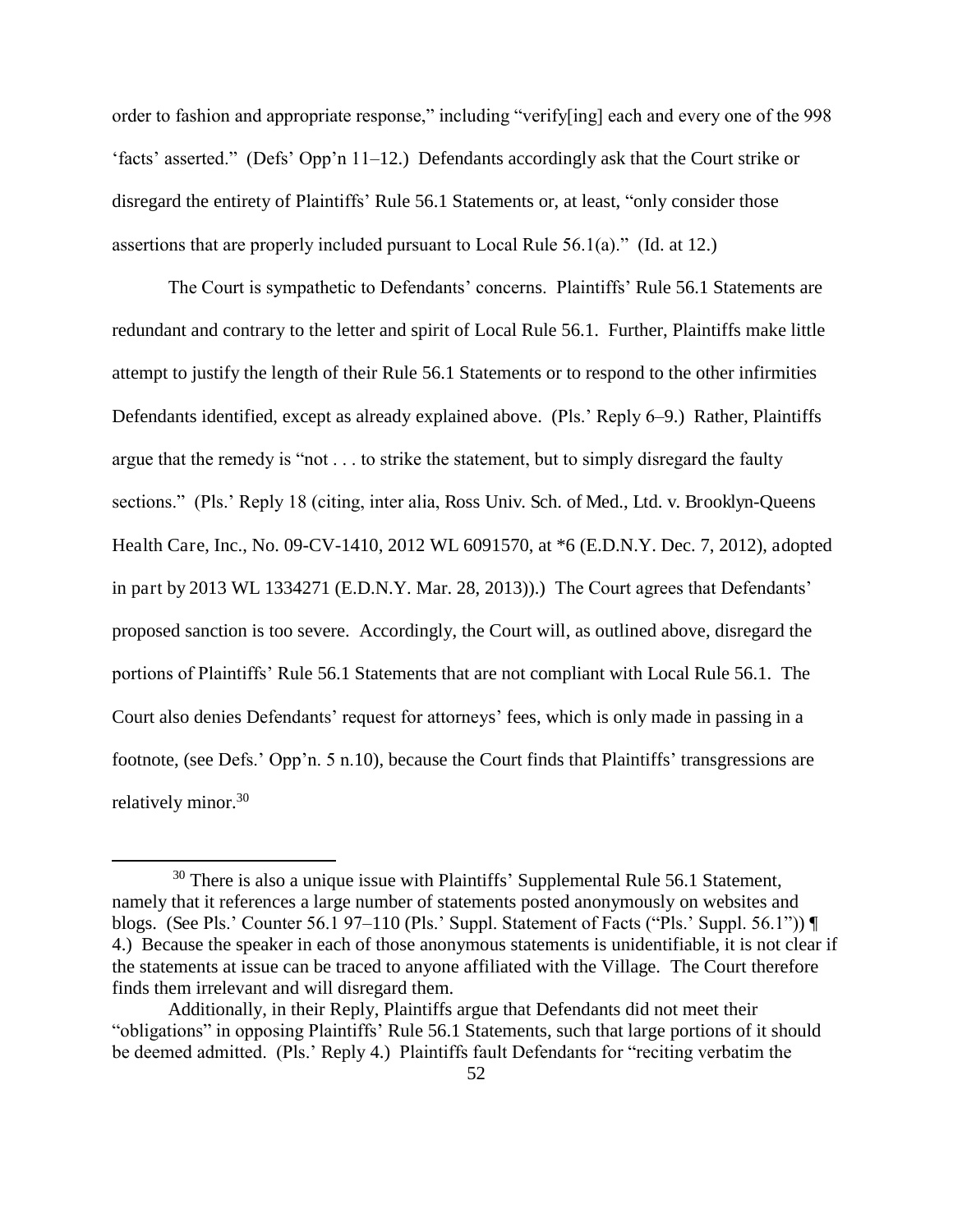## 4. Admissibility of Declarations

## a. Legal Standard for Expert Opinions

Defendants lodge several specific challenges to Plaintiffs' experts. They contend that "[a]ll but one of Plaintiffs' expert declarations should be stricken in their entirety, or the

indicated portions disregarded, and the corresponding Statement of Fact paragraphs disregarded

as well." (Defs.' Opp'n 12.)

An expert may offer testimony to assist the factfinder in "understand[ing] unfamiliar

terms and concepts." United States v. Bilzerian, 926 F.2d 1285, 1294 (2d Cir. 1991).<sup>31</sup> Federal

Rule of Evidence 702 provides that a witness qualified as an expert may only provide such

testimony if

 $\overline{a}$ 

(a) the expert's scientific, technical, or other specialized knowledge will help the trier of fact to understand the evidence to determine a fact in issue; (b) the testimony is based on sufficient facts or data;

(c) the testimony is the product of reliable principles and methods; and

(d) the expert has reliably applied the principles and methods to the facts of the case.

The proponent of expert testimony has the burden of establishing these elements by a

preponderance of the evidence. See United States v. Cruz, 363 F.3d 187, 192 (2d Cir. 2004).

evidence already relied upon by Plaintiffs and/or recharacterizing or restating the cited evidence, including adding irrelevant facts or legal arguments." (Id.) While Defendants are under no obligation to cite different evidence in support of their counter-statements—indeed, they may simply maintain that the evidence cited by Plaintiffs does not support the proposition in the statement at issue—the Court, as discussed below, will discount any statements it deems irrelevant or that constitute legal argument.

 $31$  For example, an expert may testify about the relevant statutory or regulatory framework. See, e.g., Bilzerian, 926 F.2d at 1294–95 (assisting with federal securities regulation); In re Fosamax Prods. Liab. Litig., 645 F. Supp. 2d 164, 190–91 (S.D.N.Y. 2009) (assisting with FDA regulations).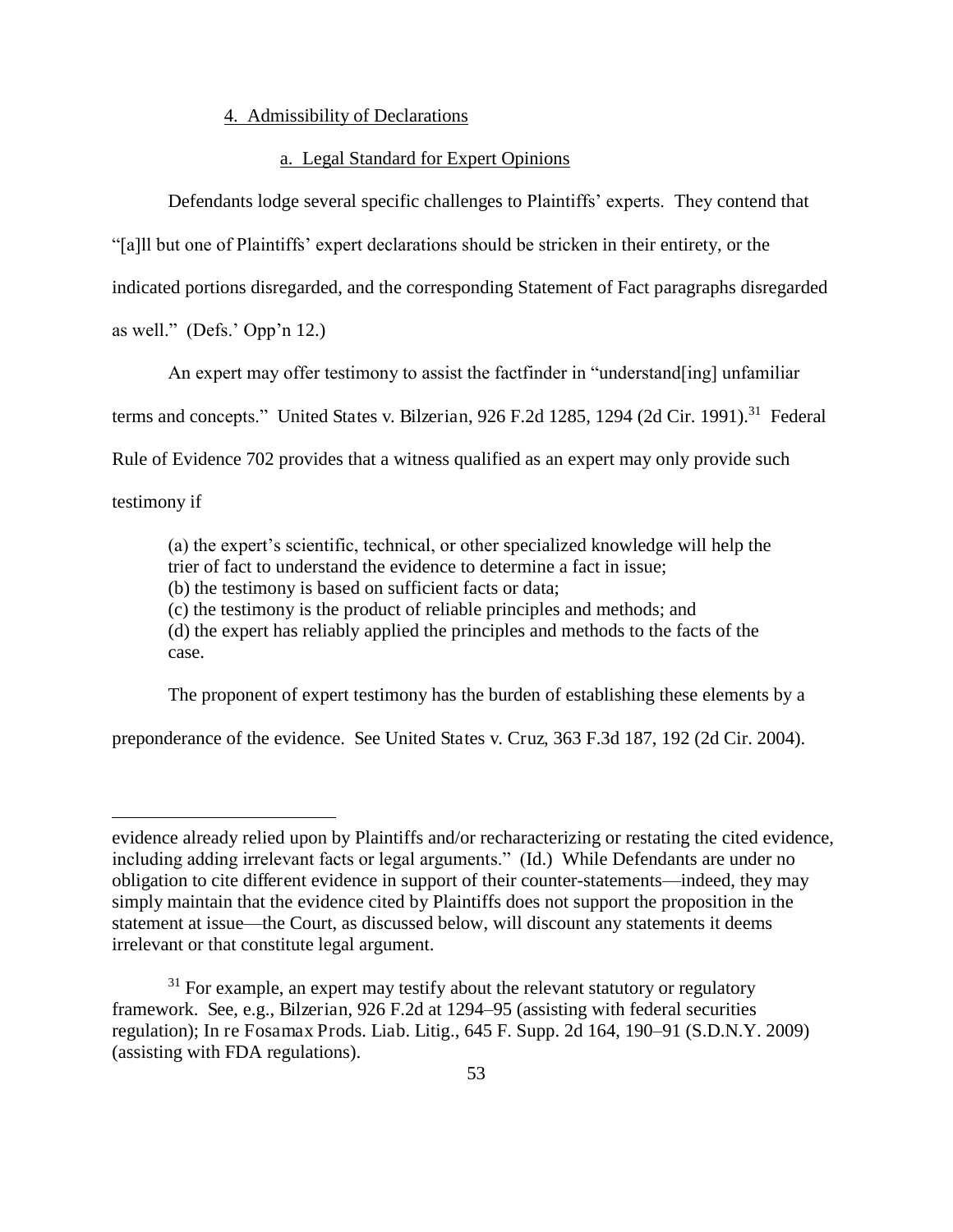The district court must "ensure[] that an expert's testimony both rests on a reliable foundation and is relevant to the task at hand," Daubert v. Merrell Dow Pharm., 509 U.S. 579, 800 (1993), by applying the elements of Rule 702, as well as the relevance standard in Rule 401, see Amorgianos v. Amtrak, 303 F.3d 256, 265 (2d Cir. 2002) ("In fulfilling this gatekeeping role, the trial court should look to the standards or Rule 401 in analyzing whether proffered expert testimony is relevant . . . . and whether the proffered testimony has a sufficiently reliable foundation to permit it to be considered." (internal quotation marks omitted)).

"Rule 26 of the Federal Rules of Civil Procedure requires all expert witnesses to submit a written report that includes a complete statement of all opinions the witness will express[,] the basis and reasons for them[,] [and] the facts or data considered by the witness in forming them." Morrit v. Stryker Corp., No. 07-CV-2319, 2011 WL 3876960, at \*5 (E.D.N.Y. Sept. 1, 2011) (internal quotation marks omitted). Further, Rule  $47(c)(1)$  "provides that a party who fails to provide information required by Rule  $26(a)$  is not permitted to use that information . . . to supply evidence on a motion . . . unless the failure was substantially justified or . . . harmless." Id.; see also Commercial Data Servers., Inc. v. IBM, 262 F. Supp. 2d 50, 61 (S.D.N.Y. 2003) ("[A] party that without substantial justification fails to disclose information required by Rule  $26(a) \ldots$  is not, unless such failure is harmless, permitted to use as evidence . . . . on a motion any witness or information not so disclosed."). Such a prohibition does not extend to new facts and "evidentiary details." See Cedar Petrochem., Inc. v. Dongbu Hannong Chem. Co., Ltd., 769 F. Supp. 2d 269, 279 (S.D.N.Y. 2011). Accordingly, if a party fails to offer a satisfactory reason for failing to comply with Rule 26, that fact "weighs very strongly in favor of preclusion." Morrit, 2011 WL 3876960, at \*6; see also Prendergast v. Hobart Corp., No. 04-CV-4132, 2010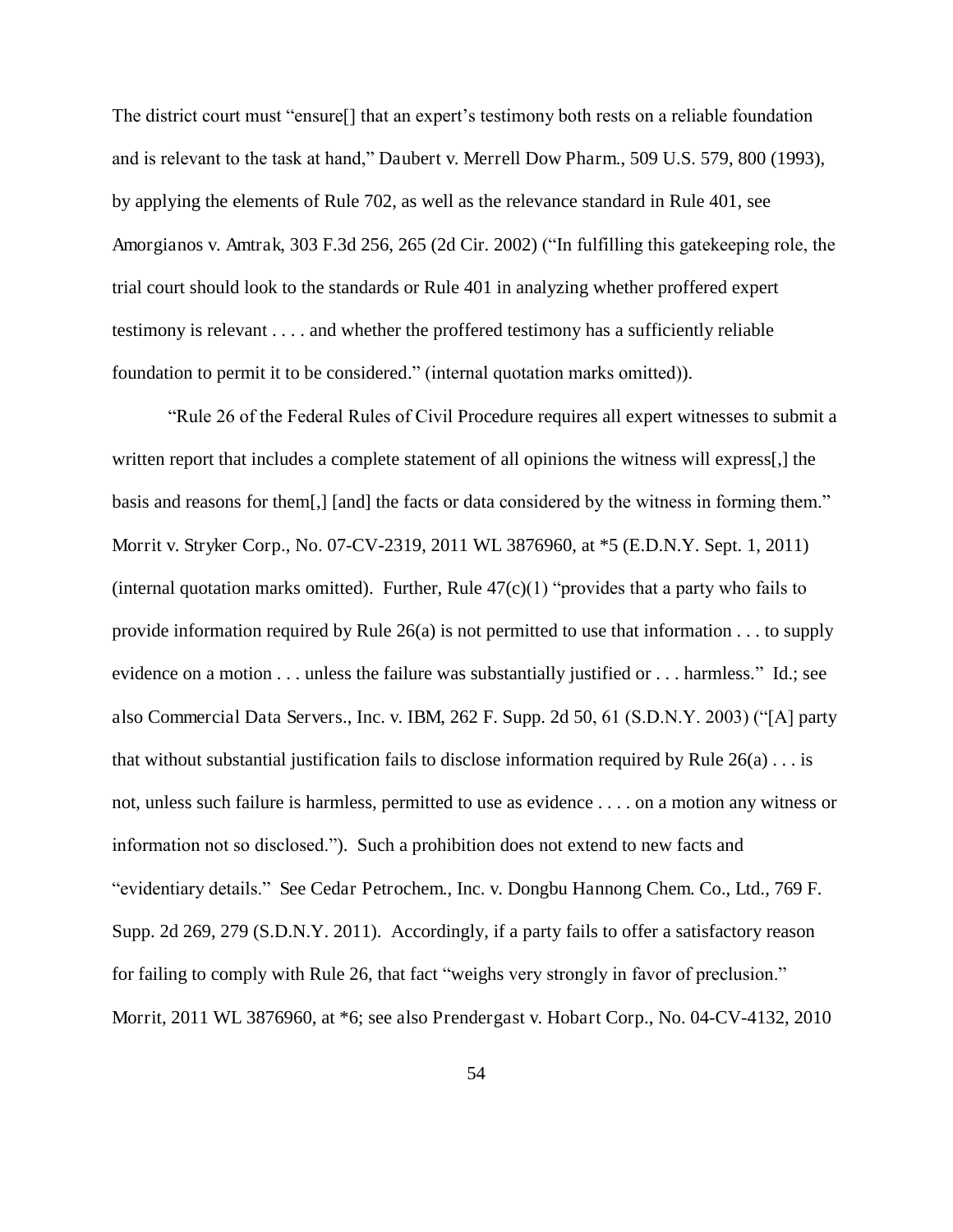WL 3199699, at  $*5$  (E.D.N.Y. Aug. 12, 2010) (finding that the "[p]laintiff had ample time for expert discovery in this case and has provided no justification for her failure to disclose the opinions in [the expert's] affidavit with his expert report or during his deposition," and that "[t]he opinions set forth for the first time in [the expert's] affidavit are therefore properly stricken on this ground alone.").

"Because the purpose of summary judgment is to weed out cases in which there is no genuine issue as to any material fact and . . . the moving party is entitled to a judgment as a matter of law, it is appropriate for district courts to decide questions regarding the admissibility of evidence on summary judgment," where the Court must exercise this "gatekeeper" role. Raskin v. Wyatt Co., 125 F.3d 55, 66 (2d Cir. 1997) (citations, footnotes, and internal quotation marks omitted). "Districts courts have broad discretion in determining how to ascertain whether proffered expert testimony is admissible." *Berk v. St. Vincent's Hosp. and Medical Ctr.*, 380 F. Supp. 2d 334, 351 (S.D.N.Y. 2005). Nonetheless, excluding expert testimony is a "drastic remedy," RMED Int*'*l, Inc. v. Sloan*'*s Supermarkets, Inc., No. 94-CV-5587, 2002 WL 31780188, at \*3 (S.D.N.Y. Dec. 11, 2002), and should be used sparingly, "even when there has not been strict compliance with Rule 26," because exclusion "may at times tend to frustrate the Federal Rules' overarching objective of doing substantial justice to litigants." Scientific Components Corp. v. Sirenza Microdevices, Inc., No. 03-CV-1851, 2008 WL 4911440, at \*4 (E.D.N.Y. Nov. 13, 2008).

# b. Application to Experts

 Defendants first contend that the declarations prepared by Plaintiffs' Wetlands, Traffic, Planning, and Architecture Experts—Barbara Beall ("Beall"), William Fitzpatrick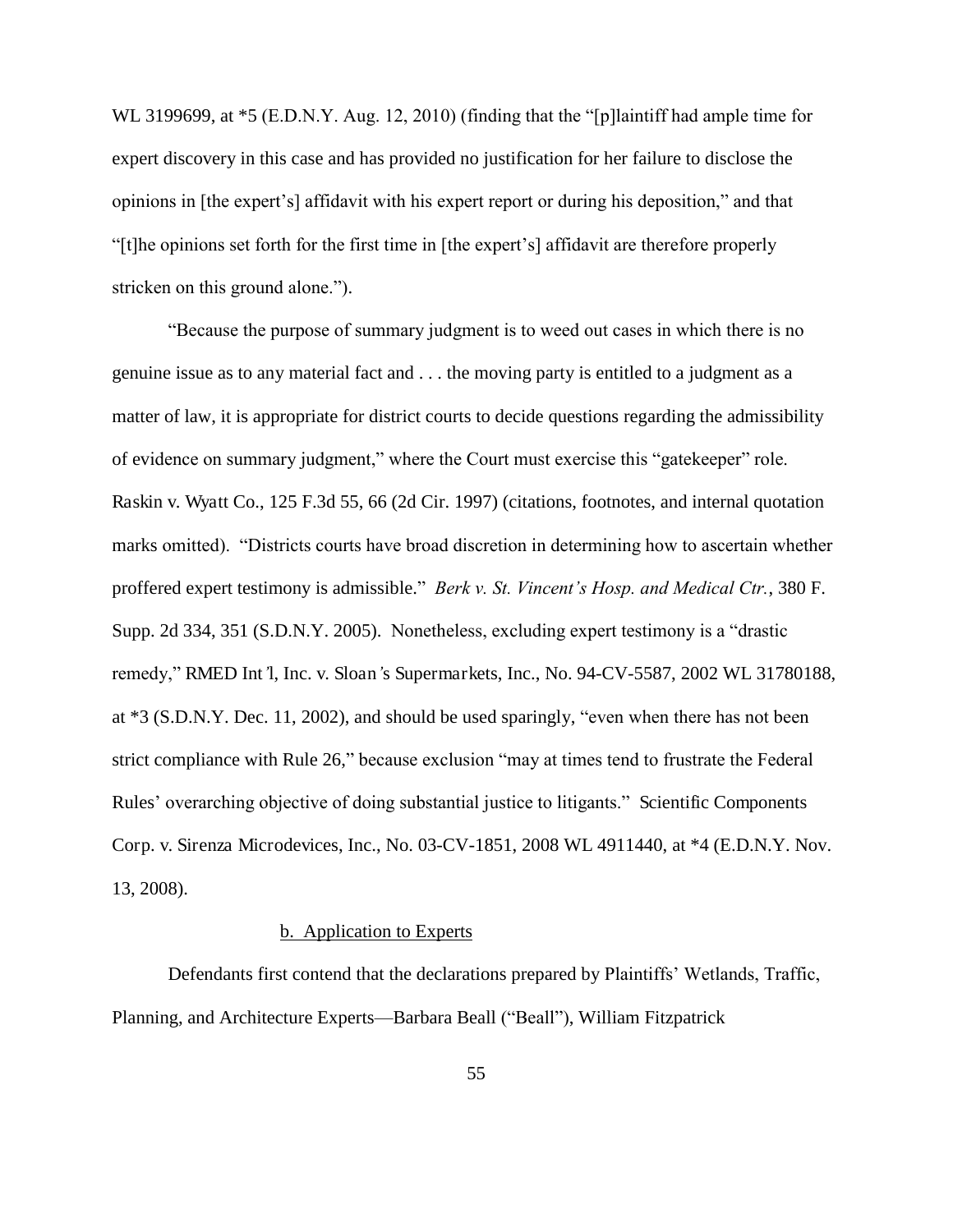("Fitzpatrick"), Alan Weinstein ("Weinstein), and Susannah Drake ("Drake")—should be stricken because they are irrelevant to a facial challenge. (See Defs.' Opp'n 14.)

Before proceeding to the specific challenges to each expert, two overall contentions are worth addressing. First, as described in the next section, the Court finds Defendants' contention that the experts' findings "would only be relevant [to] an as-applied challenge," (id.), to be without merit. The effect of the Challenged Laws on Plaintiffs is not only relevant to their discrimination claims, but is also suggestive of the degree to which the Challenged Laws may affect other religious groups. The Court therefore denies Defendants' relevance challenge.<sup>32</sup> Second, Defendants contend that the declarations at issue contain opinions not disclosed in the expert reports, as required by Rule 26. (See Defs.' Opp'n 13–14.) In support of this claim, Defendants only identify paragraphs which they claim were not disclosed. Plaintiffs contest Defendants' claim, arguing that "[e]ach opinion stated by the expert witnesses was disclosed to the Defendants in either the initial or rebuttal reports," citing supporting evidence and contending that some of the supposedly new opinions just contain new facts or elaborations on previously disclosed opinions. (Pls.' Reply 12–13 (citing Reply Decl. of Paul Savad in Supp. of Pls.' Mot. for Summ. J. ("Savad Reply Decl.") Ex. 417 (documenting disclosures) (Dkt. No. 191).) The Court is satisfied that Plaintiffs disclosed the reports at issue and therefore denies Defendants' Rule-26-based challenge. (See, e.g., Beall Decl. ¶¶ 16, 19 (discussing, in paragraph 19, Ulman's statement that there may be another lot in the Village that is larger than 10 acres, which is an elaboration on Beall's previously-disclosed opinion, embodied in paragraph 16, that "there are

 $32$  The same applies to Defendants' relevance challenge to the declarations of the individual Plaintiffs and that of Plaintiffs' expert, Steven H. Resnicoff, an expert in Jewish religion and law.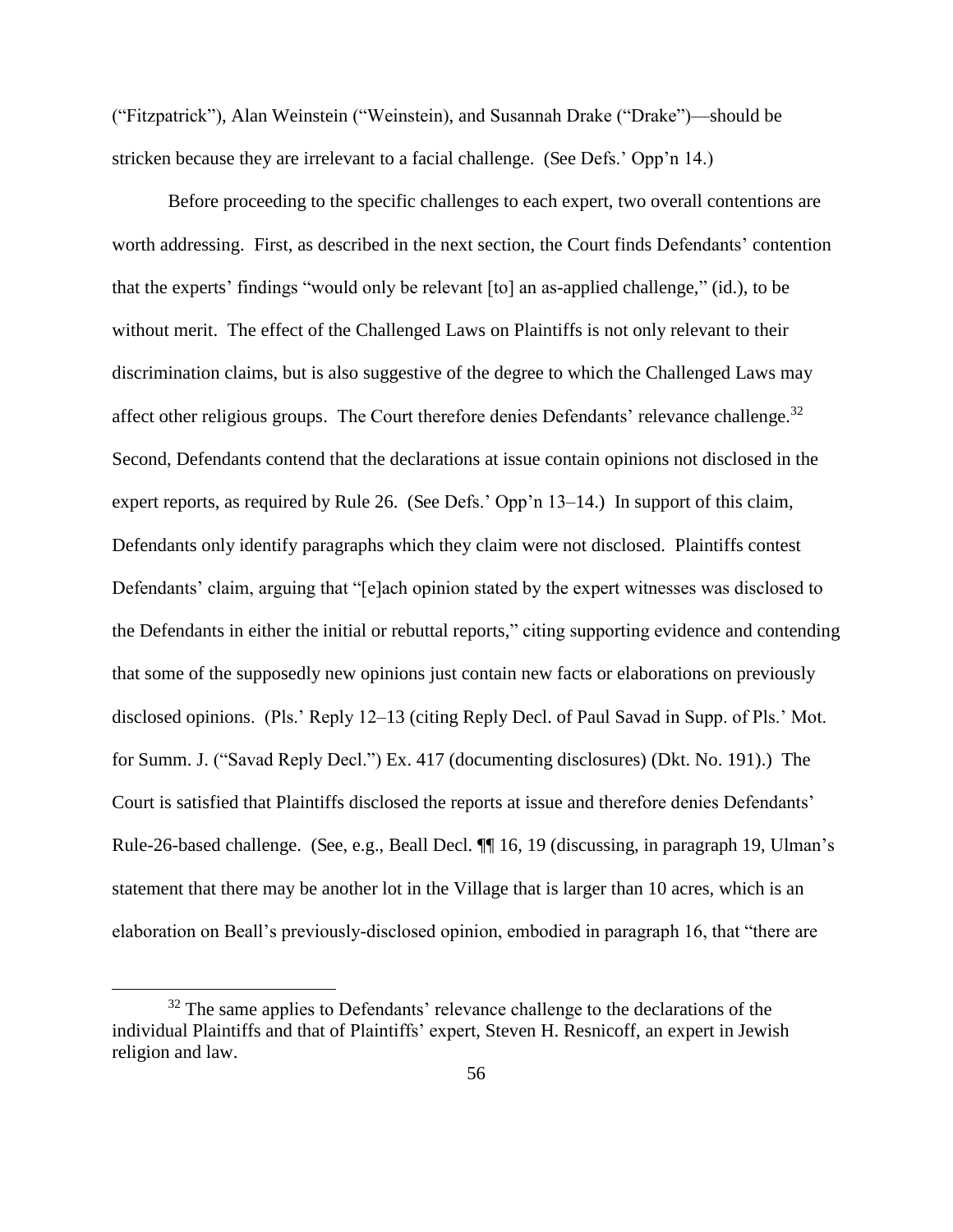no other available vacant lots within the Village of Pomona that could support an educational institution besides the Subject [Property]").)

 Regarding specific expert opinions, Defendants first challenge the Beall Declaration, Plaintiffs' wetlands expert, on a few grounds. First, Defendant contends that Beall discusses matters beyond her expertise, including "the Village's Master Plan, the utility of the SEQRA process, and the Village's laws related to Educational Institutions and Dormitories." (Defs.' Opp'n 15 (citations omitted).) While Defendants' discussion of this issue is rather flippant, the Court agrees that Beall does, at times, venture past her area of expertise in her declaration. (See, e.g., Beall Decl. ¶ 231 (declaring that "automotive repair schools [and] driving schools . . . . can be accredited by various accrediting bodies"). The Court will disregard those statements in considering the pending Motions for Summary Judgment, without prejudice to Defendants' renewing their Motion to Strike. See Takeda Chem. Industr., Ltd. v. Mylan Labs., Inc., Nos. 03- CV-8253 et al., 2006 WL 44053, at \*2 (S.D.N.Y. Jan. 9, 2006) (striking portions of expert's opinion that "fall far outside the realm" of his "area of . . . expertise").

Second, Defendants contend that Beall improperly offers "legal conclusions and policy analysis." (Defs.' Opp'n 16.). The Court is not convinced that Beall cannot engage in "policy analysis" related to wetlands use, nor does the mere use of legal jargon, or reference to laws that govern wetlands use, render an opinion a "legal conclusion." Therefore, the vast majority of Beall's opinions are admissible. However, the Court will exclude any statements that cross the line from policy analysis to pure legal conclusions, such as when Beall only interprets the applicable law itself. (See, e.g., Beall Decl. ¶¶ 113–122 (stating, and explaining, legal conclusion that the Wetlands Law was not necessary for the Village to comply with federal or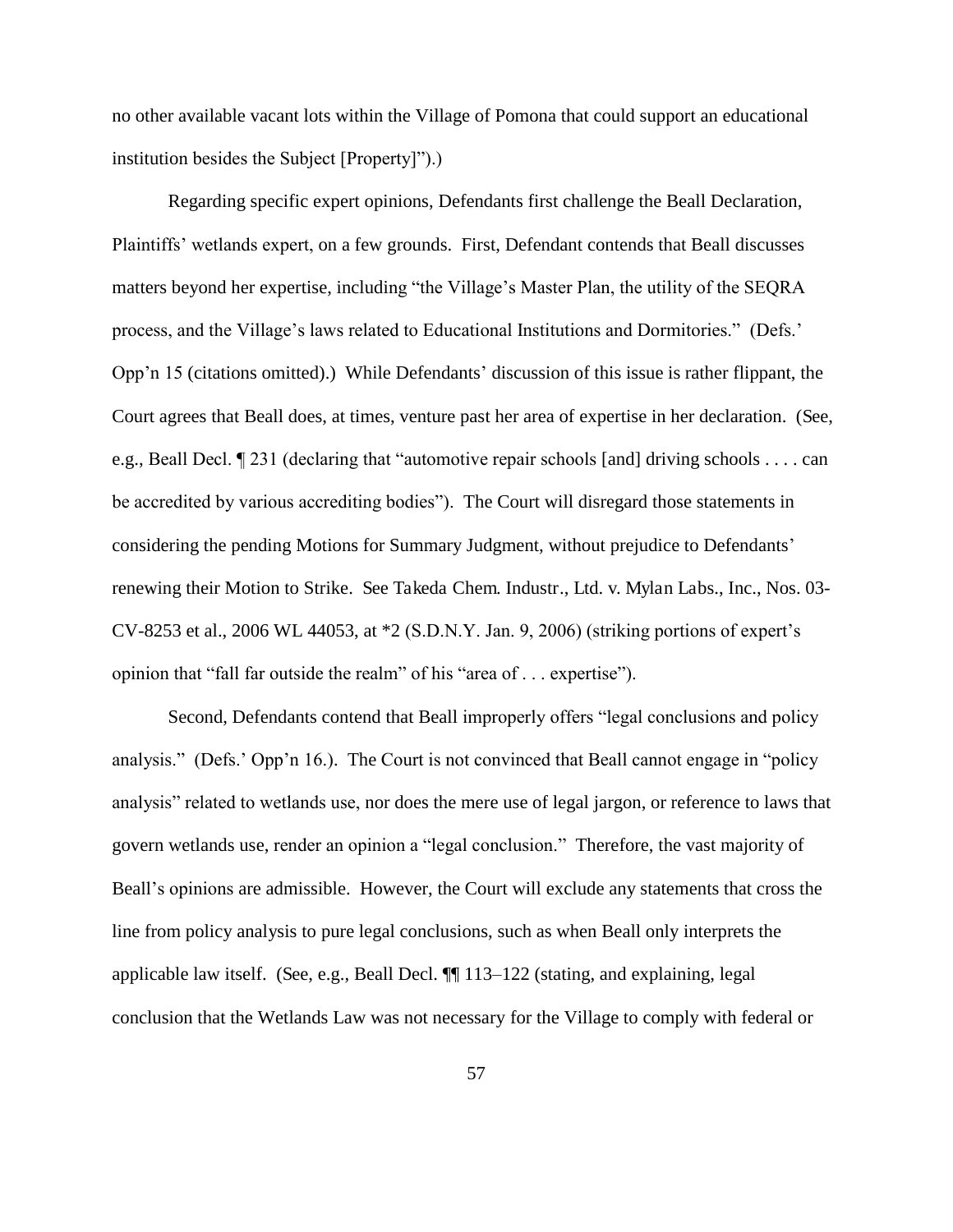statute statutory requirements); ¶ 257 ("The Village has the authority to complete an EIS review under SEQRA for an educational institutional project.").) See Jones v. Midland Funding, LLC, 616 F. Supp. 2d 224, 227 (D. Conn. 2009) ("An expert should not be permitted to express an opinion that is merely an interpretation of federal statutes or regulations, as that is the sole province of the [c]ourt." (brackets and internal quotation marks omitted)). This holding is again without prejudice to Defendants' renewing their Motion To Strike.

Third, Defendants contend that the Beall Declaration "should be stricken or disregarded in substantial part because it is based on speculation and/or lacks any reliable methodology." (Defs.' Opp'n 16.) Defendants allege, more specifically, that Beall "makes sweeping statements with little or no support," and "purports to apply methodologies that are unreliable at best," e.g., identifying wetlands by looking at aerial photos and maps. (Defs.' Opp'n 17.) While the Court will consider the evidence cited—which properly may, as Plaintiffs point out, be personal knowledge, (see Pls.' Reply 11); see also Kumho Tire Co., Ltd. v. Carmichael, 526 U.S. 137, 150 (1999) (noting that expert testimony may be based on "personal knowledge or experience")—to assess the probative value of Beall's testimony, Defendants' fleeting challenge to Beall's conclusions and methodology, without evidence or support for that challenge beyond citation to a couple of paragraphs in the Beall Declaration, is unsubstantiated. See Teva Pharmaceuticals USA, Inc. v. Sandoz, Inc., 749 F. Supp. 2d 130, 132 (S.D.N.Y. 2010) (denying motion for summary judgment in part because challenge to expert's methods consisted of "nothing more than attorney argument," and the "[d]efendants did not offer the opinion of a single expert discrediting or casting doubt on [the expert's] methodology"). Further, given Beall has identified support for her conclusions throughout her report, the Court finds that her opinions are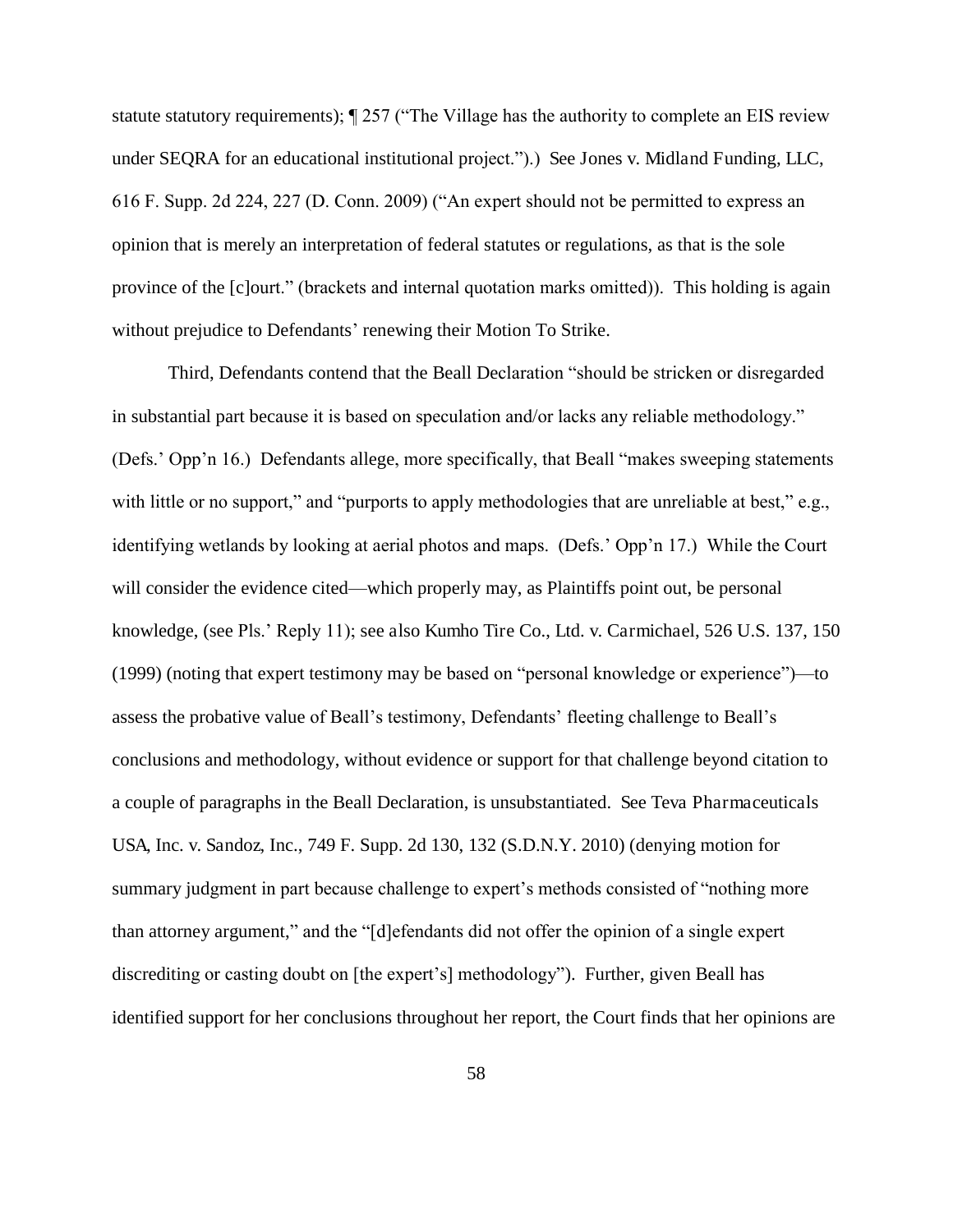admissible, and that Defendants' objections, at best, go to weight. See Amorgianos, 303 F.3d at 267 ("Where an expert otherwise reliably utilizes ... methods to reach a conclusion, lack of textual support may go to the weight, not the admissibility[,] of the expert's testimony."); Cohalan v. Genie Indus., Inc., No. 10–CV–2415, 2013 WL 829150, at \*5 (S.D.N.Y. Mar. 1, 2013) ("'Disputes as to the strength of [an expert's] credentials, faults in his use of different etiology as a methodology, or lack of textual authority for his opinion, go to the weight, not the admissibility of his testimony.'" (quoting McCullock v. H.B. Fuller Co., 61 F.3d 1038, 1044 (2d Cir.1995))); Quiles v. Bradford*–*White Corp., No. 10–CV–0747, 2012 WL 1355262, at \*3 (N.D.N.Y. Apr. 18, 2012) ("'[G]aps or inconsistencies' in an expert's reasoning, or arguments that an expert's conclusions are wrong, 'go to the weight of the evidence, not to its admissibility.'") (quoting Campbell v. Metro. Prop. and Cas. Ins. Co., 239 F.3d 179, 186 (2d Cir. 2001)); CIT Group/Bus. Credit, Inc. v. Graco Fishing and Rental Tools, Inc., 815 F. Supp. 2d 673, 676 (S.D.N.Y. 2011) ("Questions about the . . . sufficiency of the evidence upon which the expert relied . . . are for cross-examination."); see also MBIA Ins. Corp. v. Patriarch Partners VIII, LLC, No. 09–CV–3255, 2012 WL 2568972, at \* 15 (S.D.N.Y. July 3, 2012) ("Indeed, most objections to expert testimony are related only to the weight of the evidence, not its admissibility."). Accordingly, Defendants' Motion to Strike the Beall Declaration is denied in its entirety without prejudice.

 Defendants next challenge the Declaration of Fitzpatrick, Plaintiffs' traffic expert. According to Defendants, Fitzpatrick's opinions are "entirely unsupported" because Plaintiffs' rabbinical college is hypothetical, and because Plaintiffs "have not provided any site plans, estimated traffic volumes, attendance or population estimates[,] or any other information that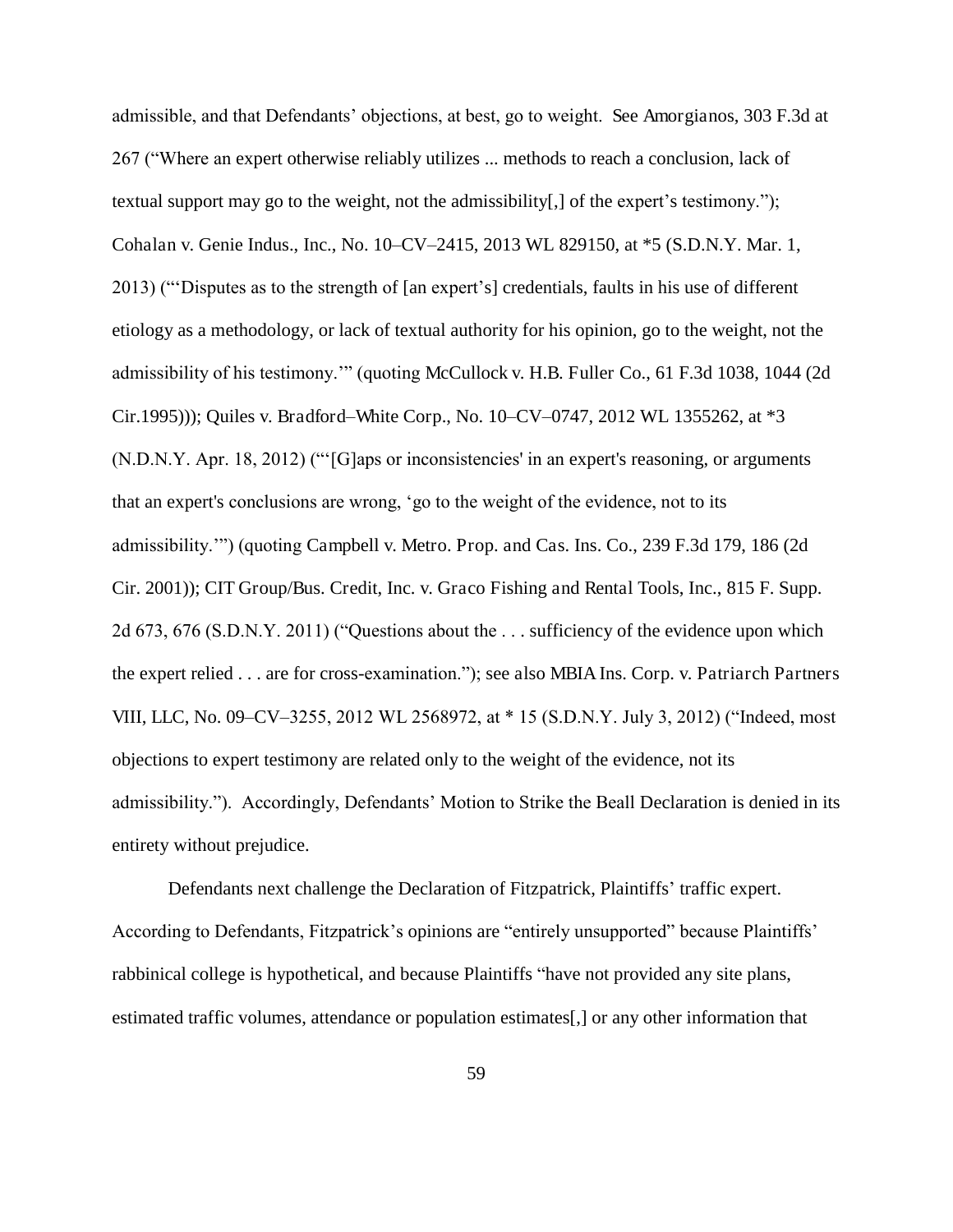might in some way substantiate his analysis." (Defs.' Opp'n 17.) Defendants provide no support for the contention that Fitzpatrick is required to rely on previously provided reports on traffic volumes and population estimates, nor do they levy specific challenges to the particular conclusion that Fitzpatrick draws. See Astra Aktiebolag v. Andrx Pharm., Inc., 222 F. Supp. 2d 423, 491 (S.D.N.Y. 2002) (denying motion to strike portions of expert's testimony and report because "[p]ursuant to Rule 703, an expert may rely on any facts or data 'of a type reasonably relied upon by experts in the particular field,' including facts, data, and opinions that are otherwise inadmissible. There is no requirement that an expert must run his own tests."). Moreover, Fitzpatrick's opinions appear to be, for the most part, supported. (See, e.g., Decl. of William D. Fitzpatrick  $\P$  35 (citing aerial view of intersection in support of its description), 49 (noting that "the basis in professional traffic engineering for estimating traffic generation for a site . . . is the proper application of the Institute of Transportation Engineering (ITS) published database"), 54 (describing ITS database methodology); 120–173 (describing University/College ITS database reference, and assessing traffic impact under a variety of conditions) (Dkt. No. 152).) The Court accordingly denies Defendants' Motion to Strike the Fitzpatrick Declaration, without prejudice.

 Defendants also challenge the Declaration of Weinstein, Plaintiffs' planning expert, "because it contains conclusions of law, conclusory expert opinions not supported by appropriate evidence, expert opinions not previously disclosed . . . . , and opinions not relevant to a facial challenge." (Defs.' Mem. 18) The Court agrees in part. While the Court finds that Weinstein's opinions were previously disclosed, even if they have changed slightly from their initial form, (see Defs.' Opp'n Ex. D (noting, for example, that Weinstein's initial expert report indicated that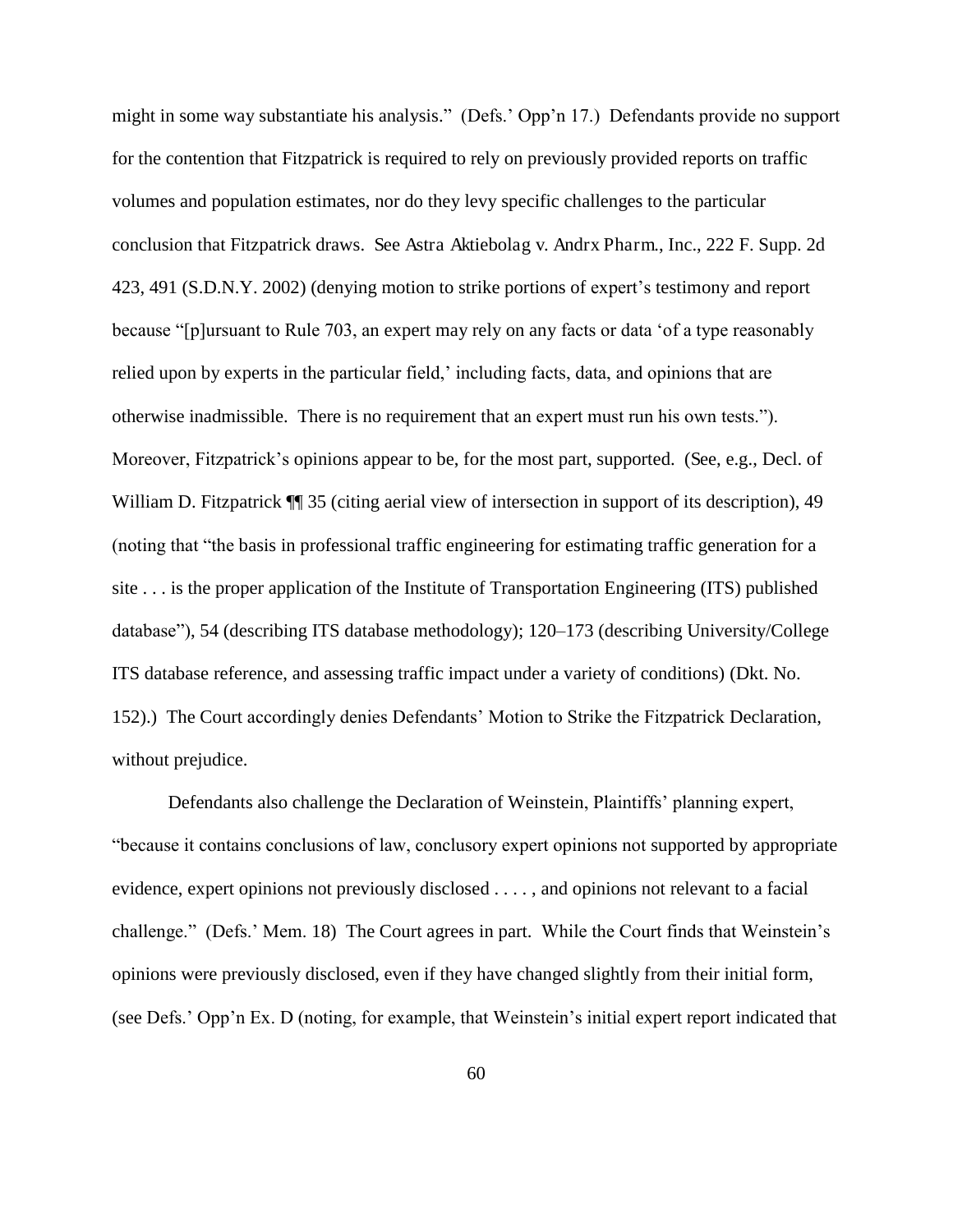38 New York jurisdictions have an accreditation requirement, and that Weinstein's Declaration changed that number to five); see also Newell Puerto Rico, Ltd. v. Rubbermaid Inc., 20 F.3d 15, 22 (1st Cir. 1994) (finding that "[i]t is not unusual for experts to make changes in their opinions and revise their analyses and reports frequently in preparation for, and sometimes even during, a trial"), and that, as discussed below, Weinstein's opinions that are specific to the proposed rabbinical college are still relevant to Plaintiffs' facial challenge, (see, e.g., Decl. of Alan C. Weinstein ¶ 34 (Dkt. No. 143) (noting that dormitory space is especially important for the proposed rabbinical college because "of the length of the program of instruction"), the declaration does contain several unsupported opinions and improper legal conclusions. For example, with respect to the former, Weinstein's discussion of the proposed rabbinical college's "focused curriculum and mode of instruction" only cites unidentified "information . . . received from Michael Tauber." (Id. ¶ 29). With respect to legal conclusions, Weinstein improperly determines that the Challenged Laws prohibit the construction of a rabbinical college, (see, e.g., id. ¶ 10 (concluding that the Accreditation Law "totally exclude[s]" "an unaccredited [r]abbinical [c]ollege")) and defines an "accessory use" as "one that is subordinate and incidental to the primary use," (id. ¶ 50). The Court will disregard such unsupported statements or legal conclusions. Once again, this ruling is without prejudice to Defendants' renewing their Motion to Strike.

 Defendants also challenge the Declaration of Drake, Plaintiffs' Architecture expert, arguing that it "fails to meet the required evidentiary standards under Daubert." (Defs.' Mem. 19.) Defendants specifically contend that the Drake Declaration "gives no indication that [Drake] has ever had any experience . . . with a rabbinical college, a Torah Community, or, for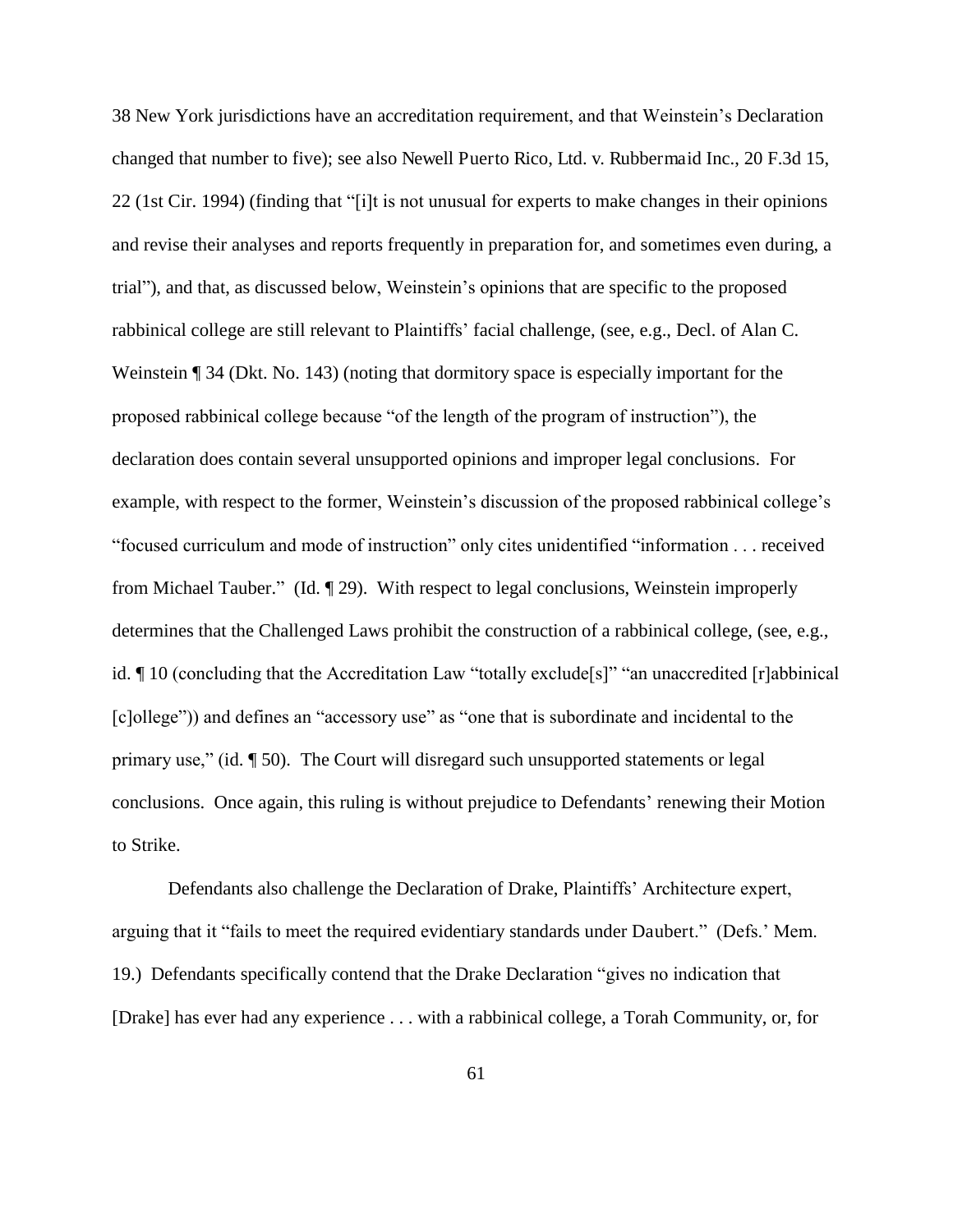that matter, any type of religious institution of higher education," and that she also "has no idea of the nature, size, shape, capacity[,] or intended location of any of the structure that Plaintiffs intend to build at the subject site," and if the proposed rabbinical college is at all comparable to the universities she uses as comparators. (Id. at 20–21.) The Court disagrees. While Defendants are correct that Drake has no information about the exact plans for the rabbinical college, it is entirely within the scope of her expertise to opine, based on her knowledge of the field and her investigation of the Subject Property, on ways in which the community impact of a rabbinical college may be minimized. Indeed, two of the paragraphs that Defendants specifically identify as flawed proceed in precisely this way; Drake opines that a rabbinical college can be built in a way that is sensitive to the surrounding community, (see Declaration of Susannah C. Drake ¶ 15 (Dkt. No. 154)), and provides examples of how that can be achieved, e.g., by using building materials that blend into the surrounding landscape, (see id. ¶ 21). Accordingly, the Court will not strike the Drake Declaration on this basis, without prejudice to Defendants' renewing their Motion to Strike.

### c. Tauber Declaration

Relatedly, Defendants challenge the Declaration of M. Tauber, "Tartikov's principal," on several grounds, including relevance and the inclusion of opinion testimony, information beyond Tauber's personal knowledge, and legal conclusions. (Defs.' Mem. 22–23.) The same standards with regard to legal conclusions and opinions apply to his Declaration, and personal knowledge is required for admissibility. See DiStiso v. Cook, 691 F.3d 226, 230 (2d Cir. 2012) ("[W]here a party relies on affidavits . . . to establish facts, the statements 'must be made on personal knowledge, set out facts that would be admissible in evidence, and show that the affiant . . . is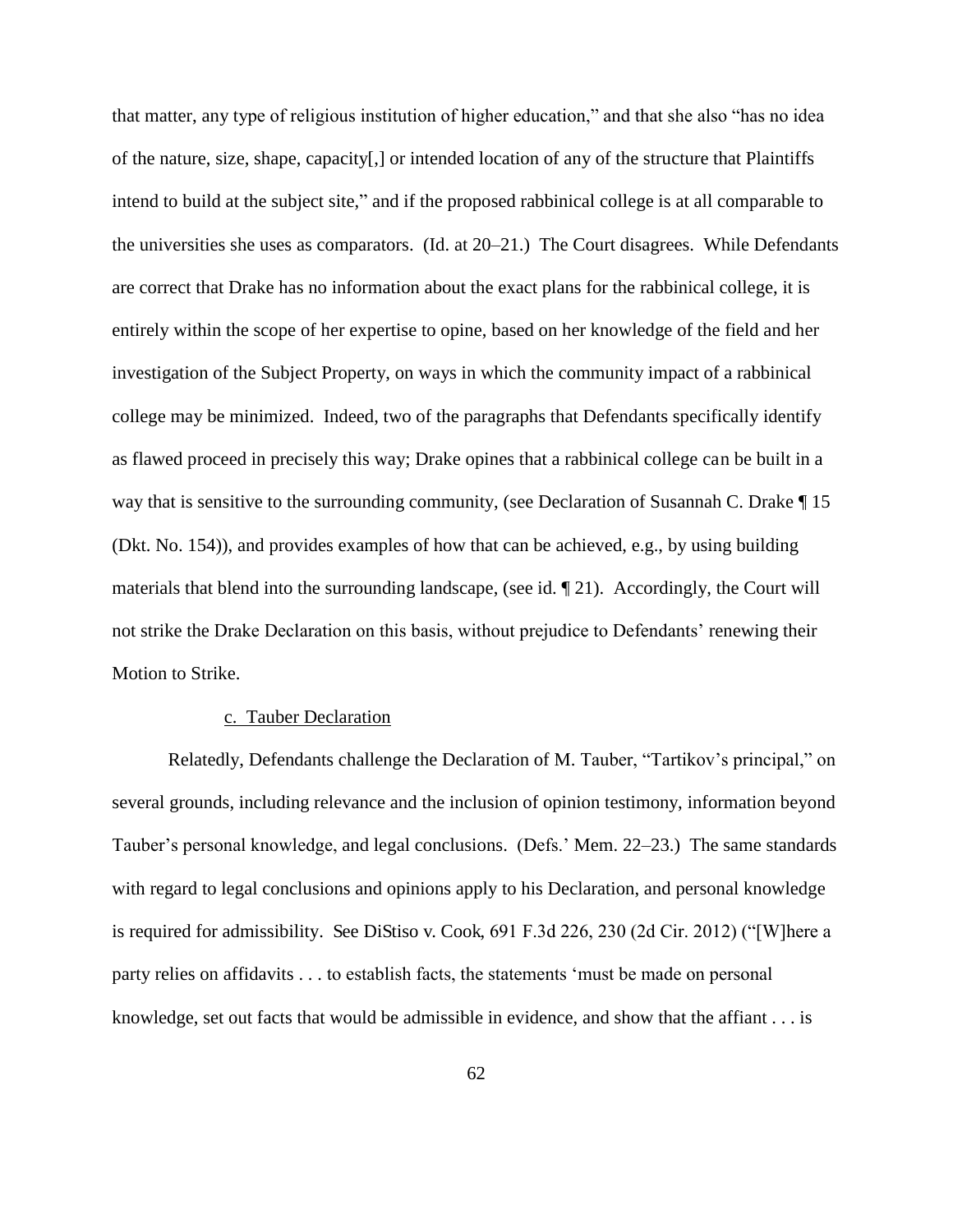competent to testify on the matters stated.'" (quoting Fed. R. Civ. P. 56(c)(4)) (citing Fed. R. Evid. 602)); Sellers v. M.C. Floor Crafters, Inc,, 842 F.2d 639, 643 (2d Cir. 1988) ("Rule 56 requires a motion for summary judgment to be supported with affidavits based on personal knowledge."); Baity, 51 F. Supp. 3d at 419 (disregarding "statements not based on [the] [p]laintiff's personal knowledge"); Flaherty v. Filardi, No. 03-CV-2167, 2007 WL 163112, at \*5 (S.D.N.Y. Jan. 24, 2007) ("The test for admissibility is whether a reasonable trier of fact could believe the witness had personal knowledge." (internal quotation marks omitted)).

While the relevance challenge is meritless for the reasons discussed below, Defendant is correct that there are inadmissible statements in the Tauber Declaration. It contains statements that are unsupported by personal knowledge, (see, e.g., Tauber Decl. ¶ 7 (Dkt. No. 148) ("Every student who will attend the [r]abbinical college is compelled by his religious beliefs to pursue this study.")), statements that are unhelpful lay opinion, (see id.  $\P$  14 ("I know that there is a great shortage of qualified rabbinical judges who can resolve issues according to the true meaning of our religious laws."), and statements that are improper legal conclusions, (see id. ¶ 41 (explaining that the process for "a zone/text amendment or variance . . . is a long and discretionary process")). The Court will disregard such statements, but otherwise not strike the Declaration. This ruling is, once again, without prejudice to Defendants' refiling their Motion to Strike.

## 5. Governing Standards for a Facial Challenge

As the Court previously noted, "[f]acial invalidation is, manifestly, strong medicine that has been employed by [courts] sparingly and only as a last resort," wherein a plaintiff has a "heavy burden in advancing her claim." *Nat'l Endowment for the Arts v. Finley*, 524 U.S. 569,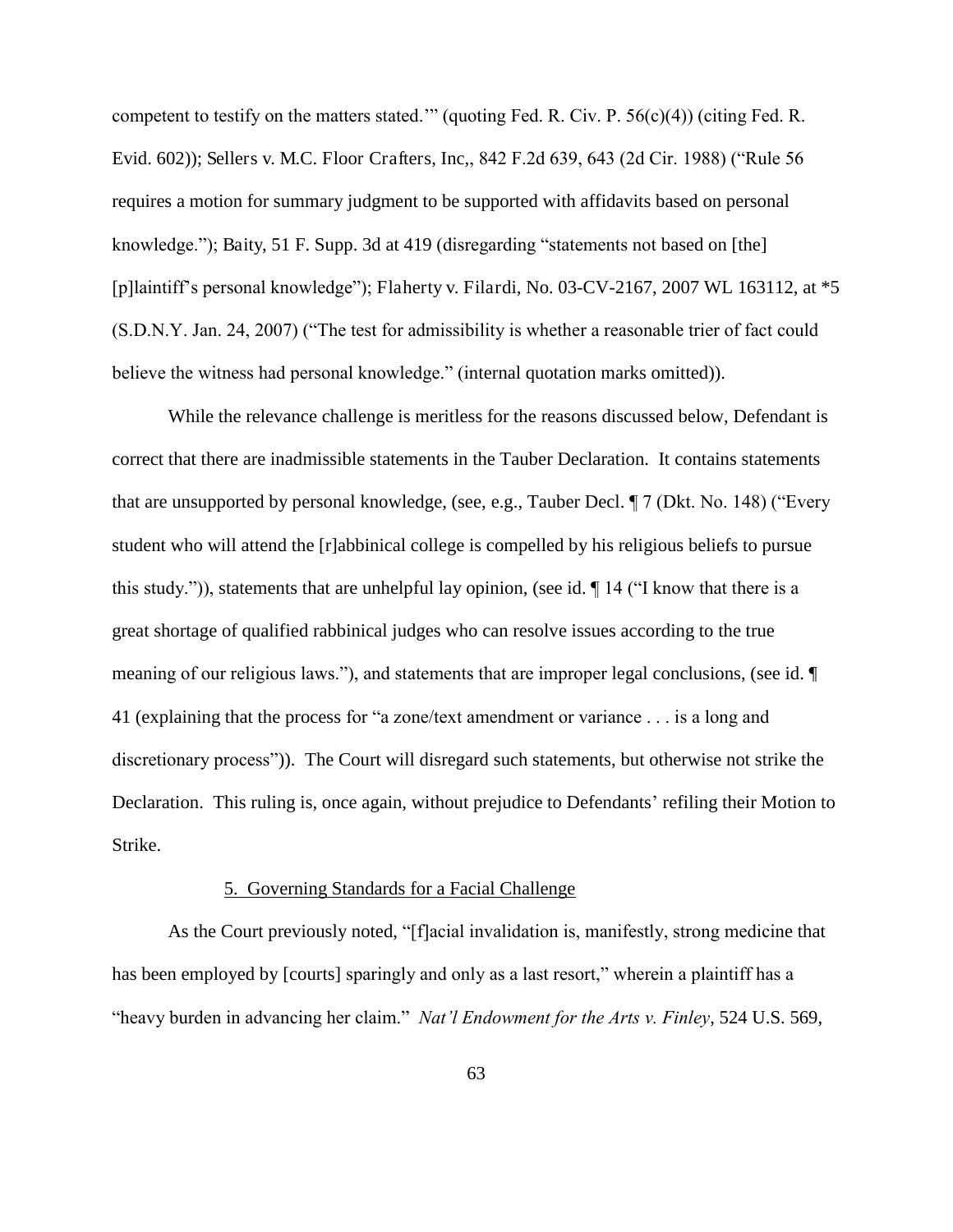580 (1998) (internal quotation marks omitted); *see also Cranley v. Nat'l Life Ins. Co. of Vt*., 318 F.3d 105, 110 (2d Cir. 2003) ("A plaintiff making a facial claim faces an uphill battle because it is difficult to demonstrate that the mere enactment of a piece of legislation violates the plaintiff's constitutional rights."). The oft-cited standard for facial challenges is derived from dicta in United States v. Salerno, 481 U.S. 739 (1987), wherein Chief Justice Rehnquist wrote that "the challenger must establish that no set of circumstances exists under which the [challenged law] would be valid." Id. at 745. Defendants spill substantial ink pressing the Salerno formulation in their briefing, arguing that Plaintiffs need to show that the Challenged Laws are unconstitutional "in all applications." (Defs.' Mem. 7; see also Defs.' Opp'n 1 ("It is well-established that the inquiry in a facial challenge, as opposed to an as-applied challenge, is whether the challenged provisions are ever capable of constitutional application."); id. at 8 ("Rather, the crux of the inquiry in this straightforward facial challenge is whether the challenged laws can ever be capable of constitutional application."). It is for this reason that Defendants often contend that Plaintiffs' "religious practices" and "the specifications of their still-hypothetical rabbinical college" are "immaterial and irrelevant," (Defs.' Opp'n 1; see also id. at 9 (contending that facts about "Plaintiffs' religious practices or the hypothetical development they have broadly outlined" are "not relevant or material to the discussion, which should focus on the circumstances surrounding the consideration and passage of the Code Provisions."), arguing that facial challenges "do not take into account the facts and circumstances of particular plaintiffs," (id. at 8). Defendants do recognize an exception for facial challenges made pursuant to the Free Exercise Clause, "when a facially neutral law targets a particular religious entity," (id. (citing, inter alia, Church of Lukumi Babalu Aye, Inc. v. Hialeah, 508 U.S. 520, 544 (1993)), but they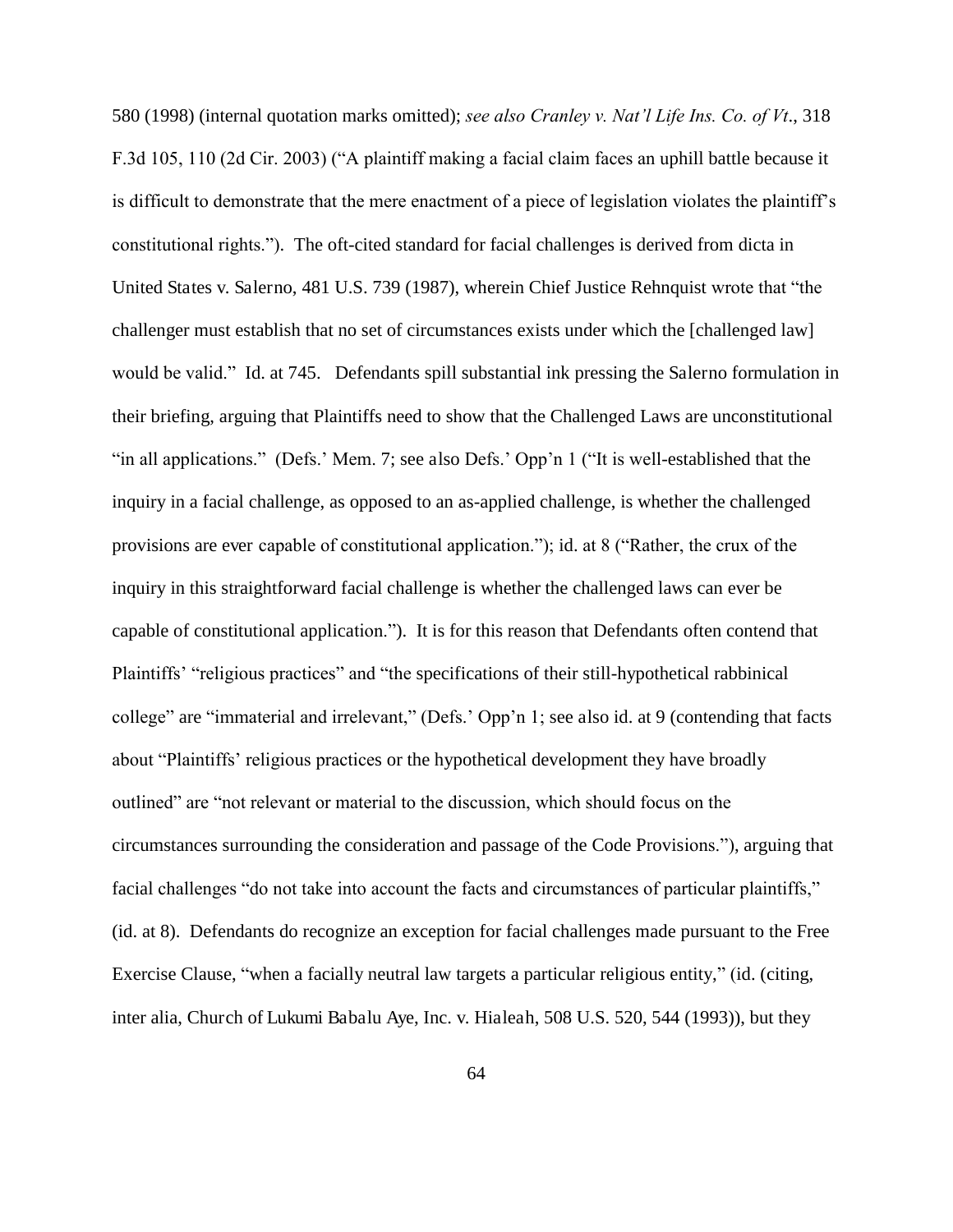argue that such exception does not apply in this case, (id.; see also id. at 24 ("The Lukami exception to the entrenched facial challenge doctrine has no purchase [sic] in this case because none of the challenged laws burden Plaintiffs' hypothetical plan and they do not burden other developers' actions, religious or not.")).

As this Court previously explained, Defendants are correct that "[a] facial challenge is one that addresses not the application of an ordinance to a particular set of plaintiffs, but the legality of the ordinance itself." Tartikov, 915 F. Supp. 2d at 611 (brackets, alterations, and internal quotation marks omitted). And, despite criticism among commentators and some courts, there is a substantial body of case law that indicates the Salerno standard remains controlling, at least insofar as the standard's inverse is true: a law must have a "plainly legitimate sweep" to be constitutional. See, e.g., Wash. State Grange v. Wash. State Republican Party, 552 U.S. 442, 449 (2008) (applying this standard); United States v. Decastro, 682 F.3d 160, 168 (2d Cir. 2012) (noting that a party making a facial challenge must show that "no set of circumstances exists under which the statute would be valid, i.e., that the law is unconstitutional in all of its applications, or at least that it lacks a plainly legitimate sweep" (internal quotation marks and brackets omitted)); see also United States v. Booker, 543 U.S. 220, 275 (2005) ("[I]t is abundantly clear that the fact that a statute, or any provision of a statute, is unconstitutional in a portion of its applications does not render the statute or provision invalid . . . .").

However, there are exceptions to the Salerno standard. First, it plainly does not apply to First Amendment claims. See United States v. Farhane, 634 F.3d 127, 138–39 (2d Cir. 2011) (acknowledging that the Salerno standard is not be applicable to First Amendment claims); Lerman, 232 F.3d at 144 ("Salerno, however, does not apply to this case, in which the plaintiffs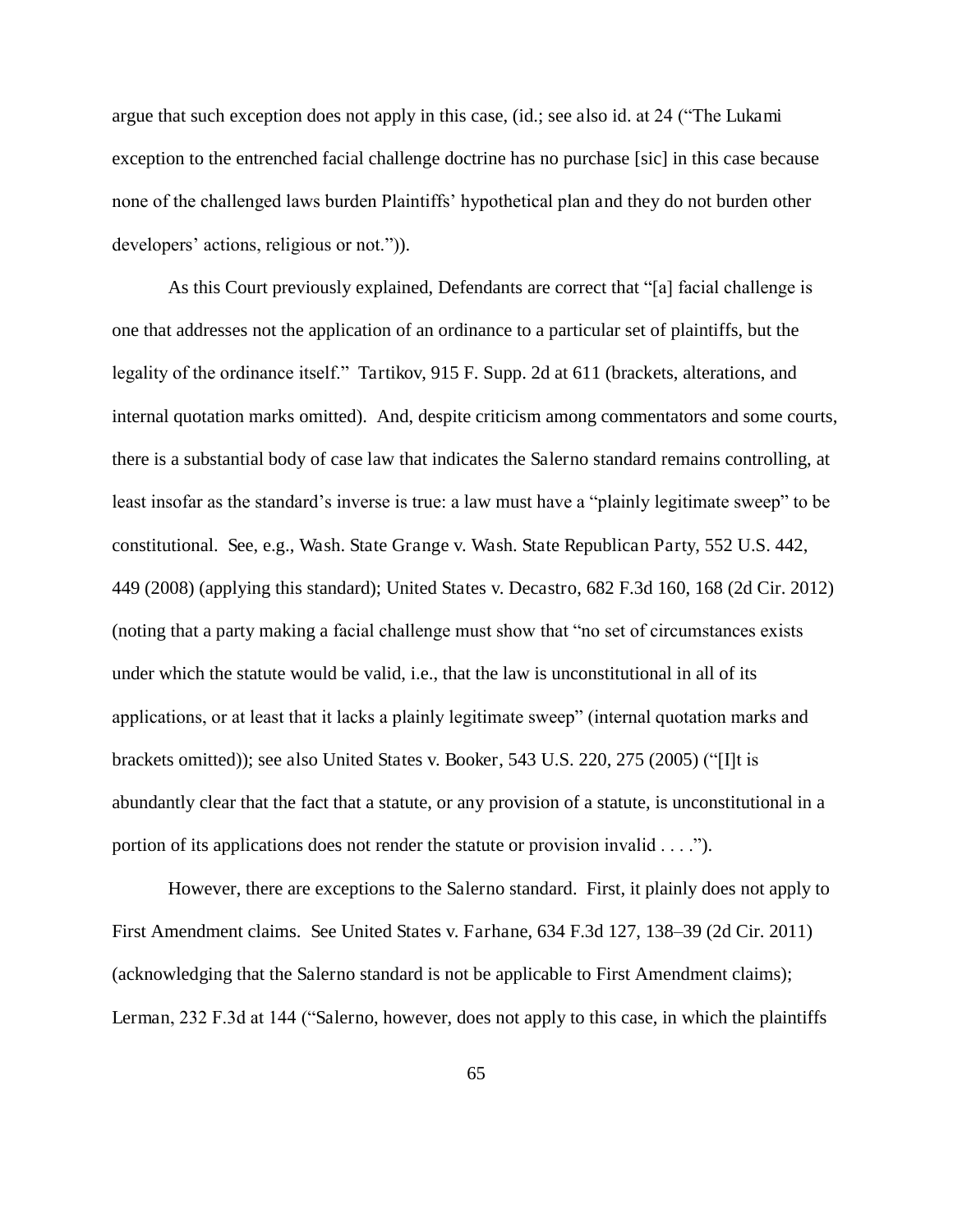assert the violation of rights protected by the First Amendment."); see also Finley, 524 U.S. at 580 ("To prevail [on a facial challenge], respondents must demonstrate a substantial risk that application of the provision will lead to the suppression of speech."). Second, in its 2013 Opinion and Order, the Court found that the Salerno line of cases is distinguishable from the instant case because no case in the Salerno line "involved allegations of discriminatory animus grounded in race or religion." Tartikov, 915 F. Supp. at 613 n.18. Thus, the Court noted that the Salerno test would be met if the Challenged Laws violate Plaintiffs' Equal Protection or Free Exercise rights because "a law that violates the Equal Protection Clause or the Free Exercise Clause will be invalid when applied under any conceivable circumstance, even if it can be justified by a conceivably benign motive." Id.<sup>33</sup> This ruling is law of the case, see Brentwood Pain & Rehab. Servs., P.C. v. Allstate Ins. Co., 508 F. Supp. 2d 278, 288 (S.D.N.Y. 2007) (citing In re PCH Assocs., 949 F.3d 585, 592 (2d Cir. 1991)); see also United States v. Plugh, 648 F.3d 118, 123 (2d Cir. 2011) (explaining that "[a]s a general matter . . . [a court should] adhere to its own decision at an earlier stage of the litigation" (internal quotation marks omitted)), and Defendants have failed to point to any "extraordinary circumstances" justifying its

<sup>&</sup>lt;sup>33</sup> The Court also found motive to be relevant to Plaintiffs' facial challenges, which Defendants do not contest at this stage of the litigation. See Tartikov, 915 F. Supp. 2d at 611–14; see also Santa Fe Independent Sch. Distr. v. Doe, 530 U.S. 290, 317 (2000) (noting that it is proper for courts to examine the purpose of a law when facially challenged); Meats, Inc. v. Weiss, 294 F.3d 415, 425 (2d Cir. 2002) (same); cf. Gray v. City of Valley Park, Mo., No. 07- CV-881, 2008 WL 294294, at \*19 n.26 (E.D. Mo. Jan. 31, 2008) (noting that a facial challenge may be based on the theory that an ordinance was "passed with discriminatory intent"); Nev. Fair Hous. Ctr., Inc. v. Clark County, 565 F. Supp. 2d 1178, 1187 (D. Nev. 2008) (noting that while "legislative motive is irrelevant to a facial challenge . . . evidence of some intent to disadvantage a class of people makes the determination of the basis for the overt disparate treatment much easier"). But see Estvanko v. City of Perry, No. 09-CV-137, 2010 WL 4812996, at \*3 (M.D. Ga. Nov. 17, 2010) ("When a facial challenge is made, the motive of the drafters of the ordinance is irrelevant.")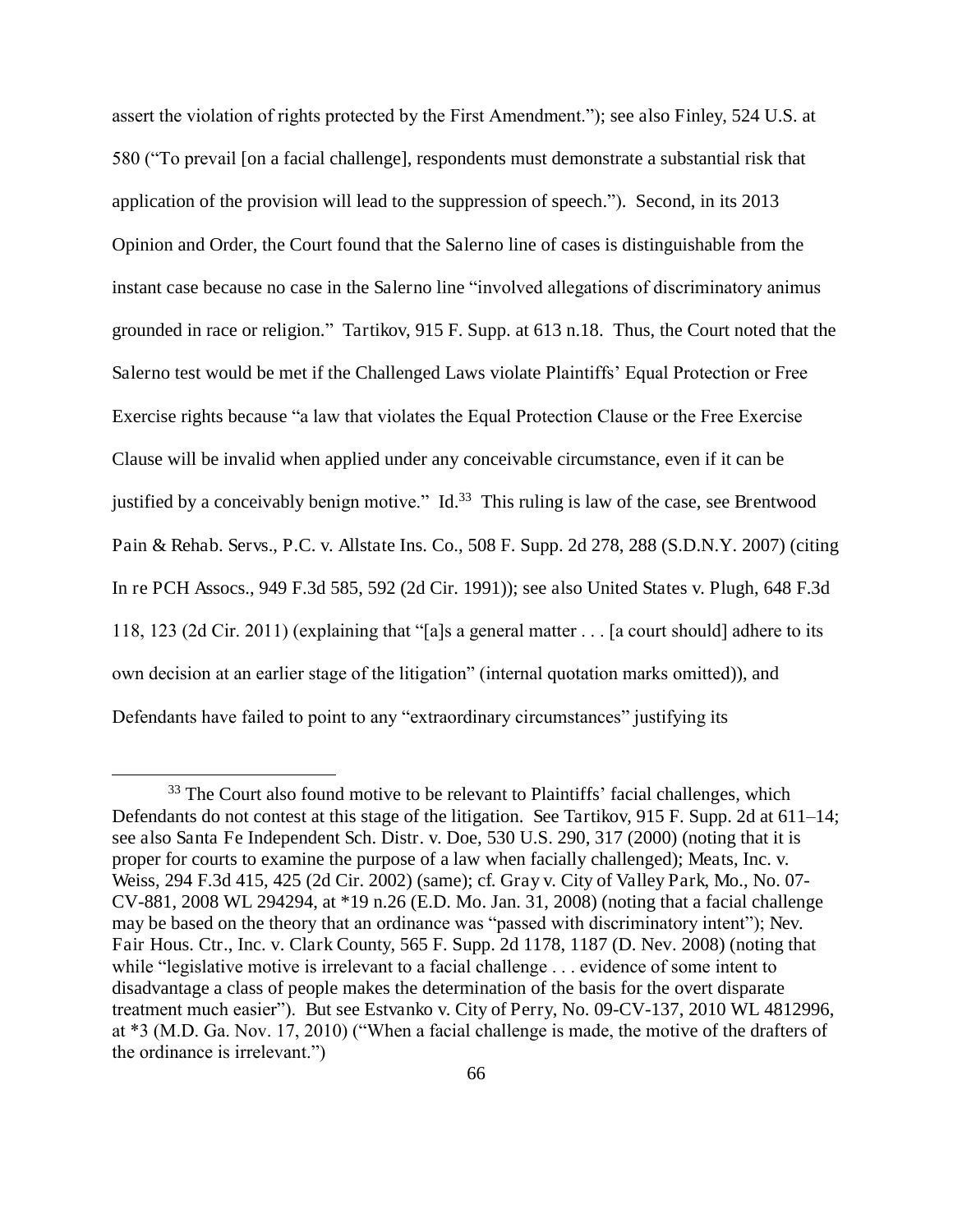reconsideration, see N. River Ins. Co. v. Phila. Reins. Corp., 63 F.3d 160, 165 (2d Cir. 1995) (noting that a court should be "loathe to revisit an earlier decision in the absence of extraordinary circumstances" (internal quotation marks omitted)); Bellezza v. Holland, No. 09-CV-8434, 2011 WL 2848141, at \*3 (S.D.N.Y. July 12, 2011) (defining extraordinary circumstances as "cogent or compelling reasons not to [follow the earlier decision], such as an intervening change of controlling law, the availability of new evidence, or the need to correct a clear error to prevent manifest injustice" (internal quotation marks omitted)). Further, there is ample precedent supporting the Court's ruling, including some cases suggesting that Salerno is no longer the governing standard for facial challenges at all. See City of Chicago v. Morales, 527 U.S. 41, 54 n.2 (1999) (plurality opinion) ("To the extent we have articulated a clear standard for facial challenges, it is not the Salerno formulation, which has never been the decisive factor in any decision of this Court, including Salerno itself . . . "); Farrell v. Burke, 449 F.3d 470, 496 n.12 (2d Cir. 2006) ("[I]t appears that the Supreme Court might decline to apply the 'impermissibly vague in all applications' standard for facial challenges wherever fundamental rights are at stake, not merely in those cases where First Amendment rights are at stake."); accord Doe v. City of Albuquerque, 667 F.3d 1111, 1124 (10th Cir. 2012) ("The idea that the Supreme Court applies the 'no set of circumstances' test to every facial challenge is simply a fiction, readily dispelled by a plethora of Supreme Court authority." (collecting cases)); *A Woman's Choice*-East Side *Women's Clinic v. Newman*, 305 F.3d 684, 687 (7th Cir. 2002) (finding that the Salerno test is a "suggestion" and that it "must give way" to more recent Supreme Court precedent (internal quotation marks omitted) (citing, inter alia, Sternberg v. Carhart, 540 U.S. 914 (2000))); cf. United States v. Frandsen, 212 F.3d 1231, 1235 n.3 (11th Cir. 2000) (explaining that the Salerno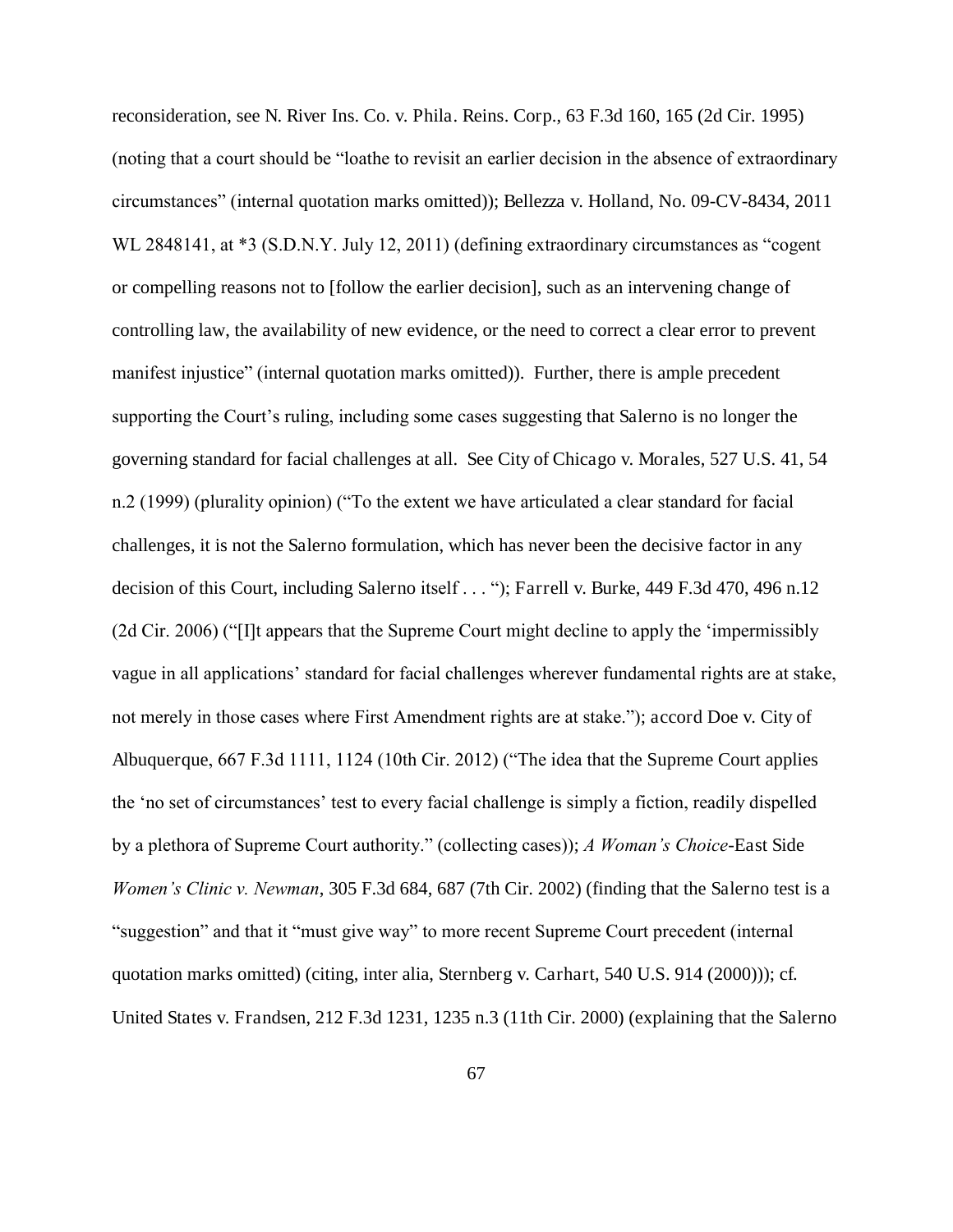test "has been subject to a heated debate in the Supreme Court, where it has not been consistently followed"); Inturri v. City of Hartford, 365 F. Supp. 2d 240, 253 n.13 (D. Conn. 2005) ("Although in some limited situations a facial challenge to a statute that does not implicate the First Amendment may be brought, there is considerable disagreement as to what standard would be applied.").<sup>34</sup> But see S.D. Myers, Inc. v. City and Cty. of S.F., 253 F.3d 461 (9th Cir. 2001) ("While we have held that Casey overruled Salerno in the context of facial challenges to abortion statutes, we will not reject Salerno in other contexts until a majority of the Supreme Court clearly directs us to do so." (citation and internal quotation marks omitted)); United States v. Arzberger, 592 F. Supp. 2d 590, 599 (S.D.N.Y. 2008) (noting that Salerno, despite criticism, remains "the basis for evaluating facial constitutional challenges in the Second Circuit").

Third, in the context of the Free Exercise Clause, despite Defendants' claim to the contrary, Church of the Lukumi Babalu Aye, Inc. v. City Hialeah, 508 U.S. 520 (1993), offers an alternate, directly applicable standard to apply, as it provides that "government, in pursuit of legitimate interests, cannot in a selective manner impose burdens on conduct motivated by religious belief." Id. at 543. See also Cent. Rabbinical Congress v. N.Y. *City Dep't of Health &*  Mental Hygiene, 763 F.3d 183, 196 (2d Cir. 2014) ("But where some purposeful and exclusive regulation exists—where the object of the law is itself the regulation of religious conduct—the law is subject to heightened scrutiny, and not to rational basis review."); Commack Self-Serv. Kosher Meats, Inc. v. Hooker, 680 F.3d 194, 220 (2d Cir. 2012) (applying this standard to a

<sup>&</sup>lt;sup>34</sup> As the Tenth Circuit explained, even after Salerno, the Supreme Court "has repeatedly considered facial challenges simply by applying the relevant constitutional test to the challenged statute without attempting to conjure up whether or not there is a hypothetical situation in which application of the statute might be valid." Doe, 667 F.3d at 1124.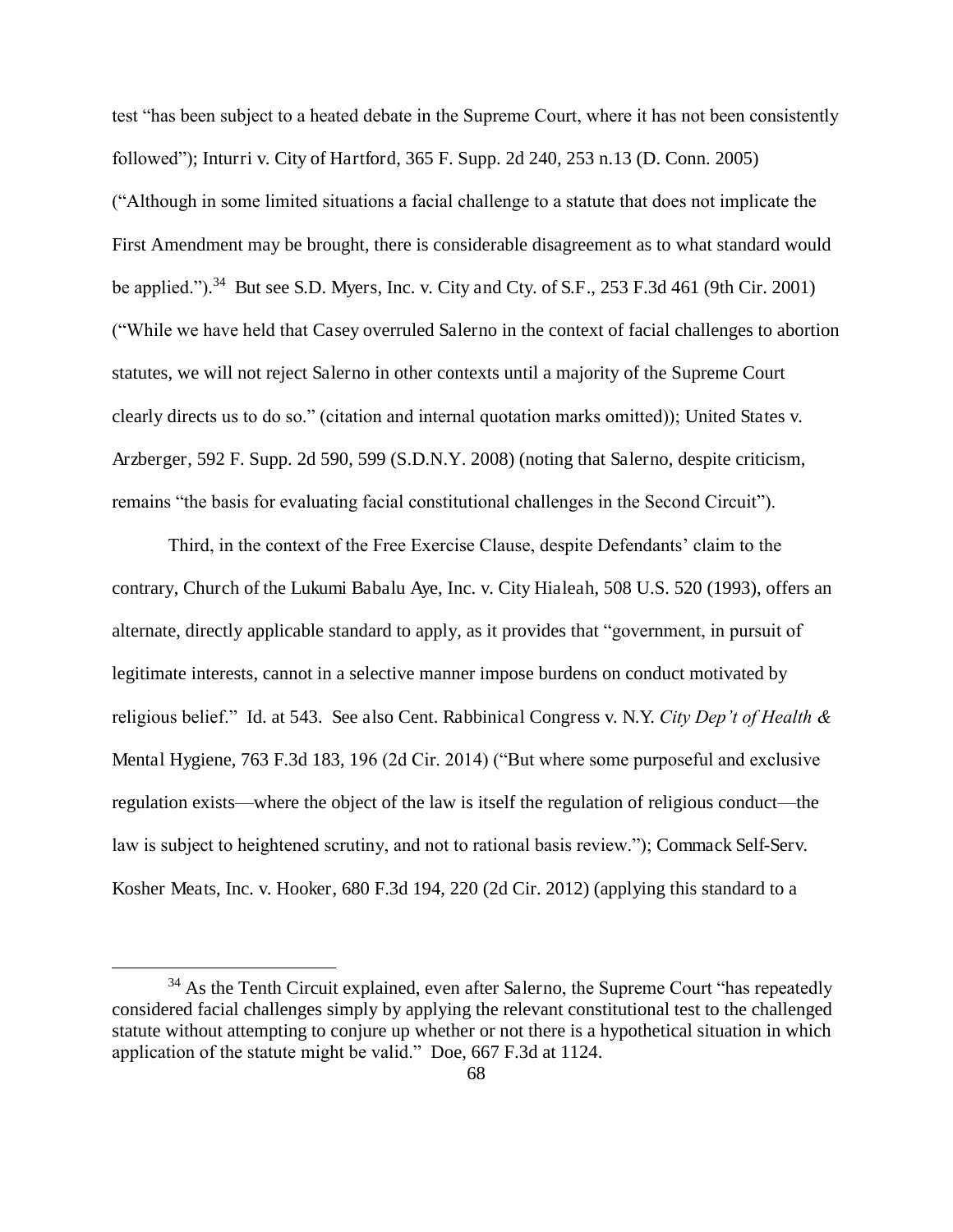facial challenge under the Free Exercise Clause). Accordingly, Salerno is not the appropriate standard to apply here.

More generally, based on broader principles of constitutional analysis, Plaintiffs' experience is also appropriately the backbone of their constitutional claims. In general, "[t]he proper focus of constitutional inquiry is the group for whom the law is a restriction." Planned Parenthood of SE Pa. v. Casey, 505 U.S. 844, 894 (1992); see also Al Falah Ctr. v. Twp. of Bridgewater, No. 11-CV-2391, Slip Op. at 12–14 (D.N.J. Sept. 30, 2013) (denying summary judgment to the defendants on First and Fourteenth Amendment facial challenges based on the challenged law's impact on the plaintiff and the defendant's motivation for passing that law). Here, the effect of the Challenged Laws on Plaintiffs is relevant to determining whether the Challenged Laws were discriminatory under the Equal Protection Clause and/or targeted at religious practice under Lukumi (and the Free Exercise Clause), and may be suggestive of the effect they have on other religious groups. Moreover, given the Court "must be careful not to go beyond the statute's facial requirements and speculate about 'hypothetical' or 'imaginary' cases," Wash. State Grange, 552 U.S. at 449–50, Plaintiffs' experience is especially important as a source of evidence on the constitutionality of the Challenged Laws, see Doe, 667 F.3d at 1123– 24, 1127–28 (analyzing, in the context of a facial challenge, the particular circumstances of the plaintiffs and noting that it is proper to "appl[y] the appropriate constitutional test to the restriction at issue," rather than "conjur[ing] up whether or not there is a hypothetical situation in which application of the statute might be valid"); Cty. Concrete Corp v. Town of Roxbury, 442 F.3d 159, 167 (3d Cir. 2006) (finding allegations that the defendant township "knew exactly how [the] appellants intended to use their land and passed [an] [o]rdinance specifically tailored to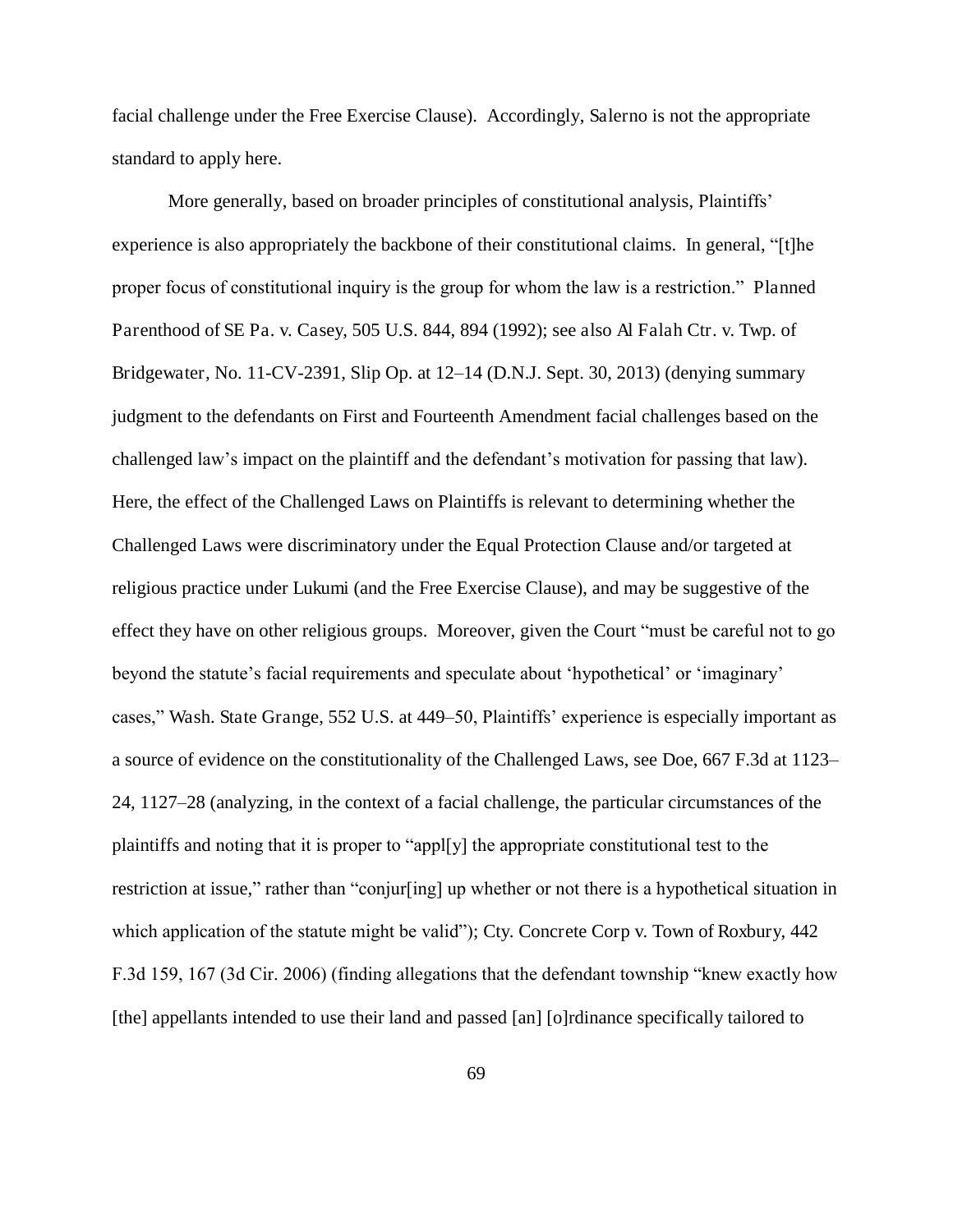prevent that use" to constitute a ripe facial challenge to that ordinance); Dibbs v. Hillsborough Cty., 67 F. Supp. 3d 1340, 1349–50 (M.D. Fla. 2014) ("A property owner makes a facial challenge by claiming that a municipality knew exactly how he intended to use his property and passed an ordinance specifically tailored to prevent that use." (internal quotation marks omitted)); Cornell Cos., Inc., v. Borough of New Morgan, 512 F. Supp. 2d 238, 258 (E.D. Pa. 2007) ("The basis of an EPC facial challenge is that the mere enactment of the ordinances violates the EPC because it treats the plaintiff's property differently than other similarly situated landowners.").

Of course, this does not mean that an extended discussion of Jewish Law, the nature of a Torah Community, or the Congregation's history, among other things, necessarily are dispositive in this case. As discussed above, the unwieldiness of Plaintiffs' Rule 56.1 Statement is partially due to the repetitive inclusion of facts of this sort, which may or may not even be relevant to an as-applied challenge. Nonetheless, Defendants err in their wholesale dismissal of facts specific to Plaintiffs' experience, because it is that experience that may be the only way for the Court or a fact-finder to determine whether the Challenged Laws are facially constitutional.

### 6. Equal Protection (Claim 4)

In their Fourth Claim, Plaintiffs allege that Defendants have violated the Equal Protection Clause of the Fourteenth Amendment. (See SAC ¶¶ 260–63.) The Equal Protection Clause "is essentially a direction that all persons similarly situated should be treated alike." City of Cleburne v. Cleburne Living Ctr., 473 U.S. 432, 439 (1985); see also Harlen Assocs. v. Inc. Vill. of Mineola, 273 F.3d 494, 499 (2d Cir. 2001) (same). "Plaintiffs challenging . . . facially neutral laws on equal protection grounds bear the burden of making out a prima facie case of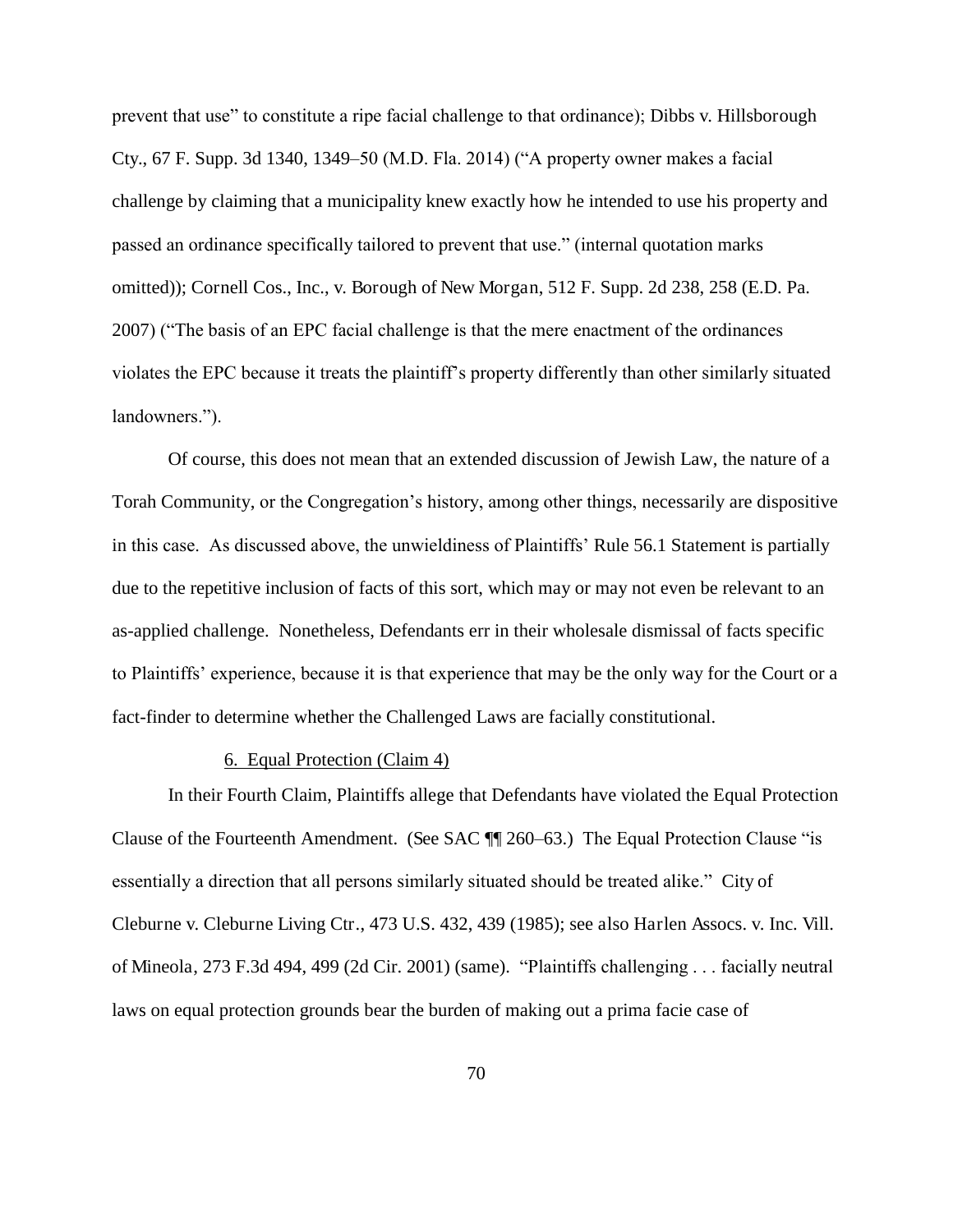discriminatory purpose." Pyke v. Cuomo, 567 F.3d 74, 78 (2d Cir. 2009); see also Tartikov, 915 F. Supp. 2d 574, 614 ("To prove an equal protection violation, claimants must prove purposeful discrimination by a government actor, directed at a suspect class, such as a racial group, or a religion." (citations and internal quotation marks omitted)). If Plaintiffs make such a showing, the government action at issue is "subject to strict judicial scrutiny," such that the law may be upheld only if it "further[s] a compelling state interest and [is] narrowly tailored to accomplish [that] purpose." Pyke, 567 F.3d at 77.

 Plaintiffs may establish an equal protection violation by identifying (1) "a law that expressly classifies on the basis of race," (2) "a facially neutral law or policy that has been applied in an unlawfully discriminatory manner," or (3) "a facially neutral [law or] policy that has an adverse effect and that was motivated by discriminatory animus." Id. As the Court previously held, Plaintiffs rely on the third method here. See Tartikov, 915 F. Supp. 2d at 615; see also Jana-*Rock Constr., Inc. v. N.Y.S. Dep't of Econ. Dec.*, 438 F.3d 195, 204 (2d Cir. 2006) (noting that the Equal Protection Clause is violated, unless justified by strict scrutiny, when government action is "motivated by discriminatory animus and its application results in discriminatory effect" (citations omitted)).

## a. Discriminatory Purpose

"Discriminatory purpose implies that the decisionmaker . . . selected or reaffirmed a particular course of action at least in part because of, not merely in spite of, its adverse effects upon an identifiable group." Hayden v. Cty. of Nassau, 180 F.3d 42, 50 (2d Cir. 1999) (internal quotation marks omitted). Though the desire to discriminate need not be the sole motivating factor, see Vill. of Arlington Heights v. Metro. Hous. Dev. Corp., 429 U.S. 252, 265 (1977)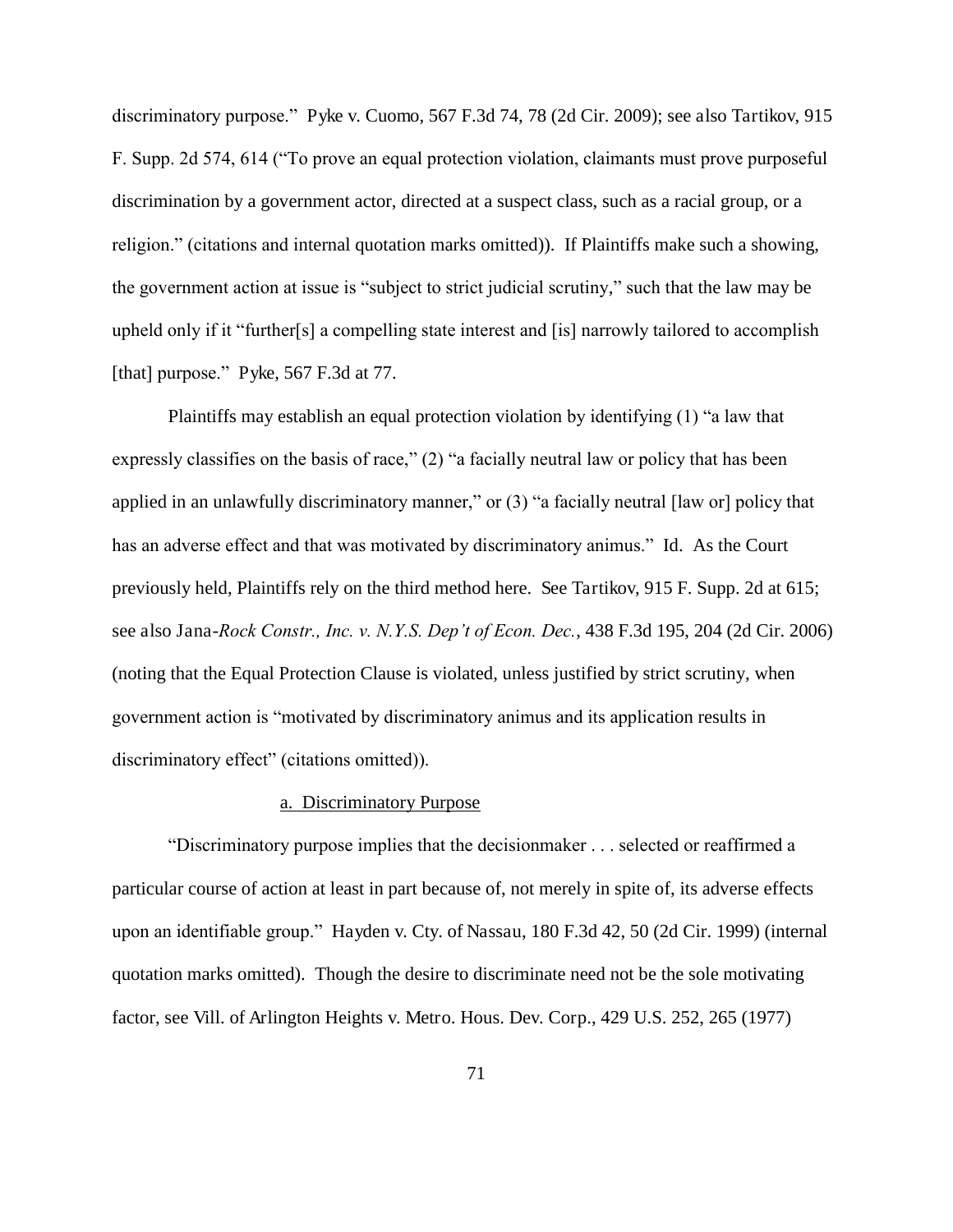("Rarely can it be said that a legislature or administrative body operating under a broad mandate made a decision motivated solely by a single concern, or even that a particular purpose was the 'dominant' or 'primary' one."), a plaintiff will only "be permitted to take his case to trial if he proffers evidence that strongly indicates that discrimination was a significant reason for a public body's actions and the defendant body, or its members, fails to counter that evidence with its own clear evidence that a majority acted with permissible motives," Cine SK8, Inc. v. Town of Henrietta, 507 F.3d 778, 786 (2d Cir. 2007). "Determining whether invidious discriminatory purpose was a motivating factor demands a sensitive inquiry into such circumstantial and direct evidence of intent as may be available." Arlington Heights, 429 U.S. at 266 (internal quotation marks omitted). In assessing discriminatory intent in the land use context, courts consider "the series of events leading up to a land use decision, the context in which the decision was made, whether the decision or decisionmkaing process departed from established norms, statements made by the decisionmaking body and community members, reports issued by the decisionmaking body, whether a discriminatory impact was foreseeable, and whether less discriminatory avenues were available." Chabad Lubavitch of Litchfield Cty., Inc. v. Litchfield *Historic Dist. Comm'n*, 768 F.3d 183, 199 (2d Cir. 2014); see also id. ("Discriminatory intent may be inferred from the totality of the circumstances," including "historical background" and "contemporary statements made by the decision-making body," or "by showing that animus against the protected group was a significant factor in the position taken by the municipal decision-makers themselves or by those to whom the decision-makers were knowingly responsive."); LeBlanc-Sternberg v. Fletcher, 67 F.3d 412, 425 (2d Cir. 1995) (same); United States v. Yonkers Bd. of Educ., 837 F.2d 1181, 1221 (2d Cir. 1987) (explaining that "[i]ntent to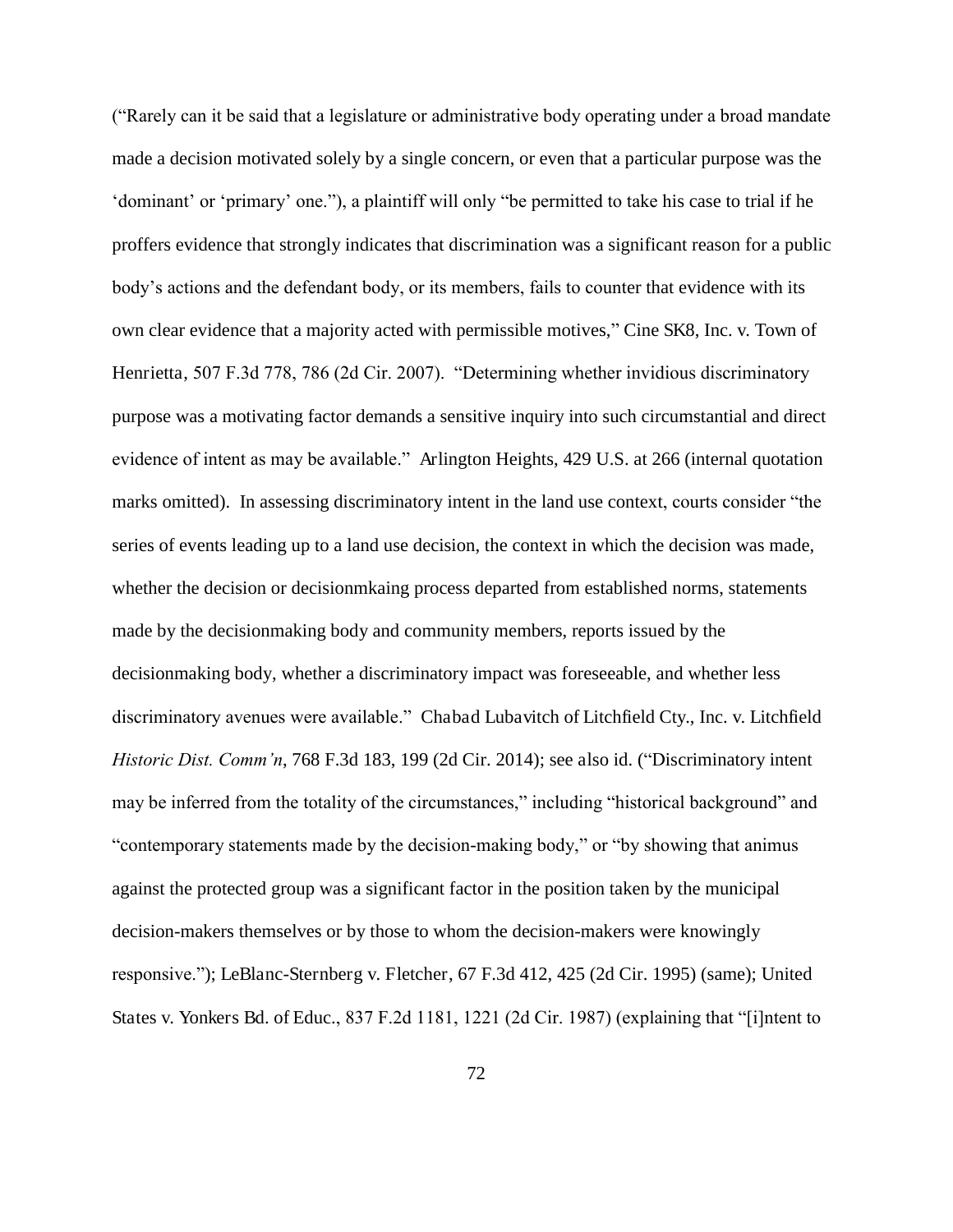discriminate may be established in a number of ways," and may be "inferred from the totality of the relevant facts," including "historical background . . . particularly if it reveals a series of official actions taken for invidious purposes; [and] the specific sequence of events leading up to the challenged decision, such as zoning changes for a given site enacted upon . . . learning of [the plaintiff's] plans for . . . construction" (alterations and internal quotation marks omitted) (quoting Arlington Heights, 429 U.S. at 267–68)). However, Plaintiffs cannot rely on mere conclusory allegations to establish this element of their Equal Protection claim. See Tiraco v. N.Y.S. Bd. of Elections, 963 F. Supp. 2d 184 (E.D.N.Y. Aug. 7, 2013) ("[The] [p]laintiff's conclusory allegations likewise fail to state a viable Fourteenth Amendment equal protection claim."); 33 Seminary LLC v. City of Binghamton, 869 F. Supp. 2d 282, 310 (N.D.N.Y. 2012) (finding the plaintiff's allegations insufficient because they were "wholly conclusory").

There is ample evidence in the record to make the question of discriminatory purpose a disputed fact. First, there is the timing of the Challenged Laws. With regard to the Accreditation Law, the relevant provisions of which were adopted in January 2001 and amended in September 2004, while the Parties dispute exactly what the nexus of the relevant local laws was, they agree that, in January 2000, the Village Planner circulated memos entitled "Proposed Primary School and Pre-School ([Yeshiva Spring Valley] Pomona) and the Village Zoning Regulations regarding Schools," recommending that the Village adopt zoning laws for schools, which were otherwise "scant." (Pls.' 56.1 ¶¶ 123–24.) Mayor Marshall at the time stated, in the context of the Accreditation Law, that "[t]hey[]," presumably the Orthodox Jews behind the Yeshiva, "[are] going to come in and we're going to be caught with our pants down if we don't move." (Pls.' 56.1 ¶ 126 (citing Savad Decl. Ex. 3 (Marshall Tr.) 96–98).) Additionally, in 2004, the year that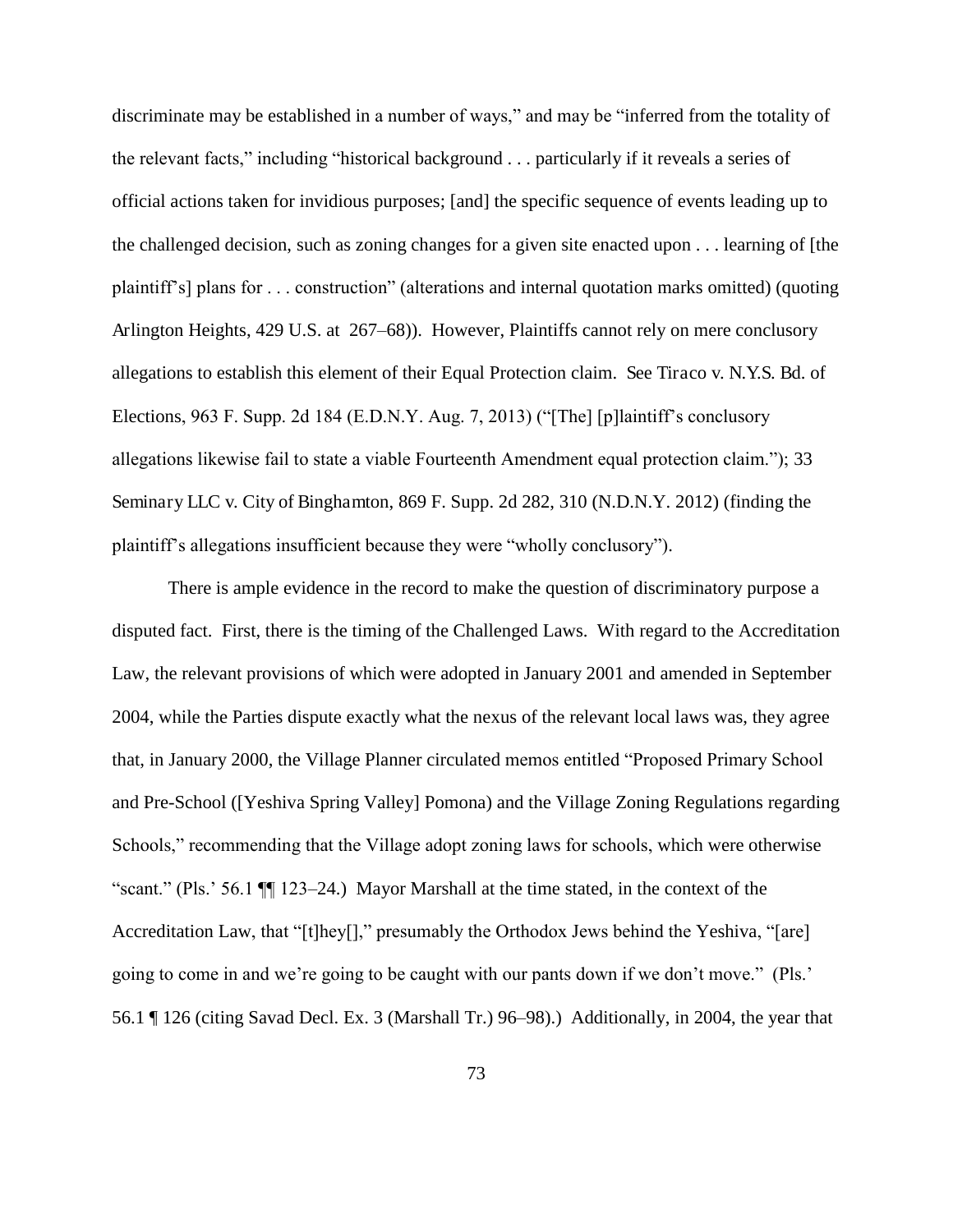the Accreditation Law was amended, Yeshiva Spring Valley had its tax-exempt status denied for the first time, the Congregation purchased the Subject Property, and the Village participated in a lawsuit filed to challenge Ramapo's adoption of the ASHL. (Pls.' 56.1 ¶¶ 4, 99, 138, 324, 360; Defs.' 56.1 ¶¶ 138.) Moreover, while Ulman indicated that the Accreditation Law was passed to "strengthen the Village's control over schools," (Pls.' 56.1 ¶ 144; Defs.' Counter 56.1 ¶ 144), since 2001 there have been no schools or higher education institutions of any kind in the Village, (Pls.' 56.1 ¶ 143). Also in 2004, the Village passed a resolution noting that the Board of Trustees "opposes in the strongest possible terms any public officials who abdicate their responsibility of office by placing the politics of special interest groups and individual developers ahead of the best interest of the people they are committed to serve." (Savad Decl. Ex. 179 (Jan. 26, 2004 Board of Trustees meeting minutes), at 2–3) Ulman admitted that Orthodox Hasidic Jews are one such special interest group. (See Savad Decl. Ex. 15 (Ulman Decl.) 979.) Therefore, even if Defendants were not aware until November of 2004 that the Congregation had purchased the Subject Property and that it would be used for a rabbinical college, (see Pls.' 56.1 ¶¶ 148–49), the evidence suggests that Defendants were at least aware of the growth of Orthodox/Hasidic community in Ramapo prior to that time, and that this community may have sought to expand in the Village through educational institutions, at the time of the passage of the relevant portions of the Accreditation Law in January 2001, as amended in September 2004.

With regard to the Dormitory Law, the relevant provisions of which were adopted in September 2004 and January 2007 at the aforementioned January 22, 2007 meeting, Mayor Marshall reported that there was "a hostility" among attendees "engendered from [an] article in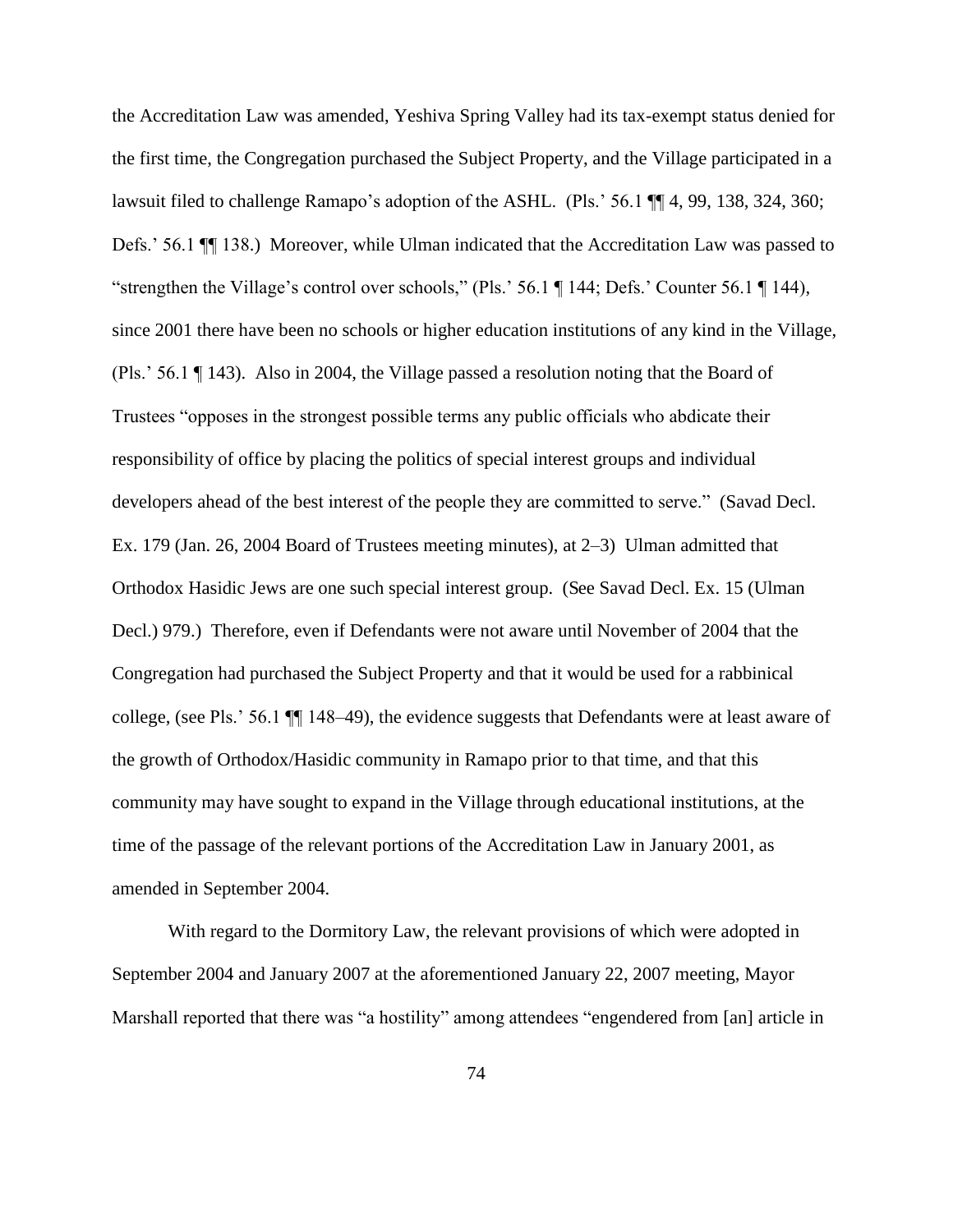The Journal News regarding the Tartikov project," (Pls.' 56.1 ¶ 161 (citing Savad Decl. Ex. 3) (Marshall Tr.) 176 ("There were several meetings during my time that were nasty, this was one of them"); Defs.' Counter 56.1 ¶ 161; see generally Savad Decl. Ex. 78 (Jan. 22, 2007 Meeting Transcript).)<sup>35</sup> One meeting attendee noted that he or she had heard that the Congregation's proposal was for "rabbinical students and their families," and sought a way prevent institutions from being "flooded with family members and children, and all of that sort." (Id. at 69–70 (emphasis added).) Mayor Marshall indicated, in response, that the "[a]ccessory use" provision of the Dormitory Law "addresses that to some degree." (Id. at 71.) Another meeting attendee, who appears to live just outside the Village, stated, in reference to the Congregation's apparent plan, that "[e]veryone should understand that this is not going to happen, and we're not going to let it happen. Let's stop it now. [Multiple shouts of 'Stop it now!'] Their counsel is here to protect their interests. We're here, the people who live in this village, to protect our interests, okay." (Id. at 21.) Yet another attendee specifically indicated that because the rabbinical college "would entirely change the character . . . . [and] politics of the village . . . . there has to be a solution through the zoning laws that prohibits such a large number of people being within one property, and one institution." (Id. at  $10.$ )<sup>36</sup> Therefore, the evidence at the very least indicates

<sup>&</sup>lt;sup>35</sup> The Court recognizes that Defendants note the first portion of the Dormitory Law was passed before Defendants became aware of the Congregation's purchase of the subject property in November 2004. (Defs.' Mem. 27; see also Pls.' 56.1 ¶ 148–49; Defs.' 56.1 ¶ 116.) This fact, however, does not place Plaintiffs' equal protection claim outside of the zone of disputed facts.

 $36$  As laid out below in the context of comments made outside of this particular meeting, contrary to Defendants' objections, statements by community members, even if not a part of the decisionmaking body, are relevant in assessing discriminatory purpose, see Tsombanidis v. West *Haven Fire Dep't*, 352 F.3d 565, 580 (2d Cir. 2003) (directing the district court to consider whether private citizens' "hostility motivated the [municipality] in initiating . . . its . . . efforts" on remand); LeBlanc Sternberg, 67 F.3d at 425 ("Discriminatory intent may [be demonstrated]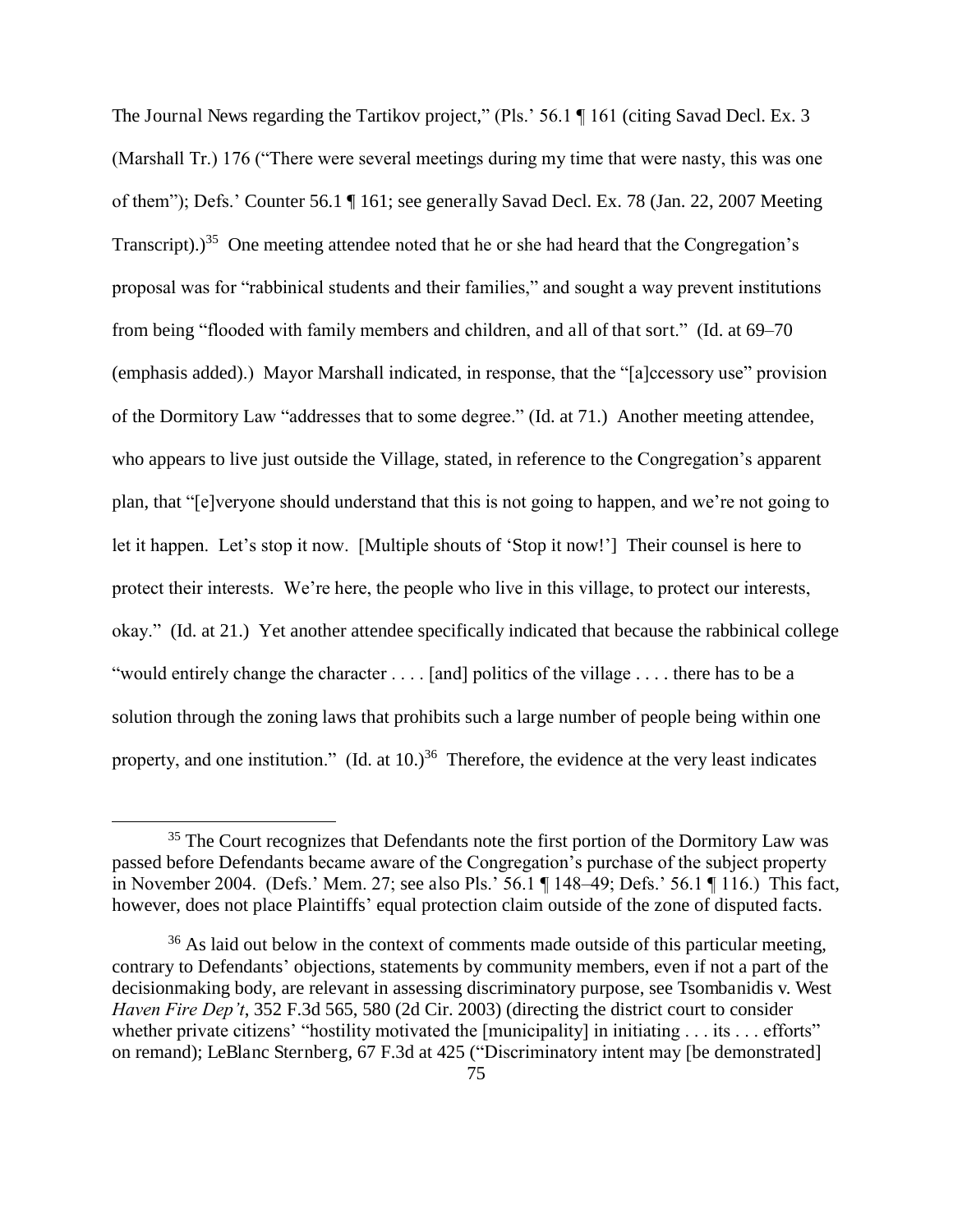that the Dormitory Law was passed at a time at which there was great hostility towards the Orthodox Jews in the community or, at the very least, hostility to the construction of a large school of the type that Plaintiffs sought, namely one with on-campus family housing.

The Wetlands Law, the relevant provisions of which were adopted in April 2007, was first considered at the aforementioned January 22, 2007 meeting. (Pls.' 56.1 ¶ 173; Defs.' Counter 56.1 ¶ 173.) The Village did not conduct any studies prior to the adoption of the law to determine where the Village's wetlands were, what threats they faced, or how best to protect them, (Pls.' 56.1 ¶ 190; Defs.' Counter 56.1 ¶ 190), though Mayor Marshall was generally aware of the existence of Wetlands on the Subject Property at the time, (Pls.' 56.1 ¶ 180; Defs.' Counter 56.1 ¶ 180). Nonetheless, between the January meeting and the passage of the Wetlands Law, Trustees Sanderson, Louie, and Yagel indicated in campaign materials that voters needed to "stand up to the threat" that the Congregation posed, further stating "[y]ou need to vote for a team that is prepared to stand up to this threat of using the fundamentally unfair RLUIPA statute as a hammer against our village." (Pls. 56.1 ¶ 275; Defs.' Counter 56.1 ¶ 275.) Trustee Sanderson also specifically indicated in a campaign video that the rabbinical college "could completely change the village and the make-up of the village," (Pls.' 56.1 ¶ 279 (citing Savad Decl. 17 (Sanderson Tr.) 125–128); Defs.' Counter 56.1 ¶ 279), and each candidate also more generally campaigned on a platform to "keep Pomona Pomona," which Trustee Louie indicated

<sup>. . .</sup> by showing that animus against the protected group was a significant factor in the position taken by . . . those to whom the decision-makers were knowingly responsive." (internal quotation marks omitted)), particularly to the extent that Village officials were aware of these comments, (see Pls.' 56.1 ¶¶ 220–223; see also id. ¶¶ 248, 251, 253–54, 256, 258 (indicating the Village officials took public comments into account.) Therefore, unlike the statements on websites and blogs discussed above, these statements are not offered for the truth, but rather to demonstrate that such statements were made to, or in the presence of, Defendants.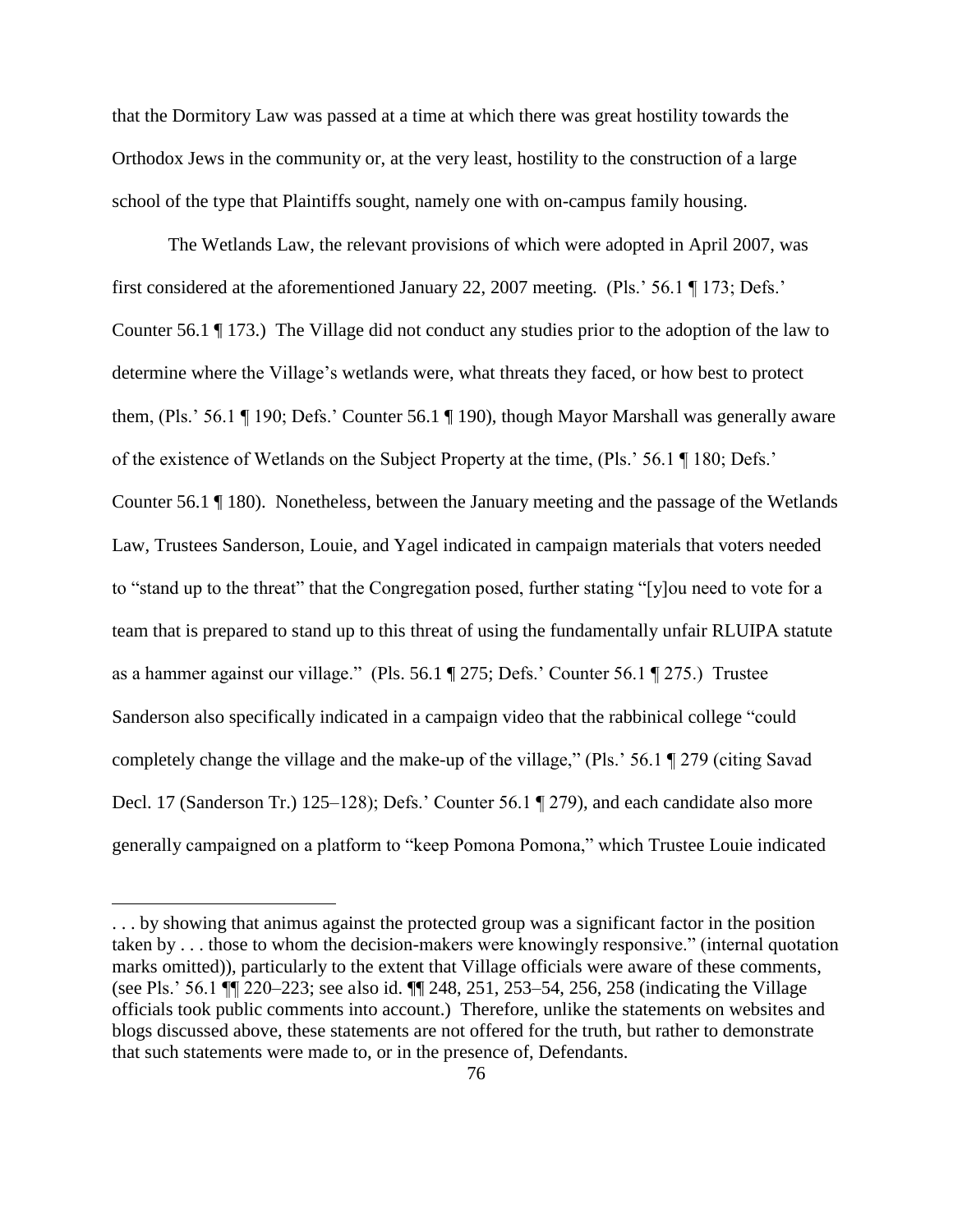meant to "keep Pomona the village that it is and not change it," (Pls.' 56.1 ¶ 294 (citing Savad Decl. Ex. 9 (Louie Tr.) 156). In fact, the campaign materials for all three candidates indicated that "the single most important issue facing the village is clearly the Tartikov development." (Pls.' 56.1 ¶ 274; Defs.' Counter 56.1 ¶ 274.) Accordingly, as was the case with the Dormitory Law, the Wetlands Law was passed at a time when there was intense focus on the proposed rabbinical college but when no studies or analysis had been conducted of the needs, or nature, of wetlands in the Village. The juxtaposition of these facts supports Plaintiffs' claim that Defendants adopted the Wetlands Law as a pre-textual means to unlawfully target Plaintiffs' land use plans for the Subject Property.

Second, in addition to some of the suggestive comments described above, a number of arguably discriminatory comments made by Village officials and community members prior to the passage of the Challenged Laws suggest animus towards the Hasidic Jewish community.<sup>37</sup> See Yeshiva Chofetz Chaim Radin Inc. v. Vill. of New Hempstead by its Bd. of Tr., 98 F. Supp. 2d 347, 355 (S.D.N.Y. 2000) (holding that "discriminatory comments by the [m]ayor . . . present grounds for allowing a jury to judge the credibility, and motivation, of the [m]ayor . . . as well as

 $37$  Of note, a number of the statements Plaintiffs cite do not indicate discriminatory animus, but rather indicate the degree of opposition to the rabbinical college, or indicate that the reason for the opposition was (and is) the rabbinical college's size. (Compare, e.g., Pls'. 56.1 ¶ 231 (noting that Lynn Yagel stated "there is no hope for Rockland County due to RLUIPA development" with Savad Decl. Ex. 11 (L Yagel Tr.) 127 (noting that the statement referred to "overdevelopment").) While these statements are relevant to whether the rabbinical college was targeted, they do not themselves reveal a discriminatory purpose. Nonetheless, there is enough other evidence to suggest a discriminatory motive to send this case to a jury to determine if the Challenged Laws were motivated by discriminatory animus.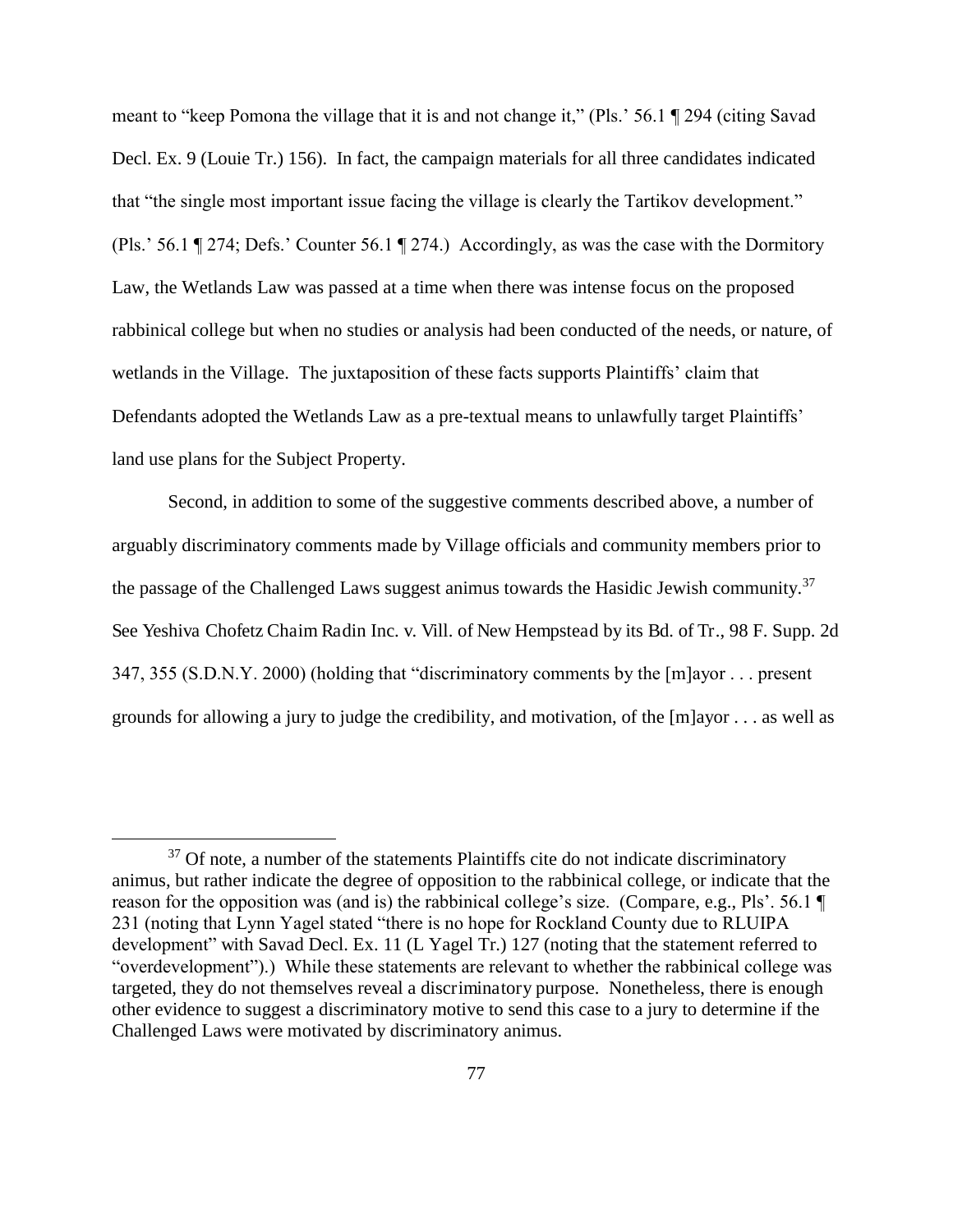the motivation that can be attributed to the [v]illage itself in passing the disputed provisions").

These statements are undisputed as described below:

- Village Planning Board Chairperson Melvin Cook, who admittedly was not employed by the Village until after the Challenged Laws were adopted, indicated that "[s]ome of us see the Rabbinical College as the beginnings of another restricted religious community similar to New Square," (Pls.' 56.1 ¶ 211 (citing, inter alia, Savad Decl. Ex. 1 (Cook Dep. Tr.) 102); Defs.' Counter 56.1 ¶ 211), which Cook called a "tribal ghetto" of ultra-orthodox Jews, (Pls.' 56.1 ¶ 111 (citing Savad Decl. Ex. 1, at 89– 90)). Cook indicated that the increased number of Orthodox Hasidic Jews hurt the community because of their adverse effect on the school systems and diversity in Ramapo. (Pls.' 56.1 ¶ 296 (citing Savad Decl. Ex. 1, at 79–80 ("I felt [the increase in Ultra Orthodox Jews] has hurt the community and it certainly affected the school systems in Ramapo.")); Defs.' Counter  $56.1 \text{ T}$   $296.$ )<sup>38</sup>
- Village Clerk Leslie Sanderson indicated that if "rampant rumors" about "how many people" the rabbinical college would bring in "were true[,] it would usurp the Village, perhaps the Village Board and the amount of people that live there." (Pls.' 56.1 ¶ 214 (citing Savad Decl. Ex. 11 (Sanderson Dep. Tr.) 200); Defs.' Counter 56.1 ¶ 214.)
- A published letter to the editor of The Journal News, which Defendants admit was authored at least in part by Trustee Yagel, contended that "[t]o say that a virtual minicity within the village—that will house thousands of homogenous individuals who can control village elections—is 'natural' in any way is simply not true." (Pls.' 56.1 ¶ 215; Defs.' Counter 56.1 ¶ 215 (citing Savad Decl. Ex. 150 (published letter)).) Trustee Yagel was also quoted in a New York Times article as saying that it is "disgusting" that the Congregation was "trying to create this mini city in our village." (Pls.' 56.1 ¶ 246 (citing Savad Decl. Ex. 4 (B. Yagel Tr.) 245–46; id. Ex. 112); Defs.' Counter 56.1 ¶ 246.)

<sup>38</sup> The Court disagrees with Defendants' assertion that Cook's motives are irrelevant because he was not employed by the Village when the laws were passed. The Village's perception of the Hasidic community after the passage of the Challenged Laws is at least circumstantial evidence that is suggestive of the Villages' prior views. Cf. Arlington Heights, 429 U.S. at 266 (noting propriety of considering "circumstantial evidence" and the relevance of a "pattern" of discrimination).

Additionally, Plaintiffs contend that references to "diversity" are "code for keeping Hasidic and Orthodox Jews out of the Village because the people making these statements know that there are few Orthodox Jews and no Hasidic Jews in the Village." See McWright v. Alexander, 982 F.2d 222, 228 (7th Cir. 1992) (indicating that neutral terms of this sort can be facially discriminatory when put into context).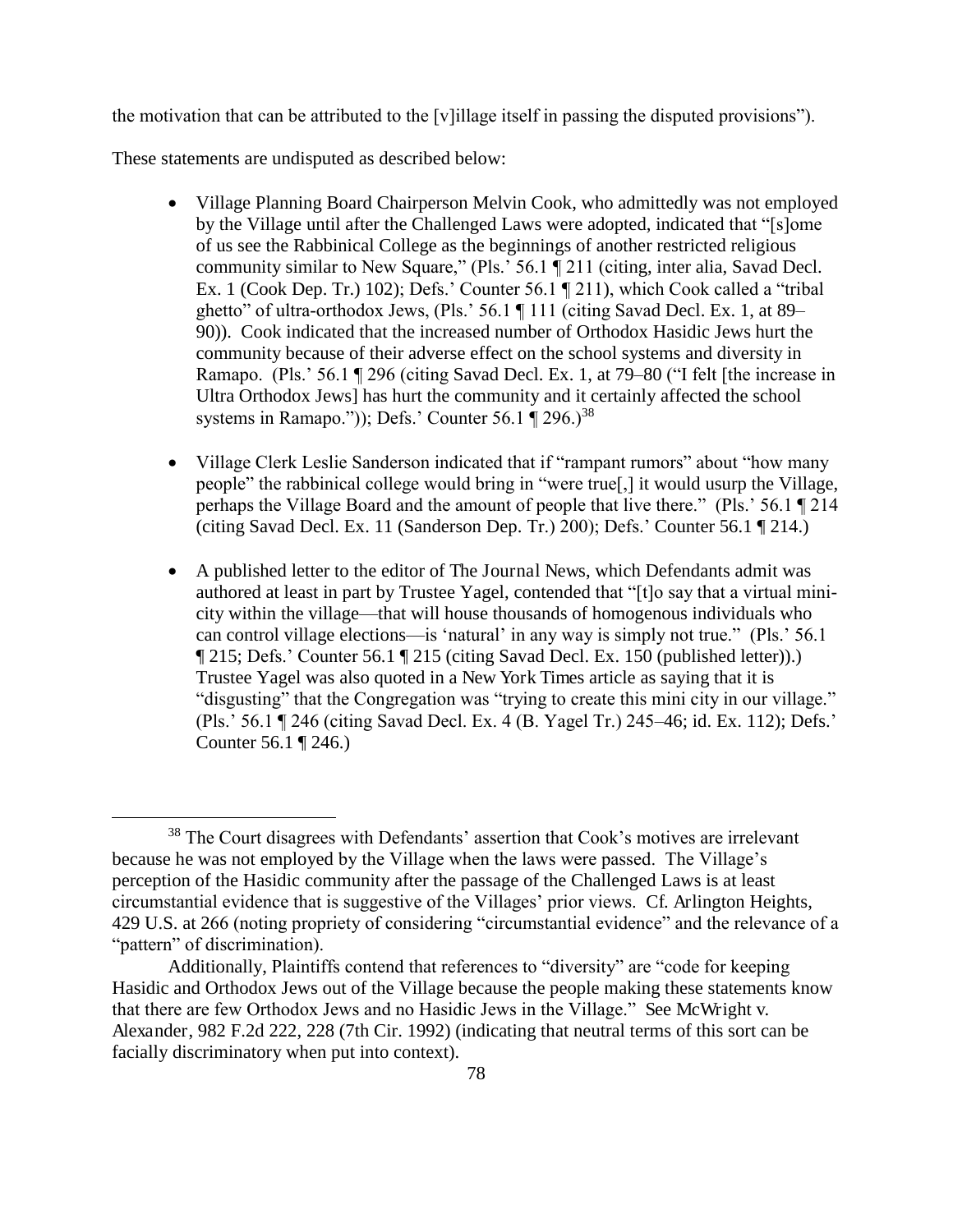- Village resident Robert Prol sent a letter to Mayor Sanderson and Trustees Yagel, Banks, and Louie less than a year before he was appointed to the Village planning board, stating, "[t]here is only one outcome acceptable to the community, and that is to maintain our fair zoning laws and the way of life we have all invested in." (Pls.' 56.1 ¶¶ 234–35 (citing, inter alia, Savad Decl. Ex. 2 (Prol Dep. Tr.) 123–24); Defs.' Counter 56.1 ¶ 234.) Trustee Louie responded by admitting "[i]t's a little unsettling what's going on, but we are sure we can maintain our zoning laws in Pomona and keep our neighborhood rural and diverse." (Pls.' 56.1 ¶ 236 (citing Savad Decl. Ex. 9 (Louie Dep. Tr.) 221–26).) Robert Prol also referred to the Congregation as "trying to force their slum on everyone else," though he later clarified that by "slum" he meant that the "density level . . . would [result in] lots of garbage and packages and everything else all over the place." (Pls.' 56.1 ¶ 244; Defs.' Counter 56.1 ¶ 244 (citing Savad Decl. Ex. 2, at 86, 92).) A year after Robert Prol sent the aforementioned letter, Mayor Sanderson appointed him to the planning board. (Pls.' 56.1 ¶ 235.)
- Trustee Sanderson, in an email to Trustee Yagel, provided draft language for an email blast that included the need to "defeat any developers who plan to take over our village and our area." (Id. ¶ 281 (citing Savad Decl. Ex. 9 (Louie Dep. Tr.) 115– 116)); Defs.' Counter 56.1 ¶ 281.) Trustee Sanderson also publicly stated that the Village needed to "maintain[] its cultural and religious diversity," (Pls.' 56.1 ¶ 284 (citing Savad Decl. Ex. 310 (Request for Admission) Response No. 106)), and highlighted her concern about the Orthodox Hasidic "bloc vote" because of its impact on the Ramapo School District, (see Pls.' 56.1 ¶ 295 (citing, inter alia, Savad Decl. Ex. 11 (Sanderson Dep. Tr.) 155–56); Defs.' Counter 56.1 ¶ 295.)
- Trustee Louie emailed a Village resident indicating that a goal of hers was to "[m]aintain[] the demographic makeup of the village the way it is." (Pls.' 56.1 ¶ 307 (citing Savad Decl. Ex. 9 (Louie Dep. Tr.) 139–140); Defs.' Counter 56.1 ¶ 307.)
- The aforementioned Facebook post and related text messages between Mayor Yagel and Louie, concerning a gathering of Hasidic Jews at Provident Bank Ballpark, (see Savad Suppl. Decl. Ex. 1), and the associated adverse inference sanction.

It is worth noting that all of these statements were made despite evidence of an attempt to take

care not to make incriminating statements, as Mayor Marshall indicated at the aforementioned

January 22, 2007 meeting:

Ladies and gentleman, let me say something. We sitting at this table have limitations that are placed on us as to what we can say and what we can't say, because our attorney tells us what we can say and what we can't. I can't say what I feel, I can't. If I agree with you, if I don't agree with you, I don't have the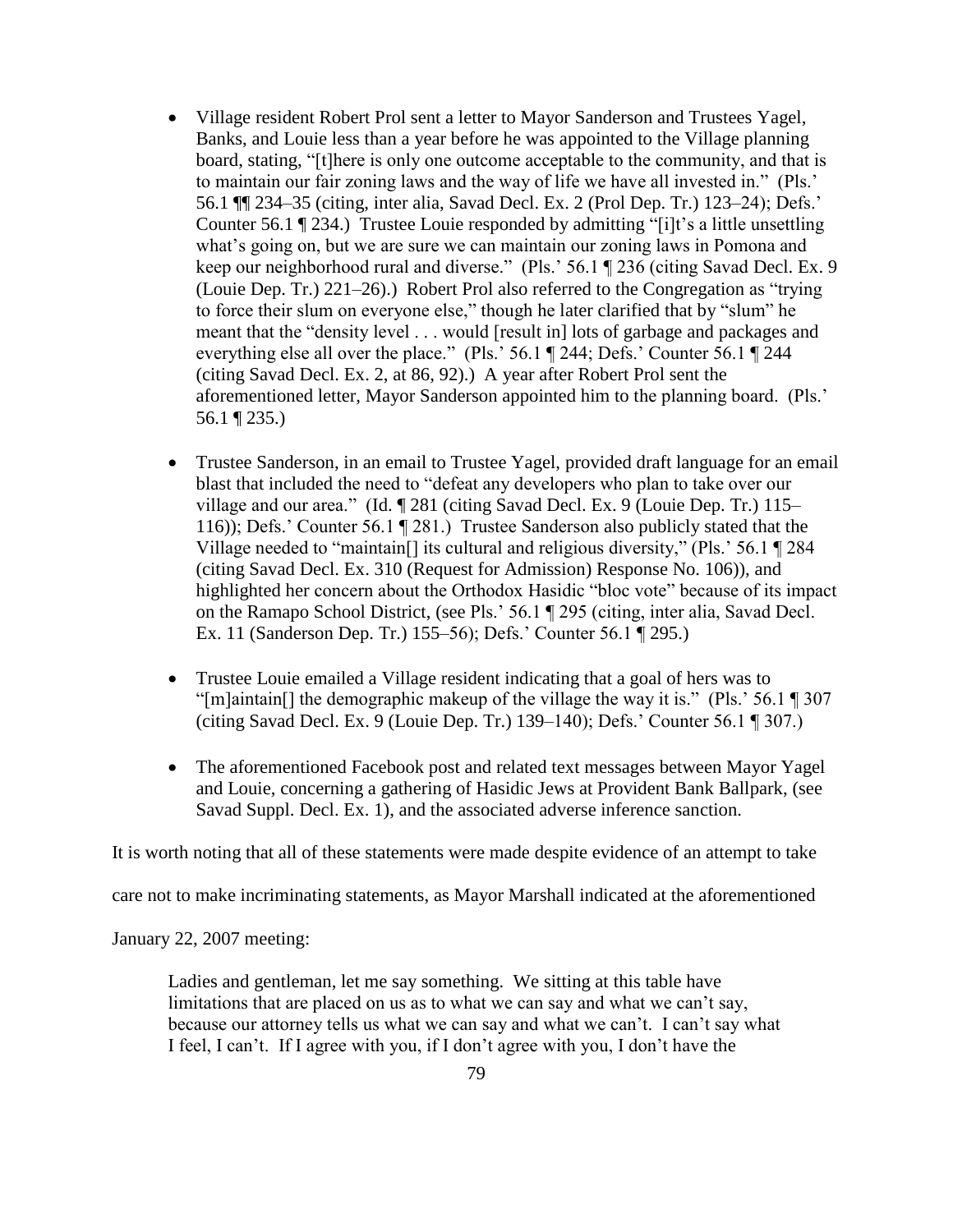luxury of being able to say that here. All I can say is that every member of this board works very, very hard to do what is best for this community. You have your issues. Don't assume because no one has gotten up and said, wow, I agree with you, oh boy; don't assume that because we didn't do that we don't agree. We may or may not, but please give us the benefit of the doubt.

(Pls.' 56.1 ¶ 416 (citing, inter alia, Savad Decl. Ex. 78, at 58); see also, Pls.' 56.1 ¶ 422 (noting that in advance of a meeting, "Trustee Yagel warned Mayor Sanderson and Trustee Louie that they '[m]ust be very careful about what we say. Don't know who's in the audience. Savad might show up again.") (citing, inter alia, Savad Decl. Ex. 105 (email from Yagel)); id. ¶ 425 ("Trustee Yagel stated that the residents should make sure that when they speak in public that they don't speak in a discriminatory manner because that can be construed as 'the village is discriminating.'" (quoting Savad Decl. Ex. 239 (Affidavit of Laura M. Kramer) ¶ 10) (citing Savad Decl. Ex. 4, at 189–90); Defs.' 56.1 ¶ 425 (clarifying this statement).)

Third, the Village's behavior with respect to other proposed projects is suggestive. For example, Trustee Sanderson opposed an Orthodox middle school on property outside the town in May 2007, indicating that it did "not sound good" and encouraging others to attend public hearings. (Pls.' 56.1 ¶ 375 (citing Savad Decl. Ex. 11 (Sanderson Dep. Tr.) 224–26).) Additionally, as early as 1996, the Village Attorney, then Ruben Ortenberg, advised residents to contact the Town of Ramapo to object to the expansion of an Orthodox Hasidic school. (Pls.' 56.1 ¶ 376.) At the same time, the Village did not challenge a variety of secular development projects of equal size that may have "threatened" the Village in the same way. (See, e.g., Pls.' 56.1 ¶¶ 381 (noting support for concept of Barr Laboratories office building); 399 (noting that Mayor Marshall encouraged the Village to accept the construction group homes and that residents "simply [did] not have the right to choose who [their] neighbors [would] be").) Cf.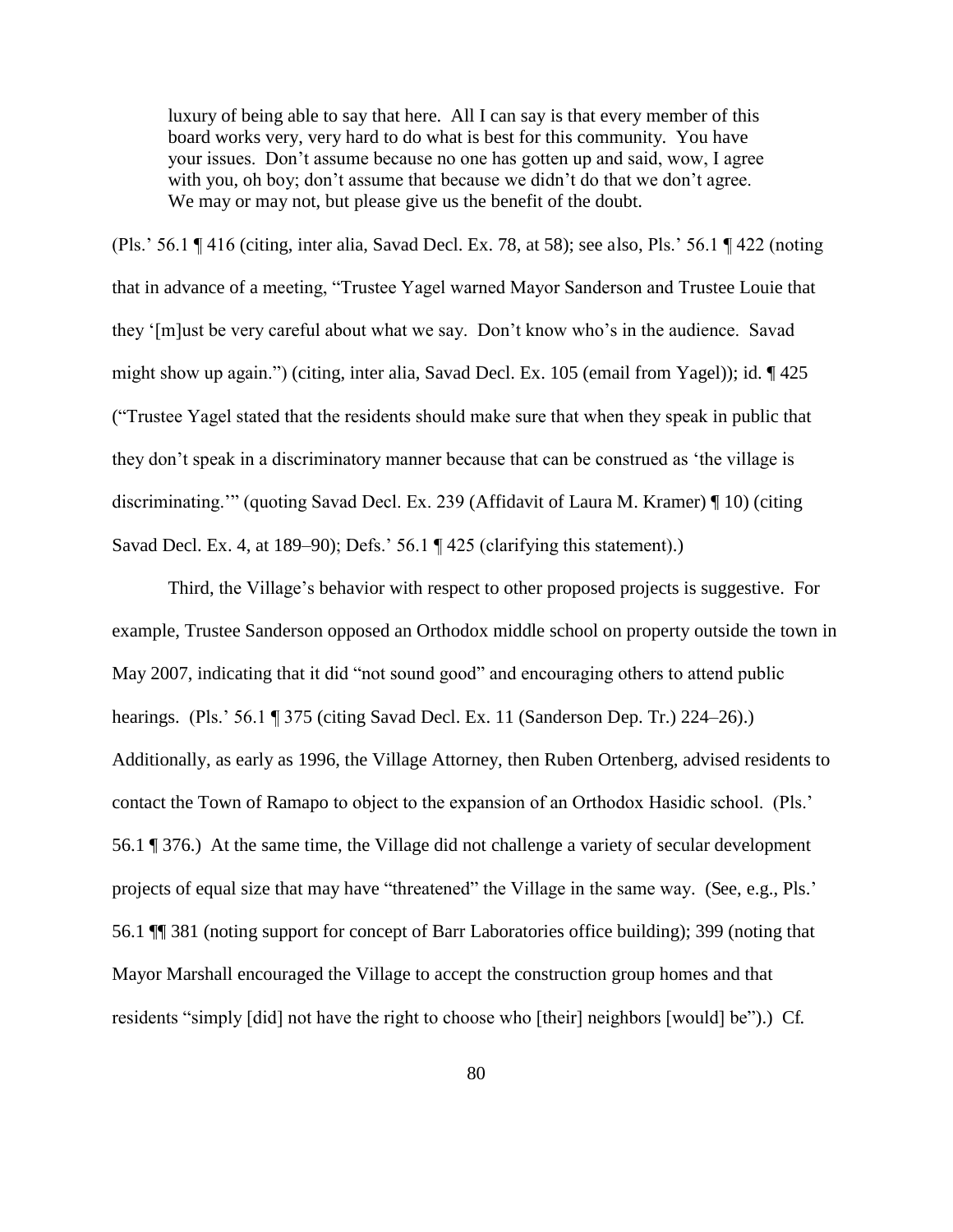LeBlanc-Sternberg, 67 F.3d at 431 (finding relevant that the municipality "cited potential traffic and noise problems among their reasons for opposing home synagogues but tolerated existing traffic and noise caused by secular uses").  $39<sup>39</sup>$ 

Of course, not all of the facts demonstrate discriminatory motives. Many of the statements post-date the laws in question, and some reflect concern about over-development of property in the Village. (See Defs.' Mem. of Law in Reply to Pls.' Opp'n to Defs.' Mot. for Summ. J. ("Defs.' Reply") 6 (Dkt. No. 193).) And the Village, in the past, has shown a willingness in other contexts to facilitate religious land use. (See, e.g., id. at 7–8 (noting that Local Law 2 of 2007 for the first time allowed single-family residents to be used as houses of worship, as requested by ultra-Orthodox, Hasidic communities).) Taken together, though, in the light most favorable to the non-movant Plaintiffs, and given the unique burden the Challenged Laws place on Plaintiffs, there is sufficient evidence for a reasonable jury to conclude that the Challenge Laws were passed with a discriminatory purpose.<sup>40</sup>

## b. Discriminatory Effect

 $\overline{a}$ 

 Plaintiffs also allege that the Challenged Laws had a discriminatory effect on them. In establishing discriminatory effect, Plaintiffs are not "obligated to show a better treated, similarly

 $39$ Plaintiffs also indicate that the Village challenged other Yeshivas, (Pls.' 56.1  $\P$  360, 363, 376; Pls.' Supplemental 56.1 ¶¶ 23–25), yet did not challenge a large agricultural operation because it did not want to "get involved" in other villages' affairs, (Pls.' 56.1 377–78.) In fact, in one instance, the Village did not object to an assisted living facility located just outside the Village yet encouraged residents to oppose a Yeshiva on the same property when proposed. (Pls. 56.1 ¶¶ 374–75, 401.)

<sup>&</sup>lt;sup>40</sup> Because the evidence above is sufficient for Plaintiffs' claim to survive summary judgment, the Court need not consider the claim that the Village is closely entwined with the Preserve Ramapo organization.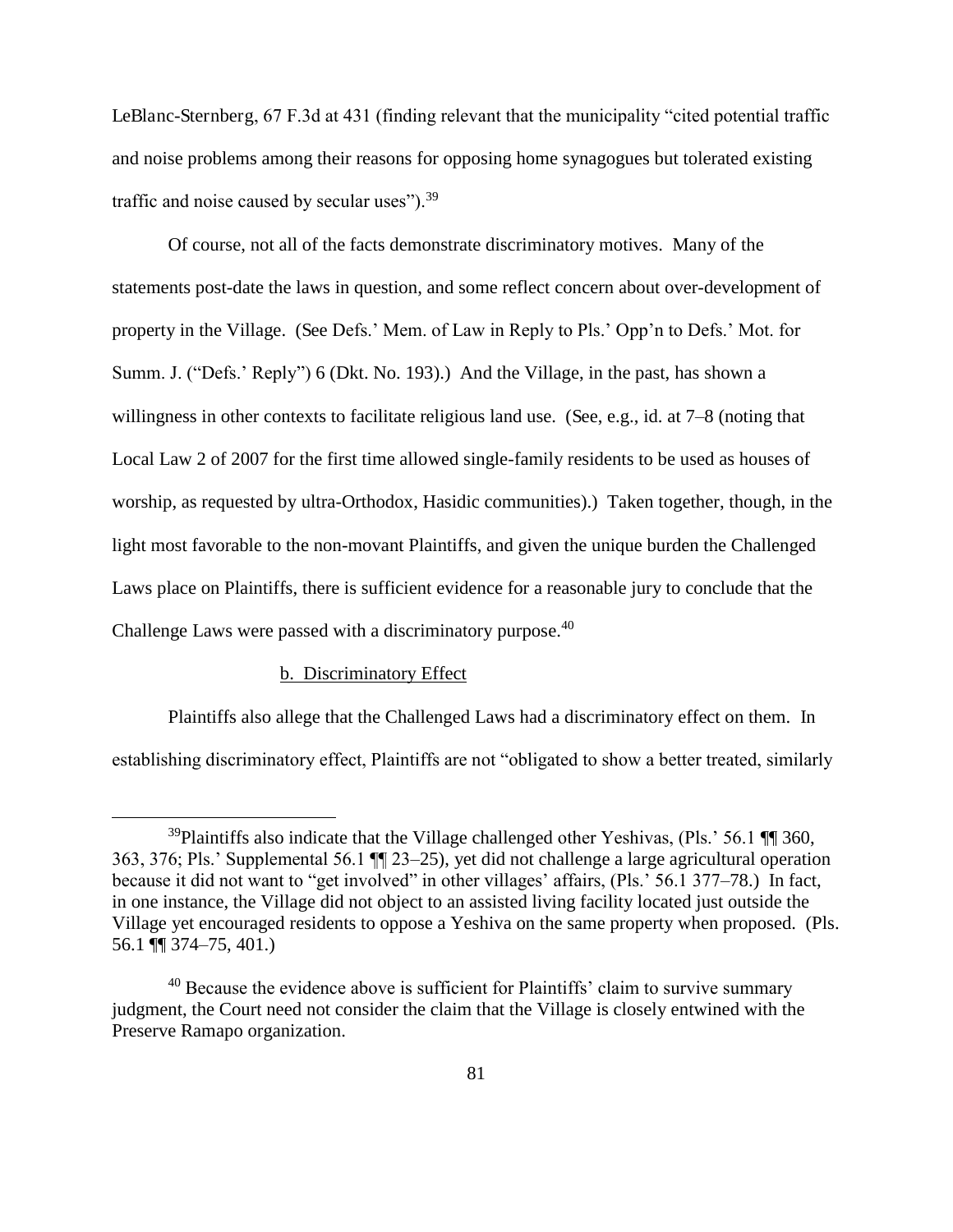situated group of individuals." Pyke, 258 F.3d at 110 (holding that a plaintiff who "alleges that a facially neutral statute or policy with an adverse effect was motivated by discriminatory animus [] is not obligated to show a better treated, similarly situated group of individuals of a different race in order to establish a claim of denial of equal protection."). Indeed, the cases "recognize. that a government that sets out to discriminate intentionally in its enforcement of some neutral law or policy will rarely if ever fail to achieve its purpose." Doe v. Vill. of Mamaroneck, 462 F. Supp. 2d 520, 546 (S.D.N.Y. 2006).

 Plaintiffs have established, at the very least, that whether the Challenged Laws prohibit the building of a rabbinical college is an issue of material fact. Defendants offer a defense of the Challenged Laws but devote no more than a few conclusory paragraphs to the "neutral purpose[s]" of each law. (See, e.g., Defs.' Mem. 45.) To the extent Defendants offer a substantive defense, it is addressed in the context of the relevant law below.

 First, with respect to the Accreditation Law, educational institutions are, in general, permitted in the Village, provided those who intend to build the institution obtain a special permit. See, e.g., Defs.' Counter 56.1 ¶ 579 (citing Village Code § 130-10(F)). However, unaccredited educational institutions are not permitted under any circumstances, because an educational institution is defined by Village law as one that is "accredited by the New York State Education Department or similar recognized accrediting agency," Village Code § 130–4. (See also Pls.' 56.1 ¶¶ 580–81; Defs.' Counter 56.1 ¶¶ 580–81.) Plaintiffs present expert testimony indicating that their proposed rabbinical college cannot be accredited by any New York State body, which Defendants do not rebut with any evidence of their own. (See Pls.' 56.1 ¶¶ 583–84, 591; Defs.' Counter 56.1 ¶¶ 583–84, 591.) In fact, Defendants do not dispute that "[t]o be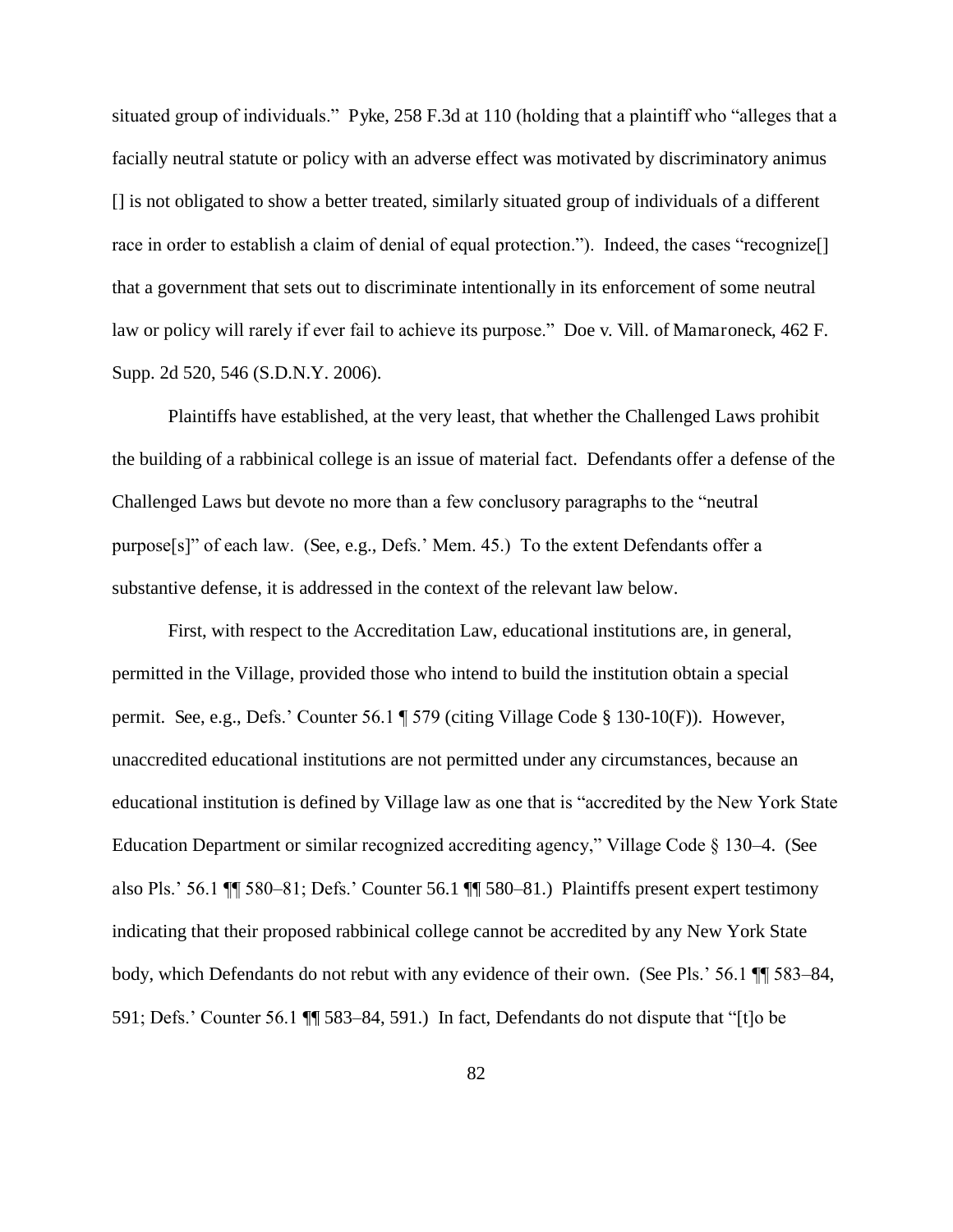accredited" at all, an educational institution has to first be in existence and fully operational, (Pls.' 56.1 ¶ 590; Defs.' Counter 56.1 ¶ 590), placing Plaintiffs, and likely any other group that sought to build an educational institution in the Village, in a catch-22: they cannot build a rabbinical college unless it is accredited, and they cannot have their rabbinical college accredited until it is built, (see Pls.' 56.1 ¶ 588–9; Defs.' Counter 56.1 ¶ 589–89; Savad Decl. Ex. 16 (Preston Green Dep. Tr.) 49, 89–90 (noting that the relevant accredited bodies require institutions to be operational)). Indeed, the rabbinical college could not even be accredited by the Association of Advanced Rabbinical and Talmudic Schools ("AARTS"), a body designed to accredit schools like the proposed rabbinical college, absent changes to its curriculum and the rabbinical college being operational. (See Savad Decl. Ex. 16 (Green Tr.) 89–90; Gordon Aff. Ex. 15 (Preston Green Witness Report) at 20–21.) To that end, the Accreditation Law at least arguably prevents Plaintiffs from building their proposed rabbinical college.

 Second, with regard to the Dormitory Law, the Village Code explicitly provides that "single-family, two-family[,] and/or multifamily dwelling units . . . shall not be considered to be dormitories or part of dormitories." Village Code § 130–4. (See also Pls.' 56.1 ¶ 603.) Dormitories likewise cannot "contain separate cooking, dining or housekeeping facilities" and cannot "occupy more than 20% of the total square footage of all buildings on the lot." Village Code §§ 130-4, 130-10(F)(12). (See also Pls.' 56.1  $\P\P$  610, 695.) These prohibitions arguably render it impossible for Plaintiffs, who, by religious belief, have obligations to their families that can only be fulfilled by living with them, (see Pls.' 56.1 ¶¶ 42 (noting that Jewish law imposes "conjugal duties upon a husband and wife"), 493 (noting that students must "live with their families in order to raise their family in a religious environment"); Defs.' Counter 56.1  $\P$  42,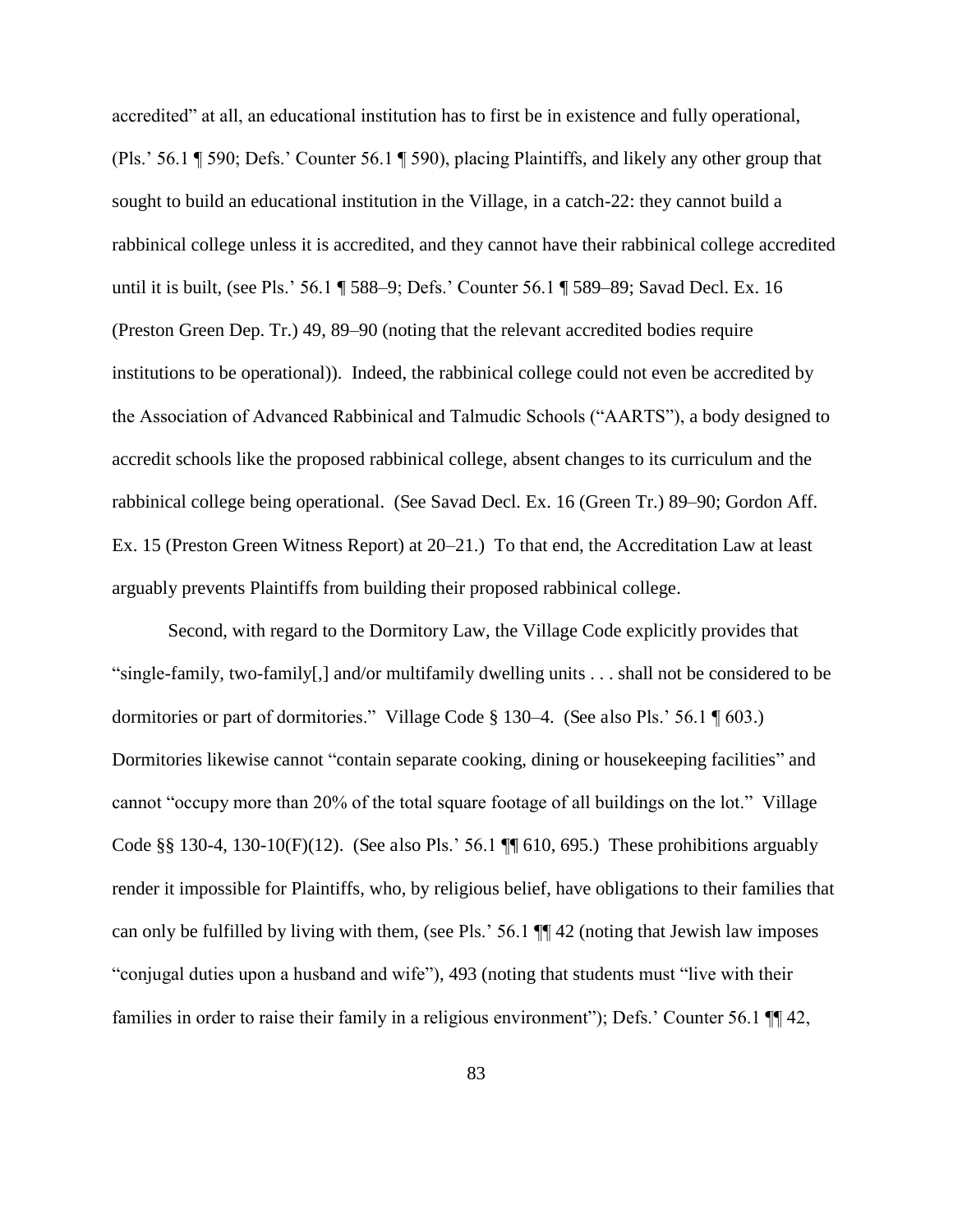493), and who allegedly can best complete the course of study by remaining on school grounds, (see, e.g., Pls.' 56.1 ¶¶ 72 (noting that rabbinical college will be a "Torah Community" and will "involve[] intensive learning interaction, day and night, among the students, teachers[,] and lecturers," 455–56 (noting that students must "exile [themselves] into a Torah Community"); Defs.' Counter 56.1  $\P$  455–56), to complete their studies at the proposed rabbinical college. While it is for the jury to decide the authenticity of Plaintiffs' beliefs—and the degree that such Torah Community with multi-family housing is necessary to achieve them, which is Defendants' central dispute with these contentions—there is sufficient evidence to conclude that the Dormitory Law has a disparate impact on Plaintiffs.<sup>41</sup>

 Third, with regard to the Wetlands Law, two provisions, working in concert, have the apparent effect of barring construction of the rabbinical college in the Village. First, Village law provides that "[t]he minimum lot area for an educational institution" is 10 acres. Village Code § 130-10(F)(1)(a). (See also Pls.' 56.1  $\P$  14; Defs.' 56.1  $\P$  14.) Plaintiffs argue, with sufficient evidentiary support, that the Subject Property is the only such non-government-owned property in the Village, meaning it is the only location where which the proposed rabbinical college can be built. (Pls.' 56.1  $\P$  616 (citing Beall Decl.  $\P$  $\P$  15–19).)<sup>42</sup> Second, the Wetlands Law itself

 $41$  Defendants allege, in response, that the "dormitory regulations expanded opportunities for dormitories and were enacted for the neutral purpose of conforming the village code with New York case law." (Defs.' Mem. 46.) First, the fact that dormitory use was permitted in such a way as to carve out Plaintiffs' plan for dormitories at the proposed rabbinical college means it has a discriminatory effect; by design, some individuals benefitted, while Plaintiffs, because of their professed religious beliefs, did not. Second, Plaintiffs dispute that dormitories were not permitted in the Village under New York law prior to the passage of the law. (See Pls.' 56.1 ¶ 132; Defs.' Counter 56.1 ¶ 132 (citing Savad Decl. Ex. 13 (Ulman Dep. Tr.) 303–304.)

 $42$  None of the evidence cited contradicts Plaintiffs' statement, though, as noted above, this is arguably outside the scope of Plaintiffs' Wetlands Experts' field of knowledge.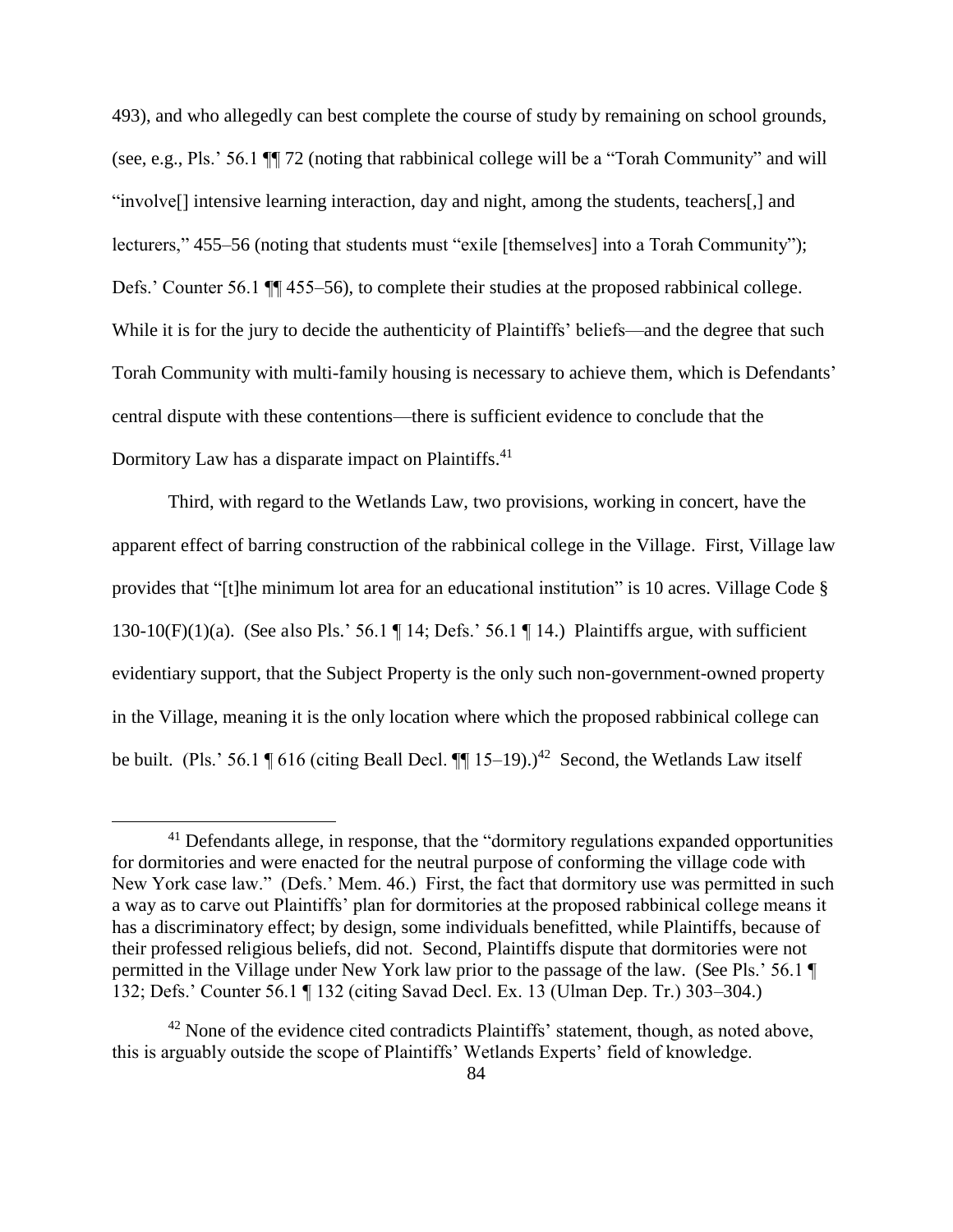defined wetlands as "all lands and waters of the Village of Pomona . . . which have a contiguous area of at least 2,000 square feet" which contain, or are enclosed by, certain submerged vegetation, or that otherwise contain "poorly drained soils." Village Code § 126-2. "[W]ithin 100 feet of the boundary" of such lands, or of any water course or "water body," defined as a "body of standing water which is not dry more than three months of the year . . . and which, when wet, is customarily more than 500 square feet in water surface area," it is unlawful, unless with a permit issued by the Board of Trustees or the Planning Board, to, in relevant part, "[e]rect[] any building or structure of any kind," including "roads [or] driveway," without a permit. Id. § 126-3. The Wetlands Law also exempts properties improved by single-family homes, rendering the Subject Property only one of a handful of the 1,156 parcels in the Village affected by the law. Village Code § 126–3(D). (See also Beall Decl.  $\P\P$  151–53).<sup>43</sup>

 Plaintiffs have proffered evidence of the existence of wetlands on the Subject Property, specifically wetlands covering the vast majority of the west side of the property abutting Route 306. (See Beall Decl. ¶ 280 & Ex. T (survey map of the Subject Property).) Based on a survey map, it appears that a driveway cuts between the wetlands on the Subject Property. (See id. Ex. T; see also Pls.' 56.1 ¶¶ 618–620 (discussing wetlands on the Subject Property and their impact); Beall Decl. ¶¶ 280–89 (discussing wetlands on property in the context of state and federal regulations), Ex. T (property map identifying wetlands) (Dkt. No. 153); Tauber Decl ¶ 28

<sup>&</sup>lt;sup>43</sup> Defendants contend that the exception only applies to pre-existing single-family homes. (See Defs.' Mem. 30.) However, the plain language of the Wetlands Law does not contain such a qualifier. See Village Code § 126-3(D) ("The aforesaid one-hundred-foot buffer in which regulated activities are not permitted to take place shall not apply to lots that are improved with single-family residences." (emphasis added)).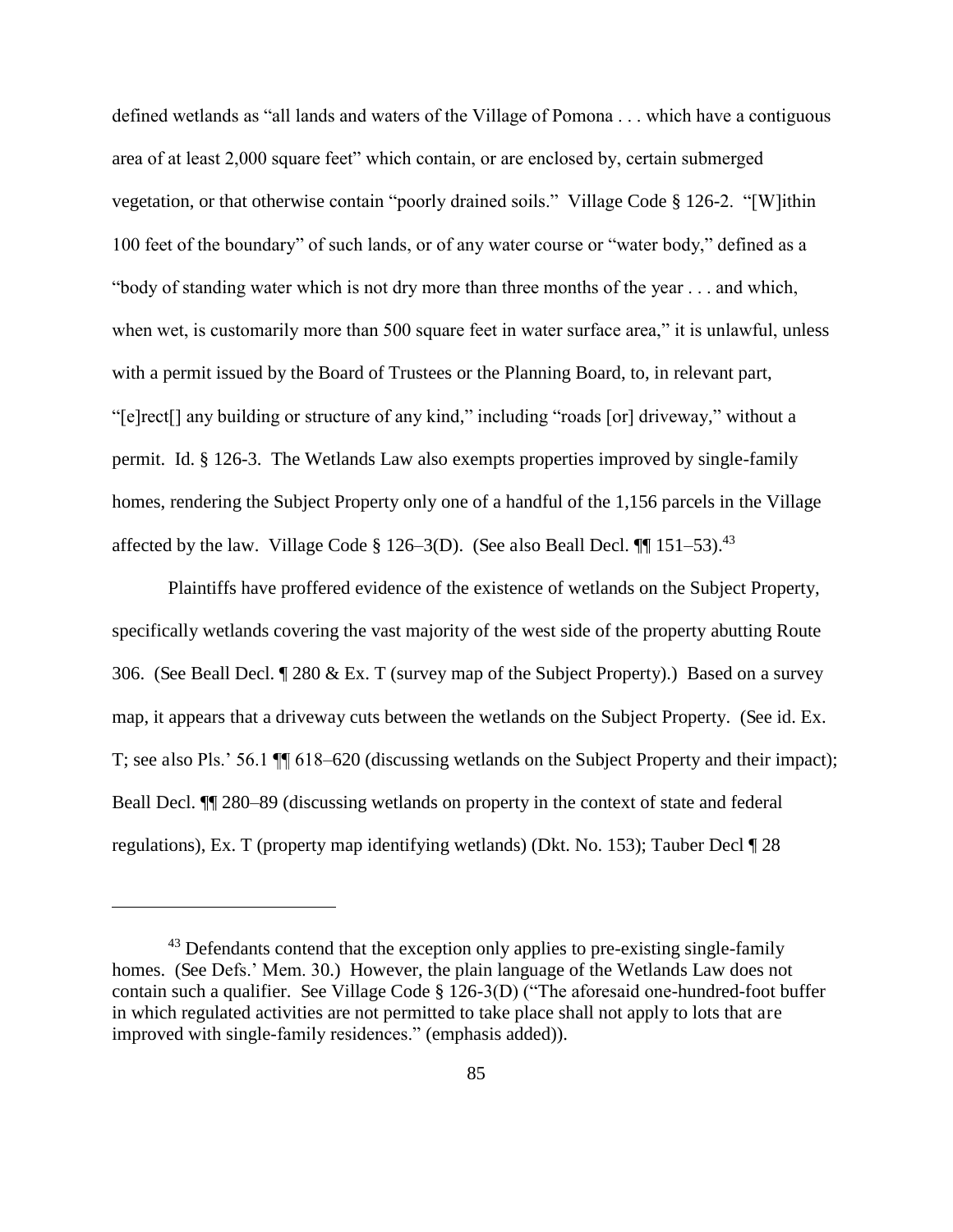(averring that the Wetlands Law renders the Subject Property inaccessible); Second Gordon Aff. Ex. A, at 61–63 (maps identifying wetlands on property).) Plaintiffs, however, offer evidence that "the current access road" would have "to be improved" in order to be usable for the proposed rabbinical college because there is "no other practicable access location for the Property," but that cannot be completed because the current driveway falls within 100 feet of the wetlands. (Tauber Decl. 15.) Plaintiffs have also proffered evidence, which Defendants do not rebut with any evidence of their own, that the Village was aware of the existence of wetlands on the Subject Property, (see Pls.' 56.1 ¶ 180 (noting that Mayor Marshall knew there were wetlands on the property; Defs.' 56.1 ¶ 180), such that it is plausible that Defendants targeted the rabbinical college with the Wetlands Law.

 Two issues remain unresolved by the record, however. First, it is not clear from the record why Plaintiffs cannot build an entirely new entrance road off of Route 202, which is not abutted by wetlands.<sup>44</sup> Second, it is not clear to what extent the area between the wetlands is otherwise regulated by state and federal law. In her Declaration, Beall, Plaintiffs' wetlands expert, notes that "[t]he wetlands on the west side of the Property would, at a minimum, be regulated by the Corps of Engineers, as noted on the map by the comment 'ACOE wetlands.'" (Beall Decl.  $\P$  283.)<sup>45</sup> Plaintiffs further suggest, in their Rule 56.1 Statement, that "99% of

<sup>&</sup>lt;sup>44</sup> Plaintiffs indicate that "[a]ccess from the Property to Route 202 is impracticable because of the existence of steep slopes, wetlands, and wetland buffers," but the only evidence they cite is the M. Tauber Declaration. (Pls.' 56.1 ¶ 621.) M. Tauber, however, as discussed above, is an expert neither on environmental topography nor Village law, and as such this evidence is insufficient.

<sup>&</sup>lt;sup>45</sup> An Environmental and Planning Analysis by one of Plaintiffs' experts indicates that federal regulation of wetlands ends at the wetlands themselves, suggesting there is no buffer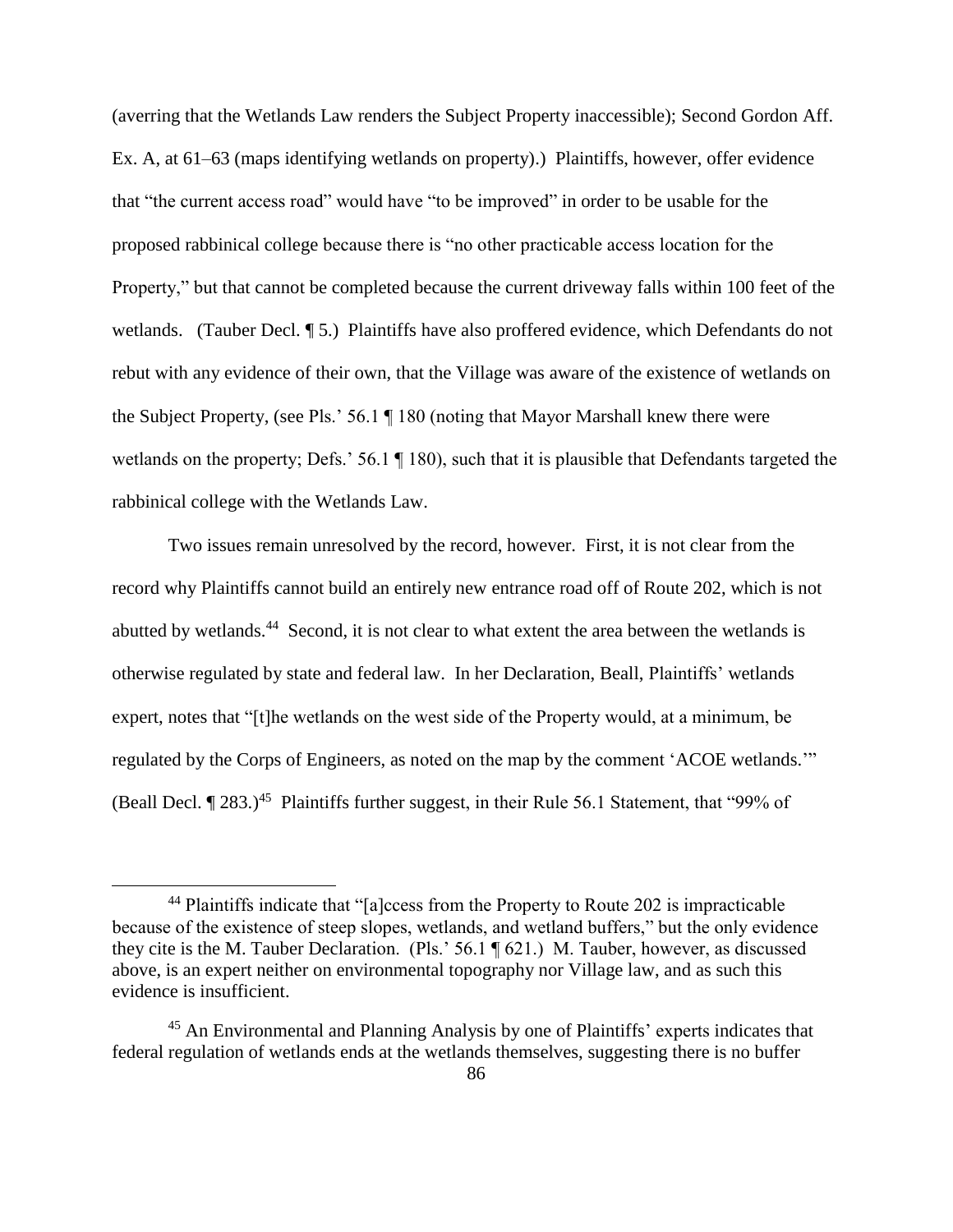mapped aquatic resources" in the village are currently regulated by the Corps of Engineers and 80% are regulated by the N[Y]SDEC, (Pls.' 56.1 ¶ 870 (citing Beall Decl. ¶¶ 100–101)), and that "development near the wetlands on the [S]ubject Property would be regulated by the NYSDEC," (Pls.' 56.1 ¶ 906 (citing Beall Decl. ¶¶ 282–85)), which, according to an analysis prepared by one of Plaintiffs' experts, requires a permit for "activity within 100 feet of NYS designated wetlands," (Second Gordon Aff. Ex. A, at 8; see also id. at 27 (noting that the Wetlands Law is "critical and necessary and is in keeping with municipal functions in New York State as well as other national wetland protection interests," and that "it mirrors the NYSDEC provisions for a 100 foot jurisdiction area"); Exs. H (indicating the existence of a NYSDEC-regulated stream on the west side of the property). If the wetlands at issue are already regulated by state and federal law in the same way as that provided for in the Wetlands Law, then it is unclear what, if any, unique impact the Wetlands Law has on the proposed rabbinical college.<sup>46</sup> In this regard, it is noteworthy that Defendants claim that the Wetlands Law was intended to protect "wetlands in the Village that fell between the cracks and were not regulated by the state or the federal government." (Defs.' Mem. 30; see also Defs.' 56.1 ¶ 161 (citing, inter alia Gordon Aff. Ex. 12 (Ulman Dep. Tr.) 461.) The testimony cited, however, is unsupported by evidence and, more importantly, does not establish that the wetlands on the Subject Property were not already subject to federal or state regulation. Defendants also argue, in conclusory fashion, that "there is no

requirement under federal law. (Second Gordon Aff. Ex. A, at 8; see also Defs.' Mem. 30 (citing Savad. Decl. Ex. 313, at 461) (noting that there is no federal buffer requirement).)

<sup>&</sup>lt;sup>46</sup> Based on exhibits to the aforementioned report, there are certainly state and federally regulated wetlands in the Village, though it is not clear whether they fall in the Subject Property or not. (Second Gordon Aff. Ex. A, at 61–63.)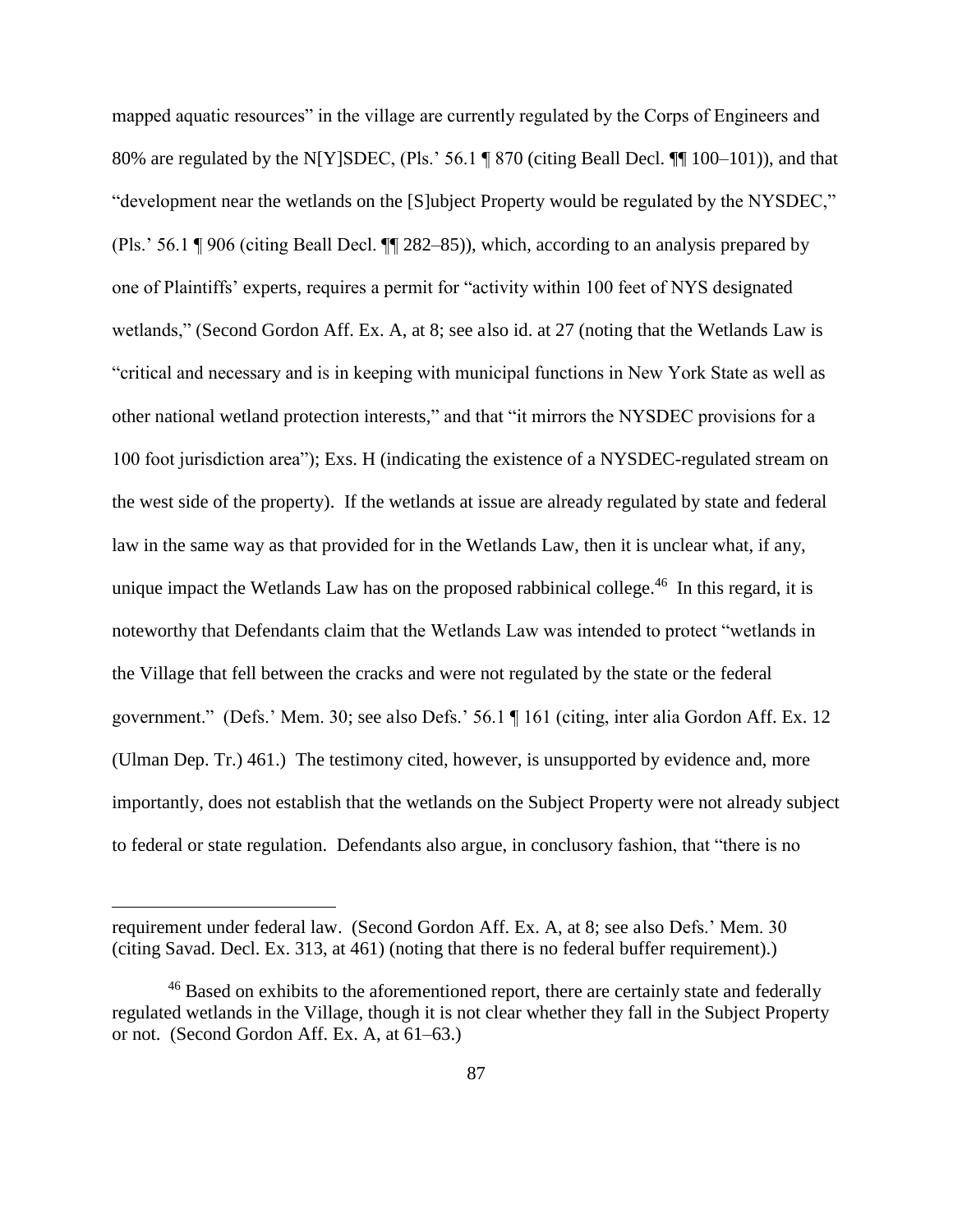evidence that the wetlands local law has any effect whatsoever on the [P]roperty" because no study had been done. (Defs.' Mem. 46.) However, as stated above, the only evidence on this issue is advanced by Plaintiffs. Therefore, Defendants are not entitled to summary judgment as to the Wetlands Law on Plaintiffs' Equal Protection claim.<sup>47</sup>

In response to the fact that the Challenged Laws appear to have a discriminatory effect on Plaintiffs' proposed rabbinical college, Defendants assert that Plaintiffs could potentially build a rabbinical college "through a zone change [or] a text amendment," see Village Code § 130-35 (power to amend), a "use variance," see Village Code § 130-28(D) (variances), or a "special use permit," see Village Code § 130-10, through which the Parties can work together "to bring to fruition something that is legal and beneficial to all involved," (see, e.g., Defs.' Mem 3, 34–35, 41, 42.) First, as the Court previously noted, a zone change or text amendment is a "legislative process" that "Plaintiffs allege would be cumbersome and, given the hostility of Defendants, fraught with indefinite delay and uncertainty." Tartikov, 915 F. Supp. 2d at 633. (See also Savad Decl. Ex. 313 (Hearing Tr.) 94 (Ulman admitting that Plaintiffs "would need an amendment to one of [the Village's] laws" to build the rabbinical college).) While Plaintiffs offer only minimal evidence to support their contention that process would be as cumbersome as they claim, (see Tauber Decl. ¶ 41), given the aforementioned evidence of discriminatory animus, and the fact that the decision to grant an amendment is a matter of Village discretion,

 $47$  In their Opposition, Defendants claim that because Plaintiffs have not challenged the Village's R-40 zoning they could not have built the rabbinical college anyway. (Defs.' Opp'n 29.) The special use permitting process, as described below, provides for educational institutions "subject to special permit approval." See Village Code § 130-10(F). The problem is that the Challenged Laws impose conditions on qualifying as an acceptable educational institution and on development near wetlands more generally, which are conditions that Plaintiffs allege the proposed rabbinical college cannot meet.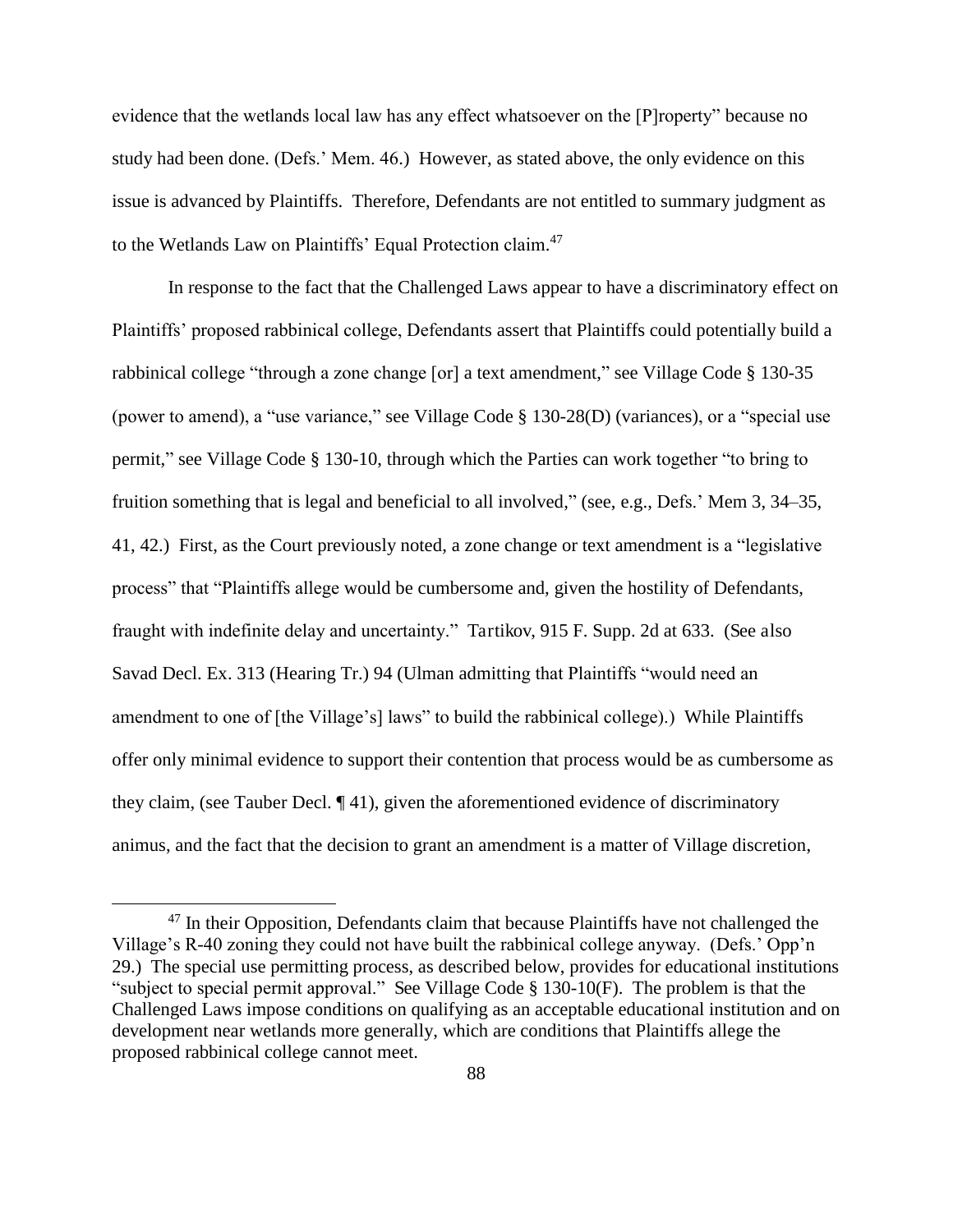(see Savad Decl. Ex. 313, at 19; see also Pls.' 56.1 ¶¶ 657, 662; Defs.' Counter 56.1 ¶¶ 657, 662), Plaintiffs have a viable claim that seeking a zoning change or text amendment would be a futile exercise, see Grace Church of North Cty. v. City of San Diego, 555 F. Supp. 2d 1126, 1138 (S.D. Cal. 2008) (granting summary judgment to plaintiff based on evidence that plaintiff had no "reasonable expectation that any application for an extension" to use its property would be granted), or at the very least would be fraught with delay, which may harm, or even completely undermine, Plaintiffs' ability to construct the proposed rabbinical college. Second, with regard to applying for a variance, Ulman made clear that the Congregation would not have been granted a variance even had it applied, (see Pls. 56.1 ¶ 626; Defs.' Counter 56.1 ¶ 626; see also Pls.' Opp'n 17 (citing Savad Decl. Ex. 313, at 19 ("I agreed that it would be wasteful for them to apply for a variance."))), suggesting that such an application would also be futile. Third, Plaintiffs are unable to obtain a special use permit for the rabbinical college, the mechanism by which houses of worship and educational institutions are approved in the Village, because, as discussed, the Challenged Laws impose conditions on special use permits by limiting what qualifies as an "educational institution," see Village Code § 130-10(F); see also Tartikov, 915 F. Supp. 2d at 604 ("[I]t is undisputed that the Village's zoning authorities would not have the discretion to issue a special use permit for an unaccredited institution or to issue certain variances under the Village's Zoning code."), and by restricting development on or near wetlands, see Village Code § 126-3. Accordingly, at a minimum, there is enough evidence to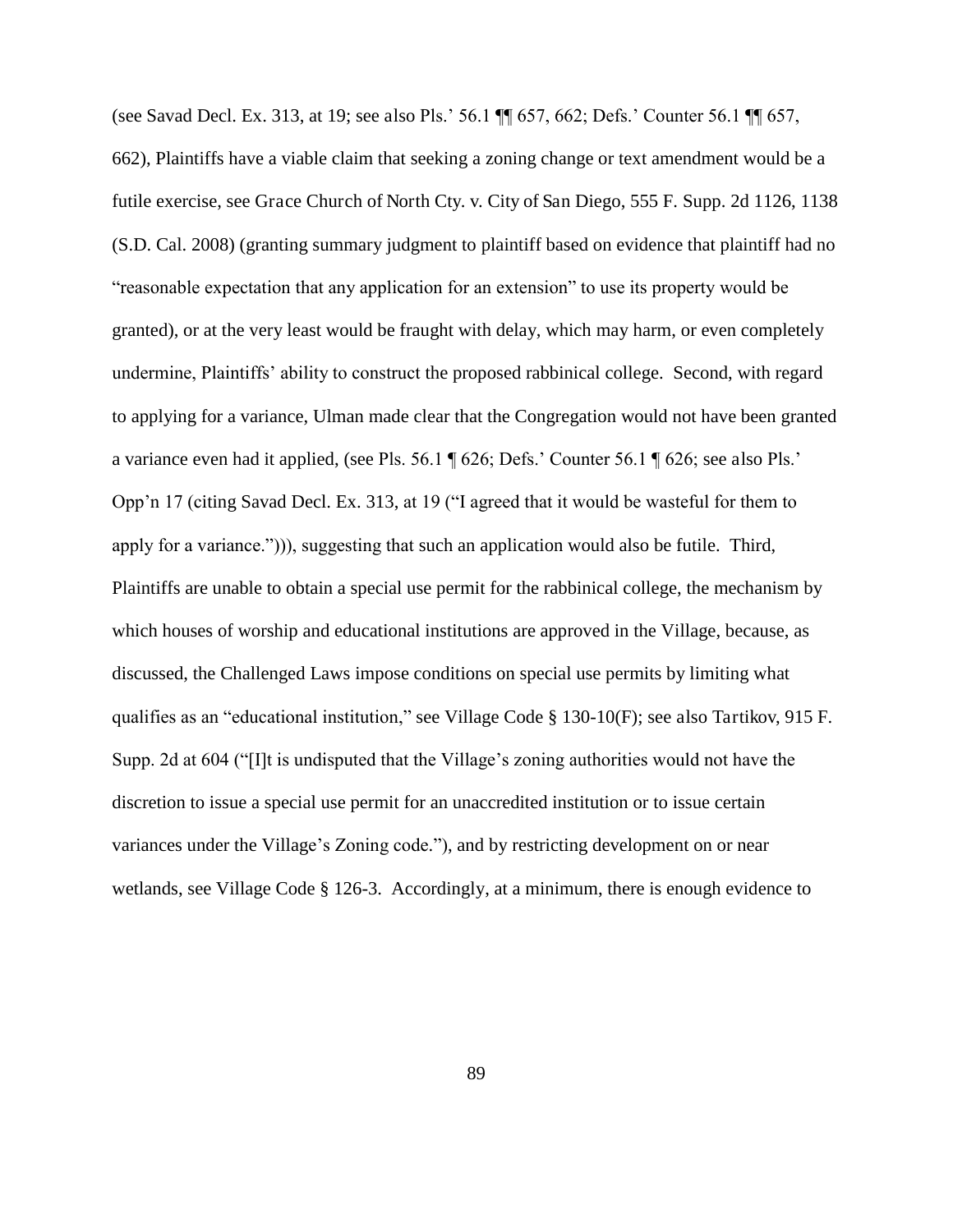suggest that whether Plaintiffs can successfully obtain a change in the Challenged Laws, or variance from them, is a question of fact subject to a resolution by a fact-finder.<sup>48</sup>

## c. Strict Scrutiny

If Plaintiffs are able to prove that the Challenged Laws were passed with a discriminatory purpose and have a discriminatory effect, strict scrutiny would apply. See United States v. Bannister, 786 F. Supp. 2d 617, 664 (E.D.N.Y. 2011) ("In cases involving alleged racial discrimination, once a discriminatory purpose and a discriminatory effect are shown, the law is subject to strict scrutiny.") While the Challenged Laws may be justifiable under a rational basis test, they do not survive strict scrutiny.

A compelling state interest involves "some substantial threat to public safety, peace[,] or order*,"* Sherbert v. Verner, 374 U.S. 398, 403 (1963), and includes only "interest of the highest order," WDS II, 503 F.3d at 353, and the "gravest abuses," Sherbert, 374 U.S. at 408. Given this high bar, courts have held that "[a]esthetics," traffic, and "community character" are normally not compelling interests. See Westchester Day Sch. v. Vill. Of Mamaroneck, 417 F. Supp. 2d 477, 554 (S.D.N.Y. 2006) ("[T]he visual impact of the [p]roject does not implicate a compelling government interest."), *aff'd*, 504 F.3d 338 (2007); Clear Channel Outdoor, Inc. v. Town Bd. of Town of Windham, 352 F. Supp. 2d 297, 304 (N.D.N.Y. 2005) ("[W]hile aesthetics and traffic safety are regularly found to be substantial enough government interests to support a contentneutral regulation, those interests are rarely compelling enough to support a content-based regulation."); XXL of Ohio, Inc. v. City of Broadview Heights, 341 F. Supp. 2d 765, 789–90

<sup>&</sup>lt;sup>48</sup> While the Parties do not explicitly address the issue, the same analysis applies to the prospect of the Congregation obtaining a permit to build an access road within the buffer area of the wetlands on the west side of the Subject Property, pursuant to Village Code § 126–3.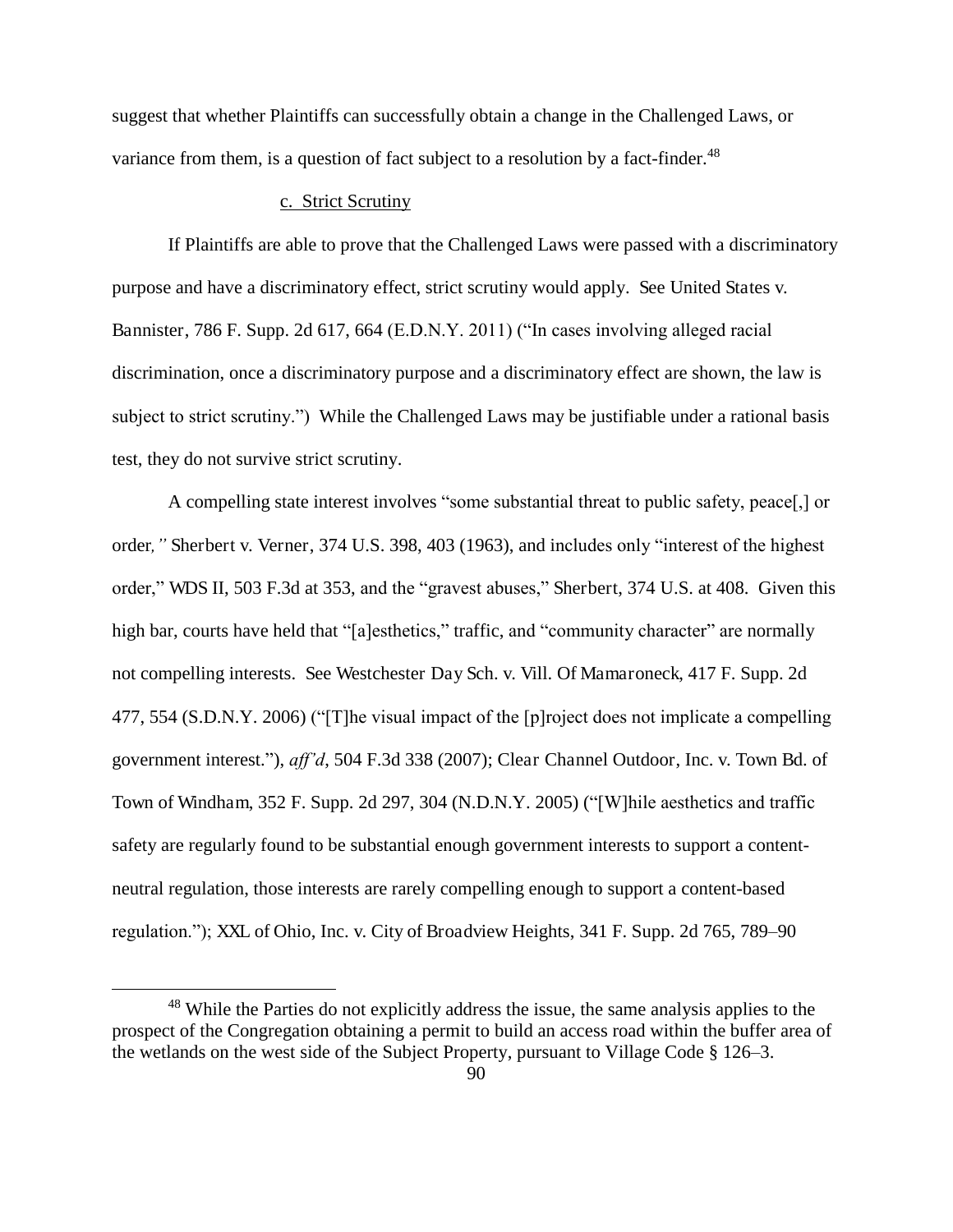(N.D. Ohio 2004) (holding that aesthetics and neighborhood preservation are not sufficiently compelling interests to withstand strict scrutiny analysis); Cottonwood Christian Ctr. v. Cypress Redevelopment Agency, 218 F. Supp. 2d 1203, 1227–28 (C.D. Cal. 2002) (noting that "aesthetic harm" is not "compelling"); Knoeffler v. Town of Mamakating, 87 F. Supp. 2d 322, 330 (S.D.N.Y. 2000) ("Even where the government has declared a policy of promoting aesthetics and traffic safety, . . . restrictions intended to accomplish those interests have failed to pass strict scrutiny and have been struck down.").

Defendants contend that the Challenged Laws were passed "to retain [the Village's] rural and residential character" and because of a "lack of enthusiasm for high-intensity development." (Defs.' Mem. 23.) With regard to the specific Challenged Laws: first, Defendants contend that the Dormitory Law was passed to "minimize[] the impact of a non-residential use in a singlefamily district," including the effect on traffic and storm-water systems," (id. at 25), and to comply with state law, (id. at  $24-25$ ).<sup>49</sup> Defendants also claim they have a "compelling interest" in adding permission to have dormitories as accessory uses to educational uses and a compelling

<sup>&</sup>lt;sup>49</sup> Specifically, Defendants contend that the Dormitory Law was passed "in response to requirements in case law." (Defs.' 56.1 ¶ 124.) The Village determined that the district court in Congregation Mischknols Lavier Yakov, Inc. v. Bd. of Tr. of Vill. of Airmont, No. 02-CV-5642 (S.D.N.Y. filed July 19, 2002) "indicated that dormitories could not be prohibited in relation to an educational use," and that the New York Court of Appeals in Cornell Univ. v. Bagnardi, 503 N.E.2d 509 (App. Div. 1986), "discussed the special status afforded to educational institutions in land use cases and set forth the factors to be considered by local governments when reviewing applications for such uses." (Defs.' 56.1 ¶ 124.) Therefore, Defendants contend that the Village changed its "per-student" lot area requirement to ensure that "the entire educational institution requirement [would not be] declared unconstitutional." (Id. ¶ 125.) Defendants further contend that they adopted the accreditation requirement in order to "create a distinction between an educational institution bearing the special status, required by the New York Court of Appeals, and a commercial-type educational use, such as an automotive school[,] which is not protected by the special status standard," and the village "preferred to avoid commercial-type educational land use in Pomona." (Id. ¶ 126.)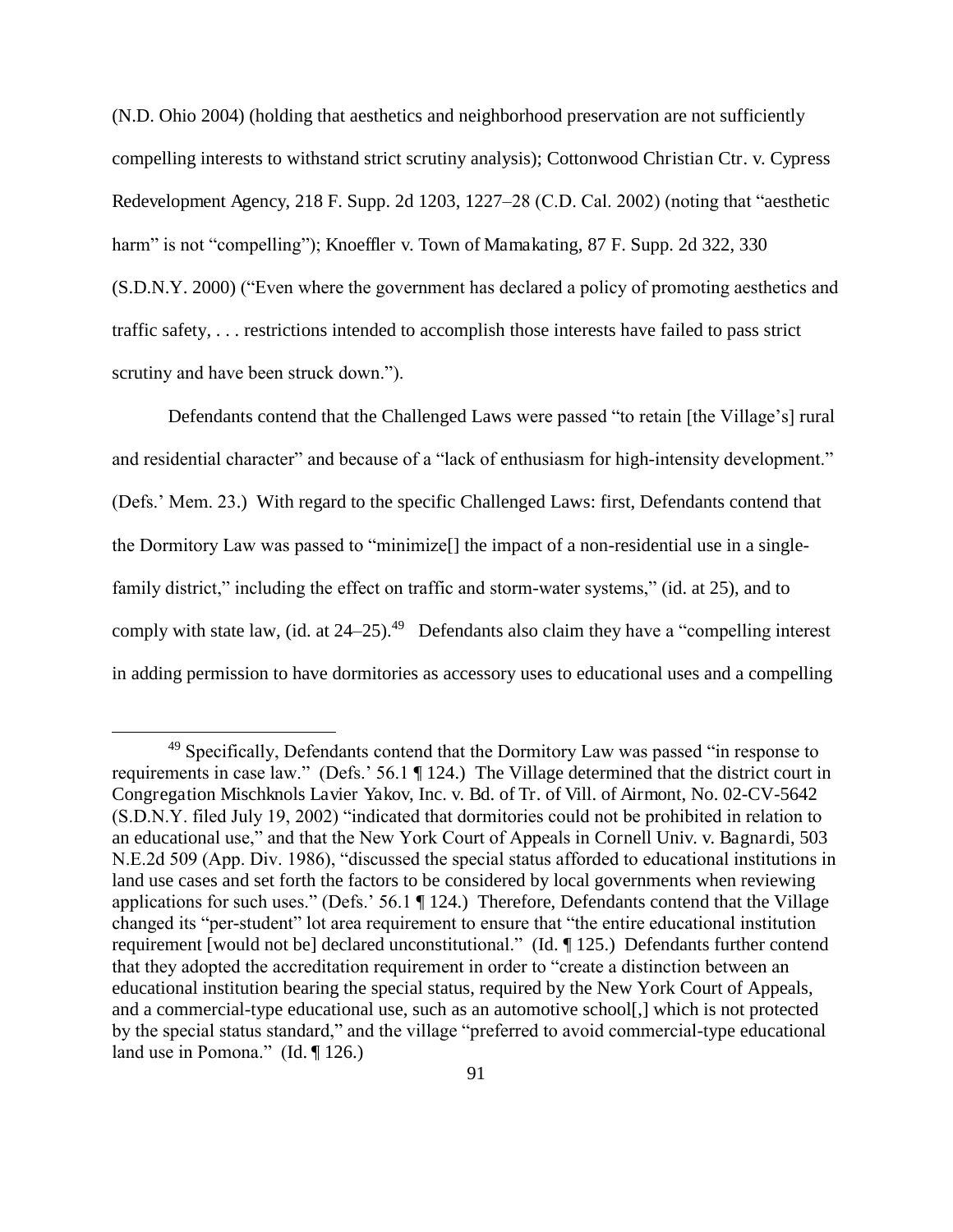interest in further expanding opportunities for schools to have dormitories by shifting the calculus from a per-student analysis to one that is based on land use," (id. at 26).Second, Defendants maintain that the Wetlands Law was passed to protect wetlands that were not otherwise protected by state and federal law, (Defs.' Mem. 30), "to protect property and infrastructures that can be severely damaged by severe storms if not properly protected through appropriate oversight and control of wetlands," (id. at 29), i.e., "to make sure they were not destroyed, for the health, safety, and welfare of all the residents," (id. at 31 (internal quotation marks omitted)), and to "protect[] the waterways and prevent[] flooding," (id. at 32). Third, with regard to the Accreditation Law, Defendants allege that Local Law 1 of 2001 was passed so that educational institutions would require a special permit and so that their "density and impacts on adjoining properties would be regulated," (id. at 32–33), and that the definition of educational institution was expanded with Local Law 5 of 2004 to ensure it "allowed accreditation from a broader, generic entity," (id. at 33). Defendants further contend that the "intent behind the definition [of educational institution] and the accreditation requirement was to ensure that only those educational uses consistent with a residential and rural area would be permitted, and that inconsistent uses would not, e.g., automotive or other trade schools." (Id. at 33.)

These explanations are insufficient to justify granting summary judgment to Defendants. In general, as discussed above, the stated aesthetic and community character rationales are generally not compelling state interests, and Defendants have not demonstrated that these interests are so overwhelming or gravely threatened by the institutions such as the proposed rabbinical college to render them compelling. Defendants cite only one case suggesting otherwise, Murphy v. Zoning Comm*'n of Town of New Milford*, 148 F. Supp. 2d 173 (D. Conn.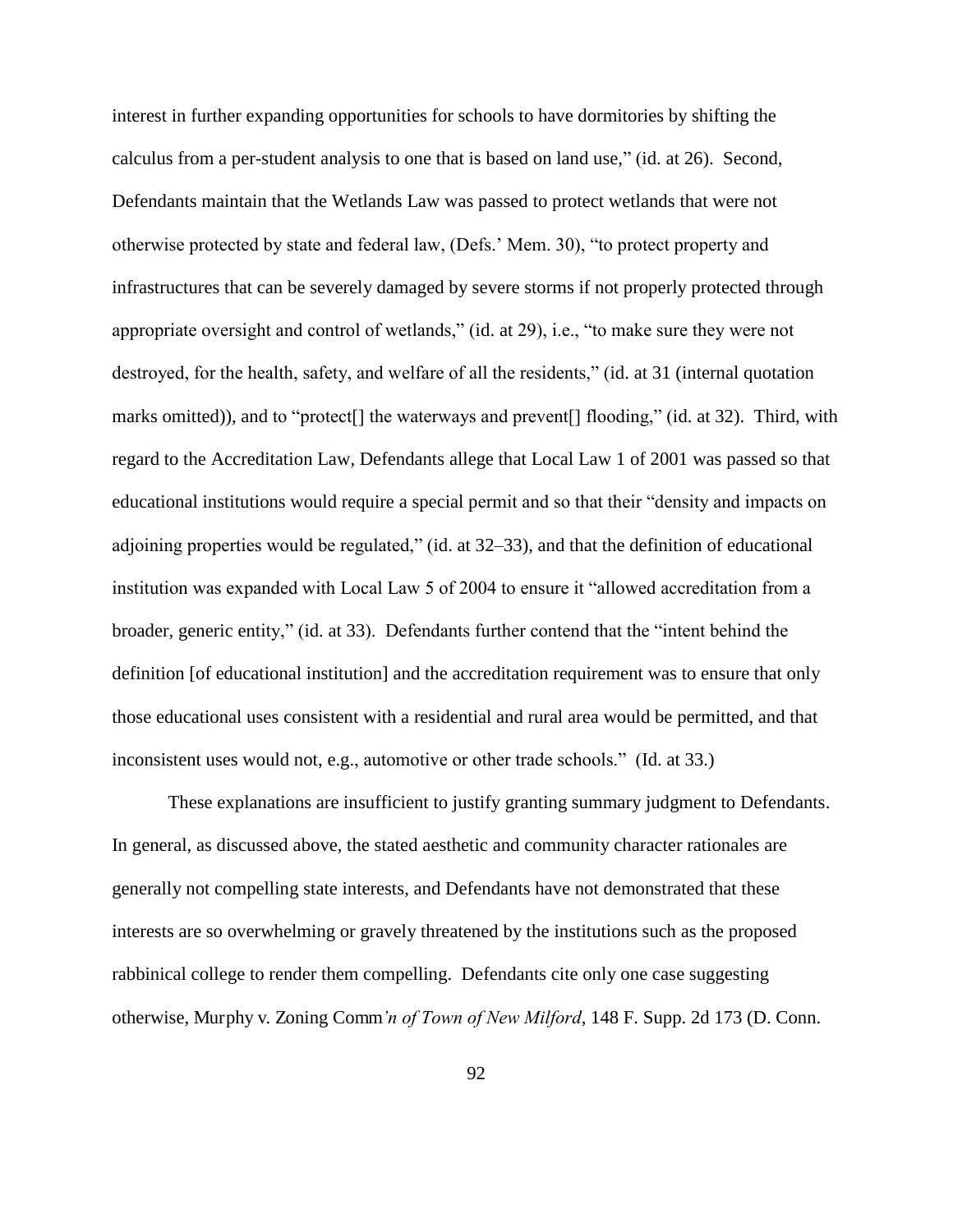2001), which at best only cites contradictory precedent, see id. at 189–90. Further, specifically with regard to the Dormitory Law, while certain aspects of the law may be justified by a need to comply with other laws, Defendants offer no defense of the scope of the restrictions it contains (for example, its ban on separate cooking, dining, or housekeeping facilities). And, specifically with regard to the Wetlands Law, while there is some evidence to suggest a need for a wetlands law, (see, e.g., Aff. of Amanda Gordon Ex. A, at 27 (noting that the Wetlands law is "critical and necessary and is in keeping with municipal functions in New York State as well as other national wetland protection interests"), Defendants offer no evidence beyond Ulman's testimony, (see Defs.' Mem. 30–31), as to the nature of the threat to wetlands and the extent to which the Village's wetlands were not already protected by state and federal law.

Nonetheless, even if the Challenged Laws were justified by compelling interests, they would still fail to pass strict scrutiny because they are not narrowly tailored to serve those interests. See Turner Broad. Sys. Inc. v. F.C.C., 512 U.S. 622, 664 (1994) (noting that a municipality must show "that the regulation will in fact alleviate [claimed] harms in a direct and material way"). When "[t]he proffered objectives are not pursued with respect to analogous nonreligious conduct, and those interests could be achieved by narrower ordinances that burdened religious conduct to a far lesser degree[,] [then] [t]he absence of narrow tailoring suffices to establish the invalidity of the actions." Lukumi, 508 U.S. at 546; Jana-Rock Constr., Inc. v. N.Y.S. De*p't of Econ*. Dev., 438 F.3d 195, 210 (2d Cir. 2006) ("Strict scrutiny is applied in order to determine whether the harm stemming from a particular decision  $\dots$  is justified").<sup>50</sup> There are

 $50$  Of note, Plaintiff repeatedly cites Holt v. Hobbs, 135 S. Ct. 853 (2015) as governing Plaintiff's facial challenge. (See Pls.' Mem. 34 (citing Holt, 135 S. Ct. at 863 (noting that RLUIPA "requires the Government to demonstrate that the compelling interest test is satisfied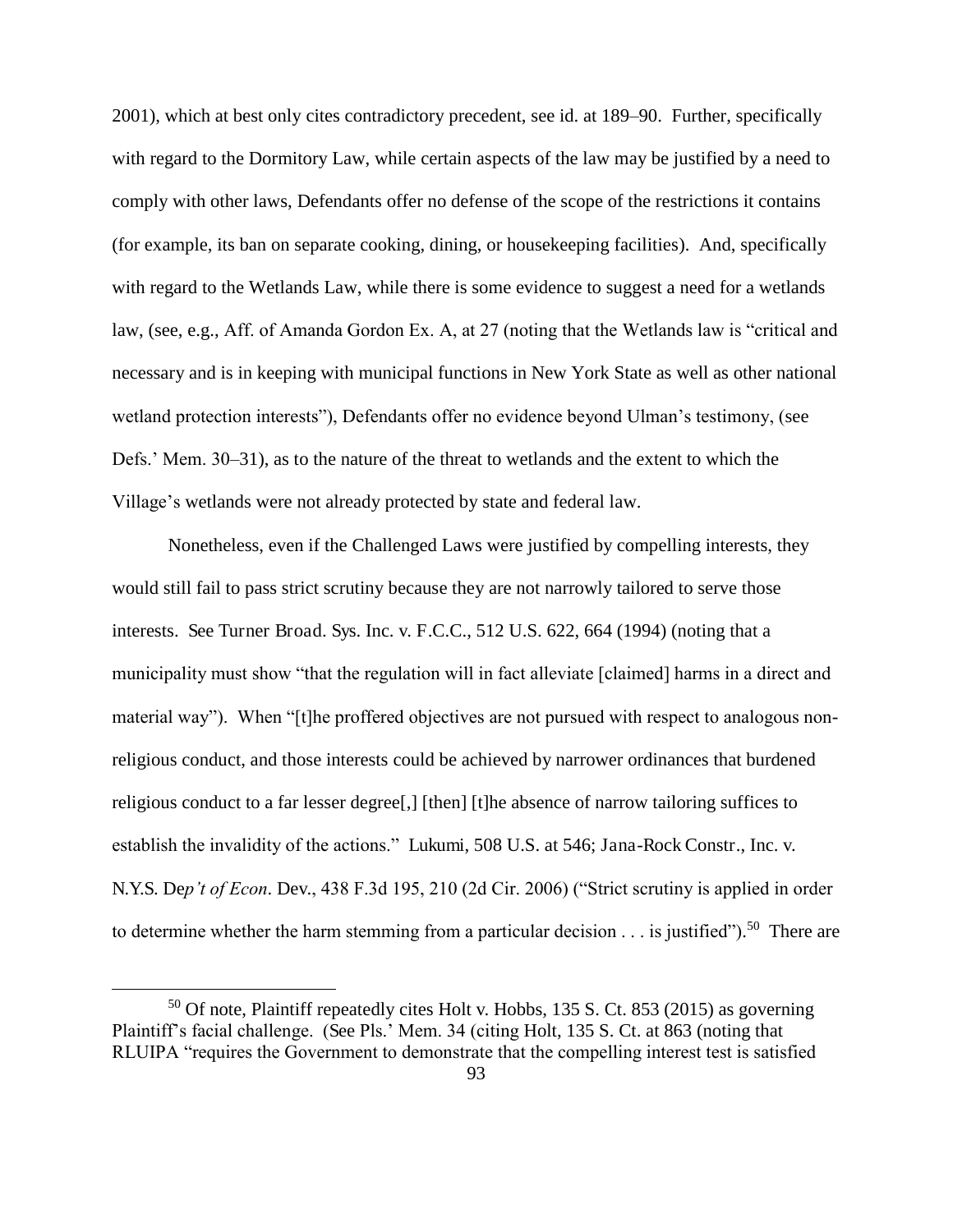a variety of reasons why the Challenged Laws arguably fail this test, as implied by the prior discussion of discriminatory effect. Nonetheless, the Court recounts a few below.

First, Defendants have admitted that a generalized restriction on the intensity and size of development would serve all of its allegedly compelling interests. (See Pls.' 56.1 ¶ 709; Defs.' Counter 56.1 ¶ 709.) While, as noted above, this is just the sort of generalized interest that does not justify a burden on religious exercise, see Gonzales, 546 U.S. at 438, it also demonstrates that there is no reason that Plaintiffs' development implicates these interests more than any other development.

Second, as noted above in the context of the Wetlands Law, Defendants admit that they commissioned no studies or experts when examining the need for the Challenged Laws, suggesting the allegedly compelling interests may be an "afterthought effort to bolster a flimsily supported decision," Westchester Day School, 417 F. Supp. 2d at 554, or "contrived for the sole purpose of rationalizing the" Village's decisions, Fortress Bible Church v. Feiner, 734 F. Supp. 2d 409, 505 (S.D.N.Y. 2010), *aff'd by* 694 F.3d 208 (2d Cir. 2012). (See also Pls. Mem. 35 (discussing the lack of evidence generally), 38 (discussing the lack of evidence for traffic concerns), 45 (discussing the lack of evidence for noise concerns); Pls.' 56.1 ¶¶ 742, 749, 821.)

through application of the challenged law to the person" (internal quotation marks omitted)).) While that case concerned facial hair, it did not concern a facial challenge, or even a constitutional challenge at all, and therefore does not provide the proper standard to apply to facial challenges rooted in constitutional rights, despite Plaintiffs' insistence otherwise. See Holt, 136 S. Ct. 843, 859 ("We hold that the Department's policy, as applied in this case, violates the Religious Land Use and Institutionalized Persons Act of 2000 . . . ." (emphasis added)); Snodgrass v. Robinson, No. 14-CV-269, 2015 WL 4743986, at \*9, \*11 (W.D. Va. Aug. 10, 2015) (applying Holt only to the Plaintiff's as-applied challenge but not to his facial challenge).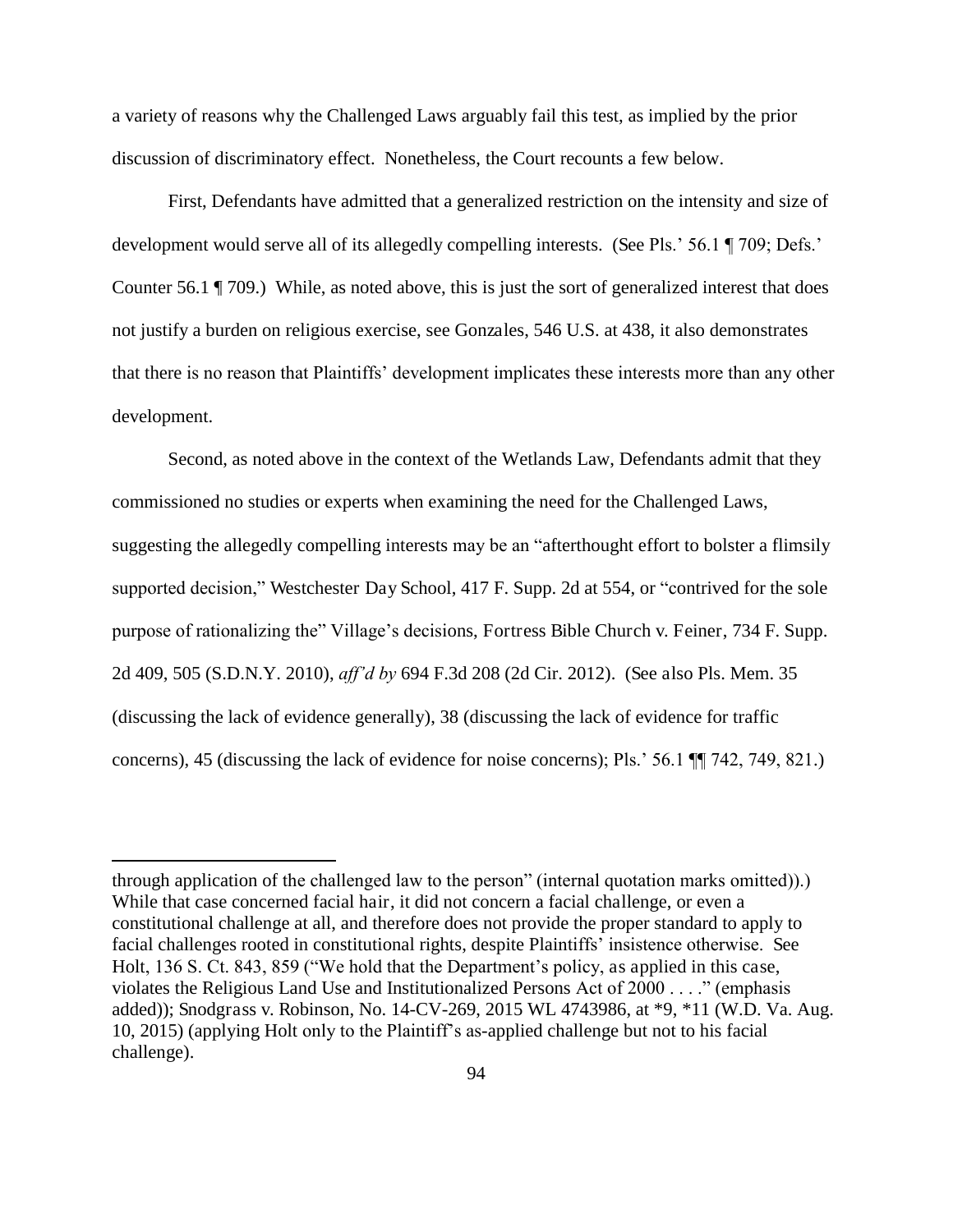Third, Village law already provides "several layers of regulation" to protect the interests at issue through operation of the special permit process for educational institutions. (Pl.'s Mem. 36.) First, the Village Code provides that the Board of Trustees may, "impose . . . restrictions and regulations" on educational institutions to "minimize traffic hazards, impairment of the use, enjoyment or value of property in the surrounding area, or generally protect the health, safety[,] and welfare of the neighborhood." (Id. at 37 (internal quotation marks omitted).) See also Village Code § 130–10(F). Second, the Zoning Board of Appeals, in approving individual special use permit applications, may impose "reasonable conditions and restrictions as are directly related to and incidental to the proposed special use permit." (Pls.' Mem. 37 (internal quotation marks omitted).) See also Village Code  $\S$  130–28(E)(1). Third, the permitting Board may attach "additional conditions and safeguards . . . to ensure initial and continual conformance to all applicable standards and requirements" including "[t]he location and size of the special permit use, nature and intensity of the operations involved in it or conducted in connection with it," and ensuring that the use does not "change . . . the character of the neighborhood." (Pls.' Mem. 37 (internal quotation marks omitted).) See also Village Code § 130–28(E)(6). Fourth, the Village Planning Board can "impose such reasonable conditions and restrictions as are directly related to and incidental to a proposed site plan," and cannot approve a site plan unless it takes into account "public health, safety[,] and general welfare" with respect to traffic, parking, and other aspects of development, (Pls.' Mem. 37 (internal quotation marks omitted). See also Village Code § 119-3(B). Furthermore, as alluded to above, Article 24 of the New York State Environmental Conservation Law requires permitting from the New York State Department of Environmental Conservation for activity within 100 feet of designated wetlands and wetlands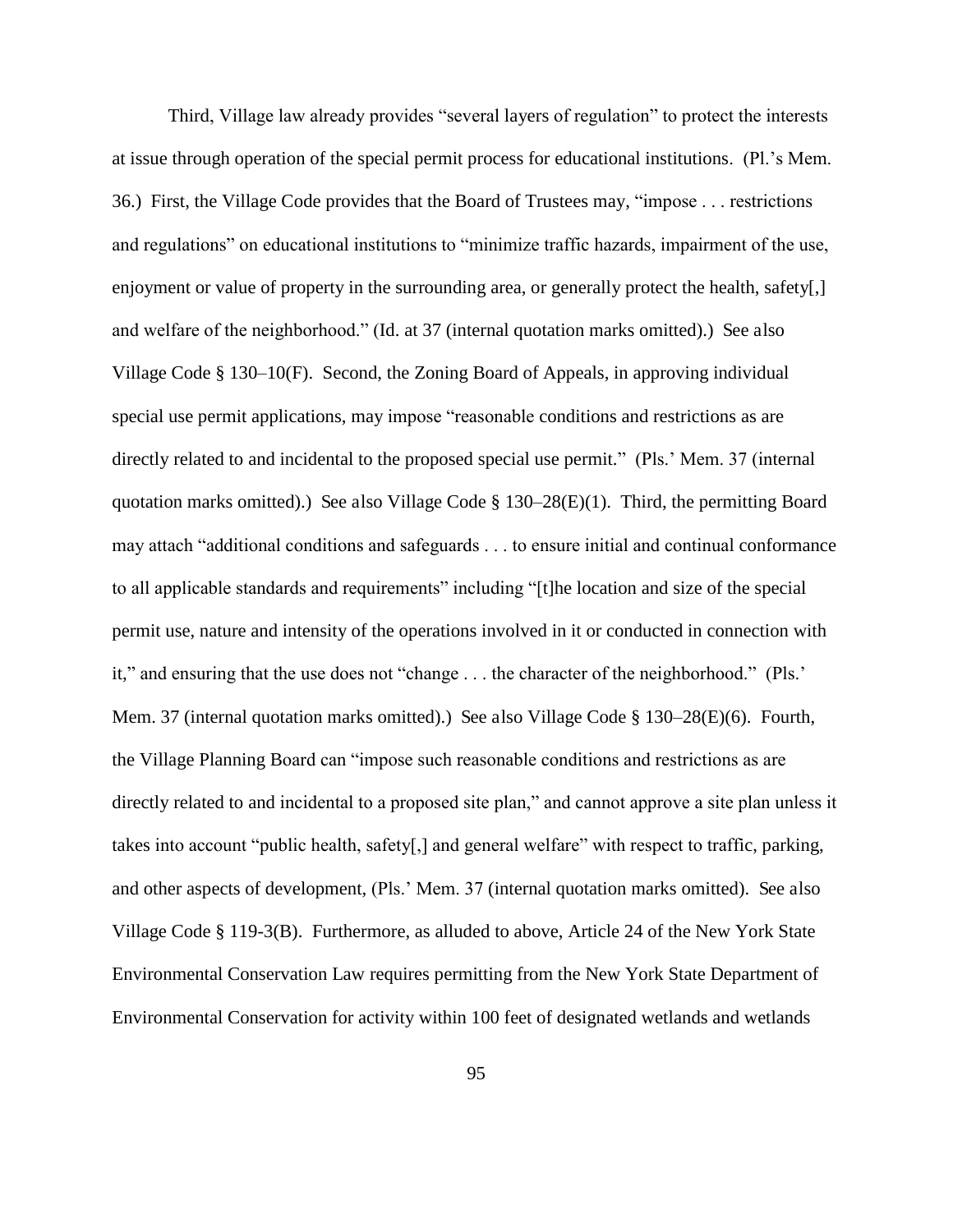that are "part of [the] 'waters of the United States' are federally protected" by the River and Harbors Act of 1899 and the Clean Water Act, administered by the Army Corps of Engineers. (Second Gordon Aff. Ex. A, at 8; Pls.' Mem. 50–51.) It is not clear from the record the extent to which the wetlands on the Subject Property are covered by these laws. Accordingly, it is unclear what compelling interests the Challenged Laws uniquely serve.

Fourth, specifically with regard to traffic, while it is not always foreclosed as a compelling interest, see Westchester Day Sch. v. Vill. of Mamaroneck, 386 F.3d 183, 191 (2d Cir. 2004) ("WDS I") ("We know of no controlling authority, either in the Supreme Court or any circuit[,] holding that traffic problems are incapable of being deemed compelling."), Defendants' only evidence connecting the Challenged Laws to alleviating traffic concerns is that "all dwelling units, by their nature, generate traffic." (Pls.' Mem. 41 (citing Pls.' 56.1 ¶ 791).) This explanation is insufficient, particularly given, among other reasons, there is evidence that the proposed rabbinical college would be largely self-contained, generating little to no traffic at all. (See Pls.' 56.1 ¶¶ 805–06; Pls.' Mem. 43.) See also Congregation Etz Chaim v. City of L.A., Civ. No. 10-1587, 2011 WL 12472550, at \*7 (C.D. Cal. July 11, 2011) (granting summary judgment to the plaintiff where the defendant city "present[ed] no evidence that any traffic or parking concerns actually existed, nor that such concerns could not be mitigated in such a way as to allow the Congregation's use at the subject property" (internal quotation marks omitted).)

Fifth, there is no reason to believe, nor any evidence indicating, that accredited schools have a lesser impact on traffic, aesthetics, or any other interest Defendants claim, as compared to unaccredited schools. (See Decl. of William D. Fitzpatrick ¶ 65 (Dkt. No. 152) ("[T]raffic generation will be the same for an accredited facility and a non-accredited facility with an equal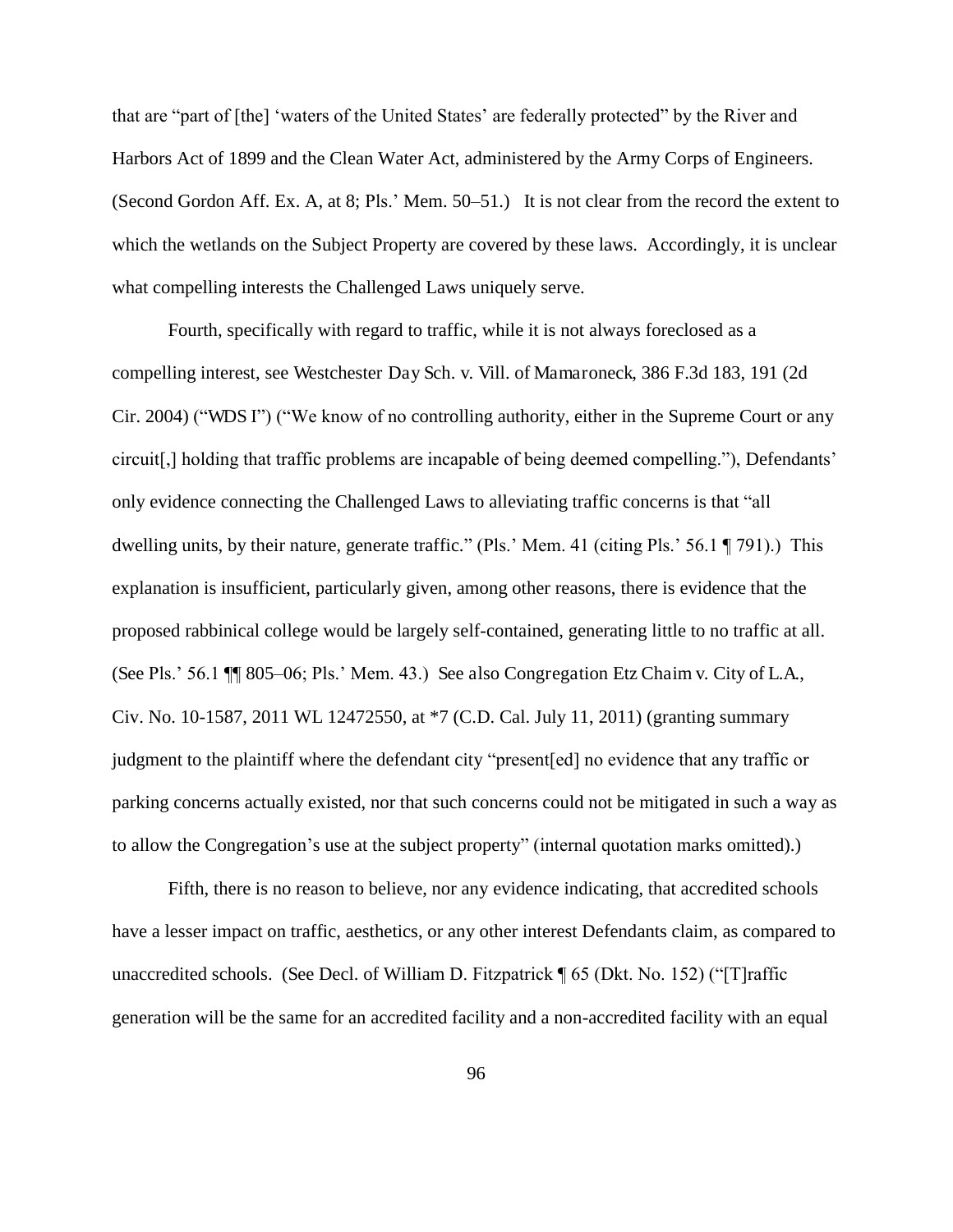number of students.".) Nor do Defendants offer any evidence that automobile schools are not capable of being accredited. (See Pls.' 56.1 ¶ 759 (asserting that automobile schools can be accredited).) Regardless, given there are no accredited—or unaccredited—schools in the Village, it is difficult to understand why accreditation suddenly became a concern for the Village, unless considered in light of the growth of the Orthodox Hasidic community in the Pomona area and the proposed rabbinical college. (Pls.' 56.1 ¶ 723.) See Cottonwood Christian Ctr. v. Cypress Redev. Agency, 218 F. Supp. 2d 1203, 1225 (C.D. Cal. 2002) ("At first blush, the [defendant] [c]ity's concern about blighting rings hollow. Why had the [defendant], so complacent before [the plaintiff] purchased the [subject] [p]roperty, suddenly burst into action? . . . [T]he activity suggests that the [defendant] was simply trying to keep [the plaintiff] out of the [c]ity, or at least from the use of its own land."). The same issue applies to the Dormitory Law, as Defendants do not make clear why dormitories with kitchens or housekeeping facilities pose any greater threat to the environment or character of the Village than more traditional, studentonly dormitories.

What all of these concerns make clear is that the justification for the discriminatory effect of the Challenged Laws is hardly beyond dispute. The laws are structured such that they arguably carve out Plaintiffs' use with questionable reasons for doing so, and general claims that the Challenged Laws are "reasonable limitations so that the expansion in the use would be consistent with the rural and residential character of the community," (Defs.' Mem. 27), are insufficient. Accordingly, the Court finds that Plaintiffs' Equal Protection Claim survives summary judgment.

97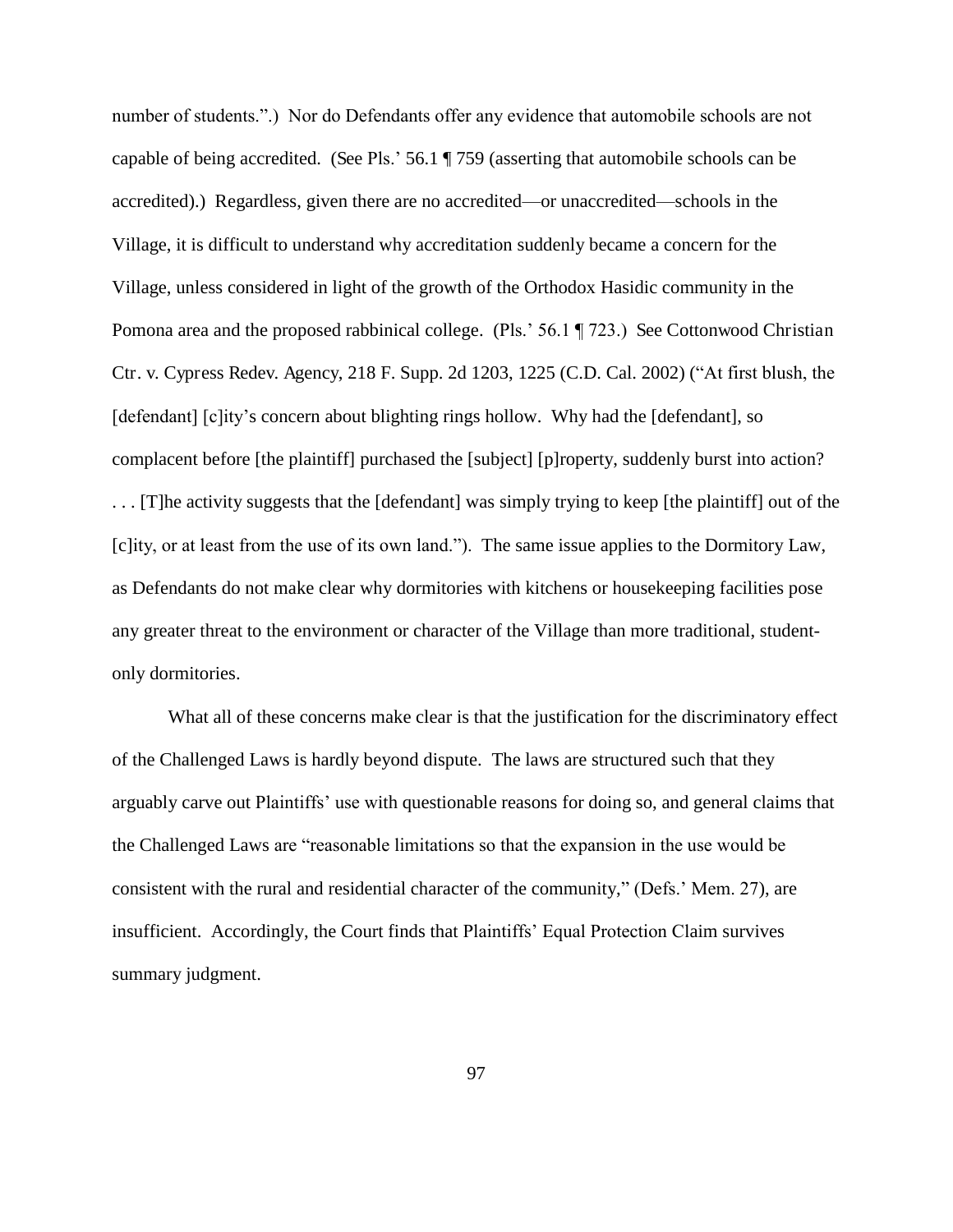## 5. Free Exercise (Claim 1)

 Plaintiffs also bring a claim under the Free Exercise Clause of the First Amendment. The First Amendment, which is applicable to the States by operation of the Fourteenth Amendment, "prohibits the enactment of any law prohibiting the free exercise of religion." Bronx House of Faith v. Cmty. Sch. Distr. No. 10, 127 F.3d 207, 216 (2d Cir. 1997) (internal quotation marks omitted); see also Hosanna-Tabor Evangelical Lutheran Church and Sch. v. E.E.O.C., 132 S. Ct. 694, 702 (2012) ("The First Amendment provides, in part that 'Congress shall make no law respecting an establishment of religion, or prohibiting the free exercise thereof.'"). "At a minimum, the protections of the Free Exercise Clause pertain if the law at issue discriminates against some or all religious beliefs or regulates or prohibits conduct because it is undertaken for religious reasons." Lukumi, 508 U.S. at 532 (alteration omitted); see also Commack, 680 F.3d at 210 (same). It is not a violation of the Free Exercise Clause, however, to enforce a generally applicable rule, policy, or statute that incidentally burdens a religious practice, as long as the government can "demonstrate a rational basis for [the] enforcement" of the rule, policy, or statute, and the burden is only an incidental effect, rather than the object, of the law. Fifth Ave. Presbyterian Church v. City of N.Y., 293 F.3d 570, 574 (2d Cir. 2002); see also *Emp't. Div., Dep't of Human Res.* of Or. v. Smith, 494 U.S. 872, 878–79 (1990) (explaining that enforcement of a neutral law of general applicability does not offend the Free Exercise Clause), superseded by statute on other grounds, 42 U.S.C. § 2000bb et seq., as recognized by Holt v. Hobbs, 135 S. Ct. at 859.

Thus, to state a free exercise claim under the aforementioned Lukumi standard, a plaintiff must establish that "the object of [the challenged] law is to infringe upon or restrict practices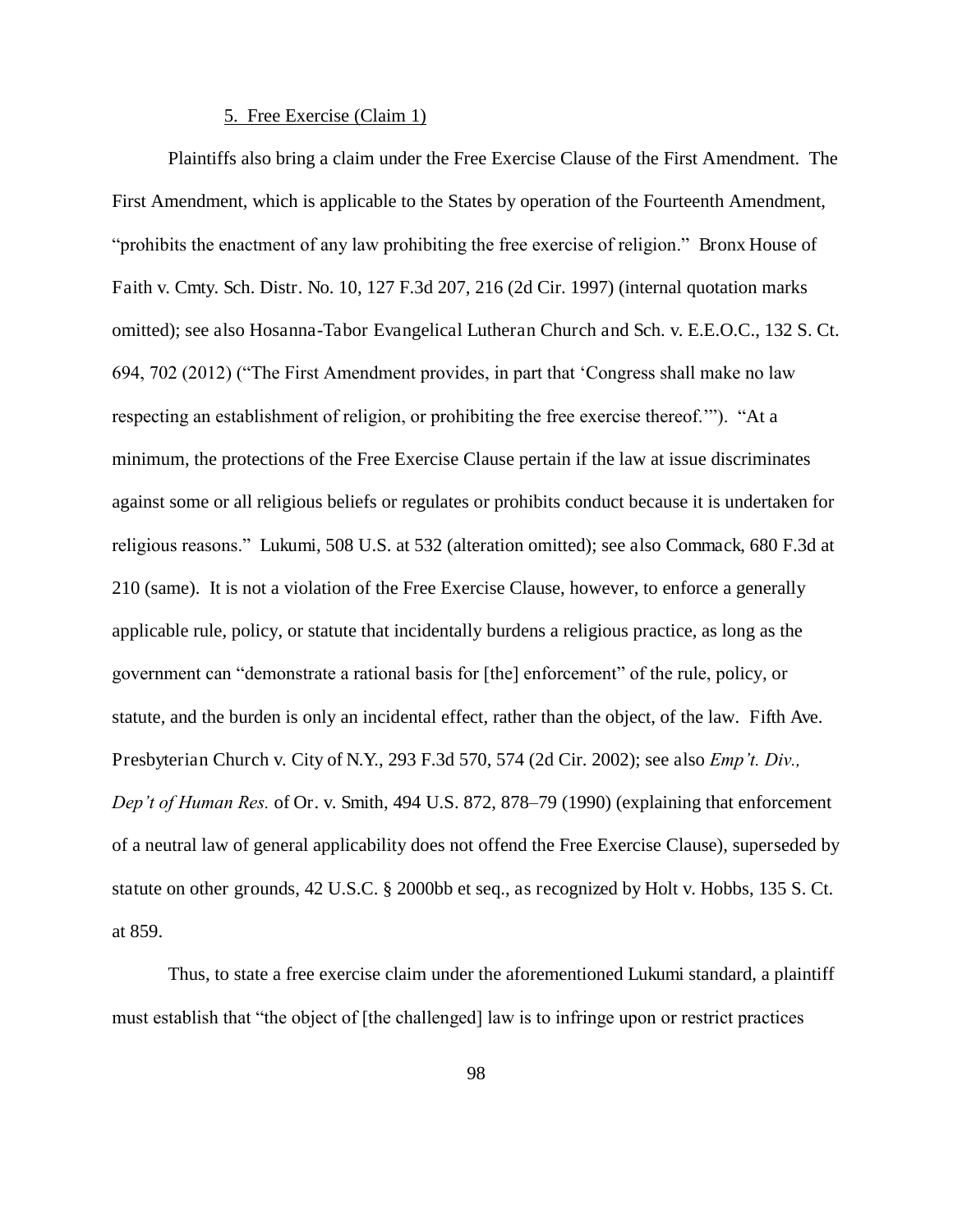because of their religious motivation," or that the law's "purpose . . . is the suppression of religion or religious conduct." Lukumi, 508 U.S. at 533. Such a law is subject to strict scrutiny review, and it "will survive strict scrutiny only in rare cases." Id. at 546; see also Smith, 494 U.S. at 890 (noting that a facially neutral, generally applicable law is only subject to rationality review); Fifth Ave., 293 F.3d at 574 (noting rational basis review applies when a burden on religion is incidental to, rather than the object of, the law at issue).

"To determine the object of a law, [the Court] must begin with its text, for the minimum requirement of neutrality is that a law not discriminate on its face." Lukumi, 508 U.S. at 533. But, even if neutral on its face, a law may still run afoul of the Free Exercise Clause if it "targets religious conduct for distinctive treatment." Id. at 534 ("Facial neutrality is not determinative."). As the Supreme Court has cautioned, the Free Exercise Clause "forbids subtle departures from neutrality," Gillette v. United States, 401 U.S. 437, 452 (1971), and "covert suppression of particular religious beliefs," Bowen, 476 U.S. at 703; see also Lukumi, 508 U.S. at 534 ("Official action that targets religious conduct for distinctive treatment cannot be shielded by mere compliance with the requirement of facial neutrality. The Free Exercise Clause protects against governmental hostility which is masked, as well as overt."). In this regard, courts may find "guidance" in Equal Protection jurisprudence, which, among other things, requires consideration of direct and circumstantial evidence regarding the goals of those who enacted the law in question. Lukumi, 508 U.S. at 540. Indeed, "[r]elevant evidence includes . . . the historical background of the decision under challenge, the specific series of events leading to the enactment or official policy in question, and the legislative or administrative history, including contemporaneous statements made by the decisionmaking body." Id. Another measure of a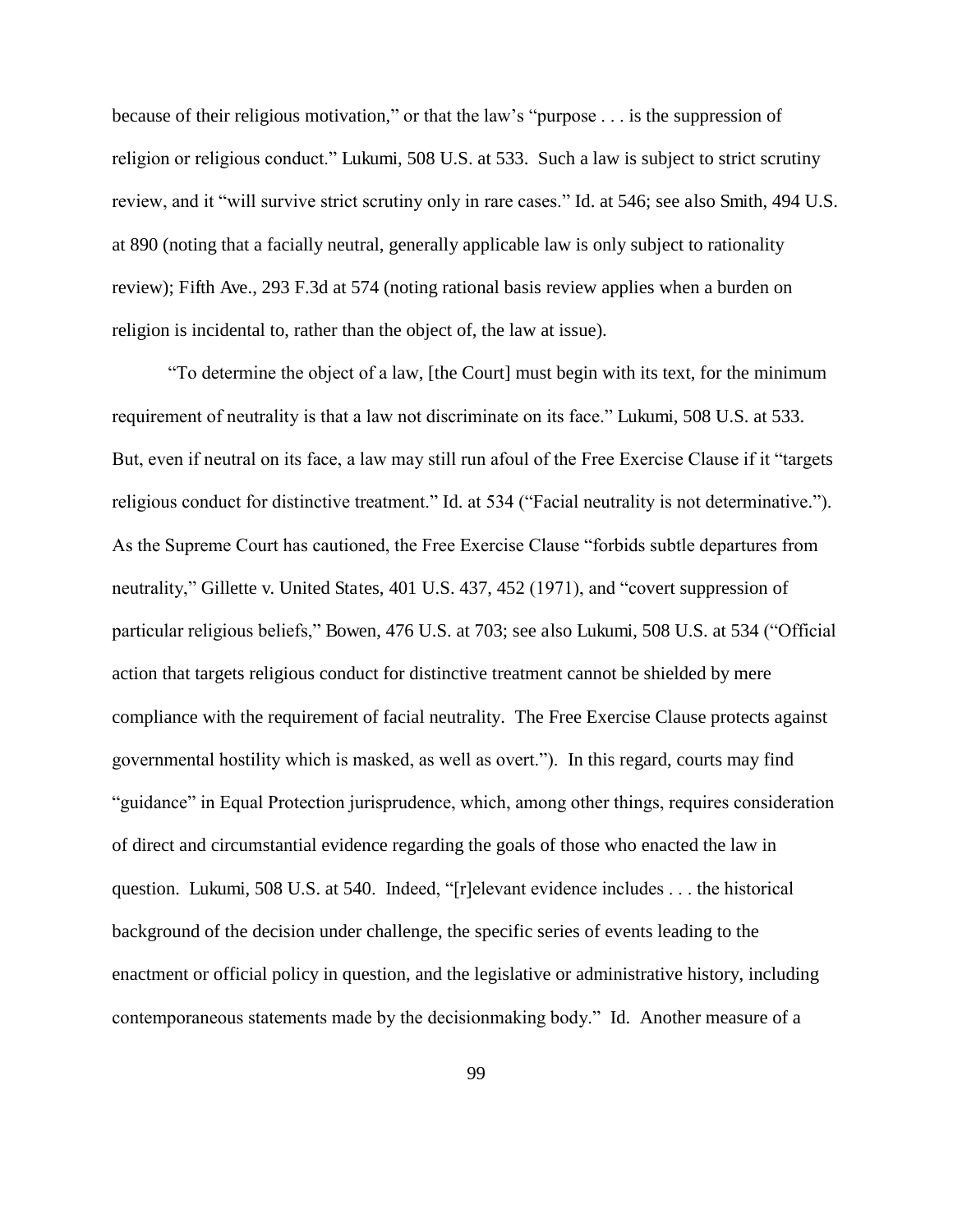law's object is the temporal proximity between the perceived land use and the adoption of the regulation of that use. See Vision Church v. Vill. of Long Grove, 468 F.3d 975, 999 (7th Cir. 2006) (suggesting that the "temporal proximity between [the plaintiff's] dispute with the [defendant] [v]illage over a special use permit and the enactment of the [o]rdinance" at issue was evidence of the purpose of the ordinance). Based on these factors, "if the object of a law is to infringe upon or restrict practice because of their religious motivation, the law is not neutral." Lukumi, 508 U.S. at 533.

As the Court indicated in its 2013 Opinion and Order, "it is . . . debatable that the abovementioned animosity to the rabbinical college stemmed from 'legitimate concern[s] . . . for reasons quite apart from discrimination.'" Tartikov, 915 F. Supp. 2d at 621 (alterations in original) (quoting Lukumi, 508 U.S. at 535). The question here, then, is whether the record reveals a nefarious motive for the Challenged Laws. Before reaching that question, however, the Court notes that Defendants contend once again, in the context of Plaintiffs' free exercise claim, that housing is not eligible for free exercise protection because it is not a religious use. (See, e.g., Defs.' Mem. 2.) However, at least in the context of RLUIPA, the Court has already found that "the building of rabbinical college," of which student housing would be a part, "falls squarely within [the] definition of 'religious exercise,'" and that "the multi-family dormitories that [Plaintiffs] seek to build are intended to facilitate religious exercise." Tartikov, 915 F. Supp. 2d at 629. The same analysis is applicable here. Because the definition of religious exercise is quite broad, see WDS I, 386 F.3d at 186 (holding that religious exercise is "any exercise of religion, whether or not compelled by, or central to, a system of religious belief" and that "the use, building, or conversion of real property for the purpose of religious exercise shall be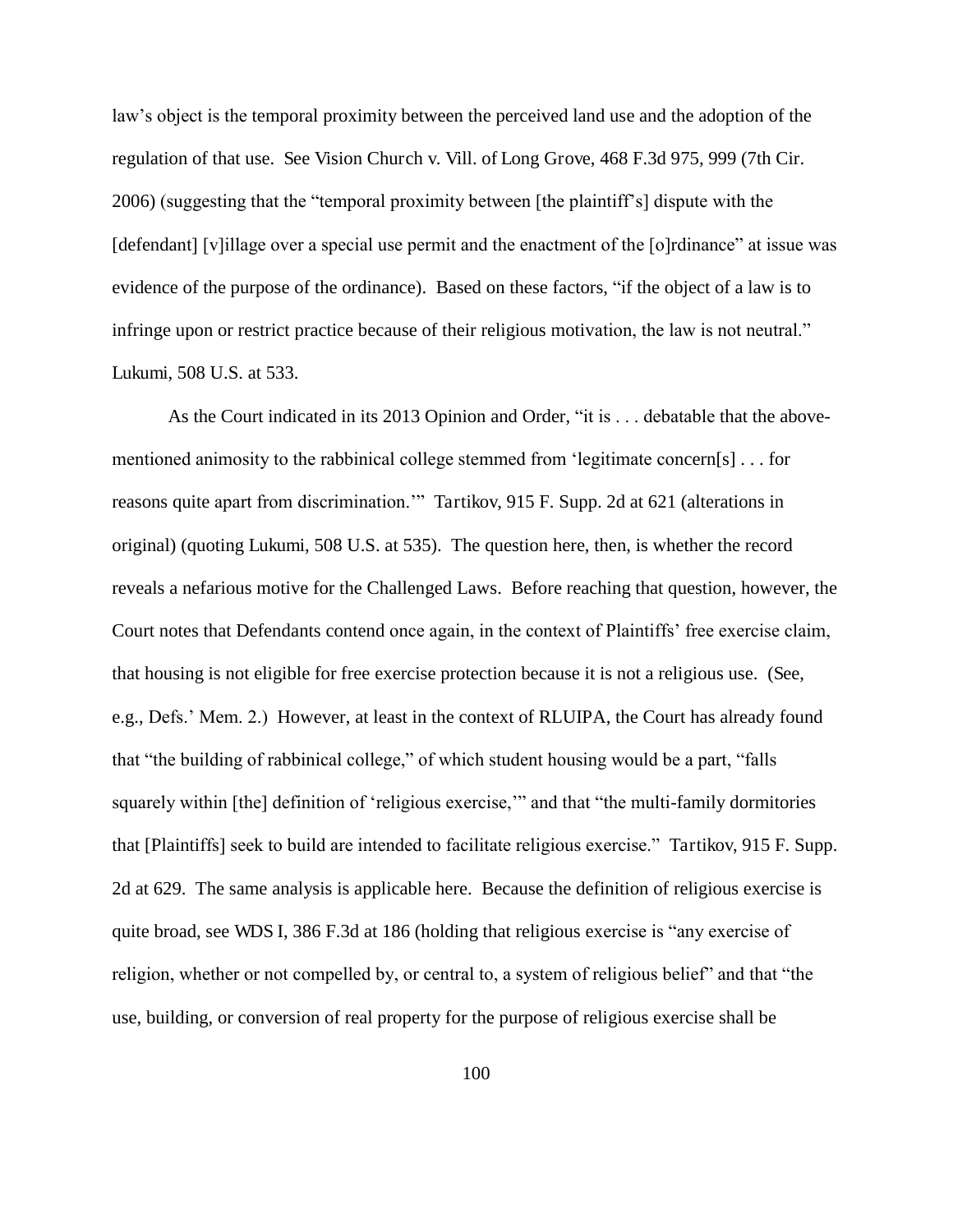considered . . . religious exercise."), accessory housing, and particularly accessory housing that is intended to be the center of religious learning and teaching, is arguably religious exercise, see WDS II, 504 F.3d at 348 (noting that the correct inquiry to determine whether an educational facility is covered as "religious exercise" by RLUIPA is whether it "would be used at least in part for religious education and practice"); see also Fifth Ave, 293 F.3d at 574–75 (finding provision of a location for homeless to sleep to be religious exercise); Candlehouse, Inc. v. Town of Vestal, No. 11-CV-93, 2013 WL 1867114, at \*18 (N.D.N.Y. May 3, 2003) (noting that there was sufficient evidence to support a finding that the residential component of a religious ministry for substance abuse to be religious exercise); Bikur Cholim, 664 F. Supp. 2d at 276 (holding that operation "of a facility to enable observant individuals to visit the sick on the Sabbath and holidays as well as the other individual plaintiff's [sic] obligations to observe the Sabbath while being able to visit their family members at [a nearby hospital] implicates their religious exercise"). Thus, there is sufficient evidence in the record to conclude that the housing at issue here is "inextricably integrated with, and necessary for [Plaintiffs'] ability to provide, religious education and practice, i.e., engage in 'religious exercise.'" Westchester Day Sch., 417 F. Supp. 2d at 545–46. Accordingly, the rabbinical college, in its entirety, is at least arguably deserving of free-exercise protections.

At the outset, as discussed in the next section in more detail, the Court notes that each of the Challenged Laws is facially neutral. As Defendants repeatedly point out, and as the Court previously found, the Challenged Laws, on their face, apply to all development projects and educational institutions. Tartikov, 915 F. Supp. 2d at 621; see also id. at 615 ("[T]he Challenged Laws are facially neutral with respect to religion (and race)."). Accordingly, absent any other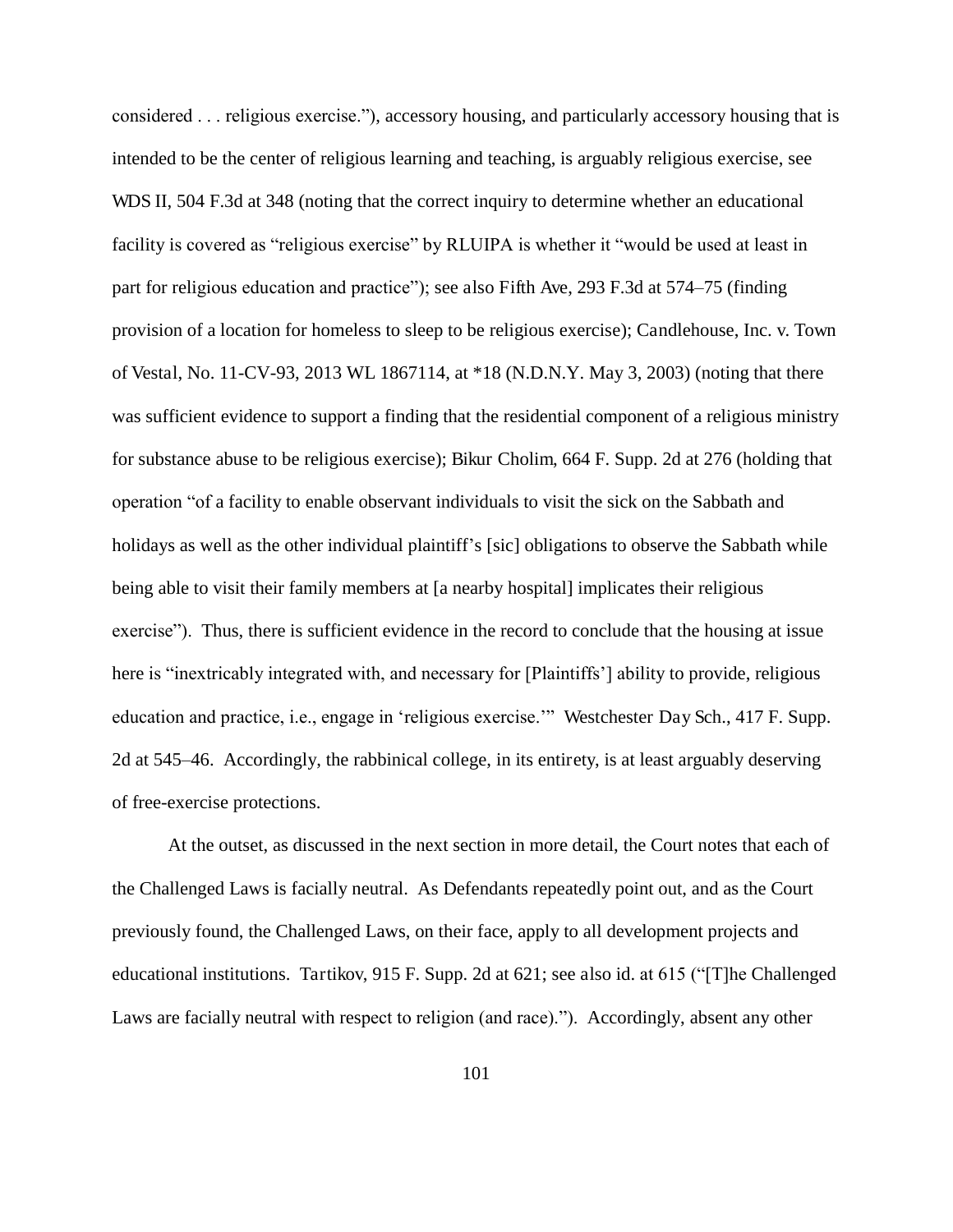evidence, only intermediate scrutiny would apply. (See Pls.' Mem. 27.) See also Turner Broad., 512 U.S. at 662 (noting that "the intermediate level of scrutiny [is] applicable to content-neutral restrictions that impose an incidental burden on speech"); Mastrovincenzo v. City of N.Y., 435 F.3d 78, 98 (2d Cir. 2006) ("Regulations that . . . are . . . content-neutral . . . trigger intermediate, rather than strict, scrutiny."); Hobbs v. Cty. of Westchester, 397 F.3d 133, 149 (2d Cir. 2005) ("[A] less stringent test—applying 'intermediate scrutiny'—is applicable to regulations of expressive activity that are not based on content."). However, as discussed above, Plaintiffs have offered sufficient evidence to raise a question of material fact as to whether the Challenged Laws were passed with a discriminatory purpose—to infringe on Plaintiffs' free exercise of religious beliefs. This renders the Challenged Laws non-neutral and therefore subject to strict scrutiny. See Lukumi, 508 U.S. at 533 ("[I]f the object of a law is to infringe upon or restrict practices because of their religious motivation, the law is not neutral."). And, for the reasons discussed in the previous section, a reasonable jury could find that the Challenged Laws do not pass strict scrutiny. Accordingly, summary judgment is denied as to Plaintiffs' free exercise claim.

## 6. Free Speech (Claim 2)

 In their second cause of action, Plaintiffs allege that the Challenged Laws violate Plaintiffs' right to free speech under the First Amendment. Plaintiffs move for summary judgment "to the extent that [the] claim[] does not involve issues of discriminatory motivation," (Pls.' Mem. 4), and Defendants cross-move for summary judgment.

"When conducting First Amendment [free speech] analysis, courts examine challenged governmental regulations to discern whether they are content based or content neutral since 'the scope of protection for speech generally depends on whether the restriction is imposed because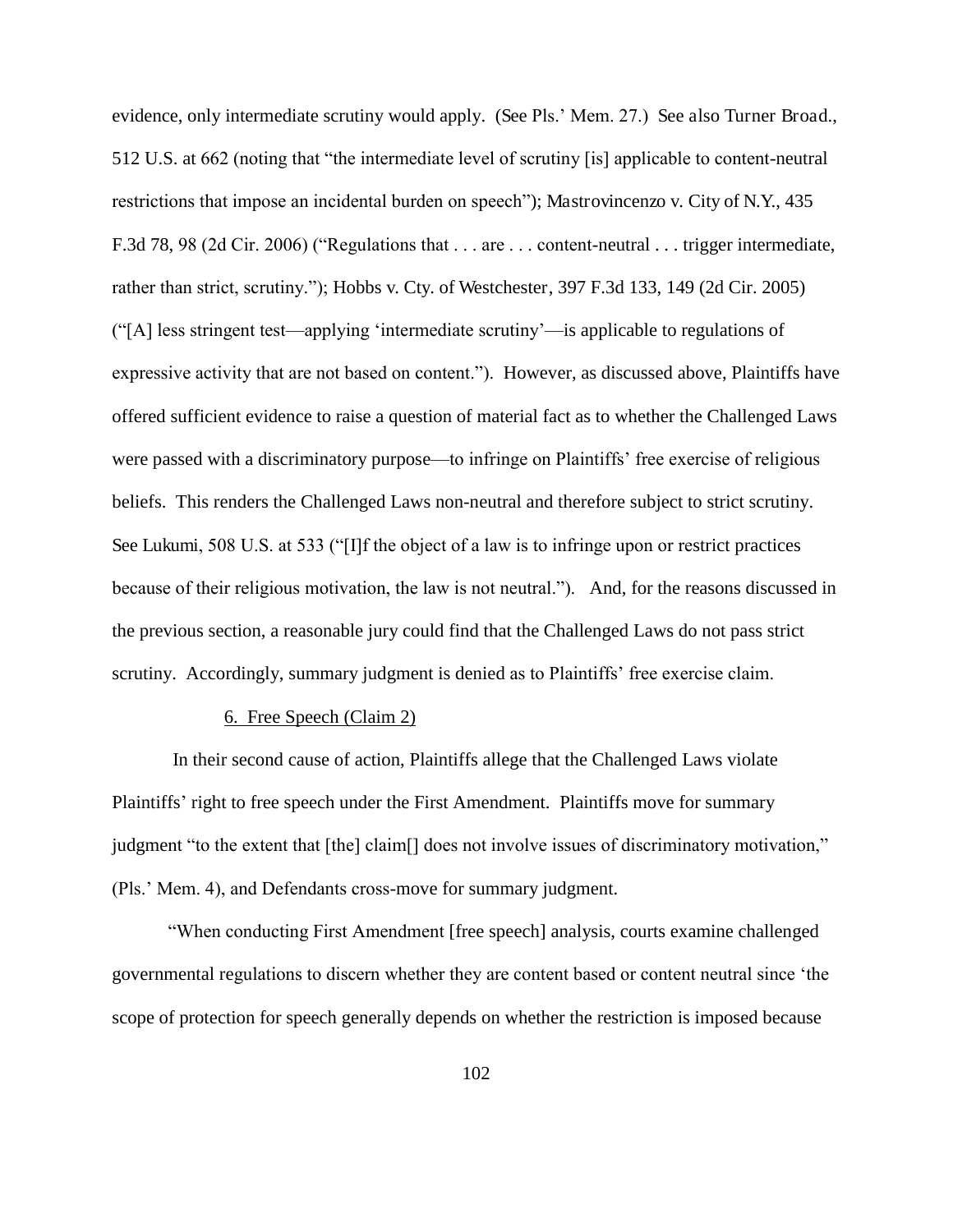of the content of the speech.'" *Bd. of Managers of Soho Int'l Arts Condo. v. C*ity of N.Y., No. 01- CV-1226, 2004 WL 1982520, at \*10 (S.D.N.Y. Sept. 8, 2004) (quoting Universal City Studios, Inc. v. Corley, 273 F.3d 429, 450 (2d Cir. 2001)). Indeed, this inquiry is "critical, because it informs the level of scrutiny the regulation should receive. Content-based restrictions are viewed as presumptively invalid and are subject to strict scrutiny." Tartikov, 915 F. Supp. 2d at 623.

Generally, if a law is content-based, "strict scrutiny applies and the municipality must show that the regulation is necessary to serve a compelling state interest and that it is narrowly drawn to achieve that end." Sugarman v. Vill. of Chester, 192 F. Supp. 2d 282, 291–92 (S.D.N.Y. 2002) (internal quotation marks omitted); see also Reed v. Town of Gilbert, 135 S. Ct. 2218, 2226 (2015) ("Content-based laws . . . are presumptively unconstitutional and may be justified only if the government proves that they are narrowly tailored to serve compelling state interests."). By contrast, content-neutral restrictions are subject to intermediate scrutiny, whereby "the government may impose reasonable time, place<sup>[1]</sup>, and manner restrictions on speech as long as they are content neutral, narrowly tailored to serve a significant government interest[,] and leave open 'ample channels for communication.'" Sugarman, 192 F. Supp. 2d at 292 (quoting Ward v. Rock Against Racism, 491 U.S. 781, 791 (1989)); see also Vincenty v. Bloomberg, 476 F.3d 74, 84 (2d Cir. 2007) ("The appropriate standard by which to evaluate the constitutionality of a content-neutral regulation that imposes only an incidental burden on speech is the intermediate level of scrutiny."); Lusk v. Vill. of Cold Spring, 475 F.3d 480, 495 n.16 (2007) ("Content-neutral criteria for political and other signage that are sufficiently objective and precise, and that permit residents to engage in some form of spontaneous speech, have been held to be constitutionally permissible."). Of note, "[t]he First Amendment's hostility to content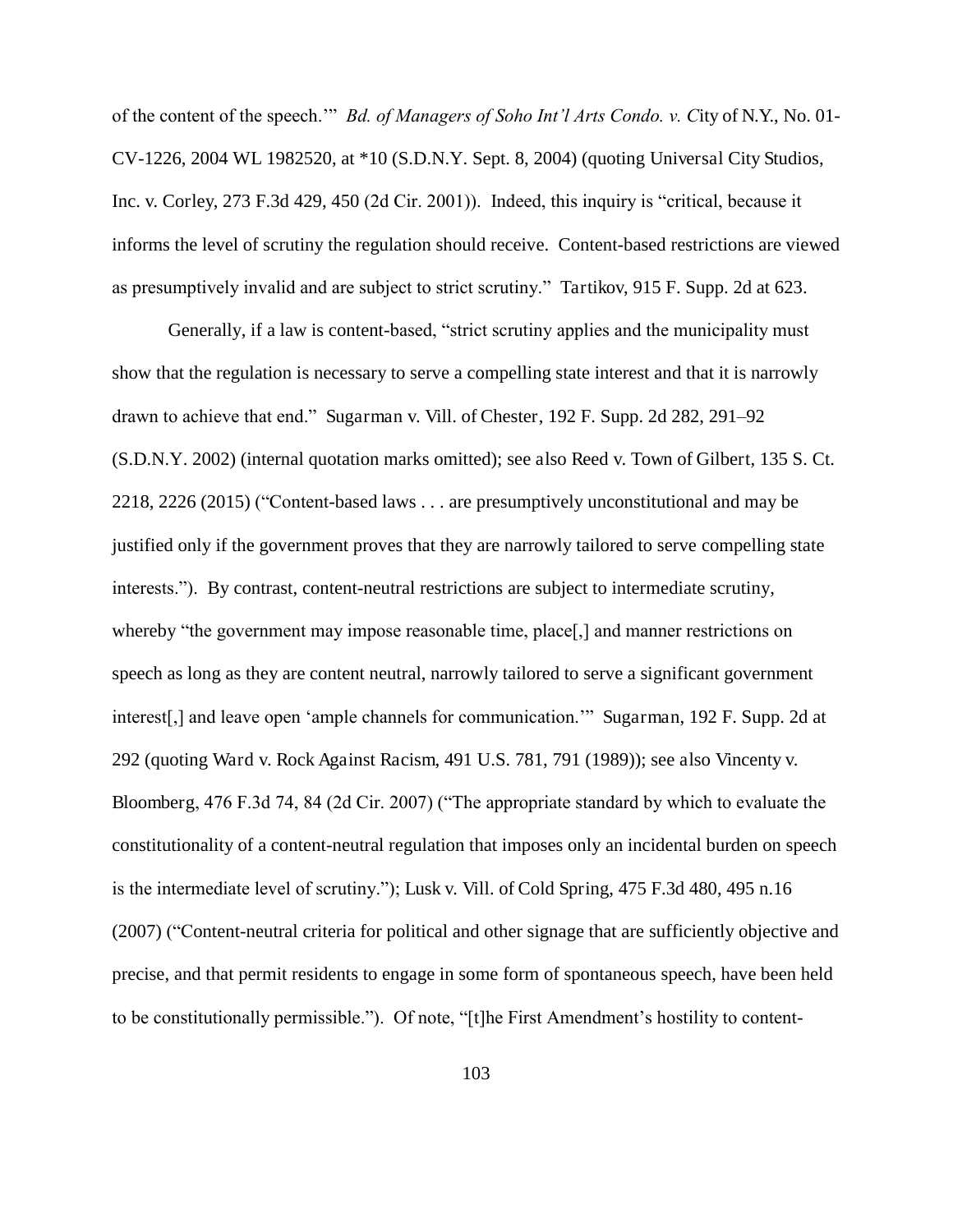based regulation extends not only to restrictions on particular viewpoints, but also to prohibition of public discussion on an entire topic." Consol. Edison Co., Inc. v. Publ. *Serv. Comm'n*, 447 U.S. 530, 537 (1980); Hobbs, 397 F.3d at 148 (same).

"The principal inquiry in determining content neutrality . . . is whether the government has adopted a regulation of speech because of disagreement with the message it conveys . . . . A regulation that serves purposes unrelated to the content of expression is deemed neutral, even if it has an incidental effect on some speakers or messages but not others." Ward, 491 U.S. at 791; Tunick v. Safir, 209 F.3d 67, 91 (2d Cir. 2000) (same). "Government regulation of speech is content based if a law applies to particular speech because of the topic discussed or message expressed." Reed, 135 S. Ct. at 2227. "As a general rule, laws that by their terms distinguish favored speech from disfavored speech on the basis of the ideas or views expressed are content based," Turner Broad., 512 U.S. at 643. In other words, "[a]n ordinance is content-based when the content of the speech determines whether the ordinance applies," Sugarman, 192 F. Supp. 2d at 292. By contrast, "government regulation of expressive activity is content neutral so long as it is justified without reference to the content of the regulated speech." Time Warner, 729 F.3d at 155 (emphasis and internal quotation marks omitted).

As noted above, each of the challenged laws is facially neutral as to content. See Tartikov, 915 F. Supp. 2d at 621. See also id. at 615 ("[T]he Challenged Laws are facially neutral with respect to religion (and race)."). However, because there is a question of material fact as to whether the laws were passed with a discriminatory purpose, it is unclear if intermediate or strict scrutiny applies. See Lukumi, 508 U.S. at 533 ("[I]f the object of a law is to infringe upon or restrict practices because of their religious motivation, the law is not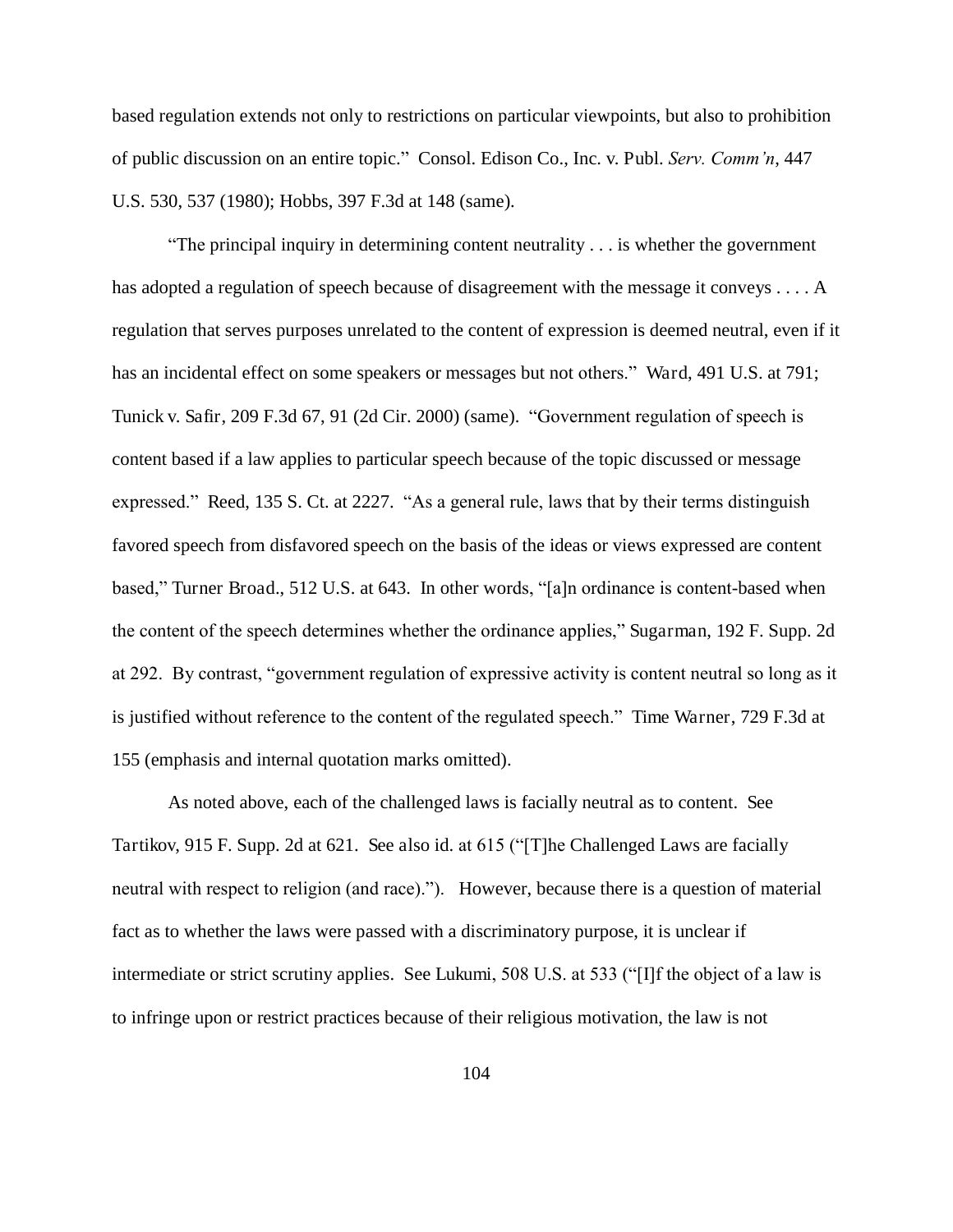neutral."). The Court need not reach this issue with respect to Plaintiffs' free speech claim, however, because it finds that Plaintiffs' have not established that they have a viable free speech claim.

The Court previously held that Plaintiffs had barely "pled enough facts to establish that the rabbinical college would engage in and foster expressive conduct." Tartikov, 915 F. Supp. 2d at 625; see also Kleindienst v. Mandel, 408 U.S. 753, 762 (1972) (discussing the "First Amendment right to 'receive information and ideas'"). The Court also noted that while simply limiting potential locations of the proposed rabbinical college in the Village would likely not violate the Free Speech Clause of the First Amendment, see Merrimack Congregation of Jehovah*'*s Witnesses v. Town of Merrimack, No. 10–CV–581, 2011 WL 1236133, at \*4 (D.N.H. Mar. 31, 2011) ("Courts have held that, absent other expressive conduct, limitations on the geographical location of a religious institution do not implicate the right to free expression under the First Amendment."); Grace Church of Roaring Fork Valley v. Bd. of C*ty. Comm'n*. of Pitkin Cty., 742 F. Supp. 2d 1156, 1167 (D. Colo. 2010) (noting that "denial of the [plaintiff's] proposal to build a worship facility at a particular location did not improperly regulate the [plaintiff's] dissemination of its religious message"); see also Christian Coll. v. City of Morgan Hill, 360 F.3d 1024, 1037 (9th Cir. 2004) (finding town's refusal to rezone site designated for hospital to religious affiliated college did not violate the Free Speech Clause); Town of Islip v. Caviglia, 540 N.E.2d 215, 222 (App. Div. 1989) (finding zoning ordinance that limited the location of certain land uses did not violate the plaintiff's free speech rights), here the Challenged Laws arguably prevent Plaintiffs from building the rabbinical college anywhere in the Village, see Tartikov, 915 F. Supp. 2d at 626. The Court thus focuses not on whether the Challenged Laws prevent the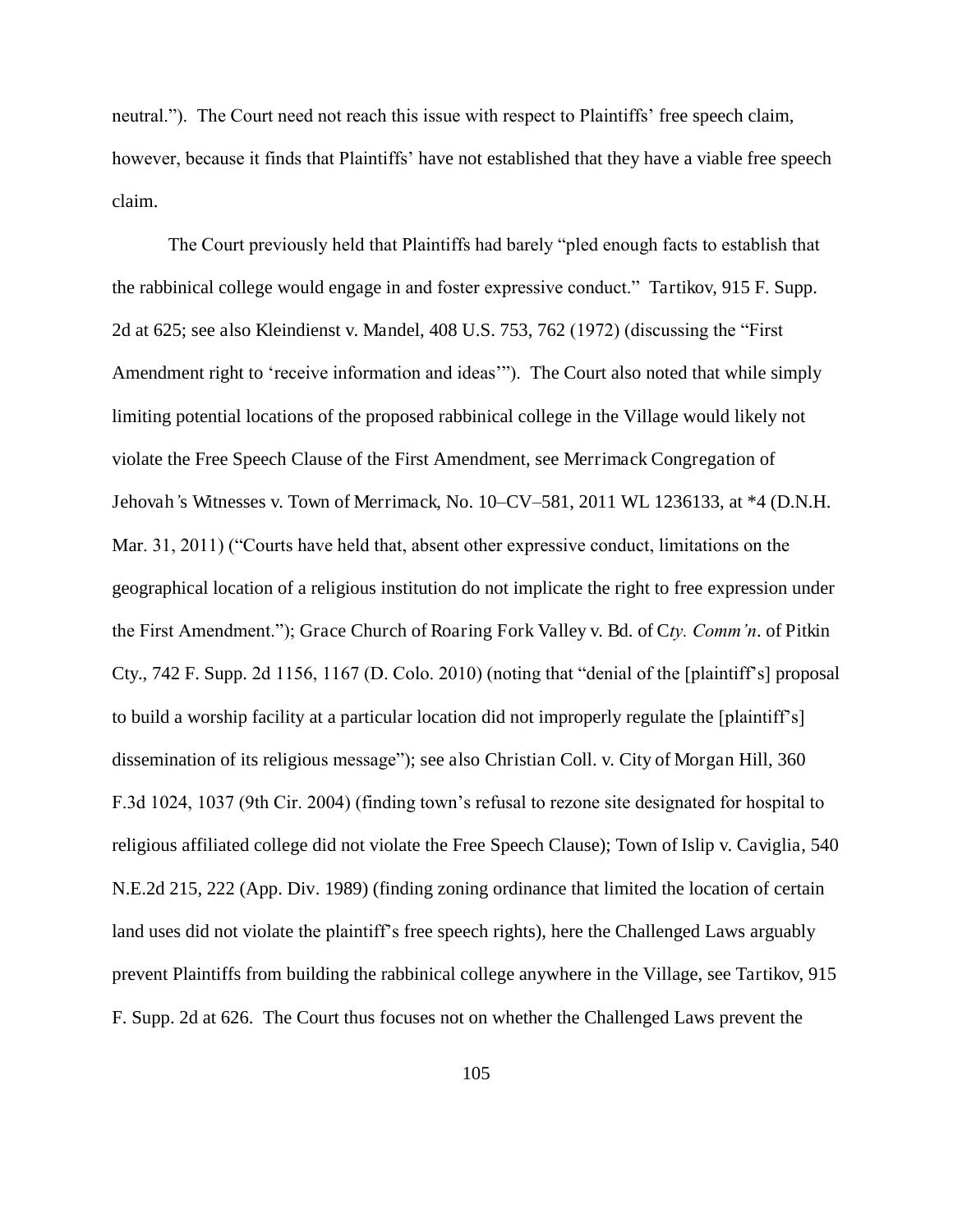construction of a rabbinical college, but rather on whether the act of constructing a rabbinical college is free speech at all.

Defendants, citing the same two cases they cited at the motion to dismiss stage, see id. at 624, contend that constructing a rabbinical college is not an act of free speech but instead only implicates the Free Exercise Clause, (see Defs.' Mem. 52 ("[T]he act of building a house of worship, let alone a religious school[,] does not implicate the Free Speech Clause; instead, courts analyze zoning regulations limiting such construction under the Free Exercise Clause, which addresses religiously motivated conduct." (citing *Tenafly Eruv Ass'n, Inc. v. Borough of Tenafly*, 309 F.3d 144, 163 (3d Cir. 2002) (finding that "the act of erecting a wall separating the interior of a building from the secular world" does not constitute speech); San Jose Christian College v. City of Morgan Hill, 360 F.3d at 1032 (9th Cir. 2004) (finding religious college's desire to educate was not speech)). Plaintiffs, by contrast, encourage a broad view of the concept of speech, claiming, in principal, that the proposed rabbinical college is designed to "foster the expression of certain ideas among and between faculty members and students." Tartikov, 915 F. Supp. 2d at 625; see also Adhi Parasakthi Charitable, Med., Edu., and Cultural Soc*'*y v. Twp. of West Pikeland, 721 F. Supp. 2d 361, 374 (E.D. Pa. 2010) ("The act of worshipping . . . inherently communicates something to others about that individual's views on society, life, and other more philosophical subjects . . . . [T]he use of the land as a place of worship allows an individual's conduct to communicate these thoughts with other members of the congregation."); id. at 372 ("Expressive conduct will constitute protected speech if the conduct is imbued with elements of communication, given the factual context of the conduct." (internal quotation marks omitted)).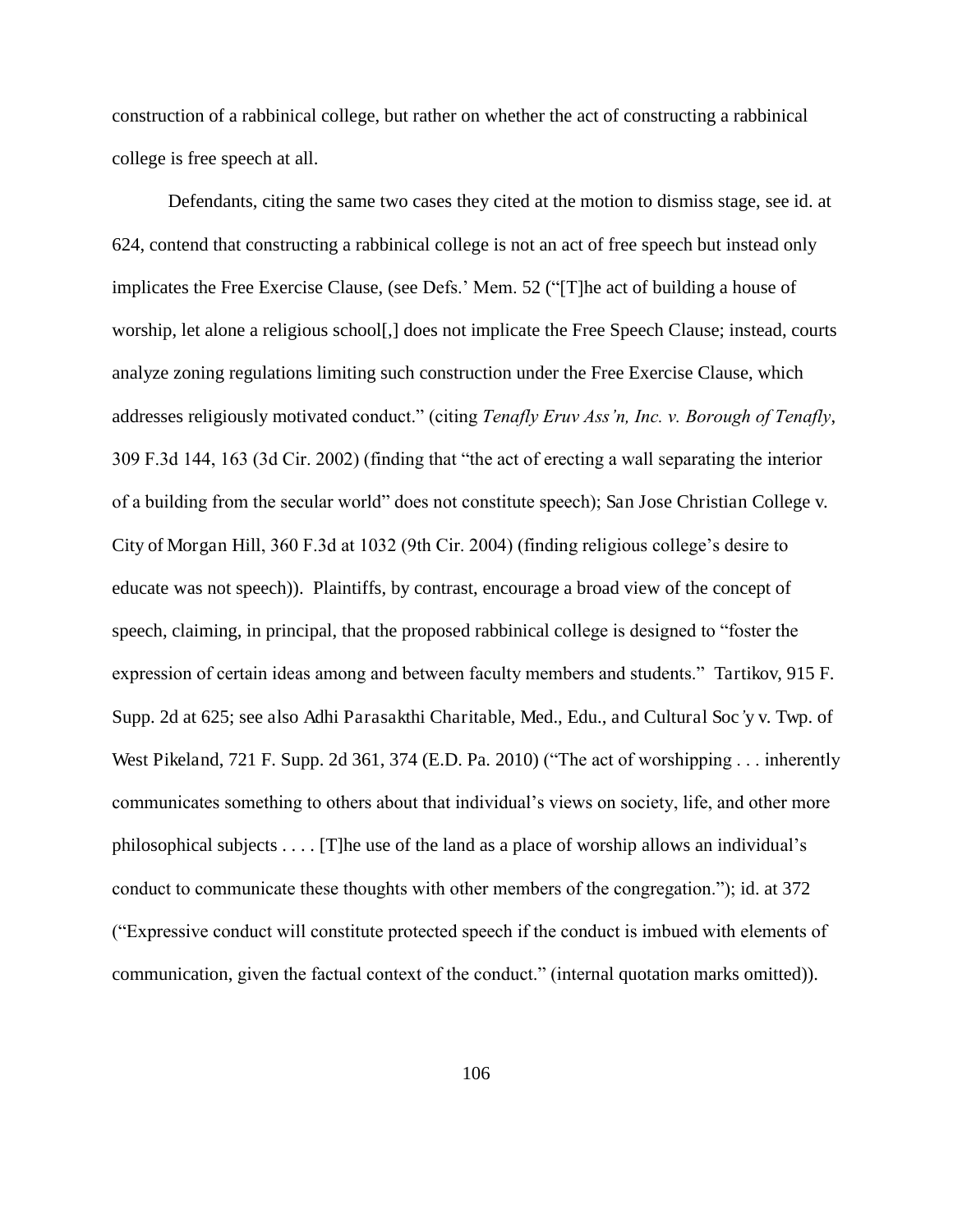The case law supports a broad view of what can be considered speech. See, e.g., Kleindienst, 408 U.S. at 762–63 (discussing "First Amendment right to receive information and ideas"); Bd. of Tr. of SUNY v. Fox, 492 U.S. 469, 473–74 (1989) (finding "Tupperware parties" to be speech); Adhi Parasakthi, 721 F. Supp. 2d at 372, 374 (noting that an "act of worship is communicative," and that it must be "imbued with elements of communication"). Indeed, the word "speech" itself in the First Amendment "is not construed literally, or even limited to the use of words." Tenafly, 309 F.3d at 158. Further, the Court previously distinguished the two cases Defendants cite—San Jose Christian and Tenafly. Tartikov, 915 F. Supp. 2d at 624–25. San Jose is distinguishable because, unlike the plaintiff in that case, Plaintiffs here alleged that the Village's action was motivated by discrimination. Id. at 624. Plaintiffs, as discussed above, now have evidence supporting this allegation, and so the case remains distinguishable. Tenafly is also distinguishable, as the court in that case found that construction of a religious boundary "did not communicate any idea or message; rather, it served only a 'purely functional purpose.'" Tartikov, 915 F. Supp. 2d at 625 (quoting Tenafly, 309 F.3d at 164). The construction of the boundary "allowed [Orthodox Jews] to engage in certain activities on the Sabbath" that were "'otherwise forbidden,'" e.g., pushing baby strollers. Id. at 624–25 (quoting Tenafly, 309 F.3d at 152, 162). By contrast, the construction of the rabbinical college does not just enable Orthodox Jews to practice everyday activities in ways that are consistent with their religion, but rather directly enables religious education and worship. The question is, then, whether an action that facilitates speech can be an act of speech itself.

On the basis of Plaintiffs' pleadings, the Court previously answered this question in the affirmative. Now that evidence has been gathered and provided to the Court, however, the Court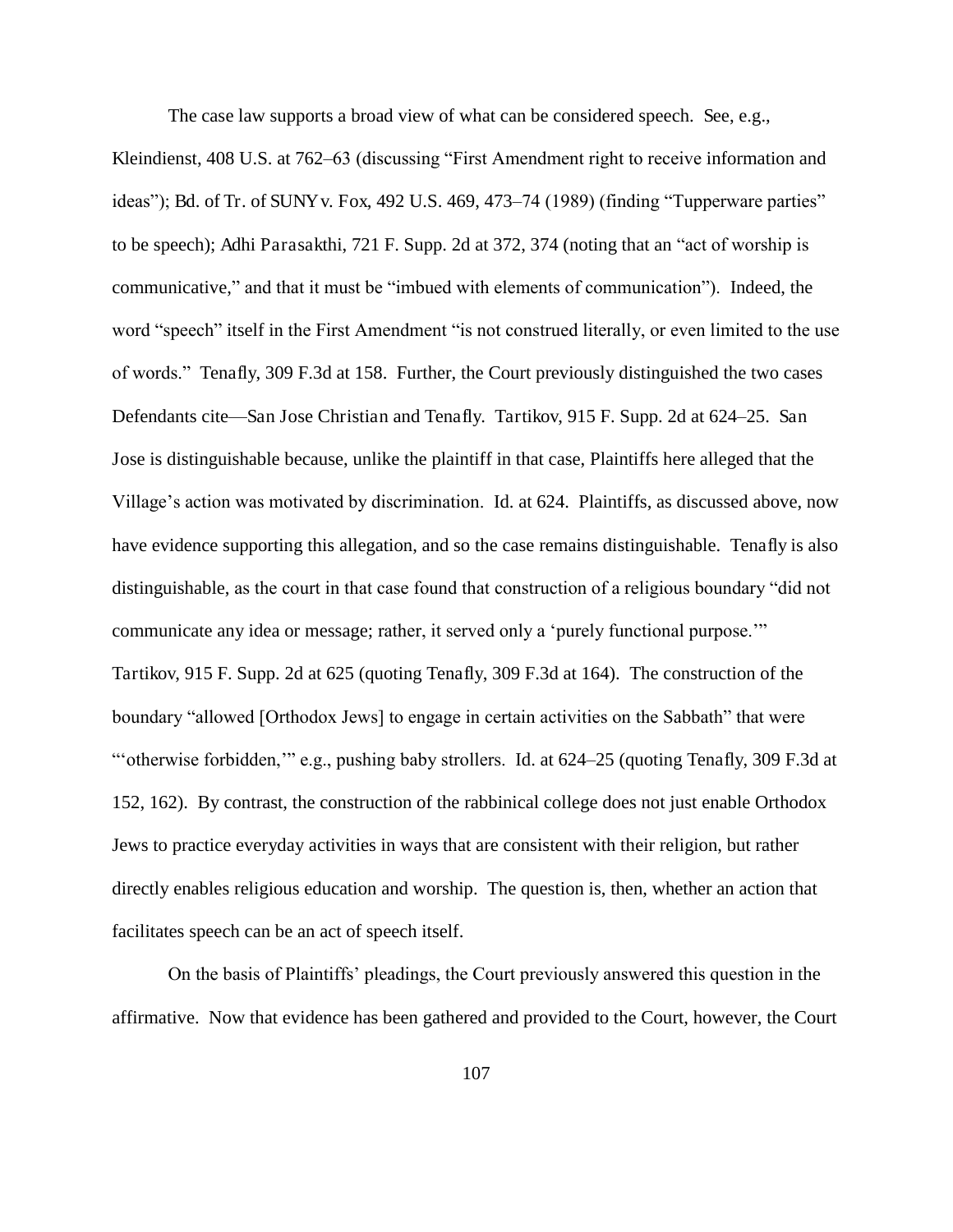is persuaded that the fact that building a rabbinical college might enable religious speech does not render its construction speech itself. See Adhi Parasakthi, 721 F. Supp. 2d at 373–74 ("[I]n the absence of evidence supporting a contrary conclusion, the building of a place of worship will not be considered expressive conduct protected by the Free Speech Clause."); cf. City Council of L.A. v. Taxpayers for Vincent, 466 U.S. 789, 814 (1984) ("[T]he mere fact that government property can be used as a vehicle for communication does not mean that the Constitution requires such uses to be permitted."). On this point, the Third Circuit has bluntly explained that if "every religious group that wanted to challenge a zoning regulation preventing them from constructing a house of worship could" claim a violation of free speech, it would be "so astonishing that [the Third Circuit is] unaware of any court—or even law review article—that has suggested it." Tenafly, 309 F.3d at 163; see also id. ("Otherwise, the act of constructing houses of worship would implicate the Free Speech Clause, whereas courts consistently analyze the constitutionality of zoning regulations limiting such construction under the Free Exercise Clause, not the Free Speech Clause.").<sup>51</sup> While Plaintiffs have offered evidence as to the expressive conduct they hope to engage in after the rabbinical college is built, Plaintiffs have not offered "any evidence to attempt to show that the building itself will convey some attitude or belief," Adhi Parasakthi, 721 F. Supp. 2d at 374, nor have they made any argument or showing

<sup>&</sup>lt;sup>51</sup> The Tenafly court made clear that "courts consistently analyze the constitutionality of zoning regulations limiting [the] construction of houses of worship under the Free Exercise Clause, not the Free Speech Clause." Tenafly, 309 F.3d at 163 (citing City of Boerne v. Flores, 521 U.S. 507, 534 (1997); Messiah Baptist Church v. Cty. of Jefferson, 859 F.2d 820, 823–26 (10th Cir. 1988); Lakewood, Ohio Congregation of Jehovah's Witnesses, Inc. v. City of Lakewood, 699 F.2d 303, 307–08 (6th Cir. 1983); Church of Jesus Christ of Latter*–*Day Saints v. Jefferson Cty., 741 F. Supp. 1522, 1527–34 (N.D. Ala. 1990)).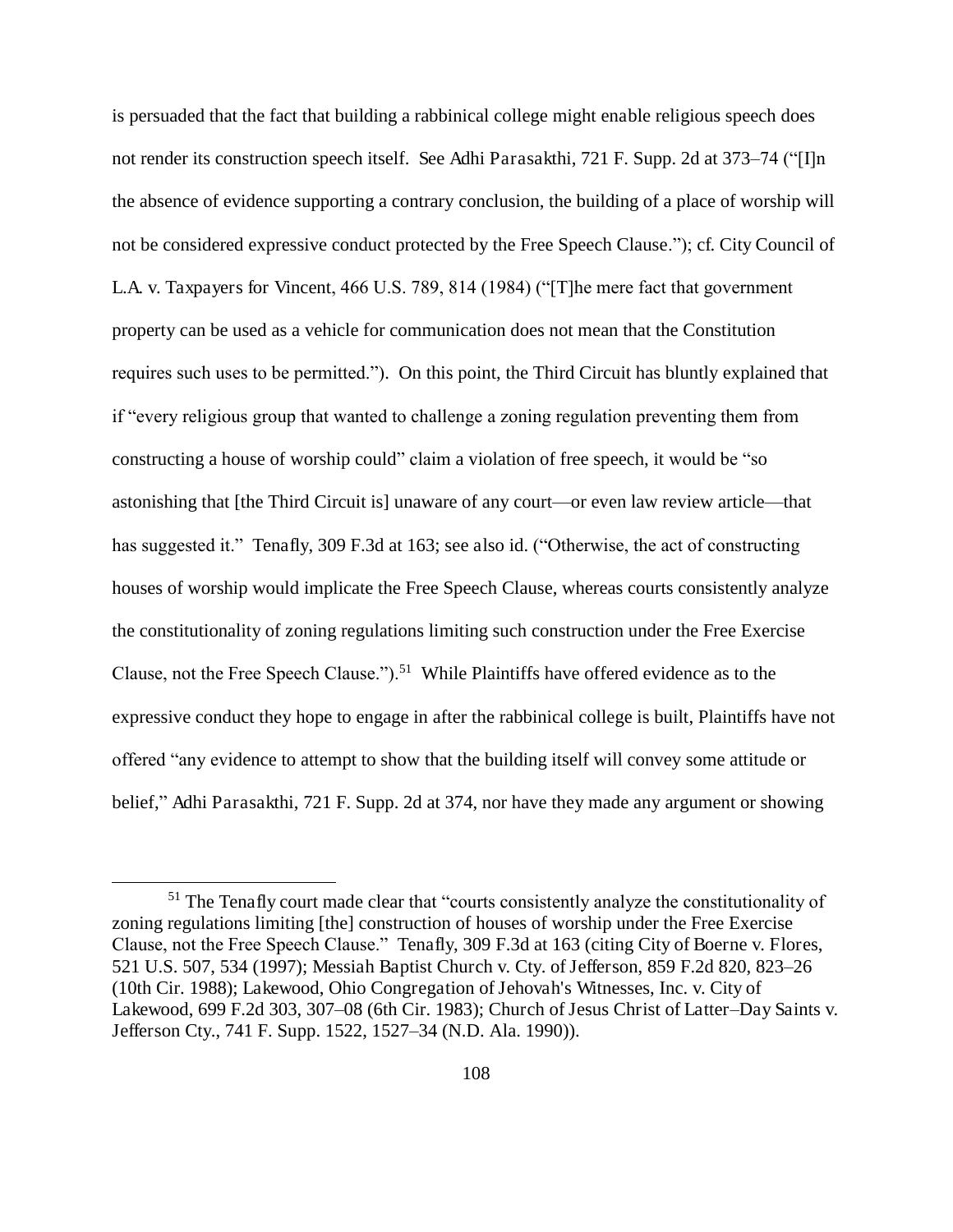that the building of a rabbinical college is an "indispensable instrument[] of effective public speech," Saia v. People of State of N.Y., 334 U.S. 558, 561 (1948). Therefore, the Court "cannot find any violation of the First Amendment's Free Speech Clause." Adhi Parasakthi, 721 F. Supp. 2d at 374. Accordingly, the Court grants Summary Judgment to Defendants on Plaintiffs' free speech claim and denies Plaintiffs' Motion for Summary Judgment as to this claim.<sup>52</sup>

# 7. Free Association (Claim 3)

 $\overline{a}$ 

In their third cause of action, Plaintiffs allege that the Challenged Laws violate Plaintiffs' right to free exercise of religion under the First Amendment. As with Plaintiffs' Free Speech claim, Plaintiffs' once again move for summary judgment insofar as the claim does not involve discriminatory motivation, (Pls.' Mem. 4), and Defendants cross-move for summary judgment.

In addition to Freedom of Speech, the First Amendment also protects the Freedom of Association. See Baird v. State Bar of Ariz., 401 U.S. 1, 6 (1971). The Supreme Court has "identified two types of 'freedom of association' that merit constitutional protection: (i) 'choices to enter into and maintain certain intimate human relationships' and (ii) association 'for the purpose of engaging in those activities protected by the First Amendment.'" URI Student Senate

 $52$  In Adhi Parasakthi, the court found that the plaintiffs' desire to use land for worship and an annual religious festival was protected by the First Amendment. 721 F. Supp. 2d at 374. Here, however, Plaintiffs, offer no evidence that they intend to use the land for any other expressive activity that is foreclosed by the Challenged Laws. Rather, all of the claimed speech is contingent on construction of the rabbinical college.

Plaintiffs also suggest that, if the Court accepts Defendants' argument that the laws can simply be amended, the Challenged Laws are a prior restraint on speech because they afford unbridled discretion to Defendants. (See Pls.' Opp'n 20–22; Defs.' Opp'n 35–36.) The Court need not address this argument because Plaintiffs' have failed to establish a viable free speech claim. See Adhi Parasakthi, 721 F. Supp. 2d at 374 (rejecting claim that defendant town's conduct was a "prior restraint" because the construction of a Hindu temple was not speech).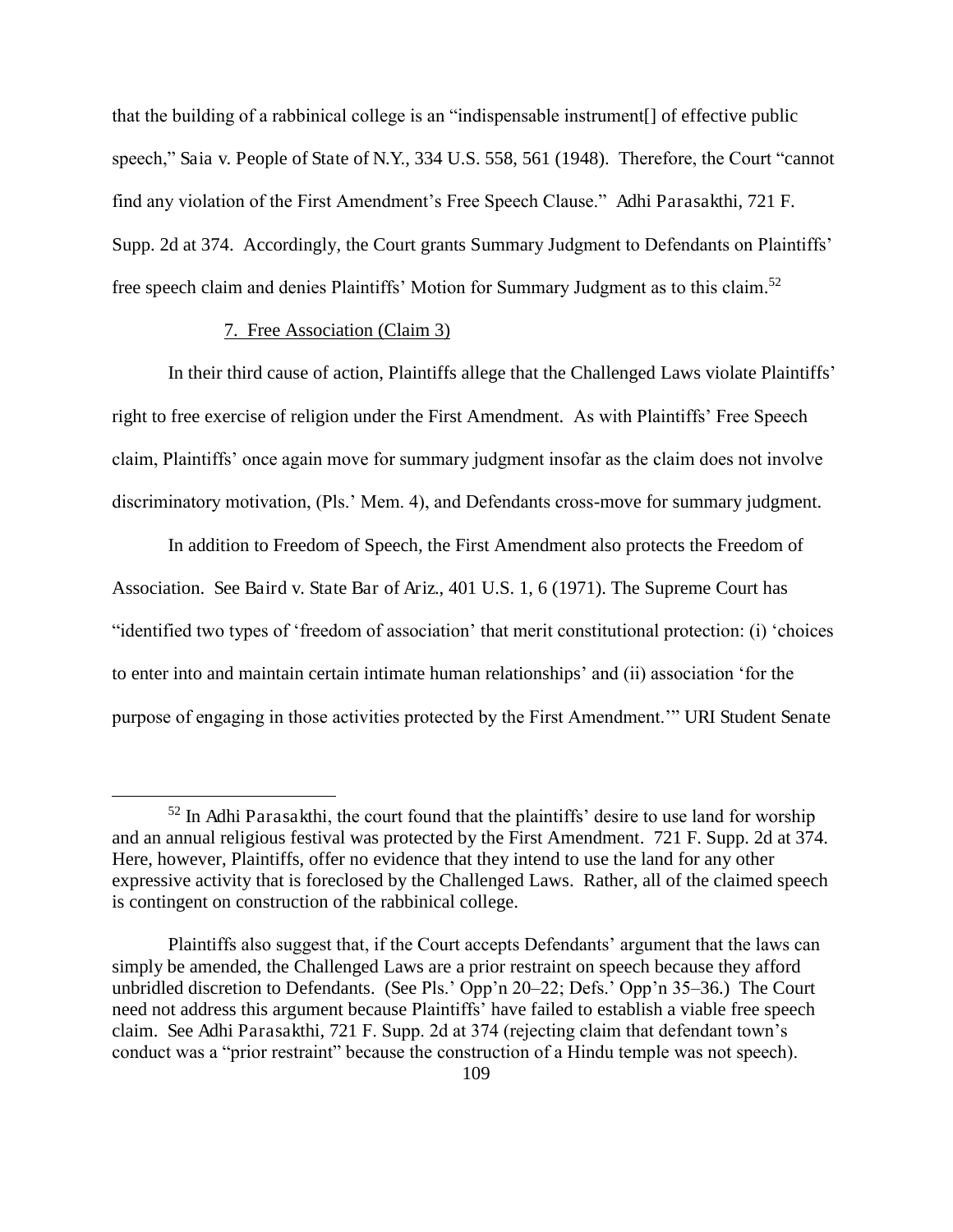v. Town of Narragansett, 631 F.3d 1, 12–13 (1st Cir. 2011) (quoting Roberts v. U.S. Jaycees, 468 U.S. 609, 617–18 (1984)); see also Sanitation & Recycling Indus., Inc. v. City of N.Y., 107 F.3d 985, 995–96 (2d Cir. 1997) (same); AK Tournament Play, Inc. v. Town of Wallkill, No. 09–CV– 10579, 2011 WL 197216, at \*2 (S.D.N.Y. Jan. 19, 2011) (same).

In evaluating a free association claim, "[t]he first question . . . is whether and to what extent [the] defendants' actions burdened that right." Tabbaa v. Chertoff, 509 F.3d 89, 100 (2d Cir. 2007). "To be cognizable, the interference with associational rights must be direct and substantial or significant," rather than simply make it "more difficult" for Plaintiffs "to exercise their freedom of association." Fighting Finest, Inc. v. Bratton, 95 F.3d 224, 228 (1996) (internal quotation marks omitted). Plaintiffs contend that they seek to "pass[] knowledge from teacher and mentor to student, student to student, and student to children . . . throughout all the facilities of the proposed rabbinical college." (Pls. Opp'n 22 (citing Tabbaa, 509 F.3d at 101 (discussing protected right of expression "through association at" an Islamic conference).) The connection is more direct than with respect to Plaintiffs' free speech rights; Plaintiffs' arguably cannot associate at all in the context of their rabbinical studies, see Tartikov, 915 F. Supp. 2d at 627, because the venue of that association—the rabbinical college—is arguably foreclosed by the Challenged Laws. Indeed, even if Plaintiffs could "associate" elsewhere, the locational burden is sufficient to state a claim, see LeBlanc-Sternberg, 781 F. Supp. at 269 (finding that the plaintiffs had standing to bring a free association claim when they alleged that the defendant village incorporated "to prevent the Orthodox Jewish community from establishing a synagogue in the village," causing other Orthodox Jews to "hesitate[] to move into the [] area.").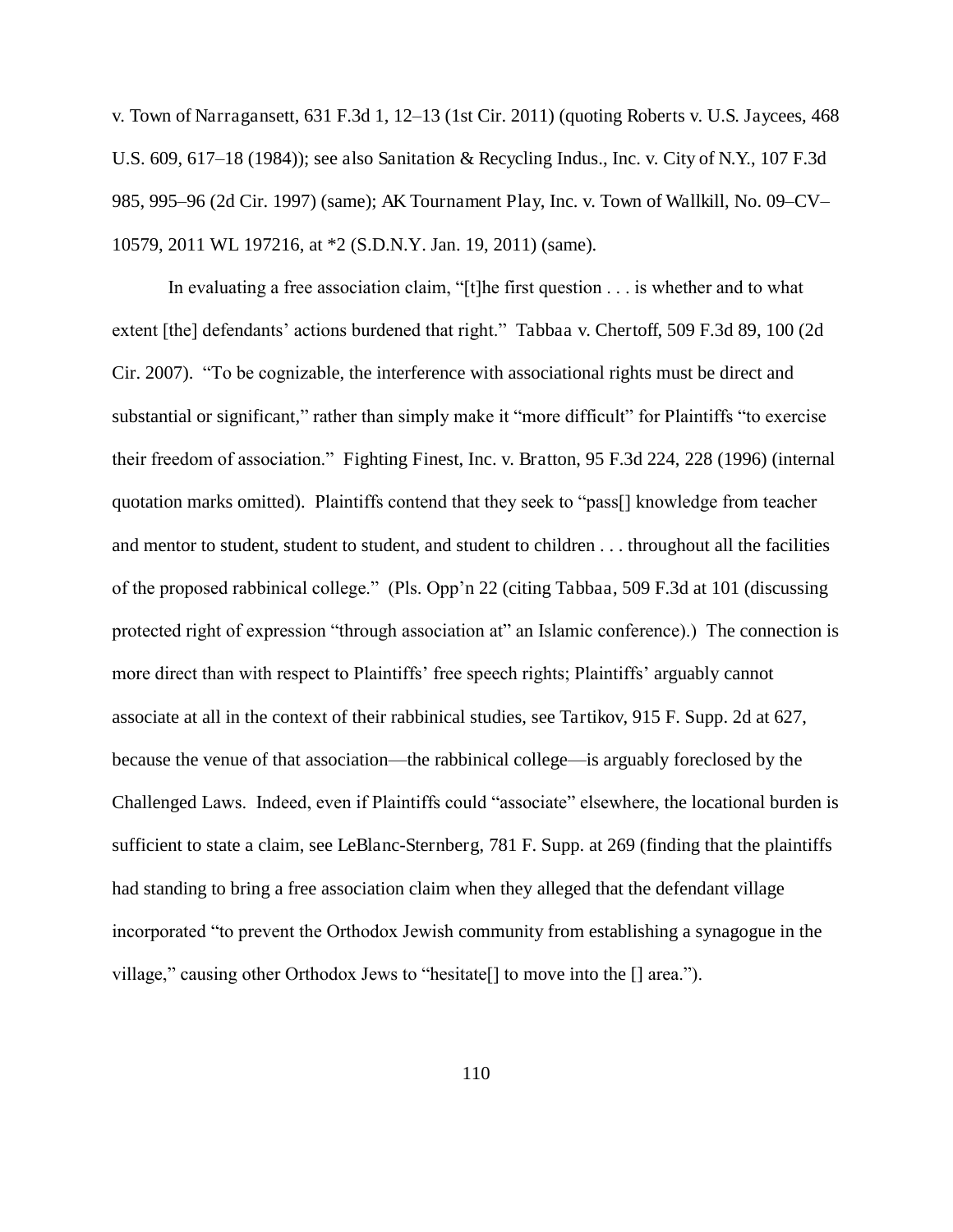"Having found a cognizable burden," the second question is "the appropriate level of scrutiny to employ in evaluating [the] defendants' actions." Tabbaa, 509 F.3d at 102. "[A]n infringement on associational rights is not unconstitutional so long as it serves compelling state interests, unrelated to the suppression of ideas, that cannot be achieved through means significantly restrictive of associational freedoms." Id. (brackets and internal quotation marks omitted). As discussed above, taking the facts in the light that is most favorable to Plaintiffs, a reasonably jury could conclude that Defendants' stated interests are not compelling, and that the Challenged Laws are not narrowly tailored to serve those interests.On the other hand, as discussed in the next section, taking the facts in the light most favorable to Defendants, it is plausible that the Challenged Laws do not burden Plaintiffs' associational rights because they arguably may still build, and associate at, a rabbinical college in the Village, just not one of the exact design they desire. That is an issue for a jury, and not the Court, to sort out. Accordingly, summary judgment is denied to both Parties as to this claim.

#### 8. RLUIPA Claims

### a. Substantial Burden (Claim 5)

### i. Substance of Claim

In their fifth claim, Plaintiffs assert that Defendants have violated RLUIPA by unlawfully imposing a substantial burden on their religion. The Parties have filed Cross-Motions for summary judgment on this claim.

### The Substantial Burden provision of RLUIPA

prohibits a governmental entity from applying a land use regulation "in a manner that imposes a substantial burden on the religious exercise of a person . . . or institution, unless the government demonstrates that imposition of the burden . . . is in furtherance of a compelling governmental interest; and . . . [the burden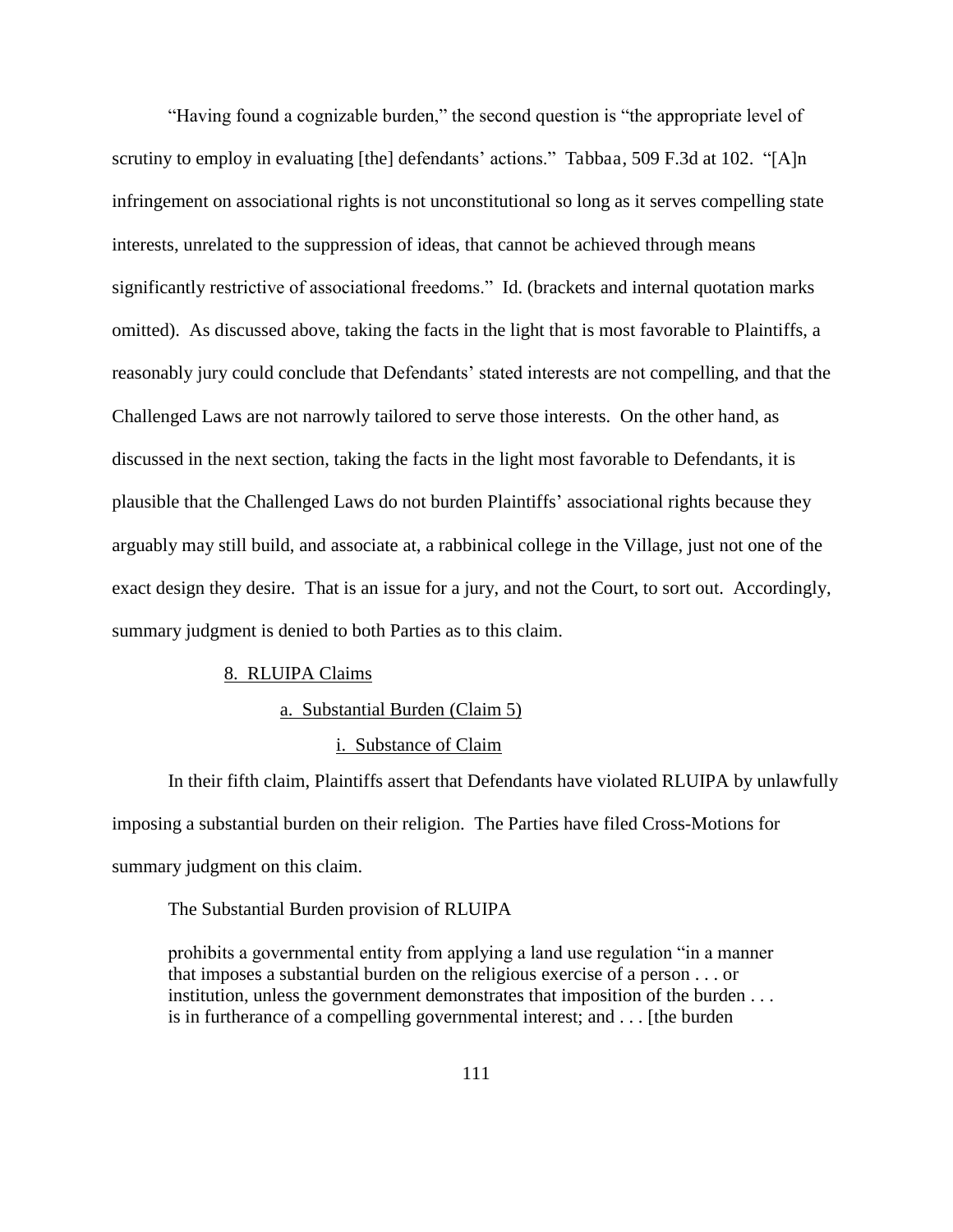imposed] is the least restrictive means of furthering that compelling governmental interest."

WDS I, 386 F.3d at 189 (alterations in original) (quoting § 2000cc(a)(1)); see also Fortress Bible, 694 F.3d at 218–19. This provision "backstops the explicit prohibition of religious discrimination in the later section of [RLUIPA], much as the disparate-impact theory of employment discrimination backstops the prohibition of intentional discrimination." Sts. Constantine & Helen Greek Orthodox Church, Inc. v. City of New Berlin, 396 F.3d 895, 900 (7th Cir. 2005). Thus, for example, "[i]f a land use decision . . . imposes a substantial burden on religious exercise . . . and the decision maker cannot justify it, the inference arises that hostility to religion, or more likely to a particular sect, influenced the decision." Id.

"The statute defines 'religious exercise' to include 'any exercise of religion, whether or not compelled by, or central to, a system of religious belief,' and provides further that '[t]he use, building, or conversion of real property for the purpose of religious exercise shall be considered . . . religious exercise.'" WDS I, 386 F.3d at 186 (alterations in original) (quoting 42 U.S.C. § 2000cc–5(7)(A), (B)); see also Sts. Constantine & Helen, 396 F.3d at 900 (same). "Religious exercise" under RLUIPA is defined broadly "'to the maximum extent permitted by the terms of this chapter and the Constitution.'" WDS II, 504 F.3d at 347 (quoting 42 U.S.C.  $\S$  2000cc–3(g)); see also Bikur Cholim, 664 F.Supp.2d at 275, 288 (same). On this basis, the Court previously found that "the building of a rabbinical college, with the alleged purpose of training rabbinical judges for religious courts," together with the multi-family dormitories, "falls squarely within this definition of 'religious exercise.'" Tartikov, 915 F. Supp. 2d at 629; see also id. ("[T]he multi-family dormitories that [Plaintiffs] seek to build are intended to facilitate religious exercise, thus bringing this accessory use within RLUIPA's protections."). Particularly in light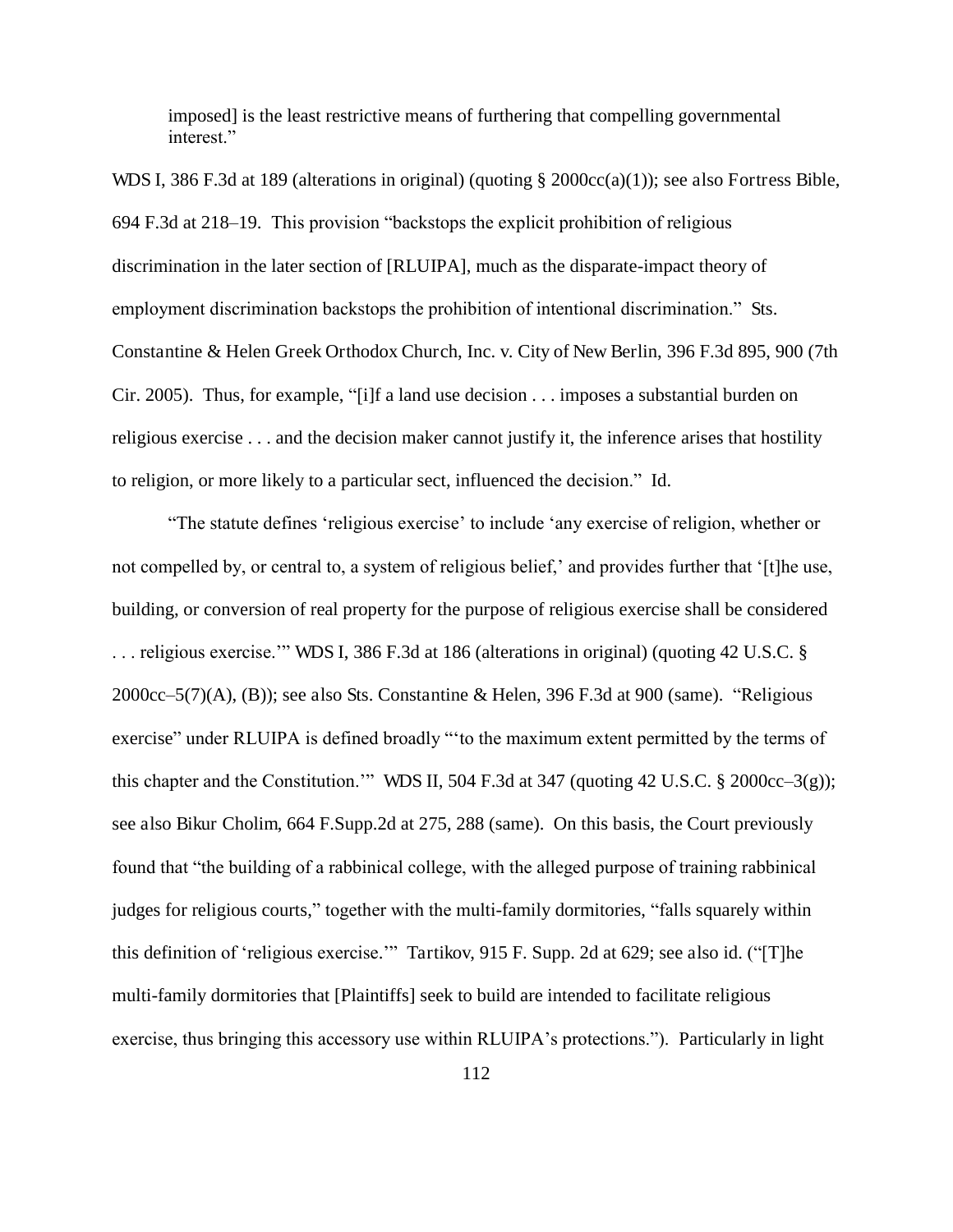of the Court's discussion of the religious aspect of the proposed multi-family housing above, the Court sees no reason to disturb this ruling. Cf. Yonkers Racing Corp. v. City of Yonkers, 858 F.2d 855, 869–70 (2d Cir. 1988) ("Seminary grounds . . . form an 'apron' of quietude . . . and contribute to the 'atmosphere of quiet reflection' essential to the 'academic, spiritual, psychological[,] and pastoral preparation of young men for the priesthood."). Accordingly, Plaintiffs' desire to build the proposed rabbinical college is a religious exercise.

While RLUIPA does not itself define the phrase "substantial burden," the Second Circuit has held that a land use regulation constitutes a "substantial burden" within the meaning of RLUIPA if it "directly coerces the religious institution to change its behavior." WDS II, 504 F.3d at 349 (emphasis in original). "The burden must have more than a minimal impact on religious exercise, and there must be a close nexus between the two." Fortress Bible, 694 F.3d at 219. Among the types of burdens the courts have found to be minimal, and hence not protected by RLUIPA, are facially neutral permit and variance requirements. Thus, courts have regularly found that zoning ordinances that merely require religious institutions to go through a routine permit or variance application process do not run afoul of RLUIPA. See, e.g., id. ("A denial of a religious institution's building application is likely not a substantial burden if it leaves open the possibility of modification and resubmission."); Konikov v. Orange Cty., 410 F.3d 1317, 1323 (11th Cir. 2005) ("[R]equiring applications for variances, special permits, or other relief provisions [does] not offend RLUIPA's goals."); San Jose, 360 F.3d at 1035–36 (holding that a city's requirement that the plaintiff refile a "complete " permit application did not constitute a substantial burden); Civil Liberties for Urban Believers v. City of Chicago, 342 F.3d 752, 761–62 (7th Cir. 2003) ("CLUB") (finding that "the scarcity of affordable land available for development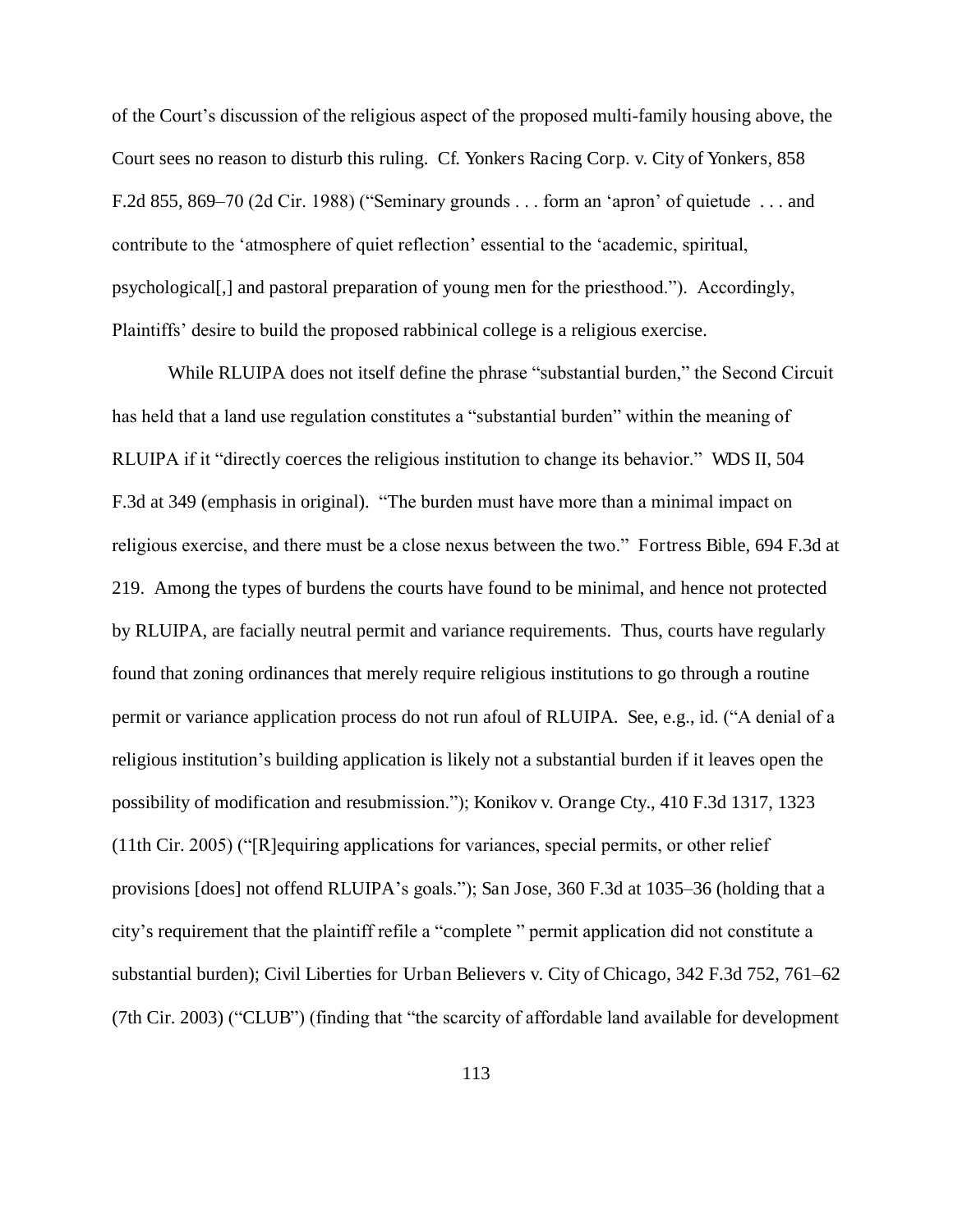in R zones, along with the costs, procedural requirements, and inherent political aspects of the Special Use, Map Amendment, and Planned Development approval processes" did not impose substantial burden on religious institutions); Roman Catholic Bishop of Springfield v. City of Springfield, 760 F. Supp. 2d 172, 187 (D. Mass. 2011) (finding that a routine application process did not violate RLUIPA), vacated in part on other grounds, 724 F.3d 78 (1st Cir. 2013); Hale O Kaula Church v. Maui Planning Comm'n, 229 F. Supp. 2d 1056, 1071 (D. Haw. 2002) (holding that laws requiring special use permits did not impose a substantial burden on religious institution). Indeed, to exempt religious institutions from the normal permit/variance process would result in favoring these institutions, something which neither RLUIPA nor the Free Exercise Clause more generally require (and which the Establishment Clause might prohibit). See CLUB, 342 F.3d at 762 ("Otherwise, compliance with RLUIPA would require municipal governments not merely to treat religious land uses on an equal footing with nonreligious land uses, but rather to favor them in the form of an outright exemption from land-use regulations . . . . [N]o such free pass for religious land uses masquerades among the legitimate protections RLUIPA affords to religious exercise."); WDS I, 386 F.3d at 189 ("As a legislative accommodation of religion, RLUIPA occupies a treacherous narrow zone between the Free Exercise Clause, which seeks to assure that government does not interfere with the exercise of religion, and the Establishment Clause, which prohibits the government from becoming entwined with religion in a manner that would express preference for one religion over another, or religion over irreligion.").

While RLUIPA does not exempt religious institutions from complying with facially neutral permit and variance applications procedures, it does not wholly exempt zoning laws from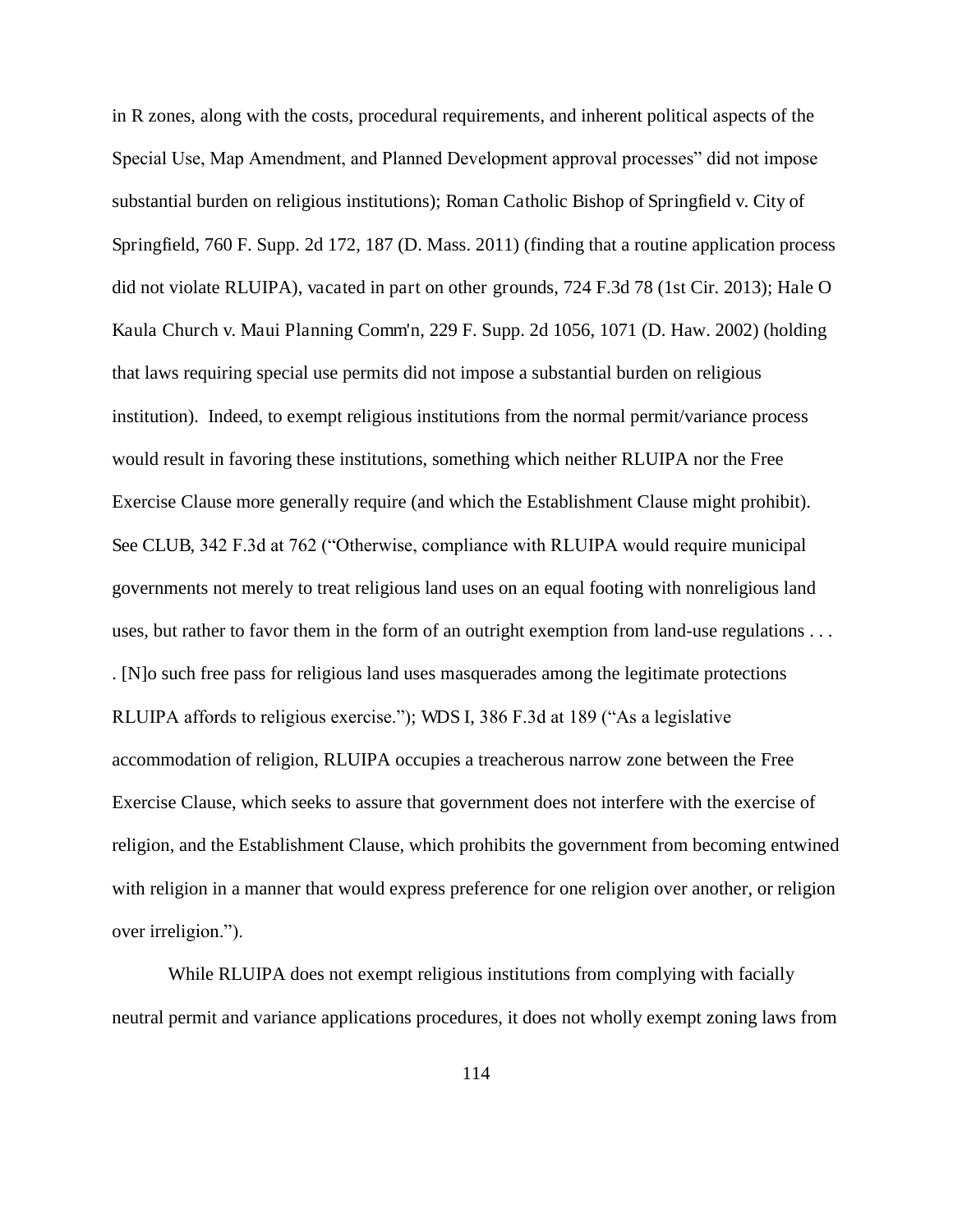scrutiny. Rather, RLUIPA protects religious institutions from land use regulations that substantially affect their ability to use their property in the exercise of their religion. See Fortress Bible, 694 F.3d at 218 ("[T]o hold that PLUIPA is inapplicable to what amounts to zoning actions taken in the context of a statutorily mandated environmental quality review would allow towns to insulate zoning decisions from RLUIPA review . . . . [The court] decline[s] to endorse a process that would allow a town to evade RLUIPA by what essentially amounts to a re-characterization of its zoning decisions."). For example, courts have held zoning ordinances, or zoning decisions, that significantly lessen the prospect of a religious institution's being able to use the property to further its religious mission contravene RLUIPA. See Guru Nanak Sikh Soc*'y of Yuba City v. C*ty. of Sutter, 456 F.3d 978, 992 (9th Cir. 2006) (holding that the defendant county's two denials of variance permits, under the circumstances, had "to a significantly great extent lessened the prospect of [the religious institution] being able to construct a temple in the future," thus imposing a "substantial burden" on the religious institution's "religious exercise"); Roman Catholic Diocese of Rockville Centre v. Inc. Vill. of Old Westbury, No. 09-CV-5195, 2012 WL 1392365, at \*8 (E.D.N.Y. Apr. 23, 2012) (upholding plaintiff's facial challenge to zoning law because plaintiff had adequately alleged that the "conditions imposed by the [law] would significantly restrict the [plaintiff's] use of their Property for religious burial purposes"). Courts have also held that zoning schemes that impose conditions on the use of the property, such as limitations on the size of the facilities that can permissibly be used by the religious institution, can impose a substantial burden. See Chabad Lubavitch, 796 F. Supp. 2d at 343 (finding substantial burden allegations sufficient based on claims that municipality limited plaintiff's expansion to an area 17,000 square feet smaller than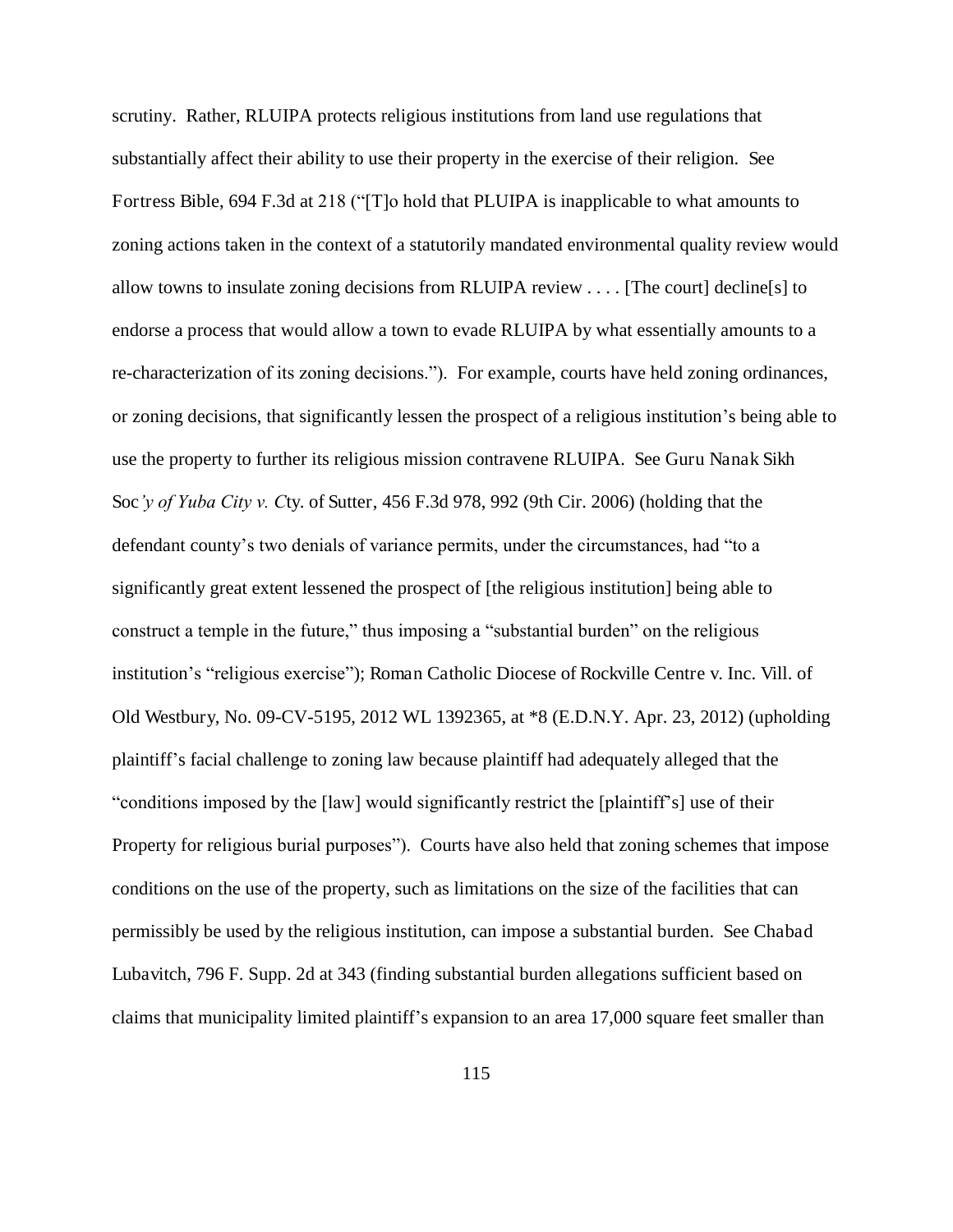plaintiff proposed, and describing that "if [the plaintiff] conformed its plans to the [municipality's] specification, it would need to sacrifice a good portion of the spaces that it believes is necessary to the exercise of its religion"); Cathedral Church of the Intercessor v. Inc. Vill. of Malverne, No. 02–CV–2989, 2006 WL 572855, at \*8 (E.D.N.Y. Mar. 6, 2006) (finding plaintiff adequately alleged substantial burden, where space limits imposed by the defendants "constrained" the ability of the church's parishioners to "observe or participate" in religious services).

Courts have likewise found a substantial burden requirement where municipal zoning schemes impose significant "delay, uncertainty, and expense." Sts. Constantine & Helen, 396 F.3d at 901; see also WDS II, 504 F.3d at 349 (noting that a complete denial of a religious institution's zoning application which results in substantial "delay, uncertainty, and expense" can be a substantial burden); Grace Church, 555 F. Supp. 2d at 1137–39 (finding that the plaintiff had established a substantial burden based on the uncertainty and expense resulting from the municipality's zoning regulations and from municipal officials' consistent hostility toward plaintiff in their review of plaintiff's land use applications). In one recent case, the Second Circuit even held that when a municipality's "willingness to consider [a] proposal is disingenuous, a conditional denial may rise to the level of a substantial burden," Fortress Bible, 694 F.3d at 219, and "when [a] town's actions are arbitrary, capricious, unlawful, or taken in bad faith, a substantial burden may be imposed because it appears that the [religious institution] may have been discriminated against on the basis of its status as a religious institution," id. In sum, "a complete denial" of a religious institution's intended or applied-for use of its property "is not necessary for the Court to find that the government regulation . . . impose[s] a substantial burden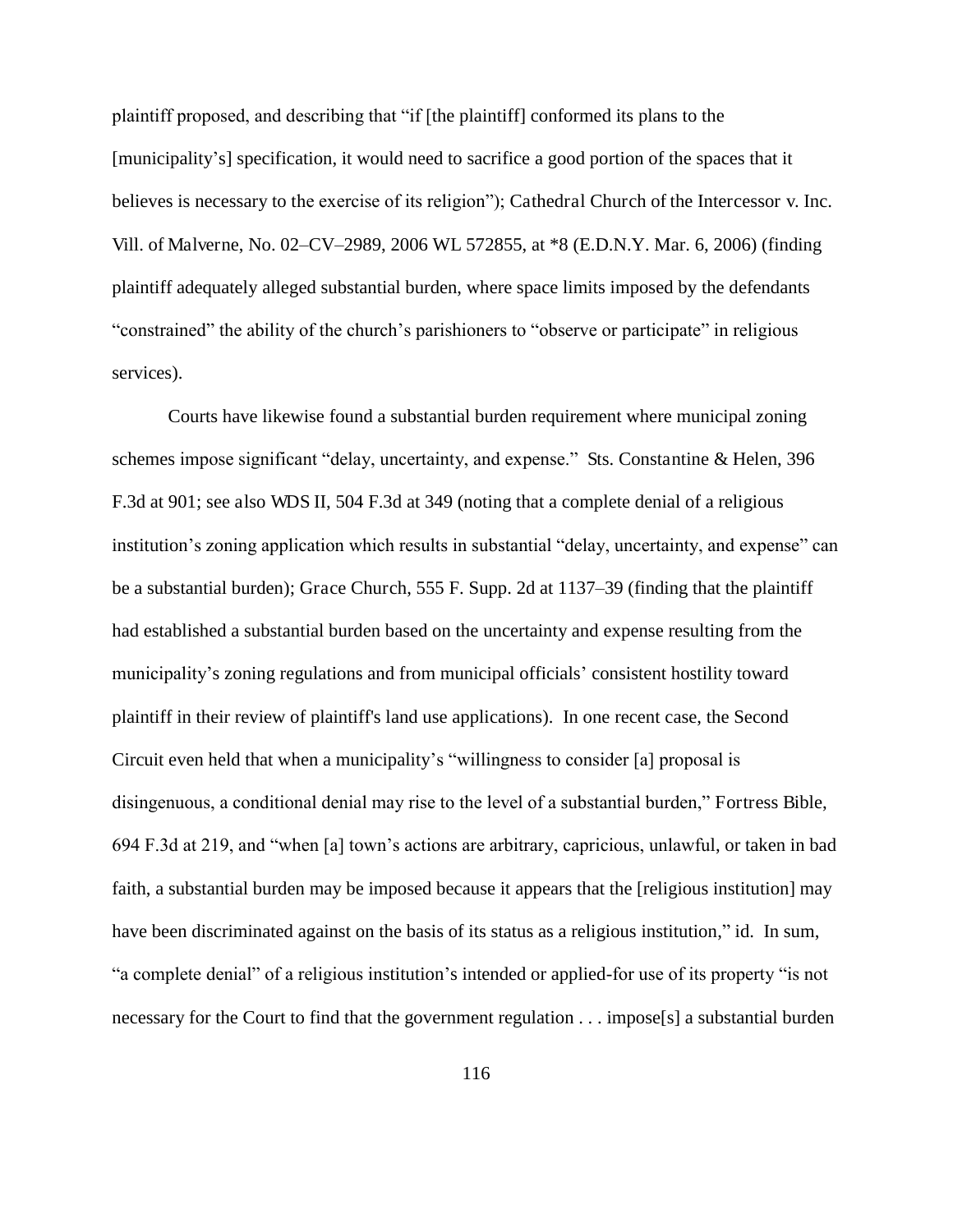on religious exercise." Cathedral Church, 2006 WL 572855, at \*8; see also Sts. Constantine & Helen, 396 F.3d at 899–900 (finding that to establish substantial burden, a religious group need not "show that there was no other parcel of land on which it could build its church"); Westchester Day Sch. v. Vill. of Mamaroneck, 379 F. Supp. 2d 550, 556–57 (S.D.N.Y. 2005) (same).

The Court's analysis of the discriminatory effect prong of Plaintiffs' Equal Protection claim, and the Court's discussion of Plaintiffs' Free Exercise claim, see WDS II, 504 F.3d at 348–49 (noting that the test for a substantial burden is guided by Free Exercise jurisprudence), apply here. While unnecessary to establish a substantial burden, see Tartikov, 815 F. Supp. 2d at 632, Plaintiffs have offered sufficient evidence to at least suggest that the combined effect of the Challenged Laws is to completely bar the construction of a rabbinical college of the type desired by Plaintiffs, namely one with the desired curriculum that includes multi-family housing. (See Pls.' Mem. 16–17 (citing, inter alia, WDS II, 504 F.3d at 349 (noting a substantial burden exists when there is no "reasonable opportunity" for a modified application that would suffice).) See also Roman Catholic Diocese, 2012 WL 1392365, at \*8 (E.D.N.Y. Apr. 23, 2012) (granting motion to amend complaint bringing facial challenge to zoning ordinance, based on the conclusion that plaintiff had adequately alleged the ordinance imposed a substantial burden by, among other things, reducing the portion of the property that could be used for religious purposes and requiring plaintiff to meet certain groundwater testing and landscaping requirements); Cottonwood, 218 F. Supp. 2d at 1226 ("Preventing a church from building a worship site fundamentally inhibits its ability to practice its religion."); cf. Town of Mount Pleasant v. Legion of Christ, Index No. 14047/97, 2003 WL 23515112, at \*5 (N.Y. Sup. Ct. 2003) (finding that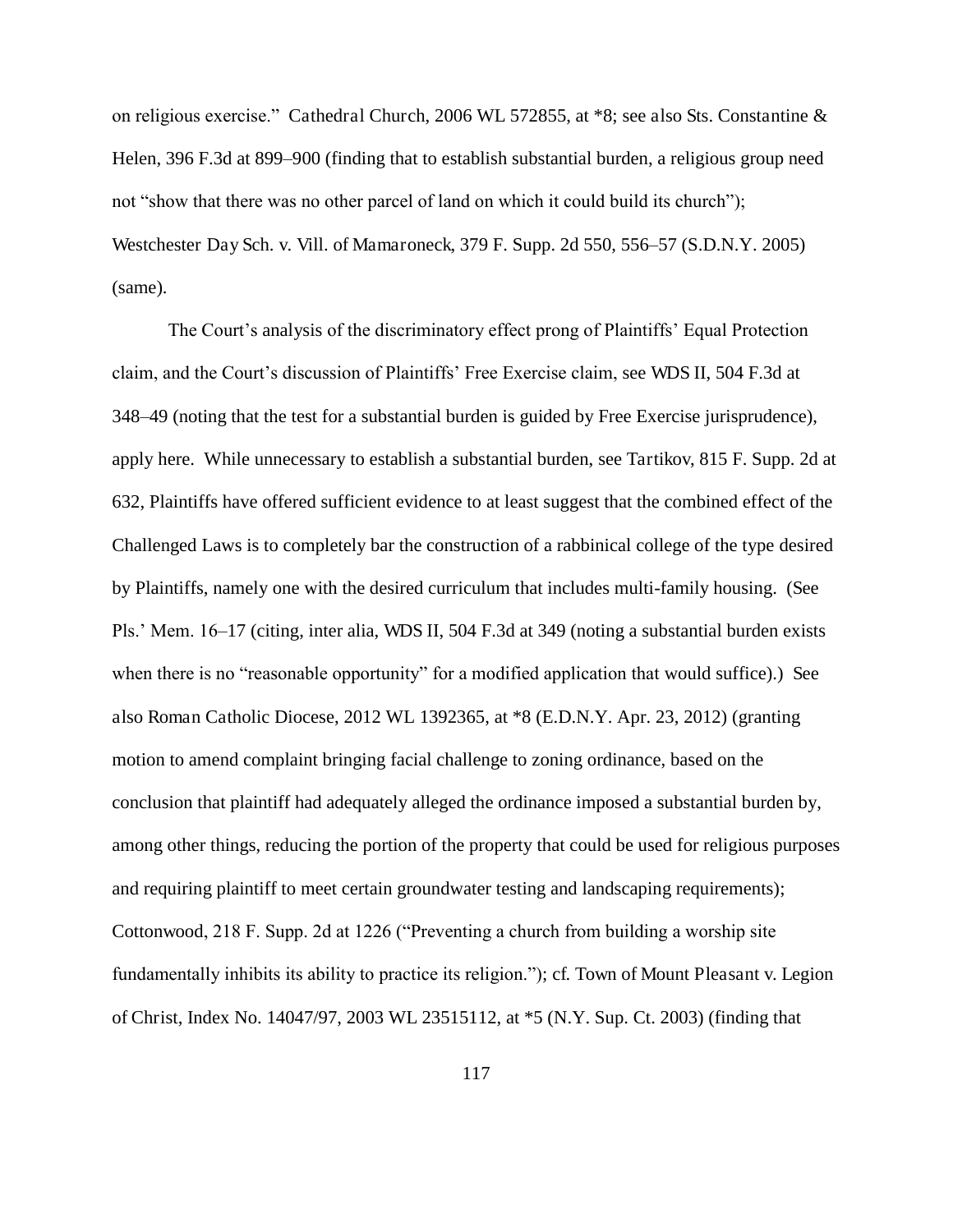defendant's "option of violating the law or abandoning an important part of its mission" was "untenable"). Likewise, Plaintiffs have offered sufficient evidence to suggest that the Challenged Laws were passed with a discriminatory motive. See Fortress Bible, 694 F.3d at 219; WDS II, 504 F.3d at 351–52. Accordingly, Plaintiffs have established an issue of material fact as to whether the Challenged Laws place a substantial burden on their religious exercise in violation of RLUIPA. See Tartikov, 915 F. Supp. 2d at 632 (noting that if "[t]he ordinances . . . in fact completely prevent Plaintiffs from building and running a rabbinical college at all in Pomona," then "Plaintiffs have established a substantial burden").

Further, as discussed above, Defendants have failed to demonstrate as a matter of law that their passage of the Challenged Laws was justified by compelling state interests and that the laws were the least restrictive means of furthering those interests. See 42 U.S.C. § 2000cc(a)(1). The fact that Defendants may, in general, allow other religious and educational uses in the Village is irrelevant. See Hobbs, 135 S. Ct. at 862 (finding "the availability of alternative means of practicing religion" irrelevant under RLUIPA). Indeed, it is the religious entity, and not the Village, that has the right to determine its religious exercise, and RLUIPA protection is "not limited to beliefs which are shared by all of the members of a religious sect." Id. at 863 (internal quotation marks omitted). Accordingly, Defendants are not entitled to summary judgment on Plaintiffs' substantial burden claim.

The question of whether Plaintiffs' are entitled to summary judgment on their substantial burden claim is a closer one. Certainly, "religious institutions do not have a constitutional right to build wherever they like." Fortress Bible, 694 F.3d at 221. Nonetheless, in the Court's view, the core of Plaintiffs' substantial burden claim has two parts: (a) is the proposed rabbinical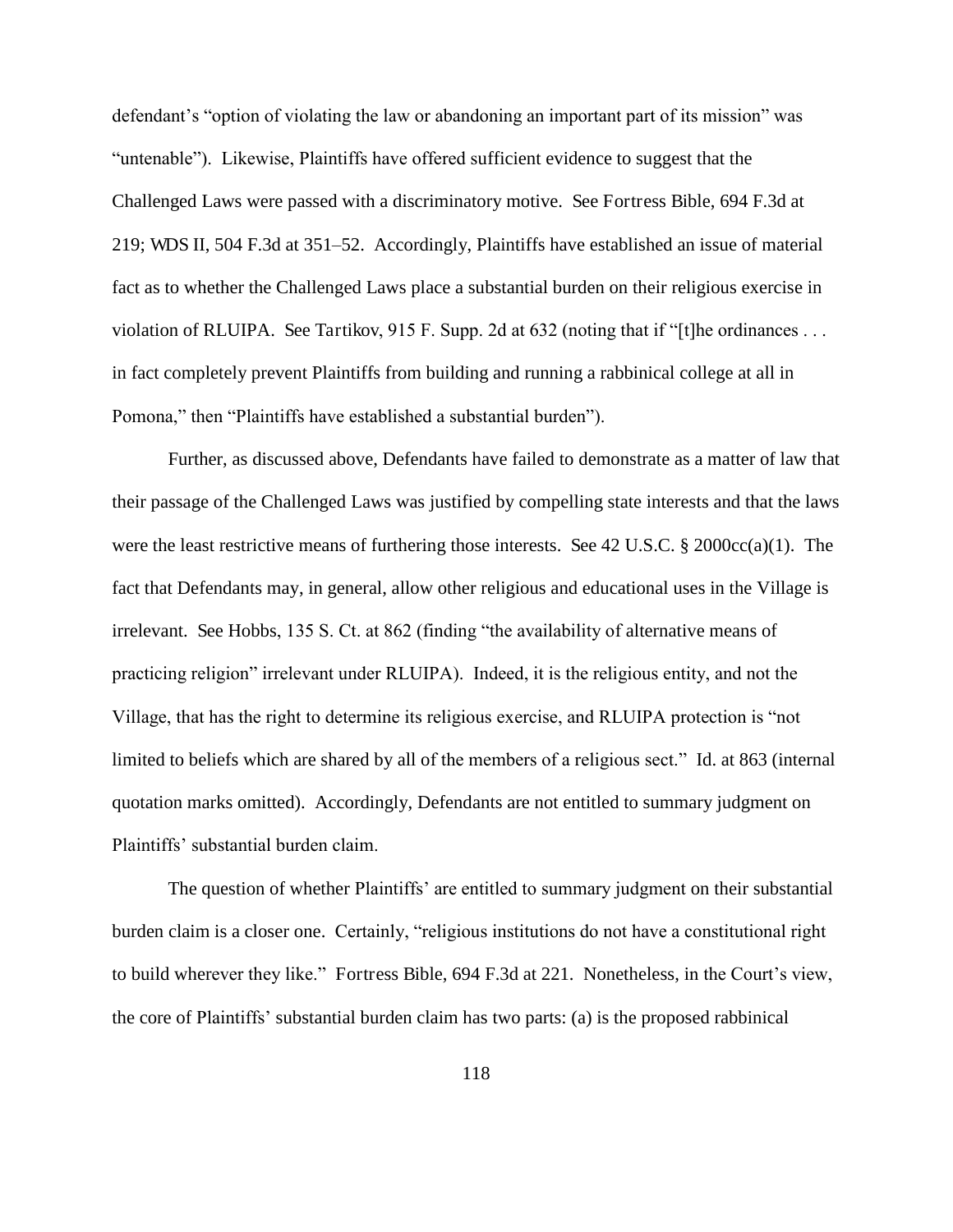college, exactly as proposed with libraries, mikvahs, student housing, etc., essential to their religious exercise, and (b) if not, can Plaintiffs build a rabbinical college that is sufficient to meet their needs within the confines of the Challenged Laws?

With regard to the necessity of building a rabbinical college exactly as proposed (to the extent Plaintiffs have even offered a proposal), as discussed above, there are three other rabbinical colleges in the general area: Kollel Belz, Mechon L'Horoya, and Kollel Beth Yechiel Mechil of Tartikov. (Pls.' 56.1  $\P$  563–571; Pls.' Counter 56.1  $\P$  57; see also Savad Decl. Ex. 34 (Resnicoff Dep. Tr.) 19–22 (noting that "Tartikov in Brooklyn and Mechon L'Hoyroa" train rabbinical judges" but students do not live on campus).) As outlined, however, there are several differences between the programs at these schools and that which is proposed by the Congregation. Kollel Belz and Mechon L' Horoya "only teach[] certain sections of the Shulchan Aruch," which two individual Plaintiffs contend means these schools cannot train full-time rabbis, while Kollel Beth Yechiel Mechil of Tartikov simply "has a different program." Kollel Belz and Kollel Beth Yechiel Mechil of Tartikov have no libraries or mikvahs on campus (and Kollel Beth Yechiel Mechil of Tartikov lacks a synagogue), and none of the three schools has on-campus housing, meaning none can provide the Torah Community envisioned by the Congregation. (Pls.' 56.1 ¶¶ 569–572; Defs.' 56.1 ¶¶ 62–64; Pls.' Counter 56.1 ¶¶ 55, 58; Decl. of Jacob Hershkowitz ¶¶ 42–50 (Dkt. No. 146); Decl. of Chaim Rosenberg ¶¶ 44–50 (Dkt. No. 149).) Plaintiffs contend that these differences not only mean that the proposed rabbinical college would offer a higher quality education and offer the only way to study the full Shulchan Aruch, but also that a rabbinical college as proposed by Plaintiffs is essential to the exercise of their religious beliefs. (See Pls.' 56.1 ¶¶ 449–473, 489, 655; Pls.' Counter 56.1 ¶ 49).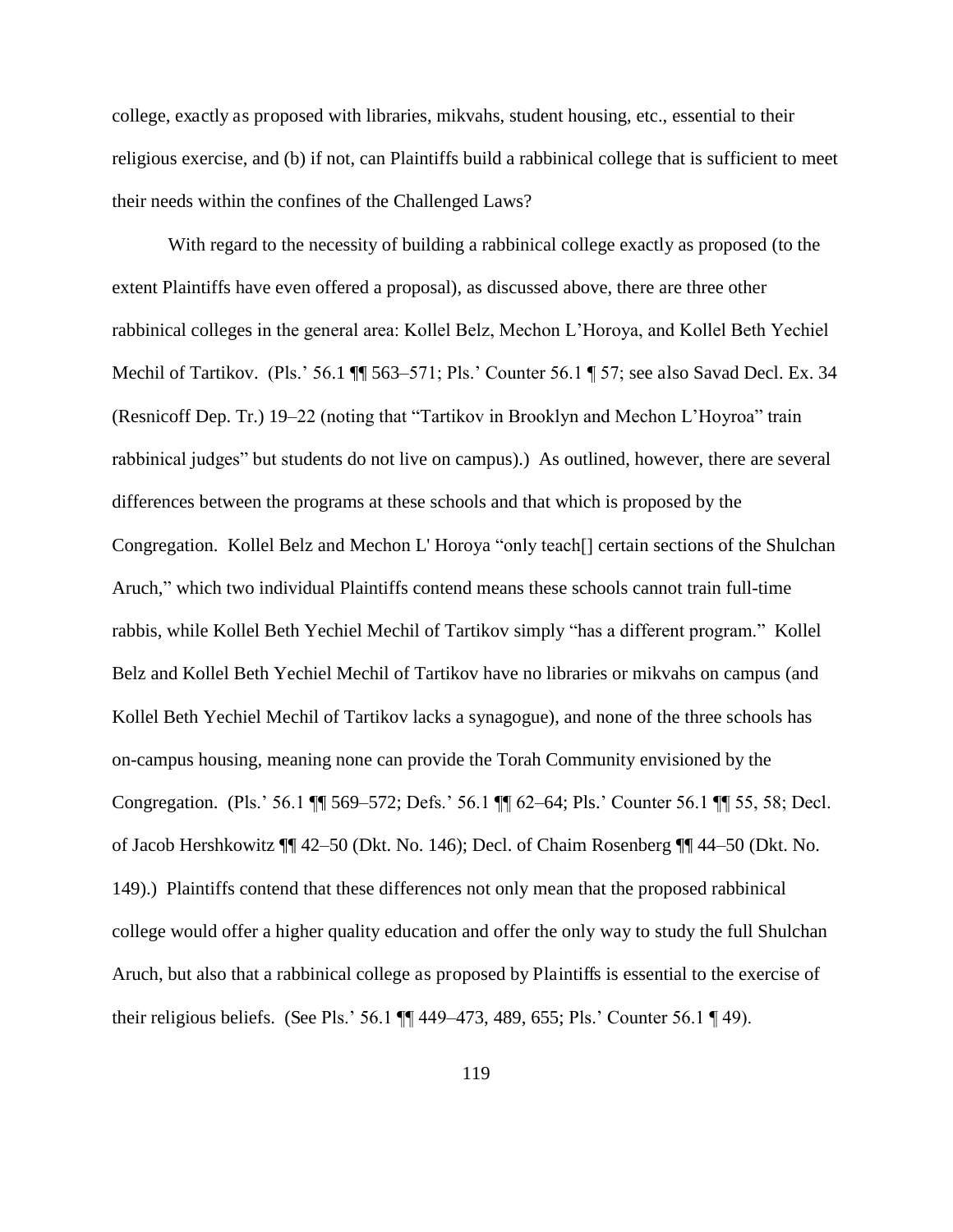Defendants, of course, contest these claims. They allege that Plaintiffs have not articulated any religious belief that requires a Torah Community, never mind a rabbinical college that has mikvahs on campus. (Defs.' 56.1  $\P$  46; Pls.' Counter 56.1  $\P$  49, 516, 520.) They also repeatedly cite a portion of the deposition of M. Menczer in which he admits that it is possible to "study to become a rabbinical judge in a synagogue" without being immersed in a Torah Community, though M. Menczer also makes clear that to be a "Great Torah scholar," a student has to "dedicate [himself] to a certain kind of study program, study day and night, [he has] to surround [himself] [with] Torah students, and [he has] to exclude [himself] from all worldly pleasures, all distractions," and that this is a "requirement" under Jewish law, even though not necessary to ordination as a rabbi. (Savad Decl. Ex. 26 (M. Menczer Dep. Tr.) 88–90.) Given Plaintiffs do not allege a complete lack of ordained rabbis in the region, and other schools do produce rabbinical judges—even if they are not "Great Torah scholars" or full-time rabbinical judges—whether Plaintiffs require a rabbinical college exactly as proposed is at least a disputed issue of fact. Based on the credibility of witnesses at trial, a reasonable jury may find that a Torah Community, while ideal, is not essential to Plaintiffs' exercise of their religious beliefs, and that training a number of part-time rabbis would be sufficient to meet the Plaintiffs' need for rabbinical judges in the Pomona area, such that the Challenged Laws do not impose a substantial burden.<sup>53</sup>

 $\overline{a}$ 

<sup>53</sup> Plaintiffs allege that M. Babad is "one of the few [rabbinical] judges fully trained in all four books of the Shulchan Aruch. (Pls.' 56.1 ¶ 553.) While, on the one hand, this suggests that there may be a lack of adequately fully trained rabbinical judges, it also suggests that the training that most rabbinical judges receive is in less than the full Shulchan Aruch, implying that training in the full Shulchan Aruch is unnecessary.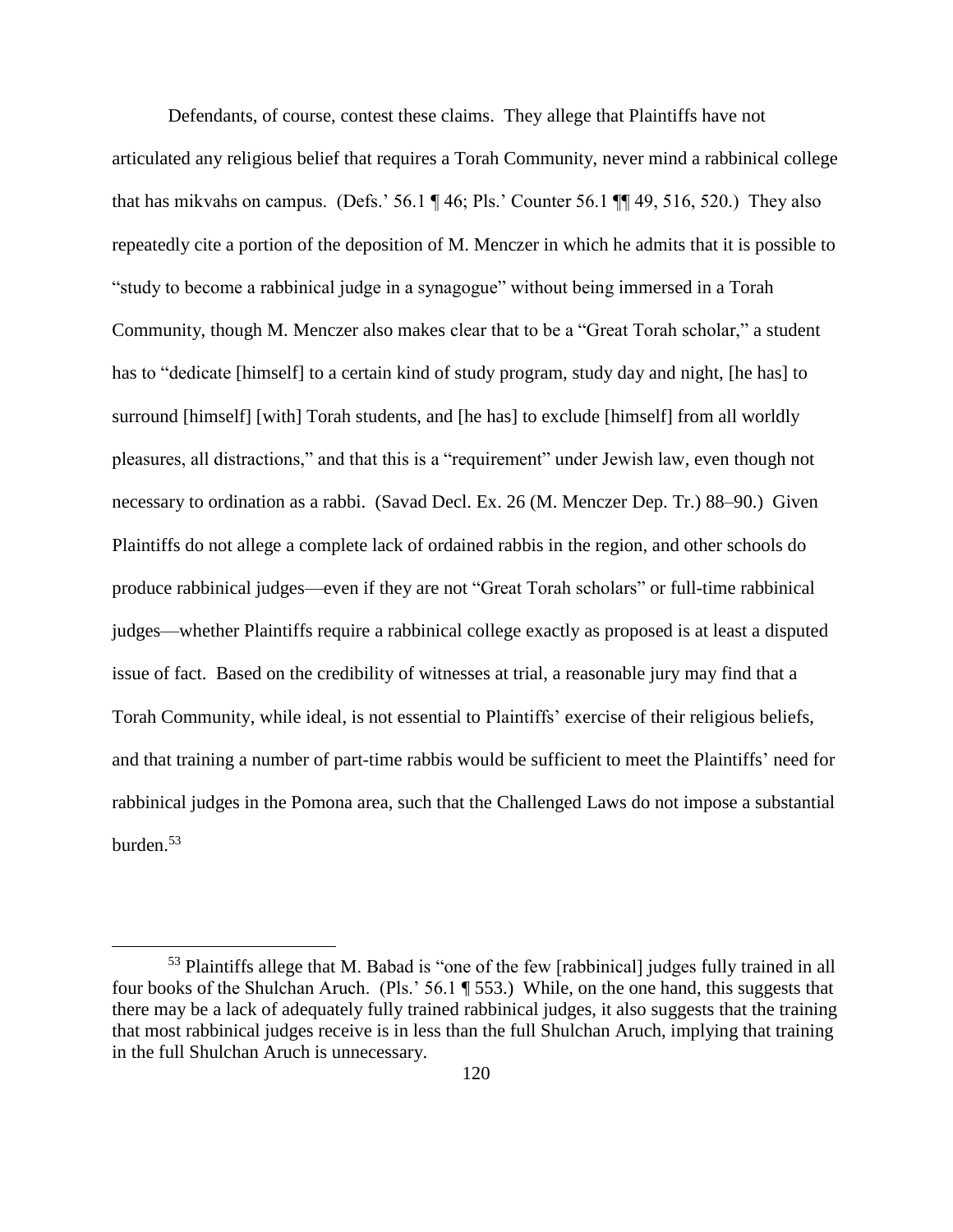In this context, it is worth noting that the precise contours of the rabbinical college the Congregation proposes is far from clear. The only curriculum document, as noted above, was prepared by a student apparently due to the existence of the instant Action, (see Defs.' 56.1 ¶¶ 26–28; Pls.' Counter 56.1 ¶¶ 26–28; Gordon Aff. Ex. 10, at 23; see also Gordon Aff. Ex. 21 (proposed curriculum)), and it provides no specific information about the anticipated curriculum—the Shulchan Aruch—beyond the names of a series of classes (e.g., "Kosher Diet," "Prayer," "Renting, Leasing & Borrowing"), (see Gordon Aff Ex. 22). Additionally, there is no architectural plan for the rabbinical college contained in the record beyond a "preliminary concept plan," (Defs.' 56.1 ¶¶ 19, 22; Pls.' Counter 56.1 ¶ 22), nor has any such plan been formally submitted to the Village for approval, (see Savad Decl. Ex. 27, at 120). Unsurprisingly, therefore, no teachers have been hired, and the dean admits having done "nothing" so far to begin the hiring process. (See Defs.' 56.1 ¶¶ 14, 34–35, 66.) Accordingly, it is difficult for the Court to determine, before sending the case to a jury, that the Congregation's vision for a rabbinical college, while perhaps a vision they hope to pursue, is essential to the exercise of specific religious beliefs, such that an inability to build that college campus is a substantial burden.

Of course, even if Plaintiffs cannot prove that their proposed rabbinical college is essential to their religious exercise, if no rabbinical college of any kind is compatible with the Challenged Laws, then the Challenged Laws may unlawfully impose a substantial burden. With regard to the Dormitory Law, it is clear, as outlined, that three other rabbinical colleges in the area train students without on-campus housing. Therefore, the Dormitory Law arguably is not a substantial burden on the operation of a rabbinical college. With regard to the Accreditation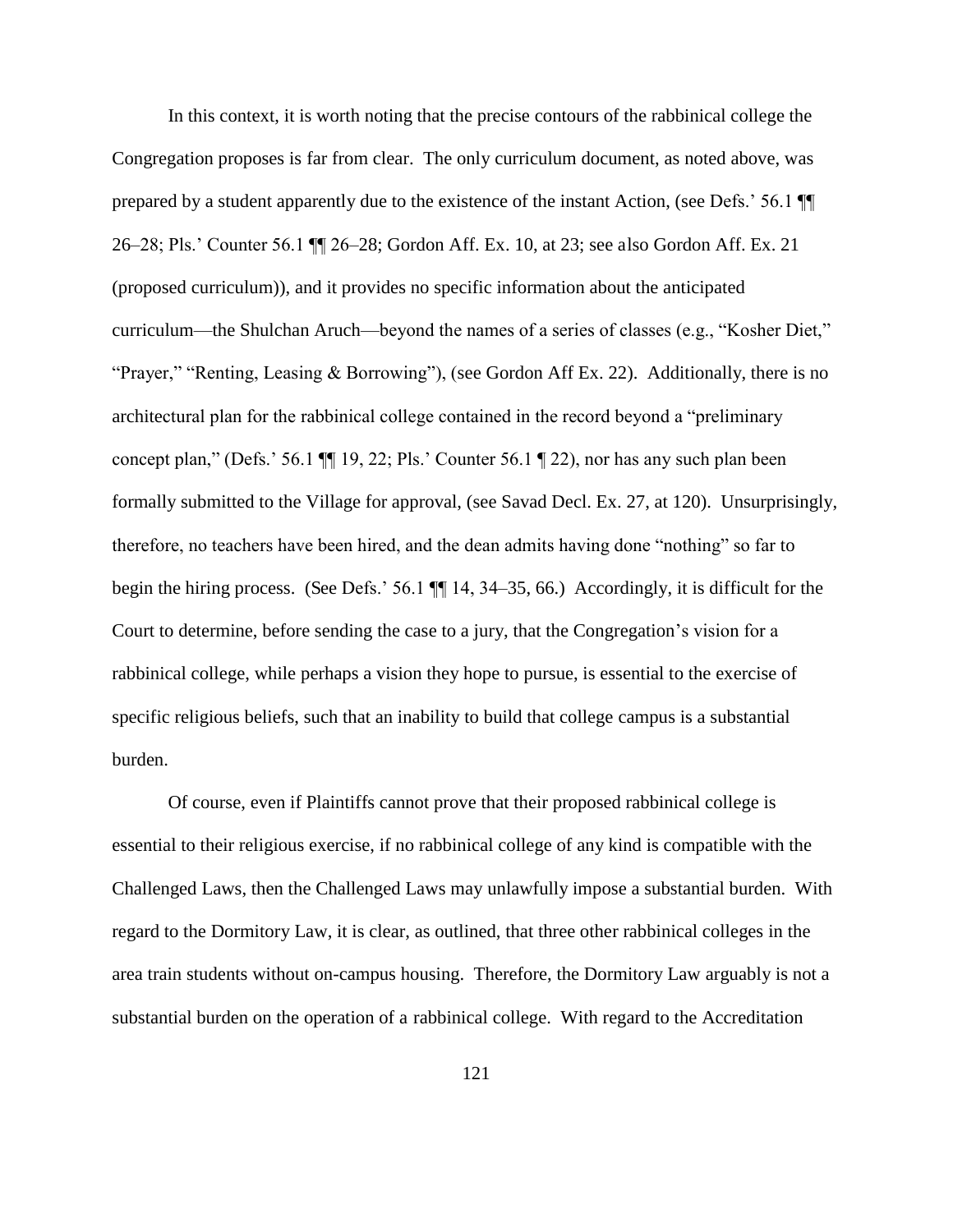Law, as discussed above, it is undisputed that the proposed rabbinical college as currently proposed cannot be accredited by the State of New York or AARTS because, among other reasons, it is not a degree-granting institution and is not yet operational. (See Pls.' 56.1 ¶¶ 580– 81, 583–84. 591; Defs.' Counter 56.1 ¶¶ 580–81, 590.) Nonetheless, Plaintiffs' expert makes clear that, at least in general "a higher education institution that trains Rabbinical Judges can be accredited." (Gordon Aff. Ex. 15 (Preston Green Expert report), at 18.) Indeed, the expert makes clear that, with modifications to the proposed rabbinical college curriculum and admission requirements, the proposed rabbinical college could at least be accredited by AARTS (though the college would still need to be operational first). (See Pls.' 56.1 ¶ 594, 596, 598–99, 601–02; Savad Decl. Ex. 16 (Green Dep. Tr.) at 89–90; Gordon Aff. Ex. 15 (Preston Green Witness Report) 20–21.) In fact, Plaintiffs' expert's suggestion is along these lines:

[I]f the educational institution meets all other criteria for accreditation, Pomona can grant Tartikov a conditional use variance that would permit the school to become operational on the condition that the school obtain accreditation in a reasonable time from the Board of Regents or similar accrediting body. Failure to obtain accreditation could result in the variance[] being annulled and set aside.

(Gordon Aff. Ex. 15, at 20.) Accordingly, the Court cannot conclude, as a matter of law, that the Accreditation Law prevents the construction of a rabbinical college in the Village.

With regard to the Wetlands Law, as discussed above, Plaintiffs have offered evidence of the existence of wetlands covering the west side of the Subject Property along Route 306 and that the access road that runs through the west side would have to be improved for the proposed rabbinical college to be usable. (See Beall Decl. ¶ 280 & Ex. T (survey map of the Subject Property); Tauber Decl. ¶¶ 5, 28; see also Pls.' 56.1 ¶ 180 (indicating that Mayor Marshall was generally aware of the existence of wetlands on the Subject Property); Defs.' Counter 56.1 ¶ 180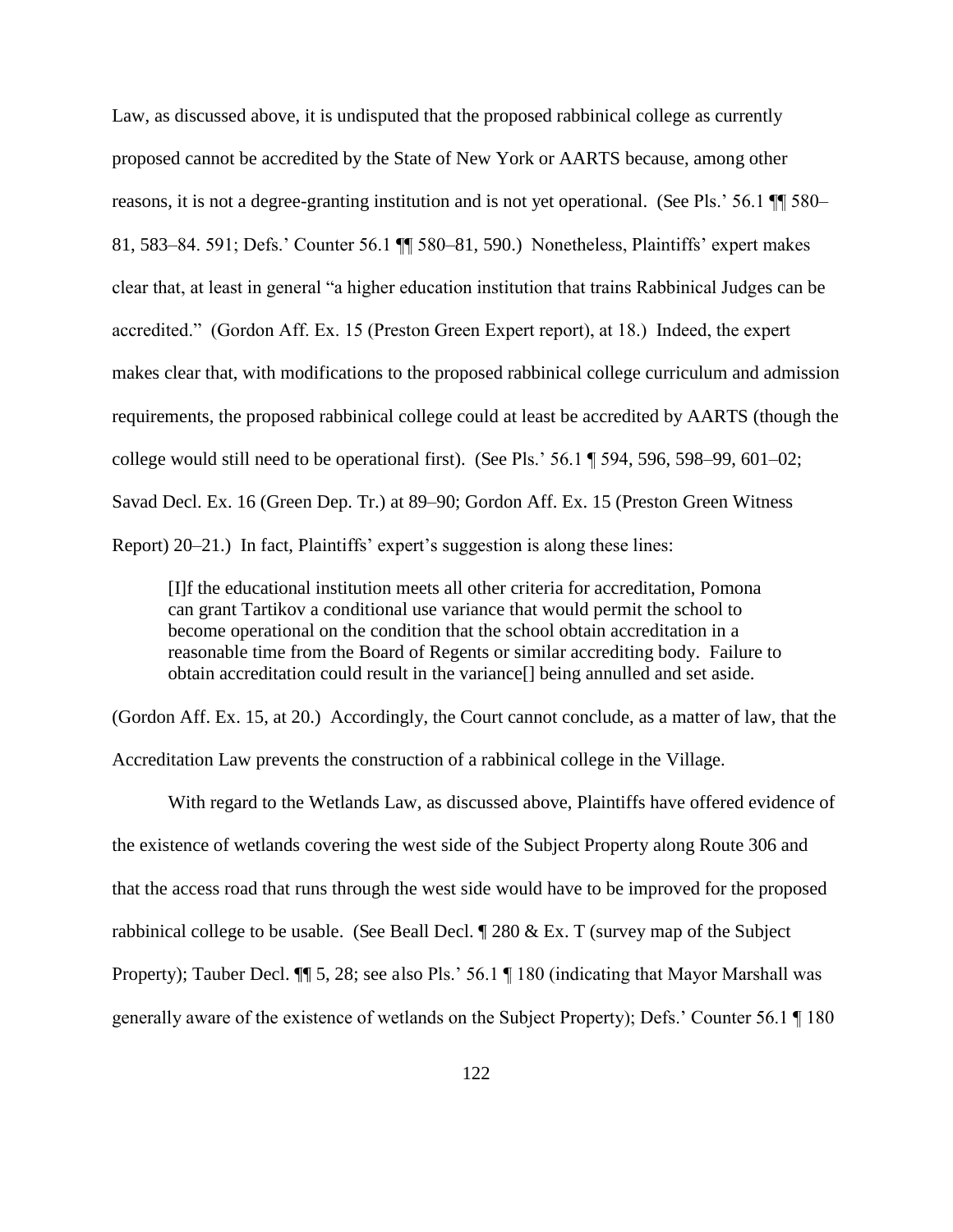(same).) However, as noted above, there are holes in Plaintiffs' claim that the Wetlands Law imposes a substantial burden, namely (a) a lack of evidence that Plaintiffs cannot build an access road through the other side of the property, from Route 202, and (b) the possibility that the Wetlands Law is duplicative of state and federal regulations. If the Wetlands Law does not prevent the construction of an access road, or otherwise does not create an additional burden beyond that created by state and federal law, then it does not impose a substantial burden on Plaintiffs' religious exercise.

Accordingly, because a series of disputed material facts remain as to (a) the exact form the rabbinical college must take in order to be sufficient for Plaintiffs' exercise of religion, and (b) to what extent the Challenged Laws alone make it difficult (or impossible) to build a rabbinical college in the Village, summary judgment is denied to Plaintiffs on their substantial burden claim.

#### ii. Constitutional Challenge

Defendants also challenge the constitutionality of RLUIPA's substantial burden provision. (Defs.' Mem. 54–59.) While the courts, as the United States points out, normally avoid addressing constitutional questions when possible, see Allstate Ins. Co. v. Serio, 261 F.3d 143, 149–50 (2d Cir. 2001) ("It is axiomatic that the federal courts should, where possible, avoid reaching constitutional questions."); see also Slack v. McDanie, 529 U.S. 472, 485 (2000) (articulating this rule), because the Court has found that Plaintiffs' substantial burden claim survives summary judgment the Court must address the merits of Defendants' constitutional challenge. Plaintiffs, as well as Intervenor United States, oppose Defendants' claim.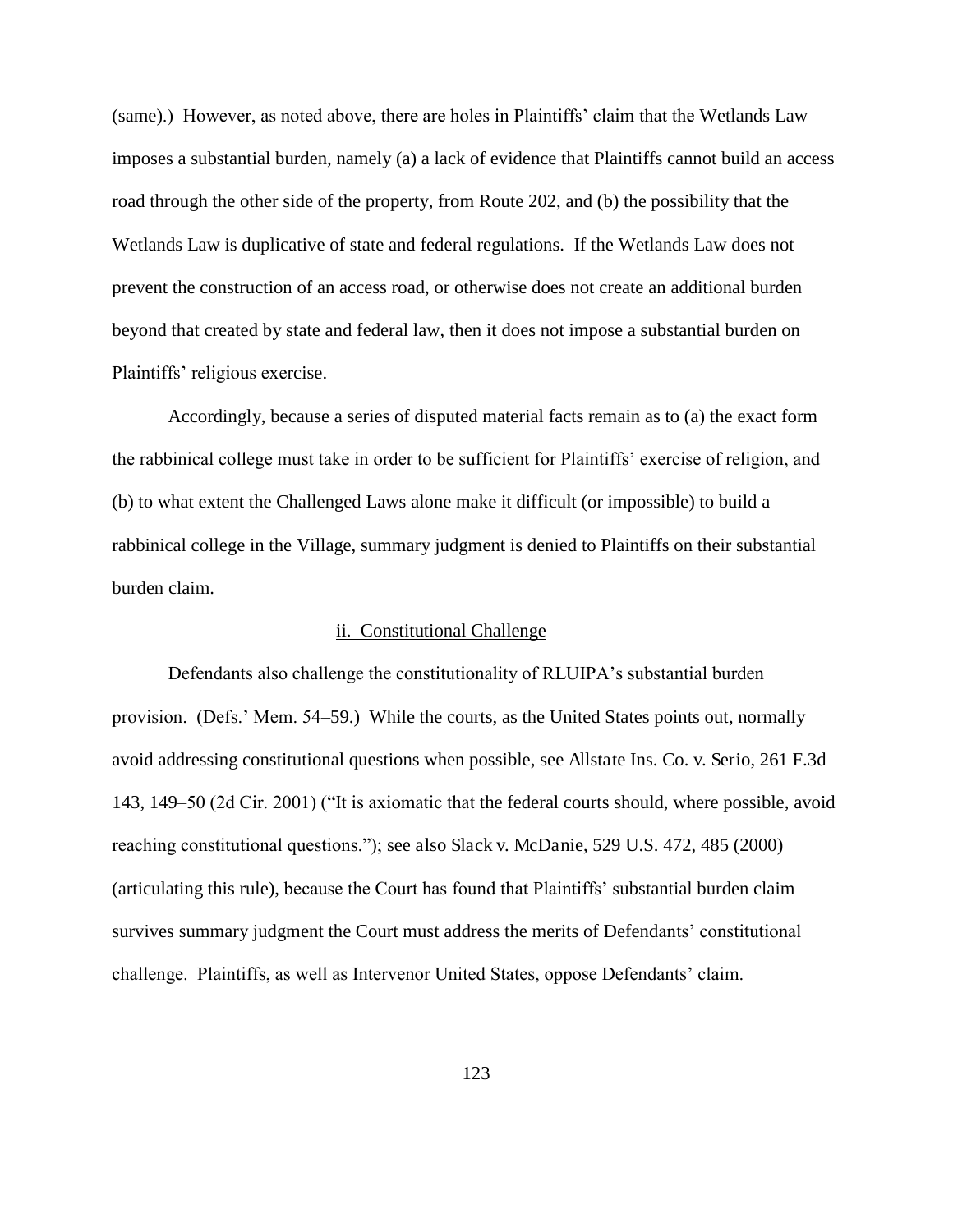Defendants contend that the substantial burden provision is unconstitutional on its face because it "distort[s] the relationship between the local and state governments and the federal government in violation of settled federalism principles," relying on the "Tenth Amendment's limitations on Article I power," and further argue that the provision is "beyond the power of Congress, a violation of the separation of powers, and the Establishment Clause." (Defs.' Mem. 55 (citing Congregation Kol Ami v. Abington Twp., 309 F.3d 120, 135–36 (3d Cir. 2002) ("[L]and use law is one of the bastions of local control, largely free of federal intervention."); id. at 57). In support of their contention, Defendants cite, among other cases, Gorieb v. Fox, 274 U.S 603 (1927), for the proposition that "[s]tate legislatures and city councils, who deal with the situation from a practical standpoint, are better qualified than the courts to determine the necessity, character, and degree of regulation which . . . new and perplexing conditions require; and their conclusion should not be disturbed by the courts," id. at 608. Second, Defendants contend that the "RLUIPA formula . . . does not regulate land use principles per se, but rather never uses a constitutional standard of review to reduce the effect of state and local land use law across the board," further asserting that "Congress never considered actual land use issues, such as the importance or value of residential neighborhoods, setbacks, parking and traffic concerns, density, property values, or aesthetics," when debating RLUIPA's merits. (Defs.' Mem. 56 (emphasis omitted).) Third, Defendants note that the Supreme Court has explicitly reserved judgment on the constitutionality of RLUIPA's land use provisions, Cutter v. Wilkinson, 544 U.S. 709, (2005), id. 716 n.3 ("Section 2 of RLUIPA is not at issue here. We therefore express no view on the validity of that part of the Act."), and limited the scope of RLUIPA in Sossamon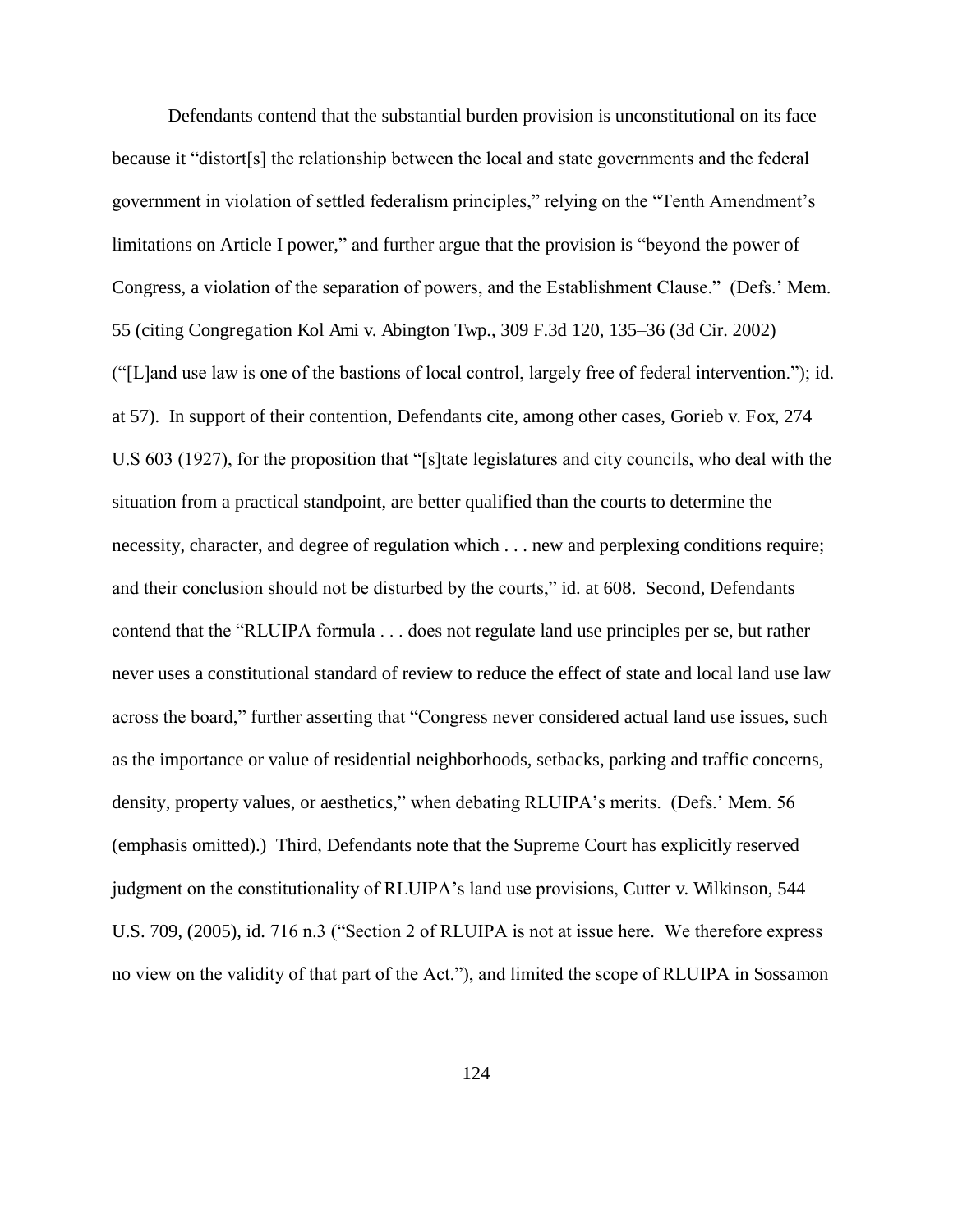v. Tex., 131 S. Ct. 1651 (2011), see id. at  $1656-57<sup>54</sup>$  Fourth and finally, in support of their Establishment Clause challenge, Defendants contend that RLUIPA unconstitutionally "grant[s] religious developers a privilege and financial advantages that no other developer can obtain." (Defs.' Mem. 58 (citing, inter alia, Tex. Monthly, Inc. v. Bullock, 489 U.S. 1, 14 (1989); Bronx Household of Faith v. Bd. of Educ., 750 F.3d 184, 207–09 (2d Cir. 2014)).

In response, Plaintiffs rely, in principal, on the Second Circuit's decision in WDS II. (See Pls. Opp'n 57.) In that case, the Second Circuit held, among other things, that RLUIPA does not violate the Tenth Amendment because it "leaves it to each state to enact and enforce land use regulations as it deems appropriate so long as the state does not substantially burden religious exercise in the absence of a compelling interest achieved by the least restrictive means," WDS II, 504 F.3d at 354–55, and that "RLUIPA's land use provisions do not violate the [E]stablishment [C]lause," id. at 355. Defendants do not address this holding, which the Court is required to follow. See Fernandes v. Johnson, No. 12-CV-2774, 2013 WL 796542, at \*3 (S.D.N.Y. Mar. 5, 2013) ("This [c]ourt must follow binding Second Circuit precedent unless a subsequent decision of the Supreme Court so undermines it that it will almost inevitably be overruled by the Second Circuit." (brackets and internal quotation marks omitted)); see also Fortress Bible, 734 F. Supp. 2d at 509 (finding that RLUIPA does not violate the Establishment Clause because "the Second

 $\overline{a}$ 

<sup>54</sup> Defendants also contend that RLUIPA was passed illegally, noting that "[i]t was not passed unanimously," and that it was enacted "negligently or intentionally without reference to the most relevant Supreme Court doctrine in derogation of federalism." (Defs.' Mem. 58.) However, there is certainly no requirement that Congress must pass legislation unanimously, see Skaggs v. Carle, 110 F.3d 831, 841 (D.C. Cir. 1997) ("[T]he framers positively concluded that a simple 'majority vote' was sufficient for the passage of legislation in Congress."), nor is there any authority suggesting that Congress must reference any particular "Supreme Court doctrine" in the legislative process or that failing to do so is a violation of federalism, cf. WDS II, 504 F.3d at 354–55 (finding that RLUIPA does not violate the 10th Amendment).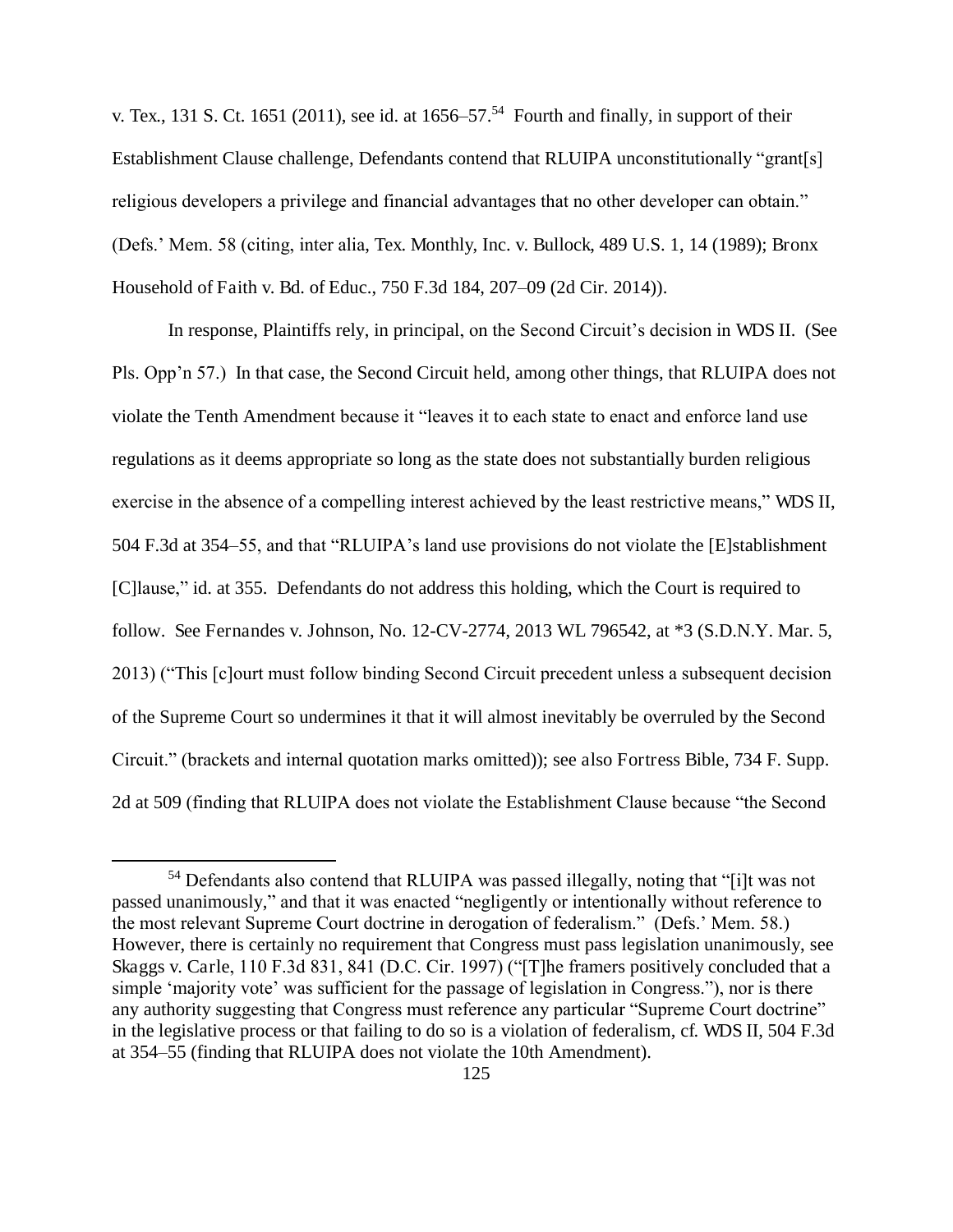Circuit has held that RLUIPA's land use provisions . . . do not violate the Establishment Clause"). Moreover, as the United States points out in its brief, the precedents that Defendants cite do not support their claims. For example, in Gorieb, the Supreme Court only noted that local land use decisions "should not be disturbed by the courts, unless clearly arbitrary and unreasonable," 274 U.S. at 608, not that Congress could not legislate in this field, (see Br. of the United States of Am. in Intervention in Defense of the Religious Land Use and Institutionalized Persons Act of 2000 ("USA Br.") 17 (Dkt. No. 183).) Likewise, in Congregation Kol Ami, the court rejected the defendants' challenge to RLUIPA. (See USA Br. 18 (citing 309 F.3d 120).) See also Congregation Kol Ami v. Abington Twp., No. 01-CV-1919, 2004 WL 1837037, at \*9– 15 (E.D. Pa. Aug. 17, 2004).

Additionally, Plaintiffs properly characterize Defendants' theory of unconstitutionality as relying only on the proposition that "local governments engage in land use regulation" and that "Congress is powerless to regulate in that sphere," which Plaintiffs correctly point out would "render innumerable federal statutes" that affect local land use unconstitutional, including the Americans with Disabilities Act, Fair Housing Act, and Clean Water Act. (Pls.' Opp'n 57–58.) See also United States v. Maui Cty., 298 F. Supp. 2d 1010, 1015 (D. Haw. 2003) ("Although RLUIPA does 'intrude' to some extent on local land use decisions, there is nothing about it that violates principles of federalism . . . if the federal statute is otherwise grounded in the Constitution. RLUIPA is not federal zoning of [local] land; it is federal enforcement of federal rights."). Plaintiffs further argue that RLUIPA's substantial burden provision has a jurisdictional limitation, providing that it can only be applied when the government action affects interstate commerce, is imposed in a program that receives federal funding, or in a circumstance where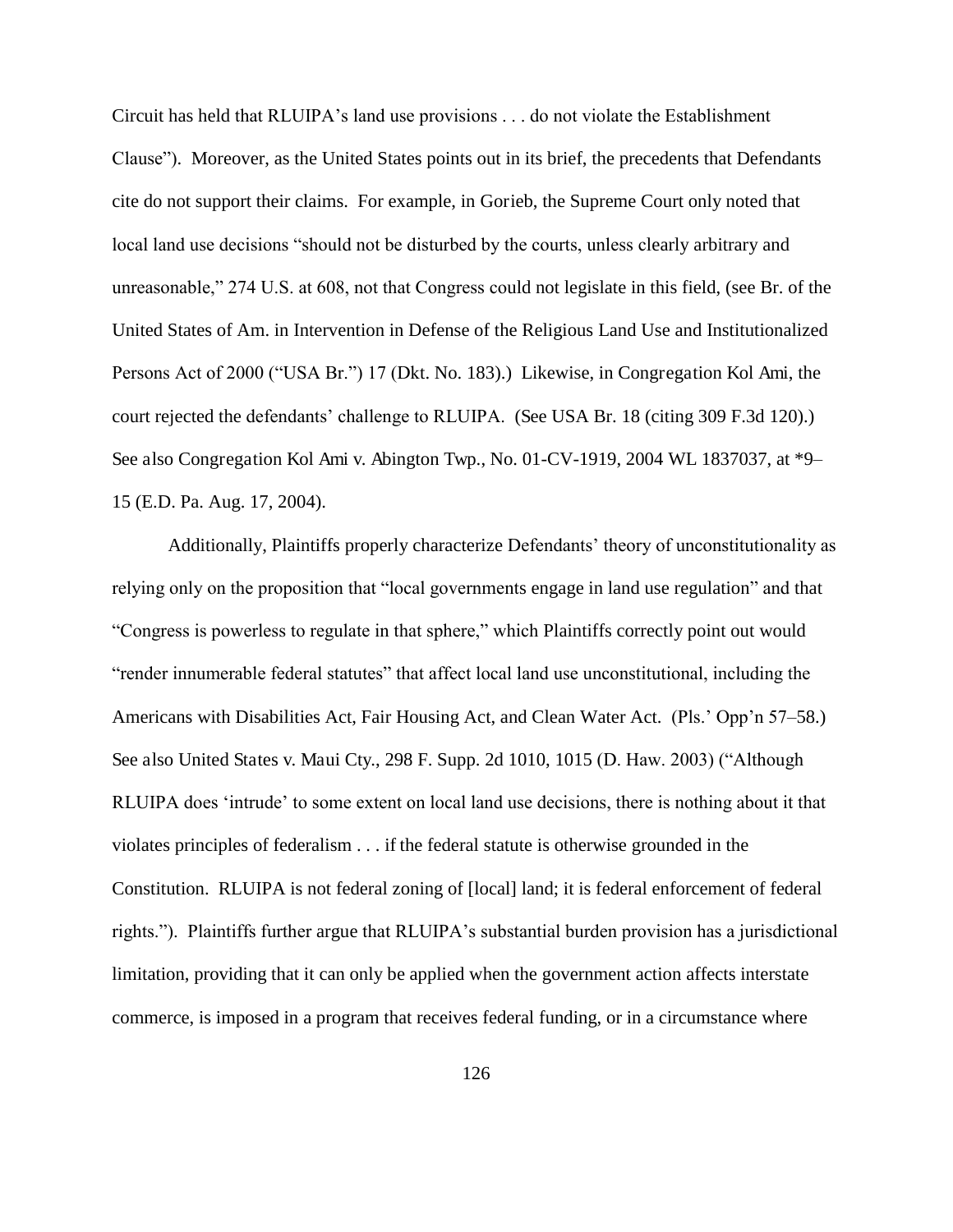individualized assessments of the property are involved. (Pls.' Opp'n 58 (citing 42 U.S.C. §  $2000cc(a)(2)$ ).) The substantial burden provision is thus grounded as a proper exercise of Congress's power under the Spending Clause, Commerce Clause, and § 5 of the Fourteenth Amendment, see WDS II, 504 F.3d at 354 ("[T]he Supreme Court has made plain [that] the satisfaction of [] a jurisdictional element . . . is sufficient to validate the exercise of congressional power because an interstate commerce nexus must be demonstrated in each case for the statute in question to operate."); see also Fortress Bible, 734 F. Supp. 2d at 509 ("By limiting RLUIPA's scope to cases that present one of these jurisdictional nexuses, Congress alternatively grounded RLUIPA, depending on the facts of a particular case, in the Spending Clause, the Commerce Clause, and  $\S$  5 of the Fourteenth Amendment.").<sup>55</sup>

Defendants do not respond to either of these contentions, nor do they claim that any of the jurisdictional elements of RLUIPA's substantial burden provision is not met here; they only indicate that they "stand by their facial challenge" in their reply. (Defs.' Reply 19.) Accordingly, the Court finds that the governing case law supports the conclusion that RLUIPA, because of its jurisdictional provision and as has already been determined by the Second Circuit, constitutes a proper constitutional exercise of Congress' power and does not run afoul of any constitutional provisions. See Sossamon, 131 S. Ct. at 1664 ("Though the Court reserves the

 $\overline{a}$ 

<sup>&</sup>lt;sup>55</sup> It is also worth noting that Plaintiffs at least make an argument, however tenuous, as to why the proposed rabbinical college would affect interstate commerce, which Defendants do not rebut, (see Pls.' Mem. 9 ("Plaintiffs' use and development of the Subject Property unquestionably meets this criteria." (citing Chabad Lubavitch, 768 F.3d at 183, 192 (construction of religious facility meets jurisdictional element); WDS II., 504 F.3d at 354 ("[C]ommercial building construction is activity affecting interstate commerce."), such that the application of RLUIPA's substantial burden provision in these circumstances is constitutional under the Commerce Clause, see WDS II, 504 F.3d at 354–55.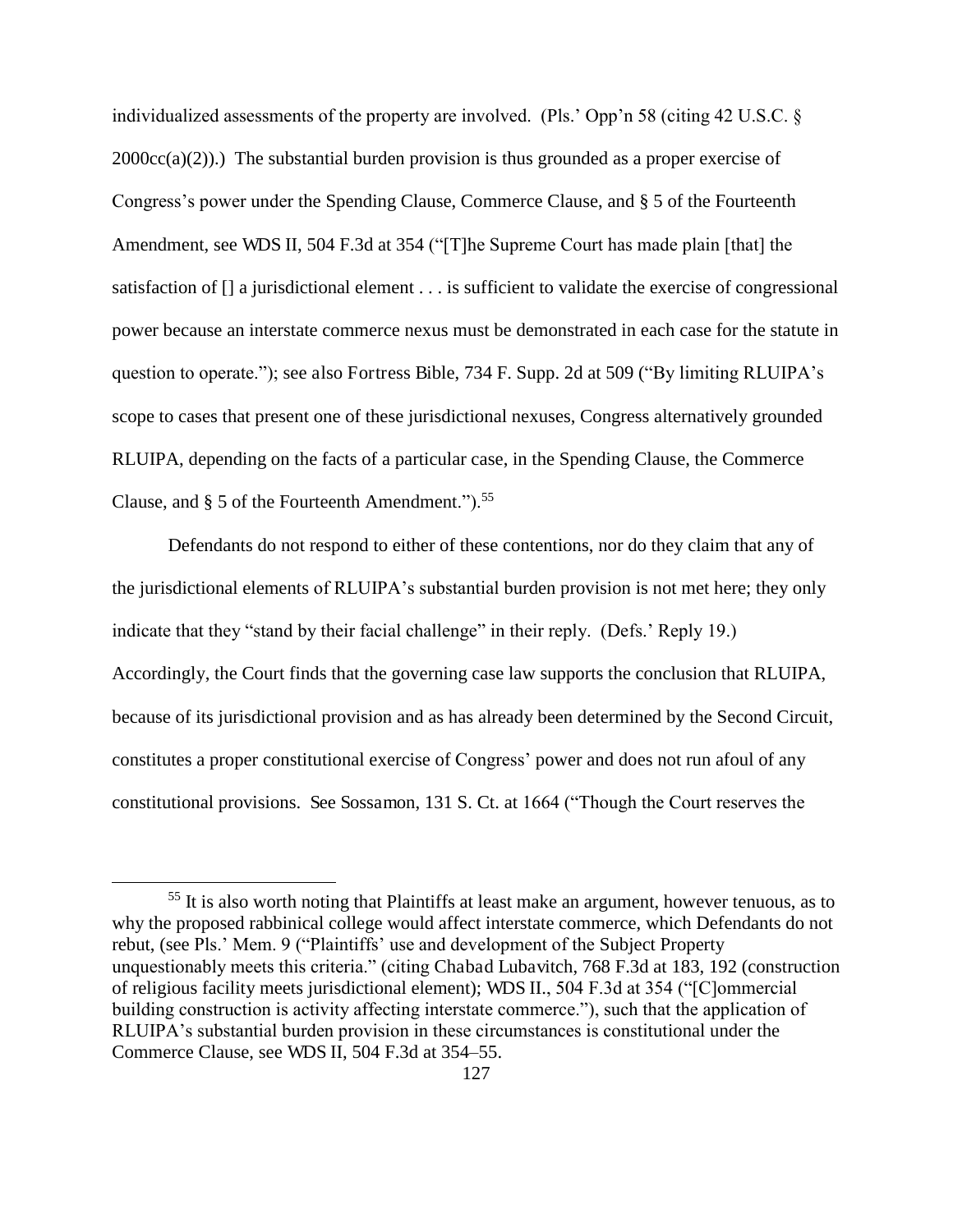general question whether RLUIPA is a valid exercise of Congress' power under the Spending Clause, there is apparently no disagreement among the Federal Courts of Appeals."); see also Sossamon v. Lone Star State of Tex., 560 F.3d 316, 328, n.34 (5th Cir. 2009) ("Every circuit to consider whether RLUIPA is Spending Clause legislation has concluded that it is constitutional under at least that power.").

Apart from their facial challenge, Defendants also contend that, as applied, the substantial burden provision is unconstitutional because, more than asking the court to "'become [a] super land-use board<sup>[]</sup> of appeals," (Defs.' Mem. 59 (quoting Sameric Corp. v. City of Phila., 142) F.3d 582, 598 (3d Cir. 1998)), "the Court is being asked to step into the shoes of the original land-use board, to abandon the local laws regarding housing, and to sua sponte grant permission for their hypothetical plan." According to Defendants, "it is difficult to overstate the steepness of the slippery slope." (Id.) In their Reply, Defendants further allege that, as applied in this case, RLUIPA's substantial burden provision would violate the Due Process clause, (Defs.' Reply 20 (citing League of Residential Neighborhood Advocates v. City of L.A., 498 F.3d at 1052, 1053)), though the explanation and authority for this claim is missing from Defendants' submissions.

In response, Plaintiffs insist that they do not seek the Court's approval of their plan without proceeding through the applicable approval process, but rather seek only "the right to apply." (Pls.' Opp'n 59.) While this does not appear to be exactly true, given, in their Second Amended Complaint, Plaintiffs sought a declaratory judgment directing the Village to "grant [Plaintiffs'] site plan final approval for a [r]abbinical [c]ollege and directing the Building Inspector to issue a building permit for up to 250 residential units," (SAC 68), this ground for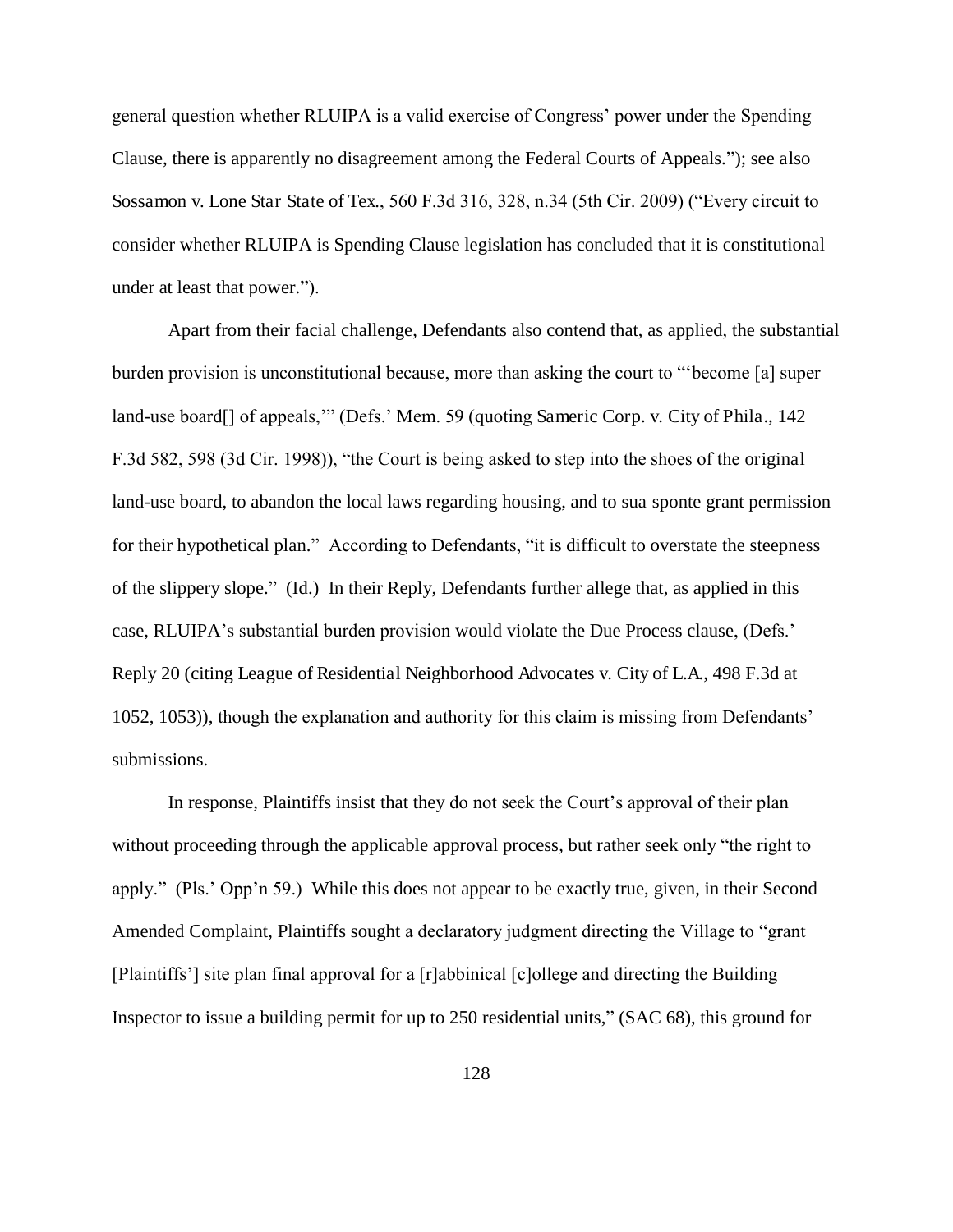relief is unripe because there is no pending application before the Village. It is in this vein that the United States argues, convincingly, that ripeness provides sufficient protection of Defendants' federalism interests because it "affords local officials an opportunity to adjudicate an application before the dispute may be brought to federal court," as embodied in the Court's finding that Plaintiffs' as-applied challenges were unripe in its 2013 Opinion and Order. (USA Br. 22 (citing *Murphy v. New Milford Zoning Comm'n*, 402 F.3d 342, 348 (2d Cir. 2005).) Indeed, simply striking down the Challenged Laws (as opposed to directing acceptance of Plaintiffs' proposed rabbinical college) would not force the Village to make particular land use decisions or "short circuit its land use decision-making process," but rather would require the Village to craft new land use laws that are consistent with the requirements of federal law (and, of course, the Constitution). (Id. at 23.)

At its core, the Court finds that Defendants' fleeting as-applied challenge, which does not appear to be meaningfully different from its facial challenge, is wanting of legal authority. See Lima v. Hatsuhana of USA, Inc., No. 13-CV-3389, 2014 WL 177412 (S.D.N.Y. Jan. 16, 2014) ("Issues mentioned in a perfunctory manner, unaccompanied by some effort at developed argumentation, are deemed waived." (alteration omitted)). The Court agrees with the United States that, as limited by the Court's 2013 Opinion and Order, a finding in favor of Plaintiffs does not "require the imposition of a housing development on Pomona in contravention of the zoning on the property without the applicant having to file an application or pursue ordinary land us procedures." (Defs.' Reply 20.) Indeed, as noted "religious institutions do not have a constitutional right to build wherever they like," Fortress Bible, 694 F.3d at 221, and invalidation of the Challenged Laws is not tantamount to a finding that Plaintiffs should "prevail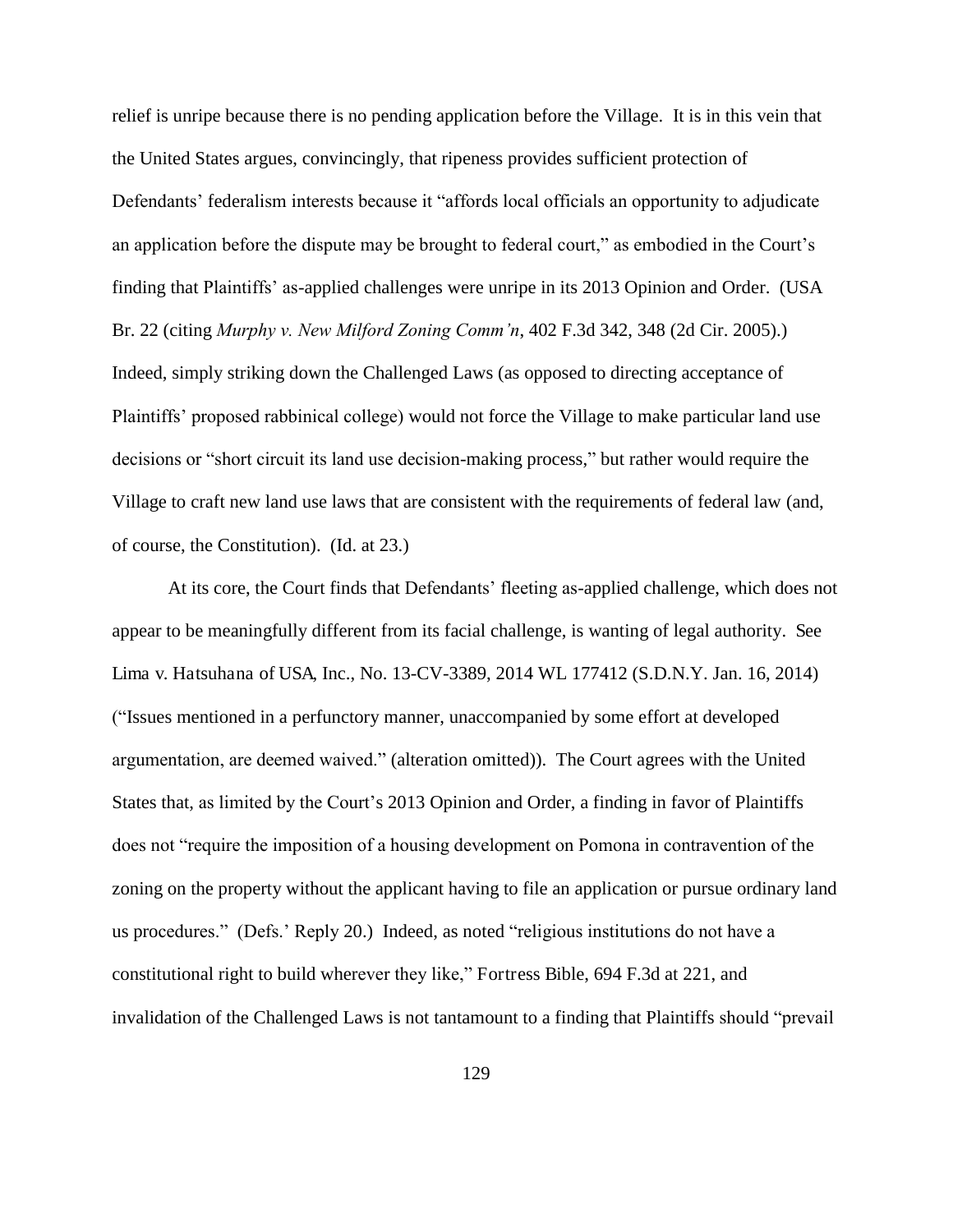in their quest to build a rabbinical college on the Subject Property," Tartikov, 915 F. Supp. 2d at 623; see also id. at 638 ("This ruling is not tantamount to saying that Plaintiffs will be able to build a rabbinical college, let alone one that is the size or structure [of] their liking."). Accordingly, Defendants' as applied challenge is denied.

# b. Discrimination and Exclusion

# i. Equal Terms (Claim 6)

In their sixth claim, Plaintiffs assert that Defendants have violated RLUIPA by unlawfully imposing a land use regulation that treats the proposed rabbinical college on less than equal terms with nonreligious institutions. Unlike Plaintiffs' other RLUIPA claims, only Defendants have moved for summary judgment on this claim. (See Pls.' Mem. 4.) The Equal Terms provision of RLUIPA provides that "[n]o government shall impose or implement a land use regulation in a manner that treats a religious assembly or institution on less than equal terms with a nonreligious assembly or institution."  $42 \text{ U.S.C.}$  §  $2000 \text{cc(b)}(1)$ . This "statutory command 'requires equal treatment of secular and religious assemblies and allows courts to determine whether a particular system of classifications adopted by a city subtly or covertly departs from requirements of neutrality and general applicability.'" Primera Iglesia Bautista Hispana of Boca Raton, Inc. v. Broward Cty., 450 F.3d 1295, 1307 (11th Cir. 2006) (brackets omitted) (emphasis in original) (quoting Midrash Sephardi, Inc. v. Town of Surfside, 366 F.3d 1214, 1232 (11th Cir. 2004)). As with the Substantial Burden component of RLUIPA, the meaning of the Equal Terms section is far from clear, see Guru Nanak, 326 F. Supp. 2d at 1154 (asserting that this section "is even less clear" than the "substantial burden" section), but the courts have determined that the "substantial burden and nondiscrimination provisions are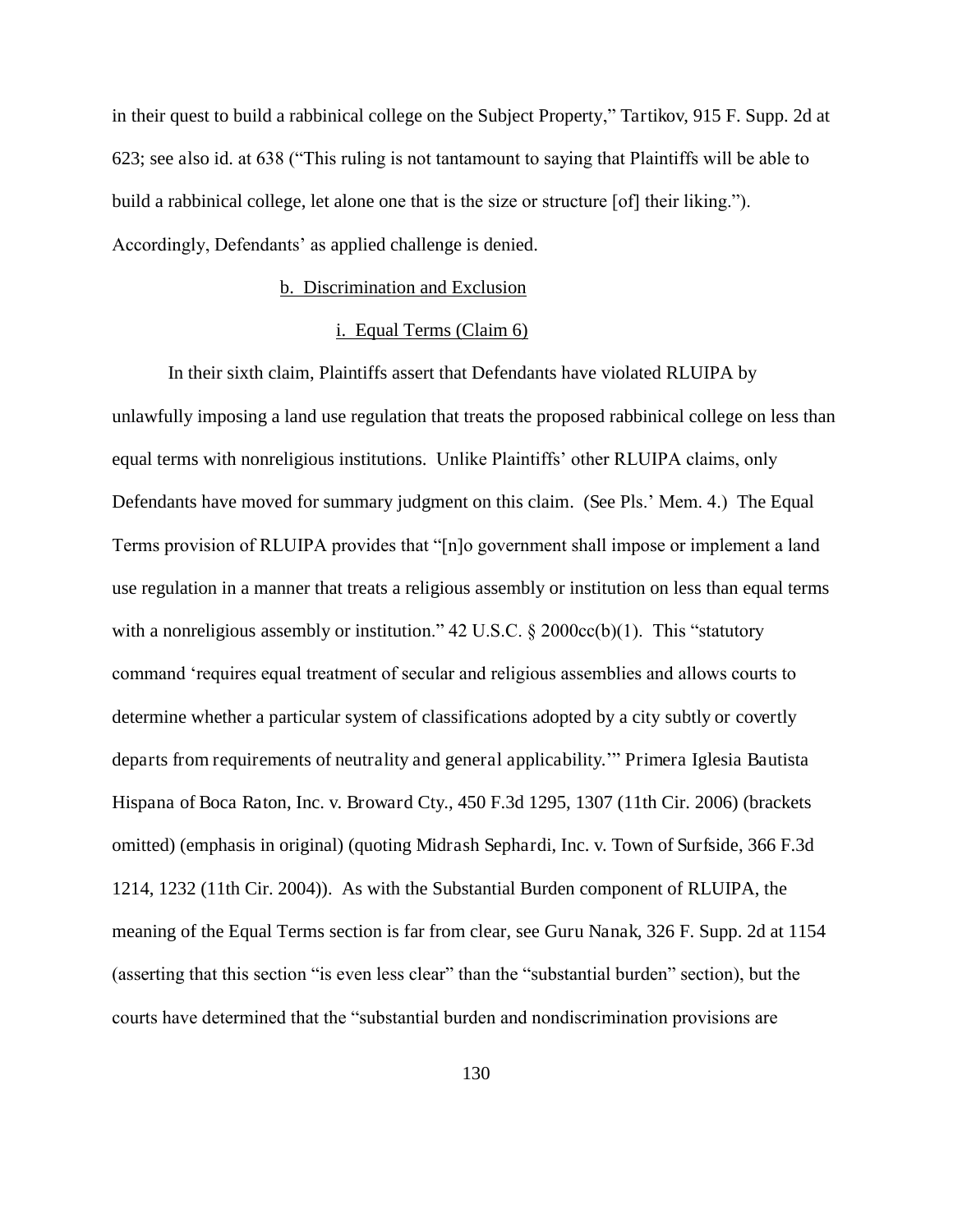operatively independent of one another," CLUB, 342 F.3d at 762. Moreover, some courts have concluded that the nondiscrimination provisions of RLUIPA, which include the Equal Terms provision, "codify existing Equal Protection Clause and Free Exercise Clause jurisprudence." Petra Presbyterian Church v. Vill. of Northbrook, No. 03–CV–1936, 2003 WL 22048089, at \*11 (N.D. Ill. Aug. 29, 2003); accord Guru Nanak, 326 F. Supp. 2d at 1155; Freedom Baptist Church of Del. nty. v. Twp. of Middletown, 204 F. Supp. 2d 857, 869 (E.D. Pa. 2002).

As the Court explained in its 2013 Opinion and Order, there are four fundamental elements of an Equal Terms claim: (1) the plaintiff must be a religious institution; (2) subject to a land use regulation; that (3) treats the religious institution on less than equal terms; with (4) a nonreligious institution. See Primera, 450 F.3d at 1307–08; Tartikov, 915 F. Supp. at 634; see also Chabad Lubavitch, 768 F.3d at 197 (noting that a plaintiff must produce prima facie evidence of "unequal treatment"). As far as how to prove an "equal terms" claim, however, "[d]ivision exists" among the Federal Circuits as to "whether the . . . provision invariably requires evidence of a 'similarly situated' secular comparator . . . and, where such evidence is necessary, on what ground the comparison much be made." Chabad Lubavitch, 768 F.3d at 196; see also Lighthouse Inst. for Evangelism, Inc., v. City of Long Branch, 510 F.3d 253, 266 (3rd Cir. 2007) ("[A] regulation will violate the Equal Terms provision only if it treats religious assemblies or institutions less well that secular assemblies or institutions that are similarly situated as to the regulatory purpose." (emphasis omitted)); River of Life Kingdom Ministries v. Vill. of Hazel Crest, 611 F.3d 367, 371 (7th Cir. 2010) (summarizing various approaches and advocating a focus on zoning criteria rather than regulatory purpose). The Second Circuit has thus far "declined to define 'the precise outlines of what it takes to be a valid comparator under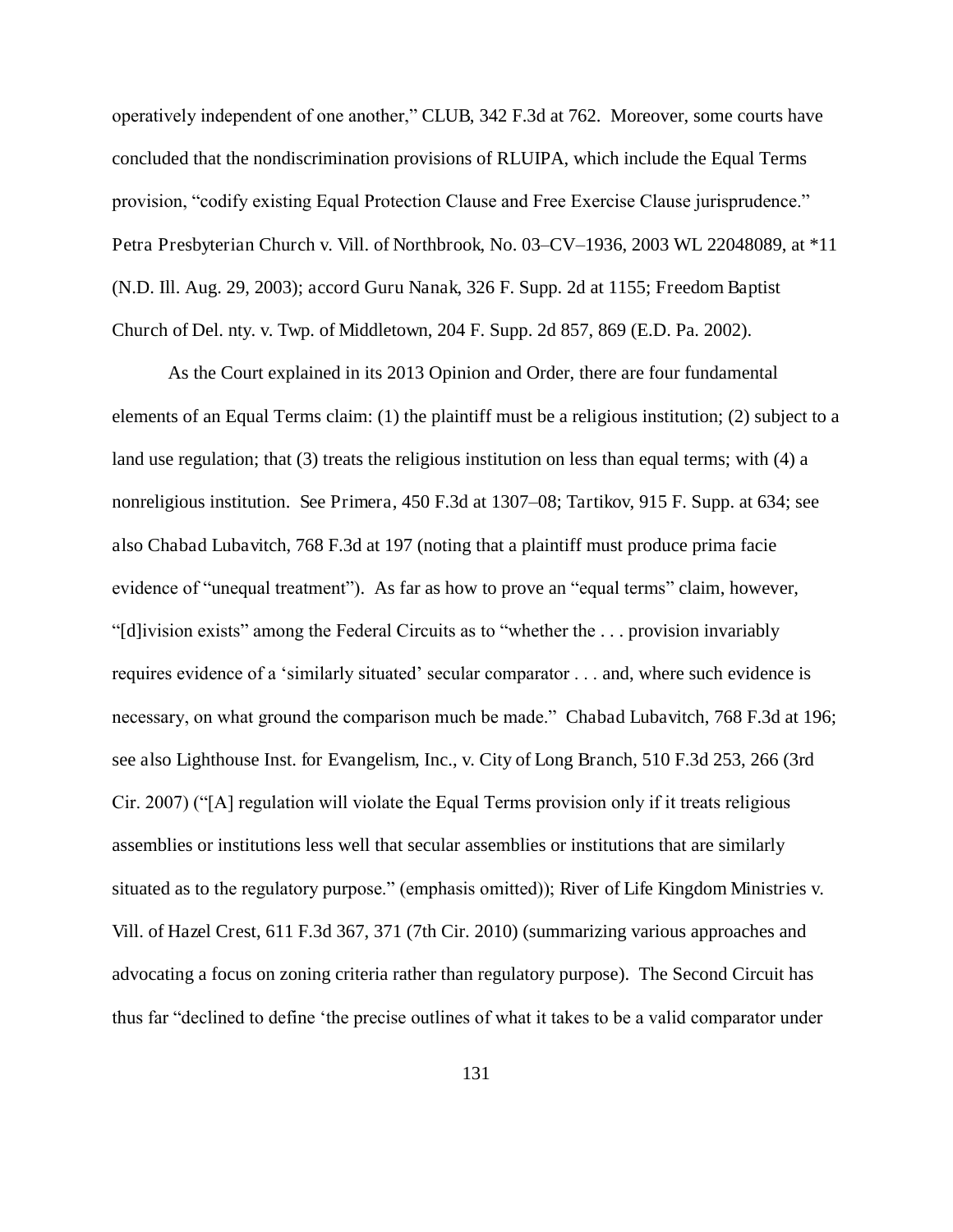RLUIPA's equal-terms provision.'" Chabad Lubavitch, 768 F.3d at 197 (citing Third Church of Christ, Scientist v. City of N.Y., 626 F.3d 667, 669 (2d Cir. 2010)).

With that division in mind, the consensus among courts is that there are three distinct kinds of Equal Terms violations: (i) a statute that facially differentiates between religious and secular assemblies or institutions; (ii) a facially neutral statute that is nevertheless "gerrymandered" to place a burden solely on religious, as opposed to secular, assemblies or institutions; and (iii) a truly neutral statute that is selectively enforced against religious, as opposed to secular, assemblies or institutions. See Primera, 450 F.3d at 1308; accord Vision Church, 468 F.3d at 1003 (following same analysis); Church of Scientology of Ga., Inc. v. City of Sandy Springs, 843 F. Supp. 2d 1328, 1361 (N.D. Ga. 2012) (same); Covenant Christian Ministries, Inc. v. City of Marietta, No. 06–CV–1994, 2008 WL 8866408, at \*13 (N.D. Ga. Mar. 31, 2008) (same); Family Life Church v. City of Elgin, 561 F. Supp. 2d 978, 989 (N.D. Ill. 2008) (same).

While, as discussed above, the Challenged Laws are facially neutral, the Court previously found that Plaintiffs had only stated a "gerrymander" claim, and Plaintiffs have not provided any evidence—or advanced any claim—to support a different theory here. Tartikov, 915 F. Supp. 2d at 636. While Defendants contend that Plaintiffs' failure to offer evidence of "'a secular comparator that is similarly situated as to the regulatory purpose of the regulation in question,'" sinks Plaintiffs' Equal Terms claim, (Defs.' Mem. 49 (quoting Lighthouse, 510 F.3d at 264), as the Court previously found, a gerrymander claim does not require the pleading of comparators. See Lukumi, 508 U.S. at 535 (defining "religious gerrymander" as "an impermissible attempt to target [a group] and their religious practices" (internal quotation marks omitted)); Tartikov, 915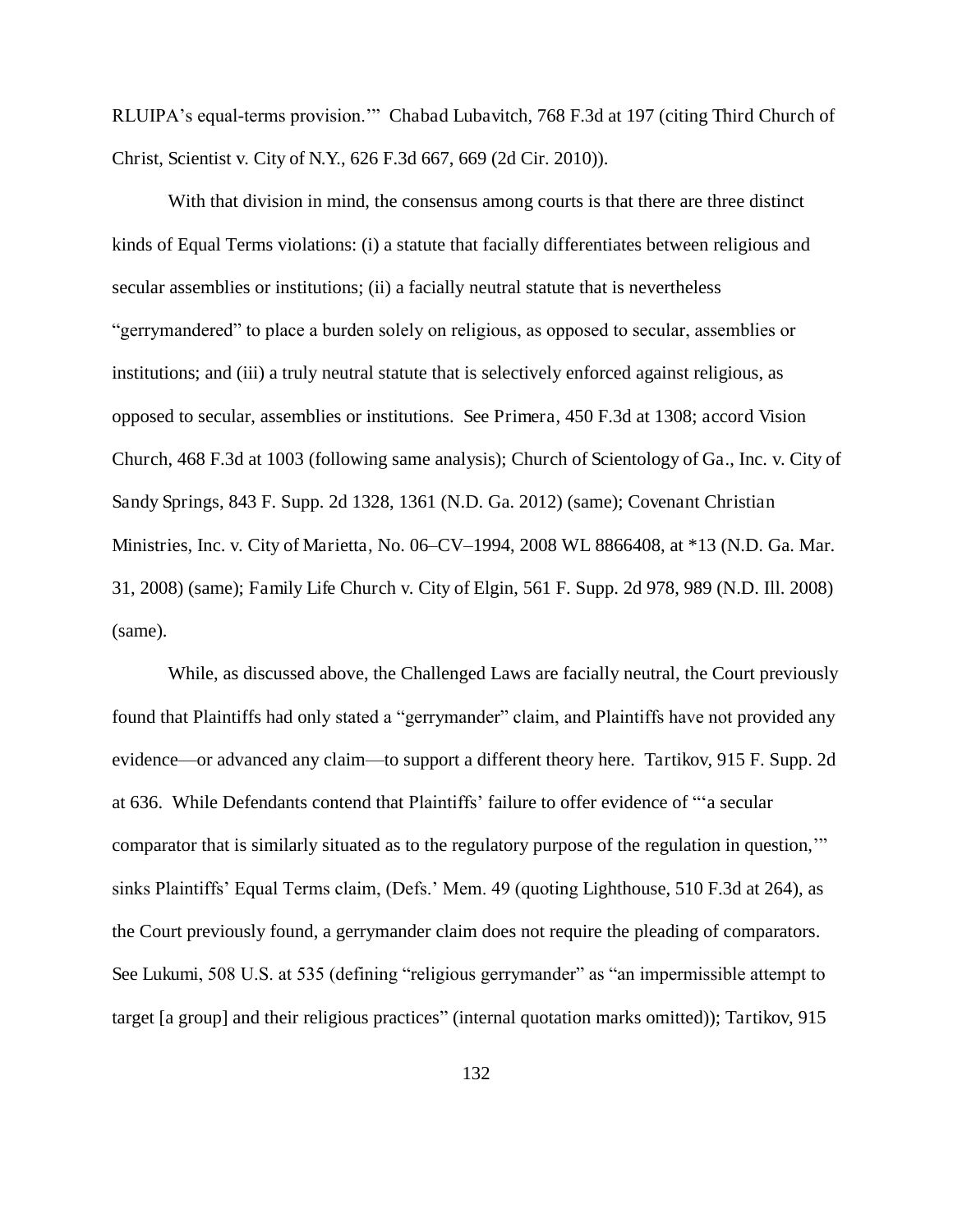F. Supp. 2d at 636 (discussing allegations of intent that support a gerrymander claim). Therefore, as discussed above in the context of Plaintiffs' Equal Protection and Free Exercise Claims, which are codified in RLUIPA's Equal Terms provision, id. at 633, the evidence, taken in a light most favorably to Plaintiffs, provides sufficient support to the contention that Defendants engaged in a religious gerrymander, as it suggests that Defendants used the Challenged Laws to uniquely restrict the ability of Plaintiffs to build their rabbinical college in the Village. Accordingly, summary judgment is denied.

### ii. Nondiscrimination (Claim 7)

The Court denies summary judgment to Defendants' on Plaintiffs' Nondiscrimination claim "for the same reasons" as its Equal Terms claim because "the elements of a Nondiscrimination claim differ little, if at all, from an Equal Terms claim." Tartikov, 915 F. Supp. 2d at 636.

#### iii. Exclusions and Limits (Claims 8–9)

The exclusions and limits provision of RLUIPA provides that "[n]o government shall impose or implement a land use regulation that . . . (A) totally excludes religious assemblies from a jurisdiction; or (B) unreasonably limits religious assemblies, institutions, or structures within a jurisdiction." 42 U.S.C. § 2000cc(b)(3). The purpose of this provision "is not to examine the restrictions placed on individual landowners, but to prevent municipalities from broadly limiting where religious entities can locate." Adhi Parasakthi, 721 F. Supp. 2d at 387; accord Rocky Mountain Christian Church v. Bd. of Cty. Comm*'*rs, 613 F.3d 1229, 1238 (10th Cir. 2010) (noting that district court's jury instruction properly required plaintiff to establish that the county's "regulation, as applied or implemented, has the effect of depriving both [plaintiff]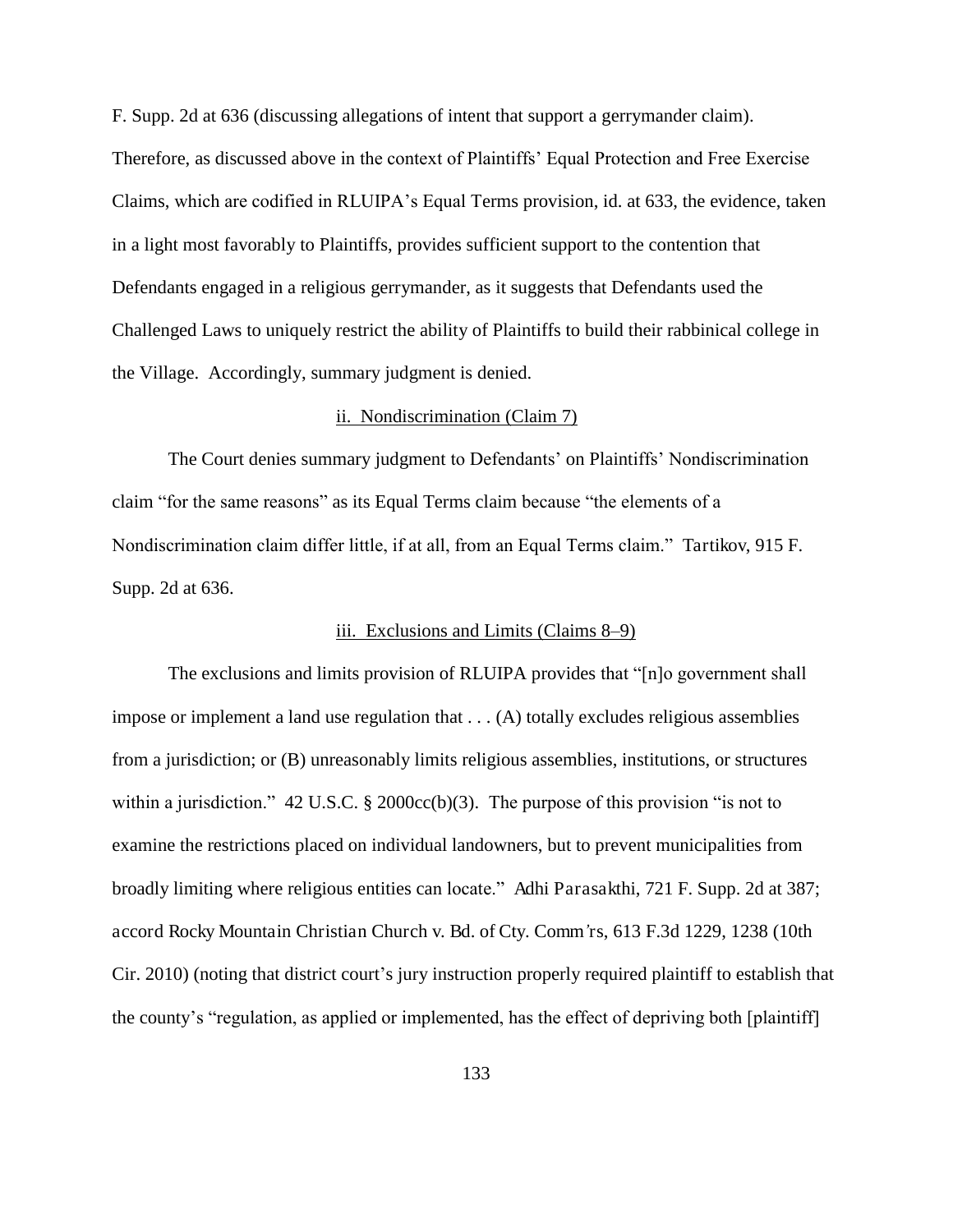and other religious institutions or assemblies of reasonable opportunities to practice their religion, including the use and construction of structures, within [the defendant] [c]ounty" (internal quotation marks omitted)).

As noted above, it is at least arguable that the effect of the Challenged Laws is to completely exclude the rabbinical college from the Village and that pursuing a text amendment or the like is futile. See Rocky Mountain, 613 F.3d at 1238 (upholding jury's verdict for RLUIPA plaintiff based, in part, on evidence that county official stated that it would allow only a 100–seat synagogue because "there will never be another mega church . . . in Boulder County," and on testimony that another congregation ran out of money going through the defendant county's special use application process (alteration in original) (internal quotation marks omitted)); see also Tartikov, 915 F. Supp. 2d at 637–38 (denying motion to dismiss as to this claim). However, as discussed in the context of Plaintiffs' substantial burden claim, Plaintiffs have failed to offer sufficient evidence to establish as a matter of law that the rabbinical college, as theoretically proposed, is essential to Plaintiffs' religious exercise or that the effect of the Challenged laws is to completely exclude the construction of any rabbinical college in the Village. Accordingly, summary judgment is denied as to this claim.

#### 10. Remaining Claims/Defenses

### a. Fair Housing Act (Claims 11 and 12)

The FHA "prohibits governmental agencies from implementing or enforcing housing policies in a discriminatory manner." *Tsombanidis v. West Haven Fire Dep't*, 352 F.3d 565, 573 (2d Cir. 2003). Under the FHA, "it shall be unlawful [t]o . . . make unavailable . . . a dwelling to any person because of race [or] color." 42 U.S.C. § 3604(a); see also Orange Lake Assocs., Inc.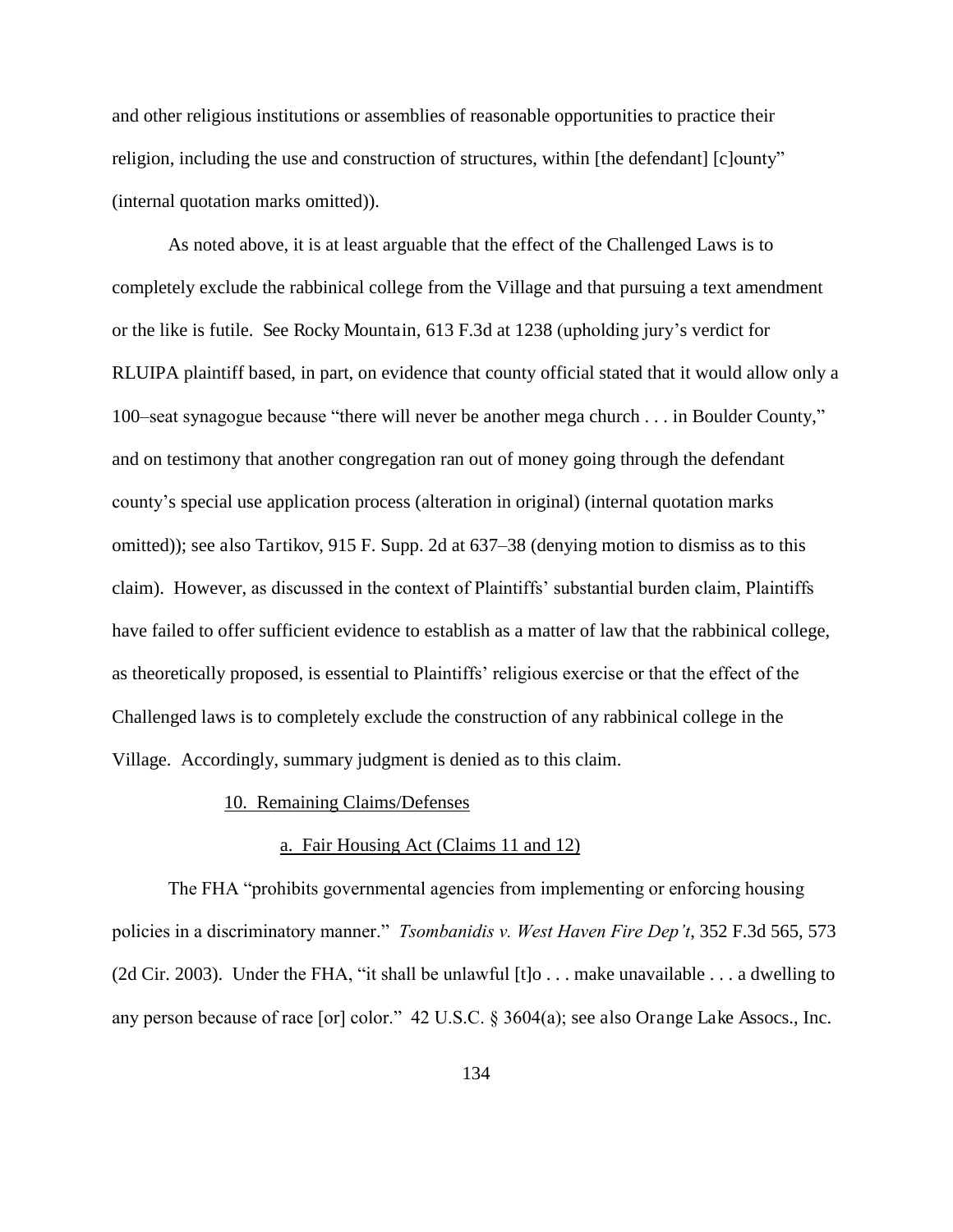v. Kirkpatrick, 21 F.3d 1214, 1227 (2d Cir. 1994) (same). Because, as discussed above, Plaintiffs have sufficiently raised an issue of material fact as to whether "the Village adopted the Challenged Laws with a discriminatory purpose," namely to prevent the construction of the rabbinical college and its associated housing, Tartikov, 915 F. Supp. 2d at 610, their FHA claims also survive summary judgment, see Ryan v. Ramsey, 936 F. Supp. 417, 427 (S.D. Tx. 1996) (denying summary judgment on FHA claim because there were "outstanding issues of material fact" as to discriminatory intent, namely whether "a jury could have reasonably inferred that race was a significant factor in the defendants' decision"). It also bears noting that in light of the Supreme Court's recent decision in Tex. *Dep't of Housing and C*mty. Affairs v. Inclusive Cmty. Project, 135 S. Ct. 2507 (2015), Plaintiffs' Fair Housing Act claim would also survive on a theory of disparate impact, see id. at 2525 ("The Court holds that disparate-impact claims are cognizable under the Fair Housing Act . . . . "); see also LeBlanc-Sternberg, 67 F.3d at 425 ("An FHA violation may be established on a theory of disparate impact or one of disparate treatment."), because Plaintiffs have raised an issue of material fact as to whether the facially neutral Challenged Laws have a "significantly adverse or disproportionate impact on persons of a particular type," namely by preventing a subsection of the Orthodox Hasidic community from building a rabbinical college, Tsombanidis, 352 F.3d at 574.

### b. Berenson (New York Common Law) (Claim 14)

 Plaintiffs allege that Defendants violated the Berenson doctrine by "not consider[ing] the present regional housing needs of the region in which the Village is located, and that such regional housing needs are not otherwise adequately provided for," namely those "in need of adult student housing or those who can only afford low or moderate income housing in the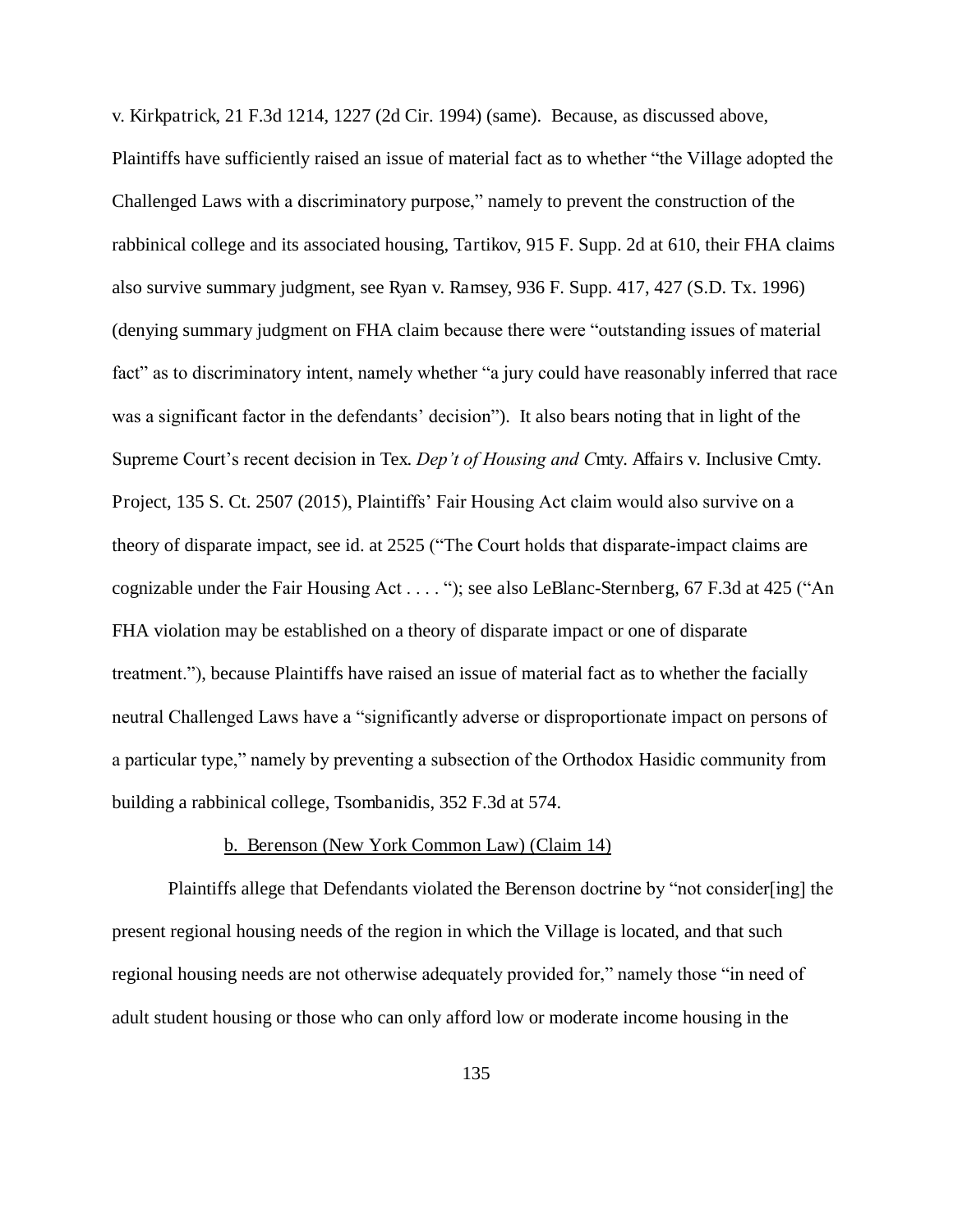Village and in the region in which the Village is located." (SAC ¶¶ 292–94.) Accordingly, Plaintiffs contend that Defendants "either acted for an exclusionary purpose, or the Zoning Code . . . brought about an exclusionary effect." (Id. ¶ 295.) They call on the Court to direct Defendants "to provide a comprehensive zoning plan to meet the regional needs and the requirements of the Jewish community seeking religious education, and to provide for multifamily housing that can provide affordable housing to Plaintiffs and others who seek religious educational opportunities within the Village." (Id. ¶ 297.)

Berenson provides that "[i]n determining the validity of an ordinance excluding multifamily housing as a permitted use, [the court] must consider the general purposes which the concept of zoning seeks to serve. The primary goal of a zoning ordinance must be to provide for the development of a balanced, cohesive community which will make efficient use of the town's available land." Berenson v. Town of New Castle, 341 N.E.2d 236, 241 (N.Y. 1975). Under Berenson, a board passing a zoning ordinance must (1) have "provided a properly balanced and well<sup>[-</sup>]ordered plan for the community," and (2) "in enacting a zoning ordinance, [given] consideration . . . to regional needs and requirements," including "not only the general welfare of the residents of the zoning township, but . . . also . . . the effect of the ordinance on the neighboring communities." Id. at 242; s*ee also Cont'l Bldg. Co. v. Town of N. Salem*, 625 N.Y.S.2d 700, 703 (App. Div. 1995) (same). Accordingly, "a zoning ordinance enacted for a statutorily permitted purpose will be invalidated only if it is demonstrated that it actually was enacted for an improper purpose or if it was enacted without giving proper regard to local and regional housing needs and has an exclusionary effect." Robert E. Kurzius, Inc. v. Inc. Vill. of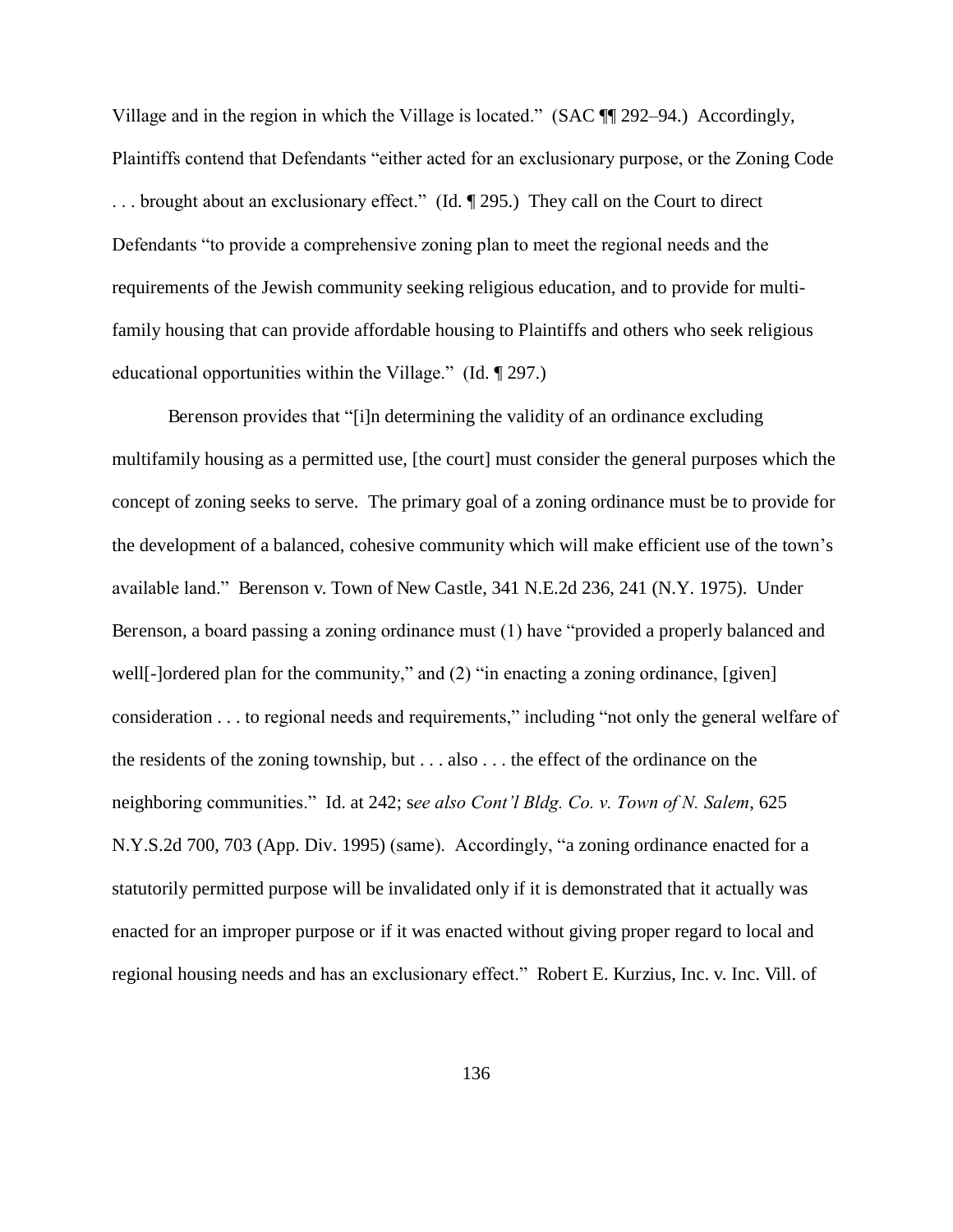Upper Brookville, 414 N.E.2d 680, 683 (App. Div. 1980) (internal quotation marks omitted) (emphasis added)); *Cont'l Bldg. Co.*, 625 N.Y.S.2d at 703 (same).

Defendants are correct that "discovery has uncovered no facts showing there are regional needs for fair housing." (Defs.' Mem. 54.) Indeed, the only evidence that Plaintiffs identify, in a single paragraph supporting their Berenson claim, is a fact that they claim Defendants admit: a need for affordable, multifamily housing in the Village's Master Plan. (Pls. Opp'n 57 (citing Pls.' 56.1 ¶ 26).) However, Defendants explicitly dispute this "fact," (Defs.' Counter 56.1 ¶ 26), and Plaintiffs overstate the evidence: Ulman only indicated in her deposition that "multi-family housing [w]as something to be looked at for future use within the Village," (Savad Decl. Ex. 12, at 180–81), that the Master Plan itself only notes a need for "housing to accommodate an aging population and small families" (Savad Decl. Ex. 151 (Village of Pomona Master Plan Update) 21 (emphasis added)), and that it would be "inappropriate" to "increase[] development density" in order to create "affordable housing," (id. at 22). In fact, Defendants argue in their Reply that there is adequate multi-family housing nearby in Ramapo and in the region, (Defs.' Reply 19 (citing Pls.' 56.1 ¶ 138)), though, granted, the only evidence offered for that assertion is the existence of the ASHL.<sup>56</sup> Nonetheless, the Court concludes that there is insufficient evidence in the record to suggest that the Village failed to give consideration to regional housing needs when passing the Challenged Laws or that there is a general need for multi-family housing in the region.

 $\overline{a}$ 

<sup>&</sup>lt;sup>56</sup> Defendants reliance on this law is ironic, given they challenged the ASHL upon its adoption. (See Pl.'s 56.1 ¶ 138.)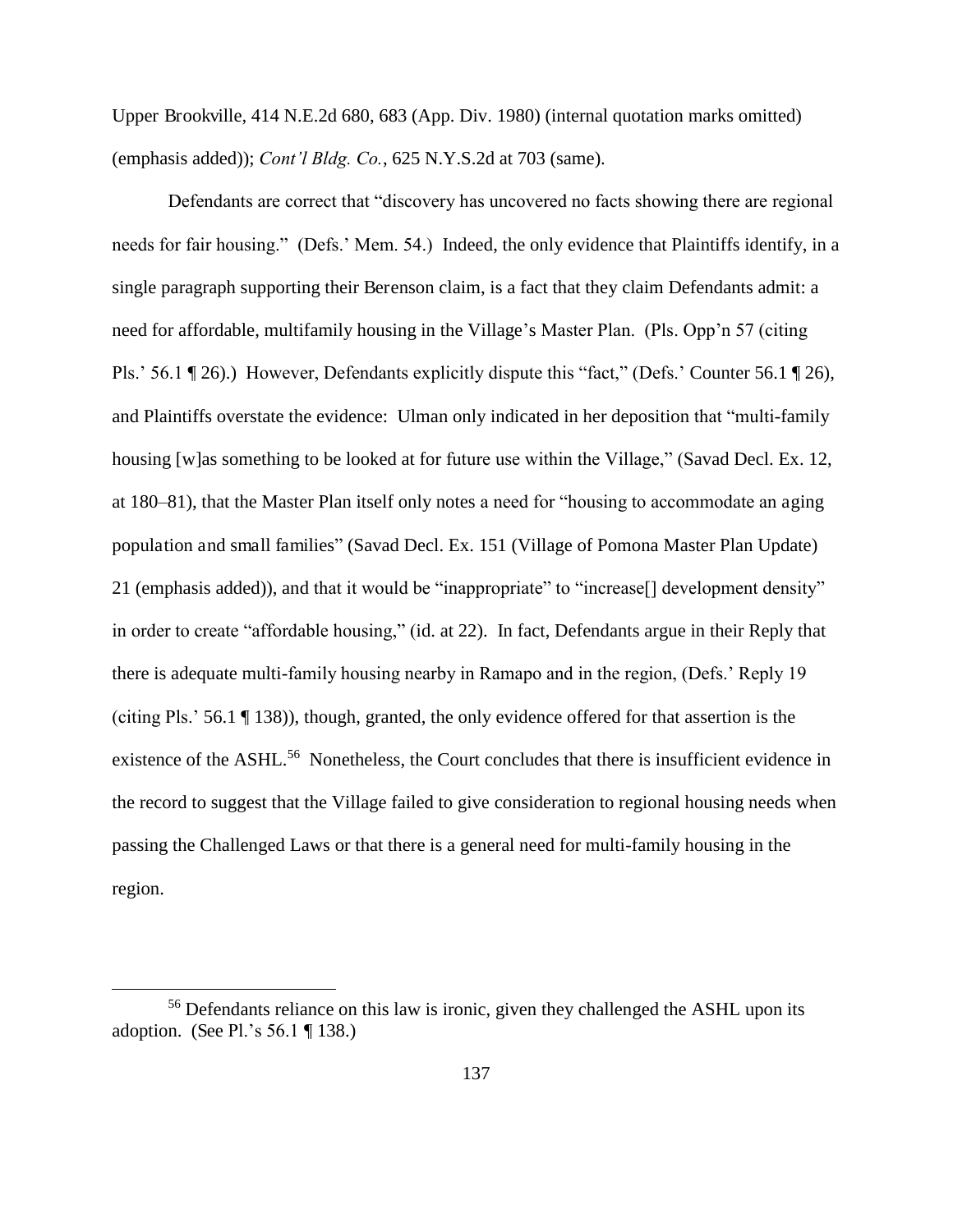As discussed above, however, the Berenson test is disjunctive. Cf. N. Shore Unitarian Universalist Soc., Inc. v. Inc. Vill. of Upper Brookville, 493 N.Y.S.2d 564, 567 (App. Div. 1985) ("In sum, [the] plaintiff has failed to show that the ordinance in question was enacted with an exclusionary purpose, or that it ignored local or regional housing needs." (emphasis added)). Therefore, even though Plaintiffs have failed to demonstrate that the Challenged Laws were "enacted without giving proper regard to local and regional housing needs and has an exclusionary effect," there is, as discussed extensively in this Opinion and Order, sufficient evidence for a reasonable jury to conclude that the Village enacted the Challenged Laws for an improper exclusionary purpose, namely to discriminate against the Hasidic Jewish community. Therefore, the Court denies Defendants' Motion as to Plaintiffs' Berenson claim.

#### c. Remaining State Claim

 $\overline{a}$ 

The only remaining claim is claim 10 (Article 1 §§ 3, 8, 9 and 11 of the New York State Constitution), which concerns freedom of worship, assembly, and equal protection. (SAC ¶¶  $274-75.$ <sup>57</sup> The Parties cross-move for summary judgment on this claim. Defendants contend that these claims should be resolved according to the same (or similar) standards as the corresponding federal claims. (See Defs.' Mem. at 18–19 n.14 (seeking summary judgment on § 3 claim), 44 n.28 (seeking summary judgment on § 11 and New York Civil Rights Law claims (citing, inter alia, Hayut v. State Univ. of N.Y., 352 F.3d 733, 754–55 (2d Cir. 2003) (applying Equal Protection clause analysis to Article 1, § 11 claim)), 53 n.30 (seeking summary judgment

 $57$  The Court previously dismissed Plaintiffs' New York Civil Rights Law  $\S$  40–c claim (claim 11) as unripe, and, despite discussing that claim in the motion papers, (see Defs.' Mem. 44 n.28; Pls.' Opp'n 26), neither Party has offered any reason for the Court to re-examine that ruling here. See Tartikov, 915 F. Supp. 2d at 607.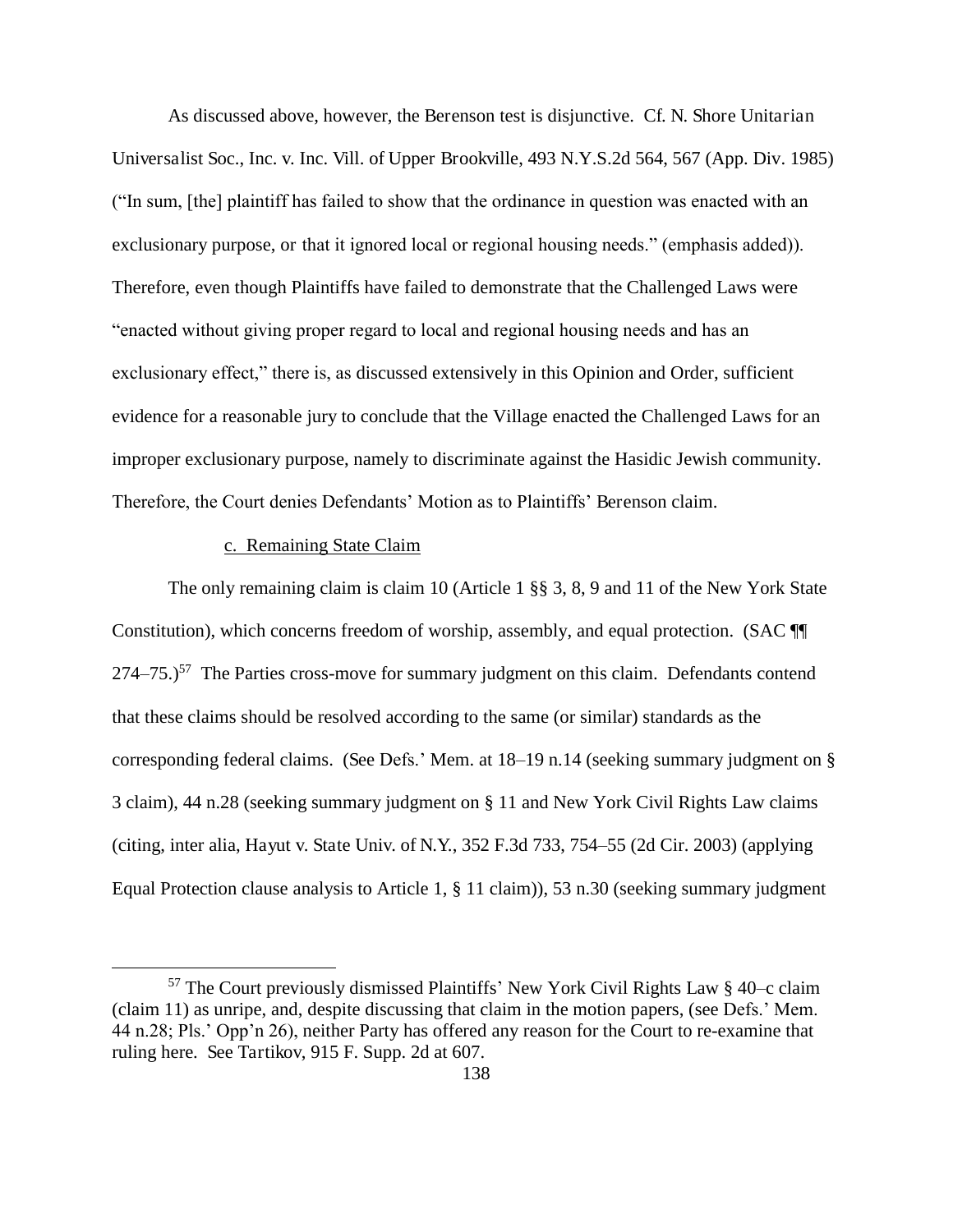on § 8 and § 9 claims (citing Tartikov, 915 F. Supp. 3d at 623 ("The corollary provisions for the First Amendment's Free Speech and Free Association Clauses in the New York Constitution are interpreted consistently with the Federal Constitution.")).) Plaintiffs appear to agree, and first pair their analysis of their § 3 claim with their RLUIPA substantial burden claim, noting that, "like RLUIPA, this provision[] applies to 'incidental burdens' on religious exercise." (Pls.' Mem. 10 (citing Tartikov, 915 F. Supp. 2d at 619 n.20).) They do so for good reason, as "in analyzing a state free exercise claim, 'when the State imposes an incidental burden on the right to free exercise of religion,' the courts are to consider the 'interest advanced by the legislation that imposes the burden,' and then 'the respective interests must be balanced to determine whether the incidental burdening is justified.'" Tartikov, 915 F. Supp. 2d at 618 n.20 (quoting Catholic Charities of Diocese of Albany v. Serio, 859 N.E.2d 459, 466 (N.Y. 2006)). Accordingly, for the same reason that the Court denied summary judgment on Plaintiffs' RLUIPA substantial burden claim—namely failure to establish a burden on the exercise of religion as a matter of law—the Court also denies summary judgment on Plaintiffs' § 3 claim.

Plaintiffs also pair their analysis of their § 8 claim with their Free Speech claim, noting that the New York Constitution "provides additional protection for expression and expressive activity." (Pls.' Mem. 27.) As noted in the Court's 2013 Opinion and Order, and as Defendants point out, "the corollary provisions for the First Amendment's Free Speech and Free Association Clauses in the New York Constitution," namely §§ 8 and 9, "are interpreted consistently with the Federal Constitution," Tartikov, 915 F. Supp. 3d at 623, and accordingly the Court resolves those claims in the same way. Therefore, for the same reasons as those discussed above, the Court grants summary judgment to Defendants as to Plaintiffs' § 8 claim because Plaintiffs have failed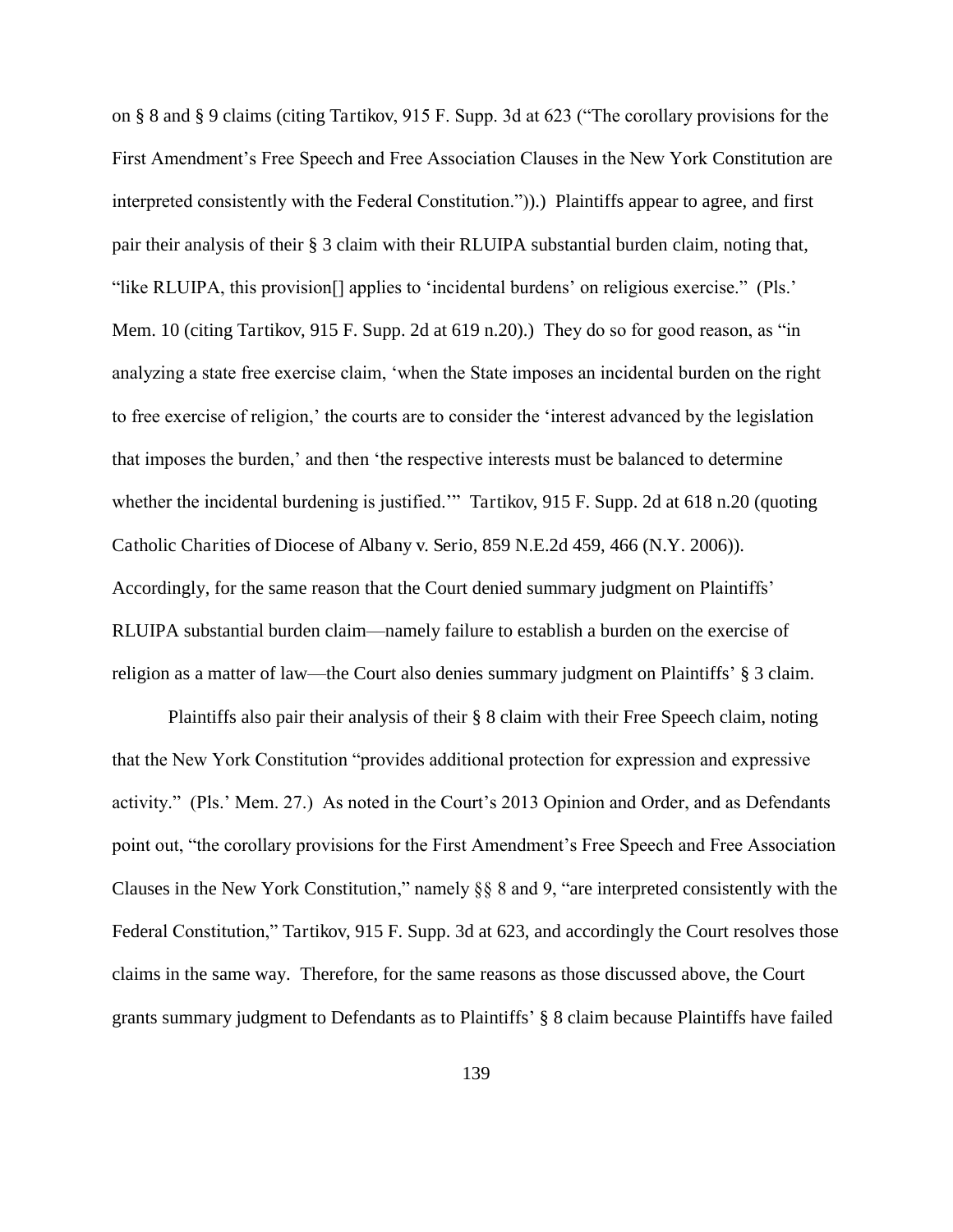to show that the construction of a rabbinical college constitutes an exercise of free speech, but denies summary judgment to both Parties as to Plaintiffs' § 9 claim (free association).<sup>58</sup> Additionally, because the "equal protection provisions of the New York Constitution are interpreted consistently with the corollary provisions of the Federal Constitution," Tartikov, 915 F. Supp. 2d at 615 n.19 (citing People v. Kern, 554 N.E.2d 1235, 1240–41 (App. Div. 1990), for the reasons stated above, the Court denies summary judgment to Defendants as to Plaintiffs' § 11 claim.

# d. Affirmative Defenses

 $\overline{a}$ 

Plaintiffs also move for "summary judgment dismissing Defendants' affirmative defenses." (Pls.' Mem. 57.) Defendants concede that their third, fourth, seventh, eighth, ninth, tenth, eleventh, twelfth, thirteenth, fifteenth, seventeenth, eighteenth, nineteenth, twenty-third, twenty-fourth, and twenty-fifth affirmative defenses can be dismissed. (See Defs.' Opp'n 41– 46.) Likewise, Defendants' first (failure to state a claim), second (standing), fifth (lack of case or controversy), sixteenth (constitutionality of RLUIPA), twenty-sixth (failure to assert facial challenge), and twenty-seventh (residential or housing use is not an exercise of religion or religion use) defenses have already been addressed, and explicitly or implicitly rejected, in this Opinion and Order and the Court's 2013 Opinion and Order. (See Defs.' Answer (Dkt. No. 55); see also Defs.' Opp'n 41 n.26 (noting that Defendants' affirmative defenses were stated in the Answer filed as Docket Number 55).) Accordingly, the only affirmative defenses that remain in

<sup>58</sup> While Plaintiffs cite *O'Neill v. Oakgrove Const., Inc.*, 523 N.E.2d 277 (N.Y. 1988), for the proposition that § 8 is "more expansive" than the First Amendment, id. at 531 (Kaye, J., concurring), the portion of the opinion cited is the concurrence, and there is no authority in that opinion for determining that the building of a rabbinical college is speech.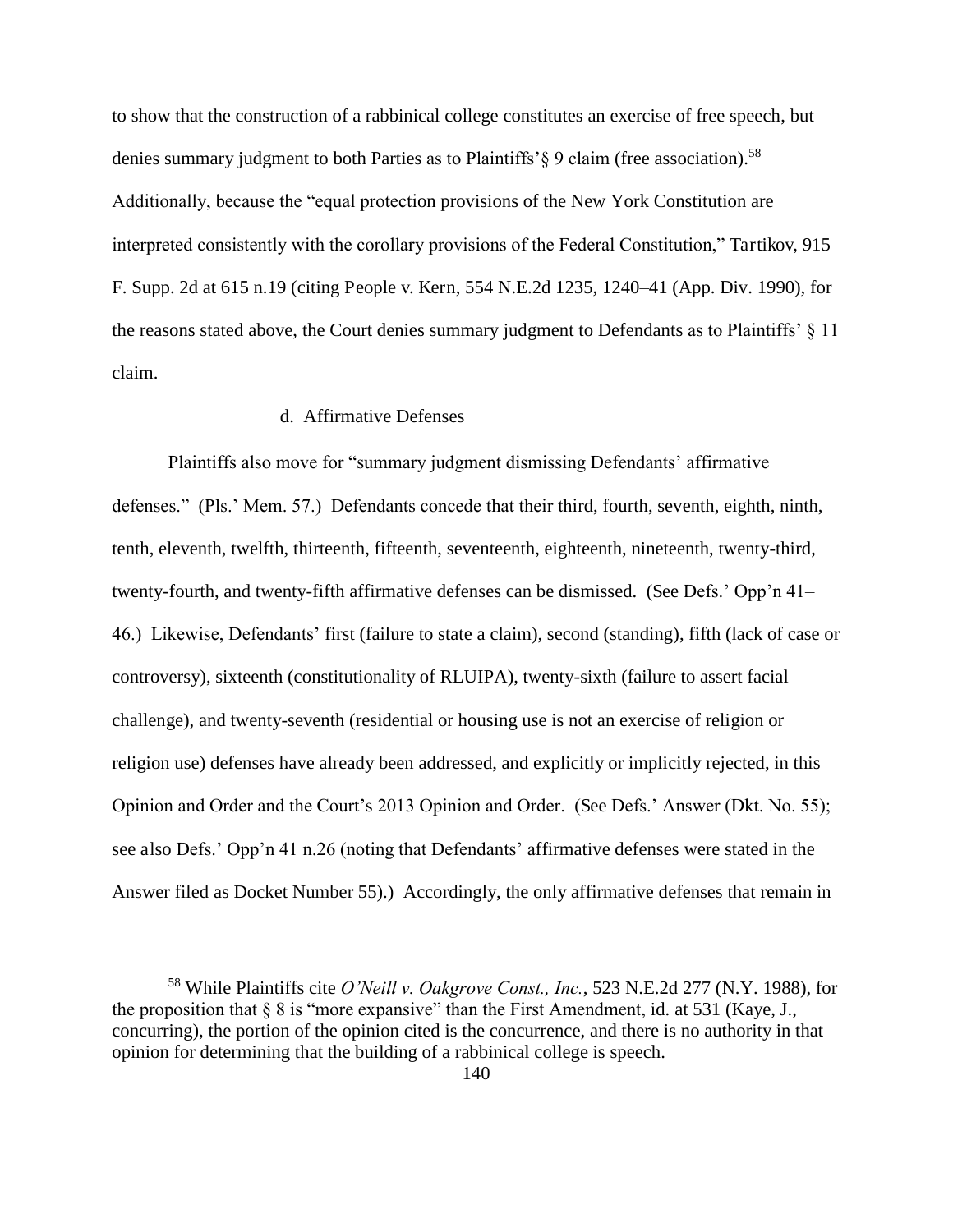dispute are Defendants' sixth (failure to exhaust), fourteenth (unclean hands), and twentieth, twenty-first, and twenty-second (immunity).

Regarding exhaustion, Plaintiffs argue that "[e]xhaustion is not required where the questions presented include facial challenges to legislation, or for claims brought under 42 U.S.C. § 1983." (Pls.' Mem. 60 (citing Oesterich v. Selective Serv. Bd., 393 U.S. 233, 234 (1966); *Karaebel v. N.Y. City Dep't of Hous*. Pres.and Dev., 959 F.3d 395, 404 (2d Cir. 1992)). Defendants, in response, contend that Oesterich is inapplicable here, that, in general, "a party must exhaust his administrative remedies before seeking judicial review," (Defs.' Opp'n 43 (citing Gonzalez v. Perrill, 919 F.2d 1, 2 (2d Cir. 1990))), and that exhaustion is distinct from ripeness, (id. (citing Williamson Cty. *Reg'l Planning Comm'n v. Hamilton Bank*, 473 U.S. 172, 193 (1985), superseded by statute on other grounds, 47 U.S.C.  $\S$  332(c)(7)(B)(v), as stated in Sprint Spectrum L.P. v. City of Carmel, 361 F.3d 998, 1004 (7th Cir. 2004))). Specifically, Defendants rely heavily on the Second Circuit's decision in Murphy v. New Milford Zoning *Comm'n*, 402 F.3d 342 (2d Cir. 2005), in which the court required the plaintiffs to apply to a local zoning board of appeals prior to proceeding with their lawsuit because "the resolution of the constitutional and statutory claims . . . hinge[d] on factual circumstances not yet fully developed," id. at 351

The Court concludes that exhaustion is not required for Plaintiffs' remaining claims, as the overwhelming weight of authority indicates that exhaustion is not required for facial challenges. See Lamar, 356 F.3d at 374 (explaining that "[the plaintiff] need not have first sought and been denied any permit prior to filing a facial challenge"); MacDonald v. Safir, 206 F.3d 183, 189 (2d Cir. 2000) ("[T]here is no need for a party actually to apply or to request a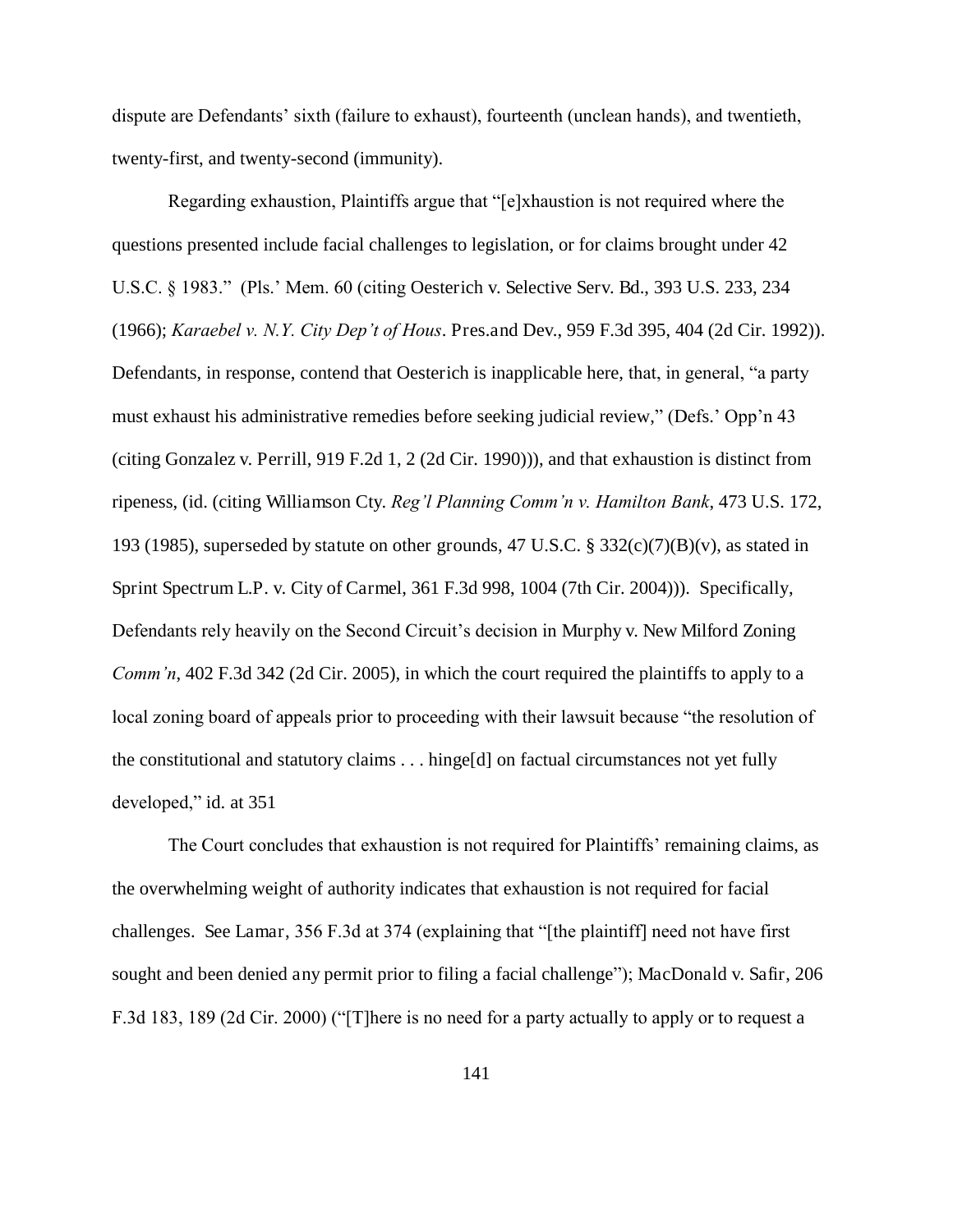permit in order to bring a facial challenge to an ordinance (or parts of it) . . . ."). Indeed, as Plaintiffs argue, it is not even clear what administrative review procedures Plaintiffs should have sought before bringing their challenge, or what "adverse decision" there was to review at all. (See Pls.' Reply. at 30.) Accordingly, "because defendants have the burden of raising an affirmative defense in their answer and establishing it . . . on a motion for summary judgment," Reach Music Pub. Inc. v. Warner/Chappell Music, Inc., No. 09-CV-5580, 2009 WL 3496115, at \*2 (S.D.N.Y. Oct. 23, 2009) (brackets and internal quotation marks omitted), and Defendants have not met their burden here, summary judgment is granted to Plaintiffs as to this affirmative defense.

Regarding unclean hands, Plaintiffs contend that the defense only applies "where the misconduct alleged as the basis for the defense 'has immediate and necessary relation to the equity that [the plaintiff] seeks in respect of the matter in litigation.'" (Pls.' Mem. 58–59 (quoting Keystone Driller Co. v. Gen. Excavator Co., 290 U.S. 240, 245 (1933)). Plaintiffs also argue that "[t]here is no evidence that Plaintiffs engaged in an unconscionable act" or that any such act "had an immediate and necessary relation to the Plaintiffs' sought relief." (Pls.' Mem. 59.) Defendants respond that the application of the doctrine is subject to the discretion of the district court, and that there is evidence in the record supporting the claim that the rabbinical college "is a deceptive front for a scheme to develop high density housing," namely that there are no definite construction plans and the curriculum for the school was developed only by one putative student. (Defs.' Opp'n 42 (citing Aris-Isotoner Gloves, Inc. v. Berkshire Fashions, Inc., 792 F. Supp. 969, 970 (S.D.N.Y. 1992)). As noted above, there are certainly disputed facts as to the degree to which the rabbinical college has been seriously planned. (See, e.g., Defs.' 56.1 ¶¶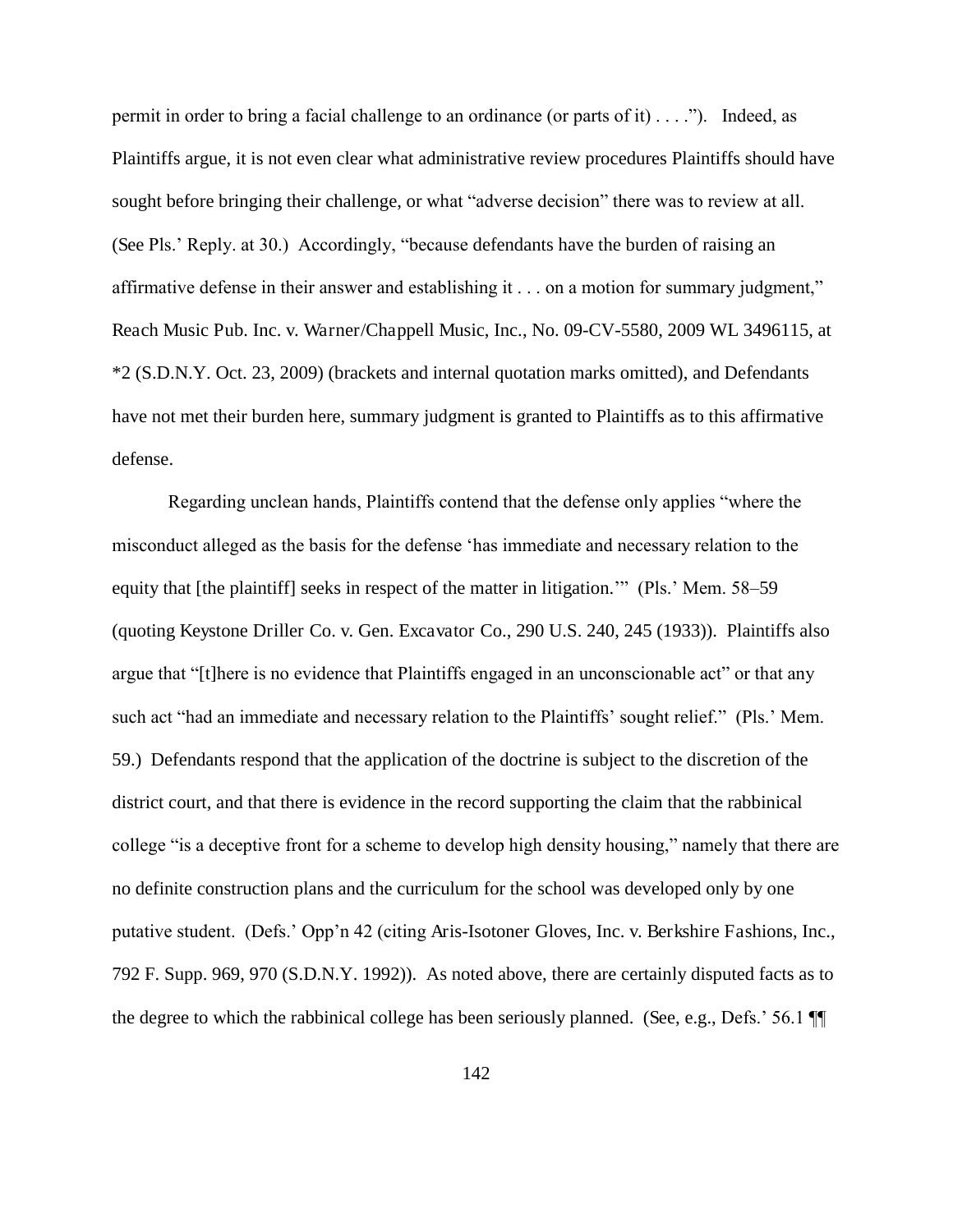25–36; Pls.' Counter 56.1 ¶¶ 25–36.) However, Defendants have offered no evidence to suggest that Plaintiffs have no interest in building a rabbinical college. The central question in this case is not Plaintiffs' sincerity, but rather whether Plaintiffs' right to build their rabbinical college has been violated. Accordingly, the Court grants summary judgment to Plaintiffs on Defendants' unclean hands affirmative defense.

Regarding immunity from damages, Plaintiffs contend that because they do not seek monetary damages, Defendants' affirmative defenses based on claims of immunity from damages fail. (Pls.' Mem. 60.) In response, Defendants argue that the defenses—absolute immunity and qualified immunity—do not bar only damages claims. (Defs.' Mem. 60.) This is only half-correct. While absolute immunity bars claims for damages and injunctive relief, see Montero v. Travis, 171 F.3d 757, 761 (2d Cir. 1999) ("Absolute immunity bars not only [the plaintiff's] § 1983 claim for damages but also his claim for injunctive relief."), but not prospective declaratory relief, See B.d.S. v. Southold Union Free Sch. Distr., Nos. 08-CV-1319, 08-CV-1364, 2009 WL 1875942, at \*20 (E.D.N.Y. June 24, 2009) ("[T]he doctrine of absolute immunity does not extend to claims for declaratory relief based upon continuing violations of federal law."), qualified immunity only bars damages claims, see Sudler v. City of N.Y., 689 F.3d 159, 177 (2d Cir. 2012) ("[Q]ualified immunity does not bar actions for declaratory or injunctive relief." (alteration and internal quotation marks omitted)).

Keeping this framework in mind, Defendants' immunity-based affirmative defenses fail for two reasons. First, Plaintiffs are suing the individual Defendants in their official capacities, and therefore they are not entitled to any immunity that the Village does not also possess, meaning they cannot claim qualified or absolute immunity. See Shubert v. City of Rye, 775 F.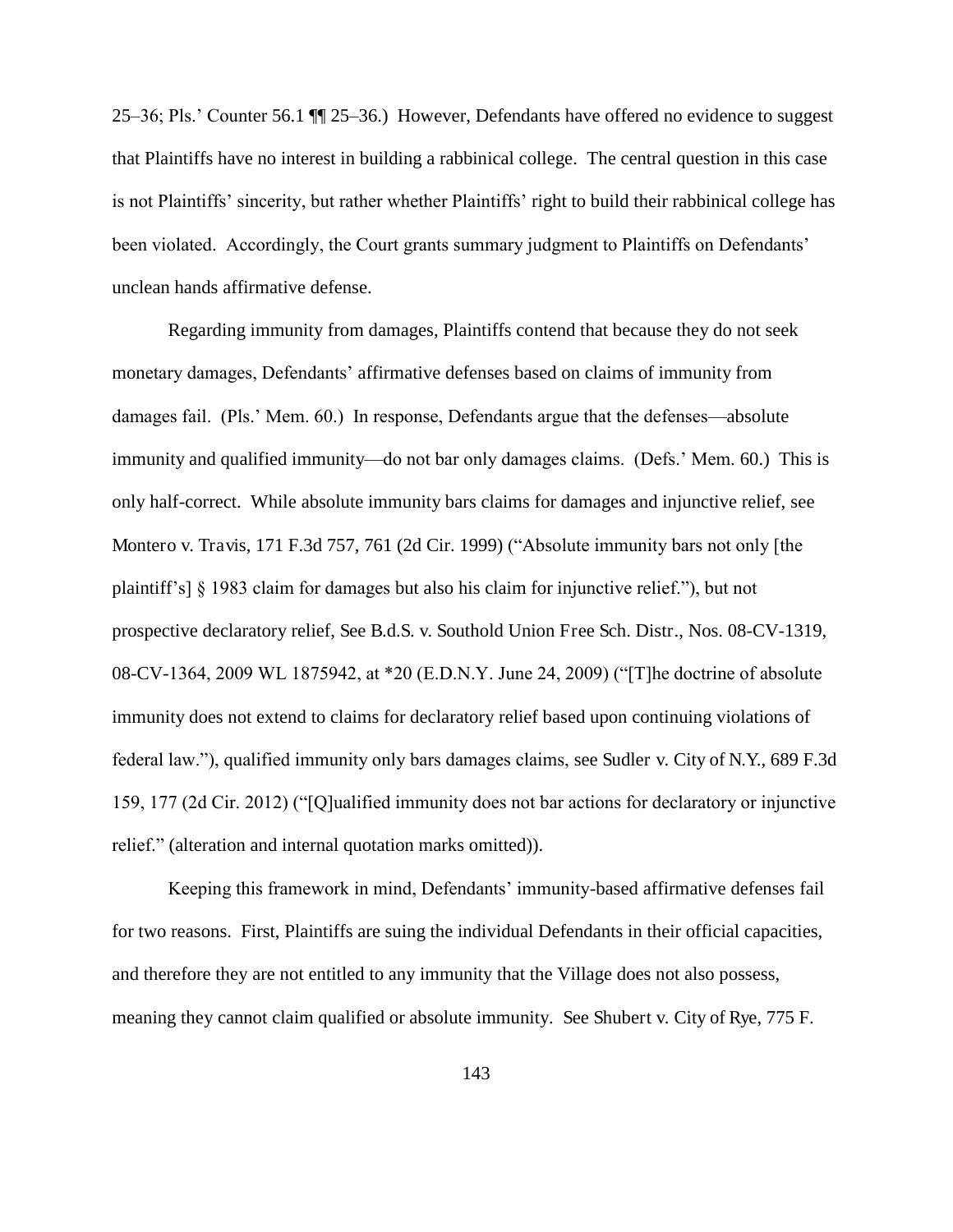Supp. 2d 689, 699 (S.D.N.Y. 2011) ("[A] public official named as a defendant in his or her official capacity in a § 1983 action is not entitled to personal immunity defenses, but only the immunities available to the government entity, and it is well settled that a municipal entity has no claim to such immunity from § 1983 liability." (citation omitted)); see also Johnson ex rel. Johnson v. Bd. of Educ. of Albion Centr. Sch. Dist., No. 02-CV-115, 2003 WL 23350123, at \*2 (W.D.N.Y. Oct. 16, 2003) ("[The defendant] may not claim the defense of qualified immunity because he was sued in his official capacity."); cf. Ying Jing Gan v. City of N.Y., 996 F.2d 522, 529 (2d Cir. 1993) ("To the extent that a state official is sued for damages in his official capacity, such a suit is deemed to be a suit against the state, and the official is entitled to invoke the Eleventh Amendment immunity belonging to the state."). Second, because, as explained above, qualified immunity only apples to damages claims, that defense is inapplicable here. Accordingly, the Court grants summary judgment to Plaintiffs on the immunity affirmative defenses.<sup>59</sup>

# III. Conclusion

 The Court grants summary judgment to Defendants as to Plaintiffs' Free Speech and corresponding Article 1, § 8 New York Constitution claims, and the Court grants summary judgment to Plaintiffs on Defendants' affirmative defenses noted herein. The Court denies summary judgment to all Parties as to all other claims, grants Plaintiffs' Motion for Sanctions,

 $\overline{a}$ 

<sup>&</sup>lt;sup>59</sup> Defendants argue that, if the Court strikes any of the affirmative defenses, particularly Defendants' standing, lack of case or controversy, and failure to assert a facial challenge defenses, "there is a body of case law holding that . . . [they] will be treated as waived." (Defs.' Mem. 44.) Because the Court does not strike any of Defendants' affirmative defenses, but instead grants summary judgment on them, there is no waiver concern here.